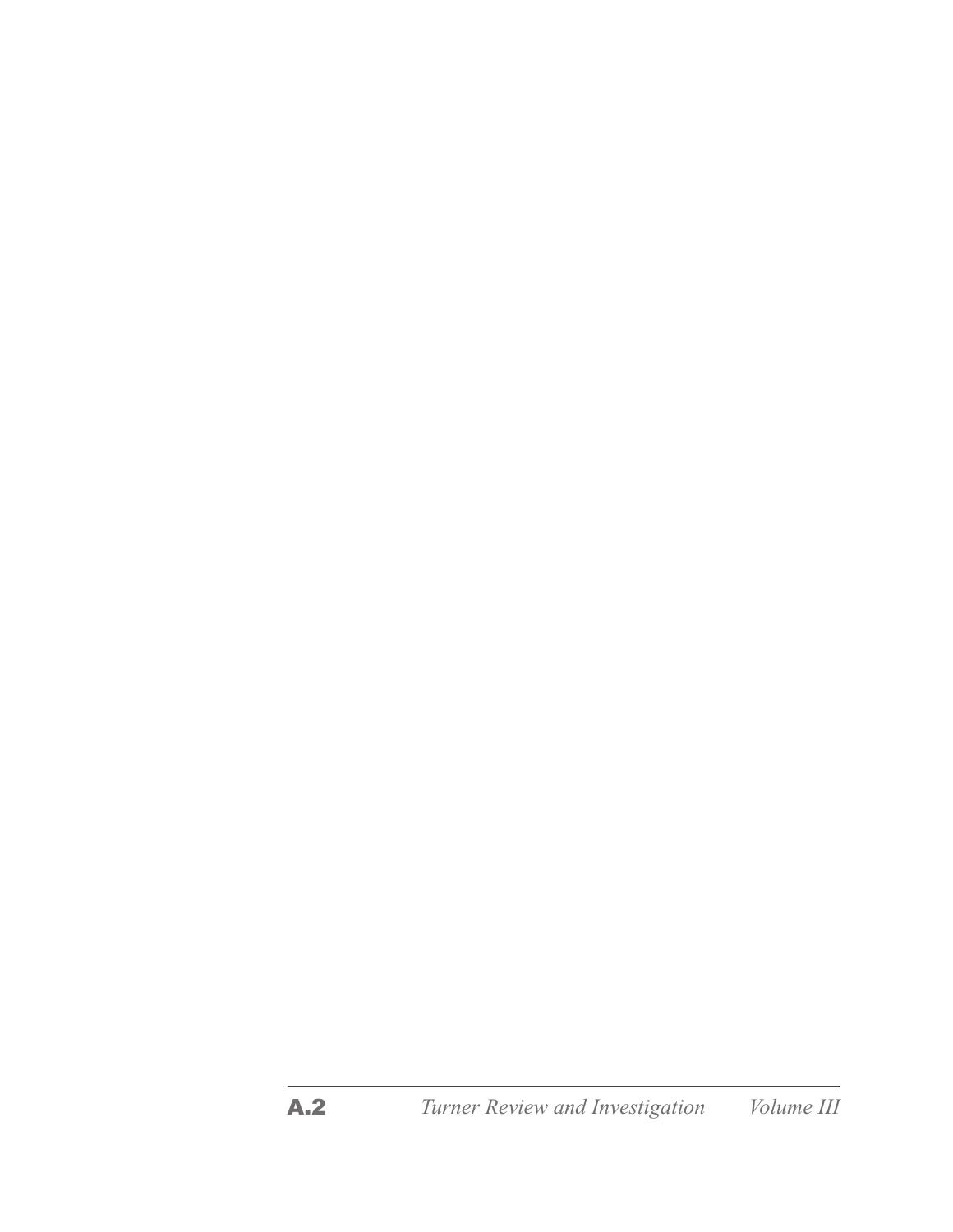

May 17, 2005

Dr. Peter Markesteyn 758 Crescent Drive Winnipeg, MB R3T 1X2

Dear Dr. Markesteyn:

I am writing at this time to outline the powers I am delegating to you pursuant to Section 14 of the Child and Youth Advocate Act ("Act") to perform a review and investigation of the circumstances surrounding the death of Zachary Turner and provide me with a detailed account of your work and results:

- $\mathbf{1}$ You will have the right to information contained in Section 21 of the Act respecting the Zachary Turner death that is necessary for you to perform this review.
- $2.$ Upon notification of the deputy minister or administrative head you will have the right of entry to premises occupied by a department or agency that is connected with the review (Section 23 of the Act).

Pursuant to Section 13(1) of the Act you shall keep confidential all matters that come to your knowledge during the review.

In addition, no action will lie against you for anything you may do in the course of this review unless it is shown you have acted in bad faith (Section 26 of the Act) and you are prohibited from giving evidence in any judicial proceeding in respect of anything coming to your knowledge in the performance of your duties (Section 27 of the Act).

Finally, I would expect that you will meet with me to discuss the direction and progress of your review as requested.

If the terms of this delegation are acceptable to you, please advise in writing.

Sincerely. leliotte ames Igloliorte Child and Youth Advocate

Suite 604, TD Place, 140 Water Street, St. John's, NL A1C 6H6<br>Tel: 709-753-3888 • Toll Free: 1-877-753-3888 • TTY: 709-753-4366 • Fax: 709-753-3988<br>Email: office@ChildAndYouthAdvocate.nl.ca • Web Site: www.ChildAndYouthAdv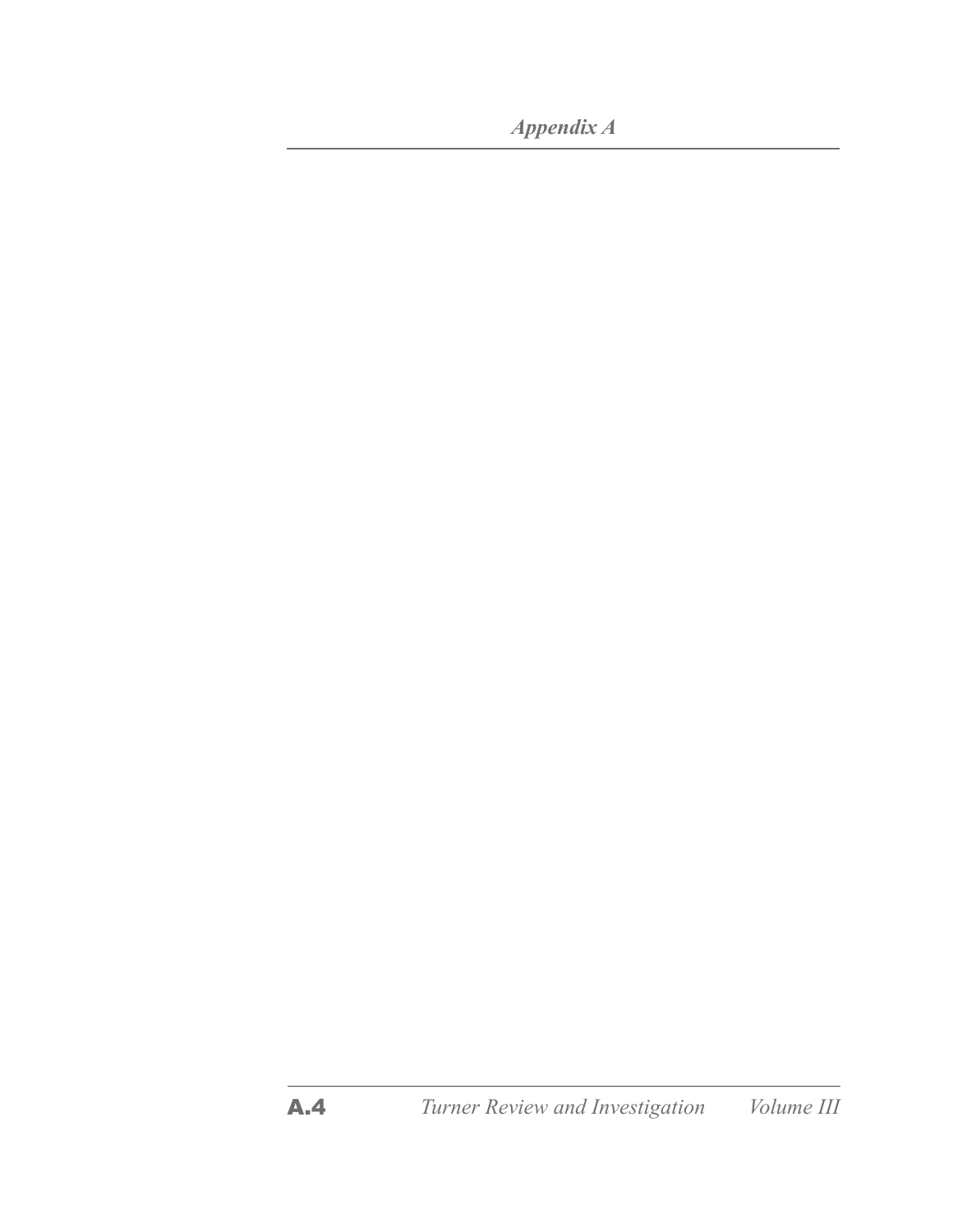# **TURNER REVIEW / INVESTIGATION**

**DR. PETER H. MARKESTEYN**  *Child and Youth Advocate's Delegate* 

> **DAVID C. DAY, Q.C.**  *Legal Counsel*

758 Crescent Dr., Winnipeg, MN R3T 1X2 600-140 Water St., St. John's, NL A1C 6H6 (204) 475-7771 (Tel.) / (204) 452-4446 (Fax) (709) 753-2545 (Tel.) / (709) 753-2266 (Fax) E-mail: peter\_markesteyn@umanitoba.ca E-mail: admin@lewisday.com

 $\overline{a}$ 

(709) 753-2545 (Tel.) / (709) 753-2266 (Fax)

**September 15, 2006** 

**By Courier - Confidential** 

Darlene Neville Child and Youth Advocate Suite 604, TD Place 140 Water Street St. John's, NL A1C 6H6

#### **Re: Turner Review and Investigation**

I transmit my Findings, as Delegate of the Child and Youth Advocate, resulting from my review and investigation into the circumstances of and surrounding the death of Zachary Turner in 2003; as requested by the Advocate's letter dated May 17, 2005, which appointed me the Advocate's Delegate under section 14(1) of the *Child and Youth Advocate Act.* 

Faithfully yours,

**Dr. Peter H. Markesteyn**  758 Crescent Drive Winnipeg, Manitoba R3T 1X2 Telephone: 1-204-475-7771 Fax: 1-204-452-4446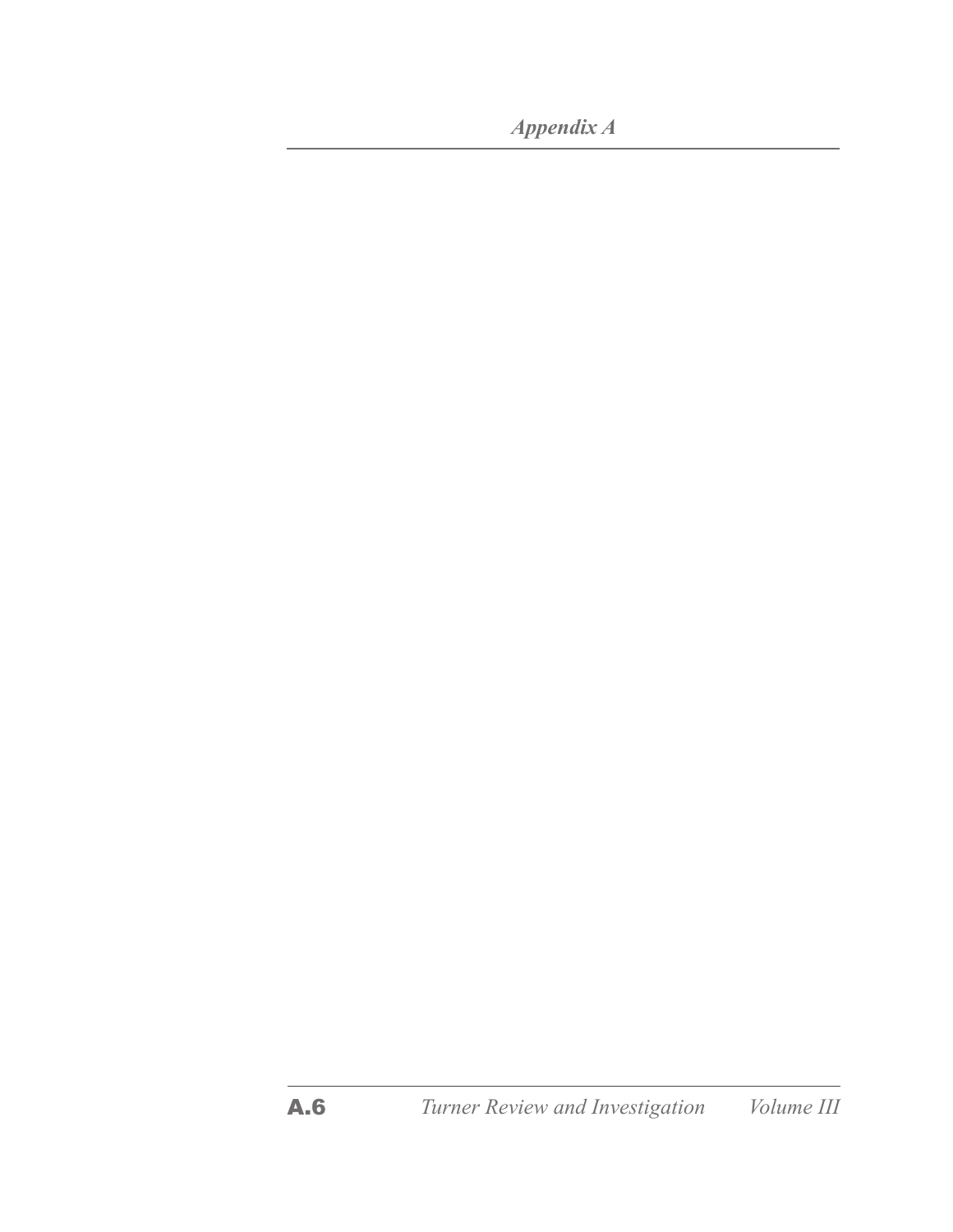

A.7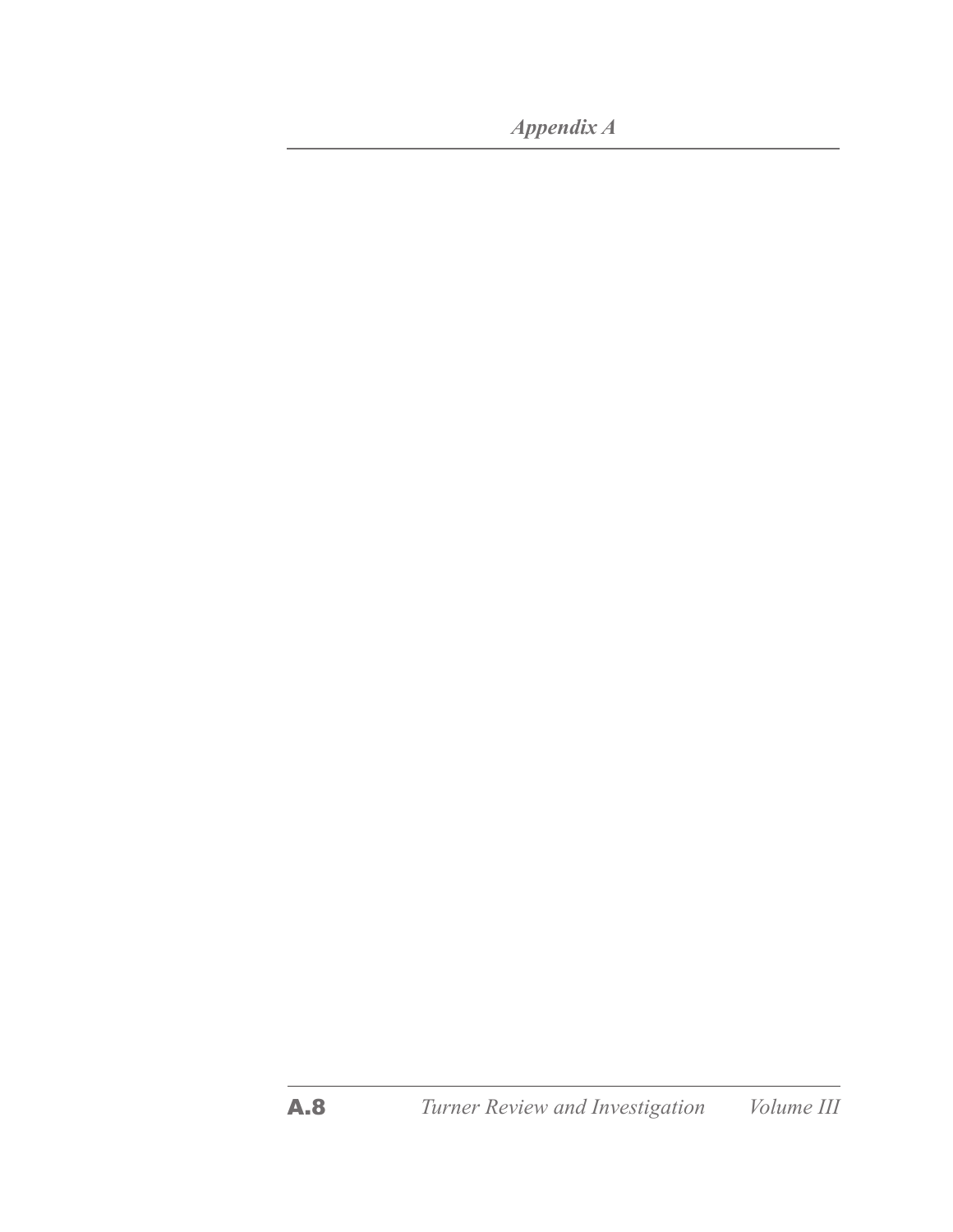# *CHILD AND YOUTH ADVOCATE ACT*

### SNL2001 CHAPTER C-12.01 (*in force: 13 May 2002; no amendments to 31 May 2006*)

# AN ACT RESPECTING THE CHILD AND YOUTH ADVOCATE

# *Analysis*

- 1. Short title
- 2. Definitions
- 3. Office of Child and Youth Advocate established
- 4. Appointment of the Child and Youth Advocate
- 5. Officer of House of Assembly
- 6. Term of office
- 7. Removal or suspension
- 8. Suspension when House of Assembly not sitting
- 9. Salary and pension
- 10. Expenses
- 11. Advocate's staff
- 12. Oath of office
- 13. Confidentiality of information
- 14. Delegation
- 15. Powers and duties of the advocate
- 16. Reference by Lieutenant-Governor in Council
- 17. Communication by child or youth
- 18. Refusal to investigate or review
- 19. Report of refusal to investigate
- 20. Notice of investigation
- 21. Right to information
- 22. Defence for certain offences
- 23. Right of entry
- 24. Notice of proposed steps
- 25. Report to complainant
- 26. Proceedings against advocate prohibited
- 27. Advocate not to be called as witness
- 28. Annual report to House of Assembly
- 29. Publication of reports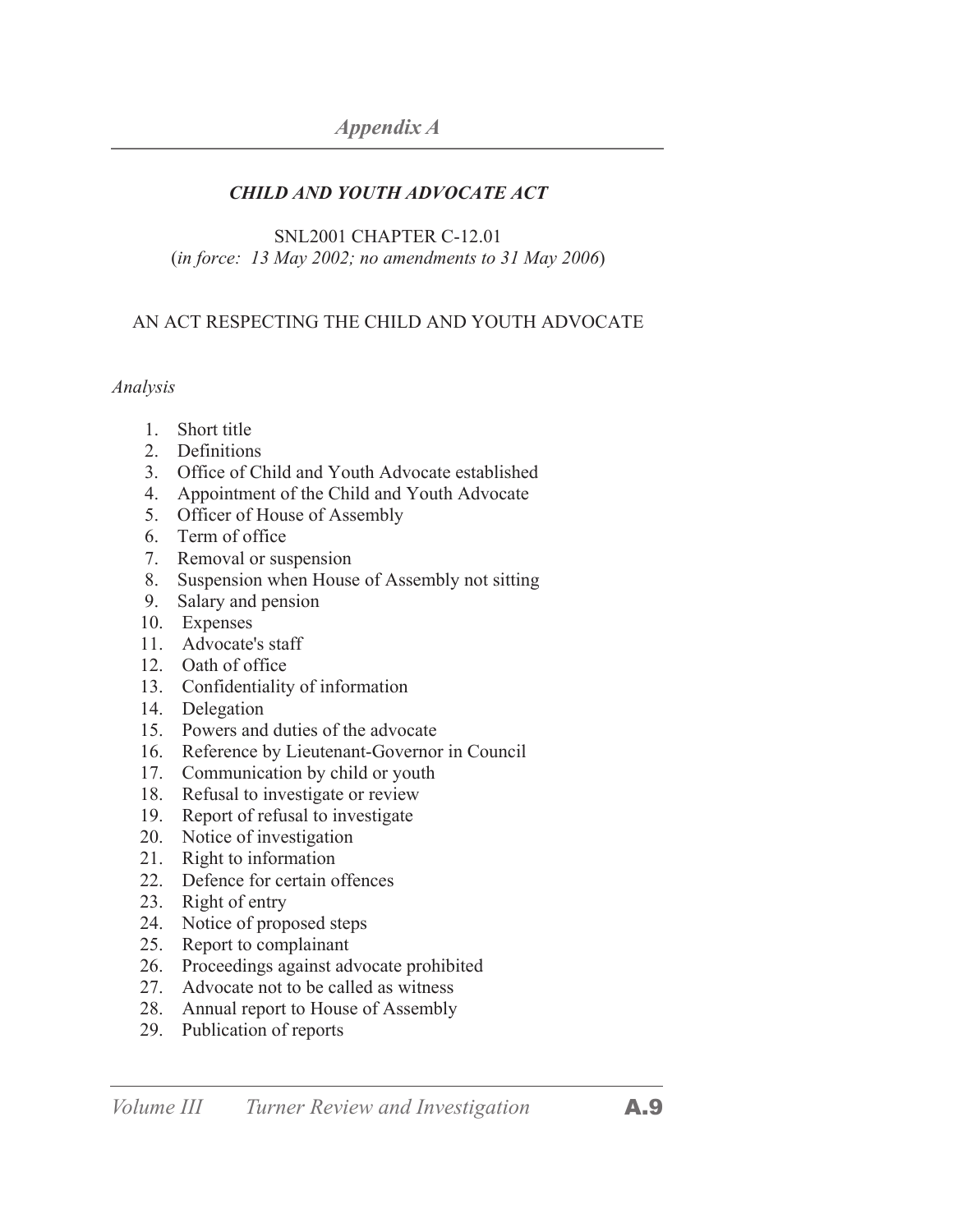- 30. Regulations
- 31. Offence and penalty
- 32. Schedule
- 33. Consequential Amdt.
- 34. Commencement Schedule

Be it enacted by the Lieutenant-Governor and House of Assembly in Legislative Session convened, as follows:

*Short title* 

1. This Act may be cited as the Child and Youth Advocate Act.

2001 cC-12.01 s1

#### *Definitions*

- 2. In this Act
	- (a) "advocate" means the Child and Youth Advocate appointed under section 4 ;
	- (b) "agency of the government" means a board, commission, association, or other body of persons, whether incorporated or unincorporated, included in the Schedule;
	- (c) "child" means a person under the age of 16 years;
	- (d) "Commission of Internal Economy" means the commission established under the Internal Economy Commission Act;
	- (e) "department" means a department created under the Executive Council Act, or a branch of the executive government of the province;
	- (f) "service" means a service provided by a department or agency of the government to children and youth the principal objective of which is to benefit children and youth; and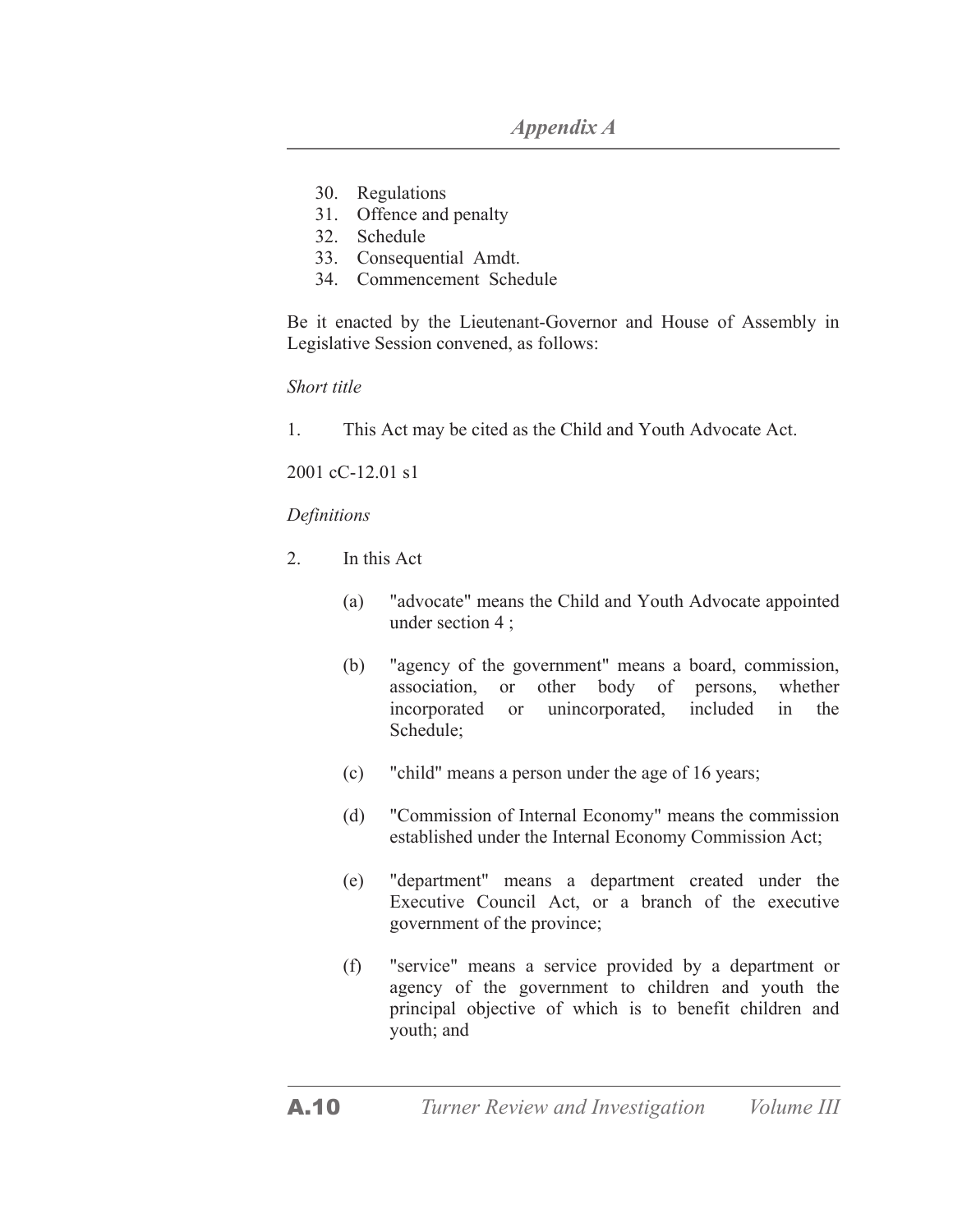- (g) "youth" means a person who is 16 years of age but under 19 years of age and includes a youth
	- (i) in care or custody under the Child, Youth and Family Services Act,
	- (ii) on remand under the Criminal Code or the Young Offenders Act (Canada),
	- (iii) subject to a sentence under the Criminal Code, or
	- (iv) subject to a disposition under the Young Offenders Act (Canada),

who is under 21 years of age.

2001 cC-12.01 s2

*Office of Child and Youth Advocate established* 

- 3. The Office of the Child and Youth Advocate is established
	- (a) to ensure that the rights and interests of children and youth are protected and advanced and their views are heard and considered;
	- (b) to ensure that children and youth have access to services and that their complaints relating to the provision of those services receive appropriate attention;
	- (c) to provide information and advice to the government, agencies of the government and to communities about the availability, effectiveness, responsiveness and relevance of services to children and youth; and
	- (d) generally, to act as an advocate of the rights and interests of children and youth.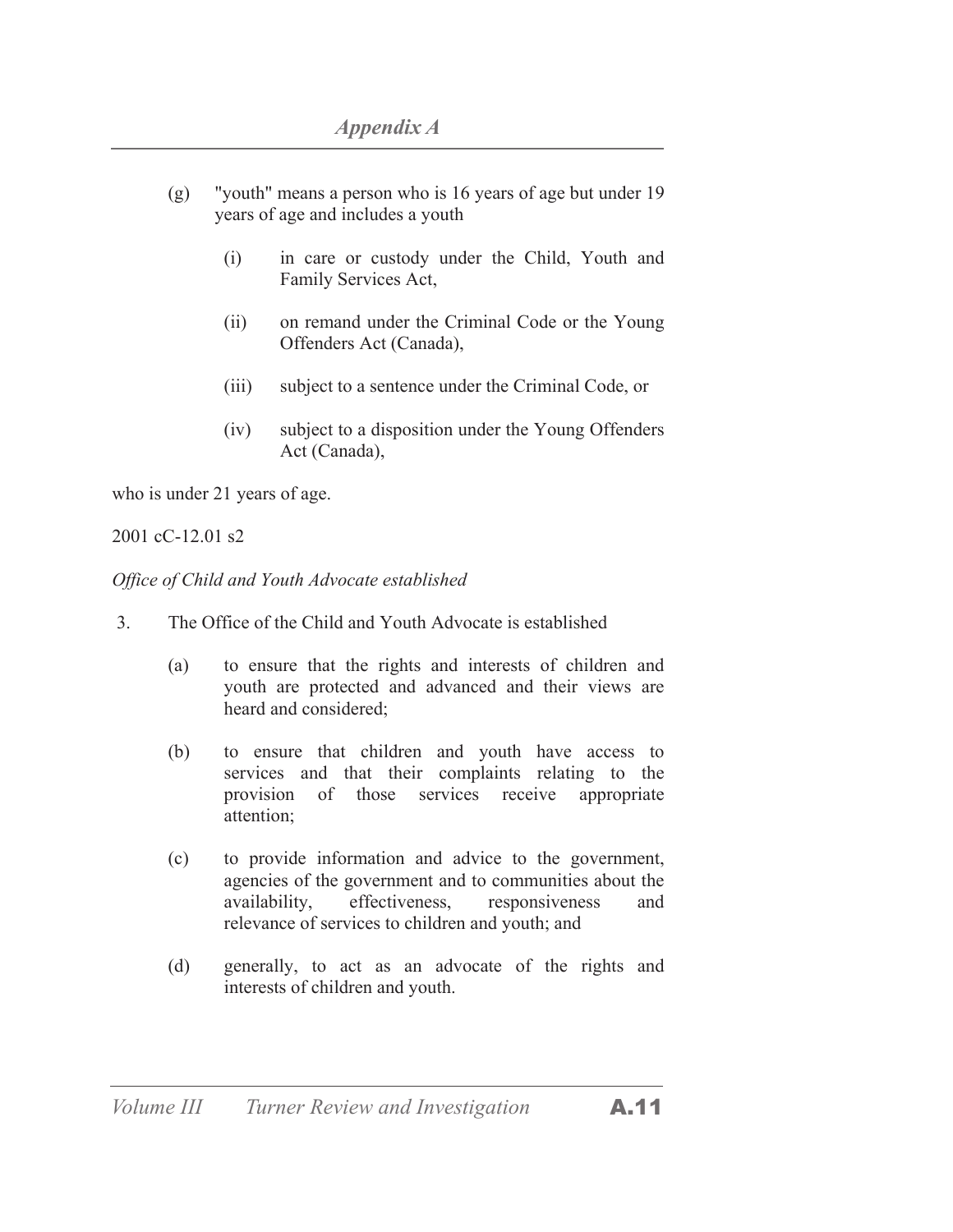#### *Appointment of the Child and Youth Advocate*

- 4. (1) The Office of the Child and Youth Advocate shall be filled by the Lieutenant-Governor in Council on a resolution of the House of Assembly.
	- (2) Before appointing a person as the advocate under subsection (1), the Lieutenant-Governor in Council shall solicit applications for the position from the general public.
	- (3) Where
		- (a) the advocate is unable to perform his or her duties of office; or
		- (b) the office of the advocate is vacant,

the Lieutenant-Governor in Council shall appoint a person to act as the advocate in a temporary capacity.

2001 cC-12.01 s4

*Officer of House of Assembly* 

- 5. (1) The advocate is an officer of the House of Assembly and is not eligible to be nominated for election to or to be elected as, or to sit as, a member of the House of Assembly.
	- (2) The advocate shall not hold another public office or carry on a trade, business or profession.

2001 cC-12.01 s5

*Term of office*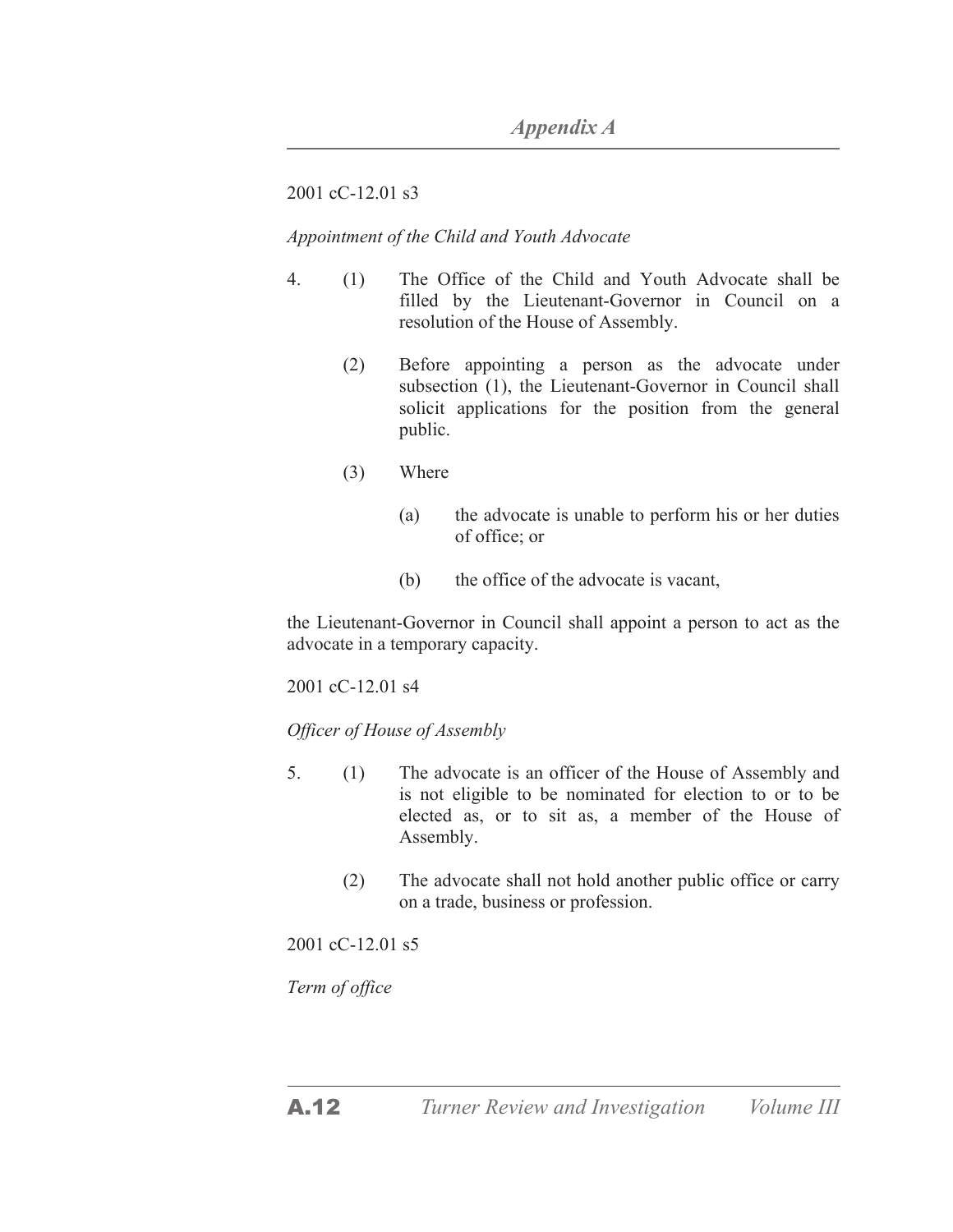- 6. (1) Unless he or she sooner resigns, dies or is removed from office, the advocate shall hold office for 6 years from the date of his or her appointment, and he or she may be reappointed for a second term of 6 years, but not for more than 2 terms of 6 years.
	- (2) The advocate may resign his or her office in writing addressed to the Speaker of the House of Assembly, or, where there is no Speaker or the Speaker is absent, to the Clerk of the House of Assembly.

# *Removal or suspension*

7. The Lieutenant-Governor in Council, on a resolution of the House of Assembly carried by a majority vote of the members of the House of Assembly actually voting, may remove the advocate from office or suspend him or her because of an incapacity to act, or for neglect of duty, or for misconduct.

# 2001 cC-12.01 s7

# *Suspension when House of Assembly not sitting*

- 8. (1) Where the House of Assembly is not in session, the Lieutenant-Governor in Council may suspend the advocate because of an incapacity to act, or for neglect of duty, or for misconduct proved to the satisfaction of the Lieutenant-Governor in Council, but the suspension shall not continue in force beyond the end of the next ensuing session of the House of Assembly.
	- (2) Where the advocate is suspended under subsection (1), the Lieutenant-Governor in Council shall appoint an acting advocate to hold office until the suspension has been dealt with in the House of Assembly.

2001 cC-12.01 s8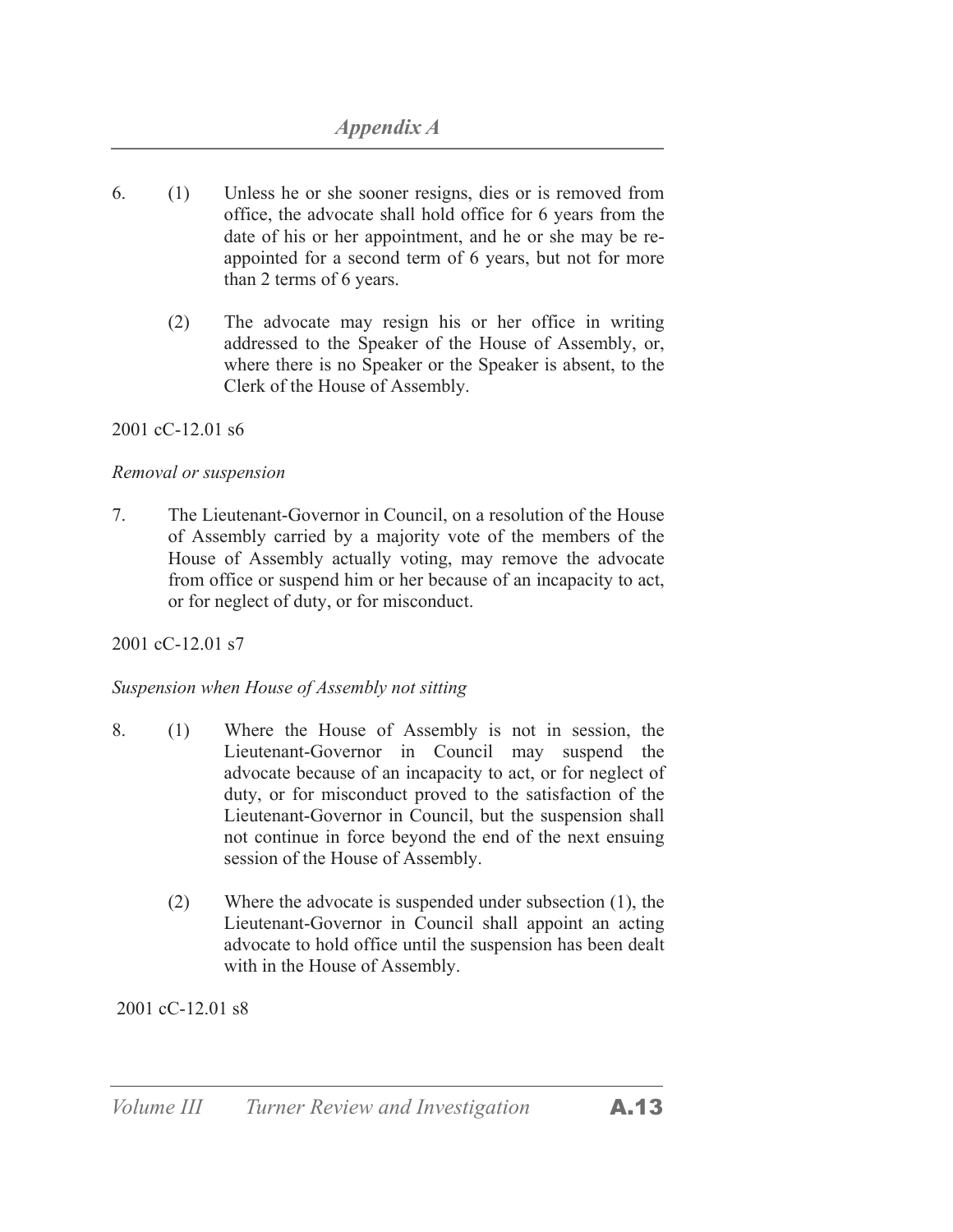# *Salary and pension*

- 9. (1) The advocate shall be paid a salary fixed by the Lieutenant-Governor in Council after consultation with the Commission of Internal Economy.
	- (2) The salary of the advocate shall not be reduced except on resolution of the House of Assembly carried by a majority vote of the members of the House of Assembly actually voting.
	- (3) The advocate is subject to the Public Service Pensions Act, 1991 where he or she was subject to that Act prior to his or her appointment as advocate.

# 2001 cC-12.01 s9

# *Expenses*

10. The advocate shall be paid the travelling and other expenses incurred by him or her in the performance of his or her duties that may be approved by the Commission of Internal Economy.

2001 cC-12.01 s10

# *Advocate's staff*

- 11. (1) The advocate may, subject to the approval of the Commission of Internal Economy, and in the manner provided by the Public Service Commission Act, appoint those assistants and employees that the advocate considers necessary to enable him or her to carry out his or her functions under this Act.
	- (2) Persons employed under subsection (1) are members of the public service of the province.

2001 cC-12.01 s11

*Oath of office*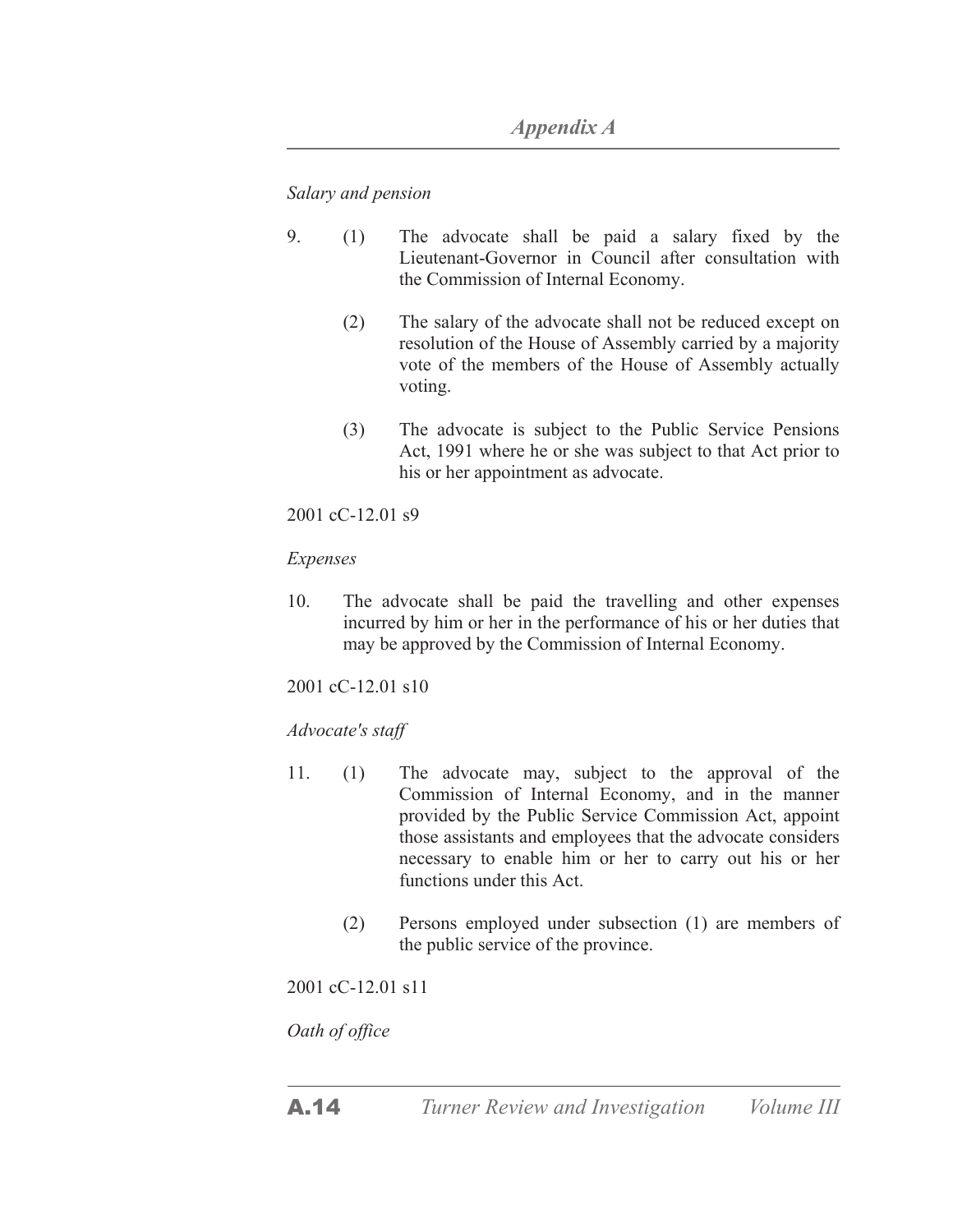12. Before beginning to perform his or her duties, the advocate shall swear an oath or affirm before the Speaker of the House of Assembly or the Clerk of the House of Assembly that he or she shall faithfully and impartially perform the duties of his or her office.

# 2001 cC-12.01 s12

# *Confidentiality of information*

- 13. (1) The advocate and every person employed under him or her shall keep confidential all matters that come to their knowledge in the exercise of their duties or functions under this Act.
	- (2) Notwithstanding subsection (1), the advocate may disclose in a report made by him or her under this Act those matters which he or she considers it necessary to disclose in order to establish grounds for his or her conclusions and recommendations.
	- (3) A report the advocate makes under this Act shall not disclose the name of or identifying information about a child or youth or a parent or guardian of the child or youth except and in conformity with the requirement of subsection 29 (2).

# 2001 cC-12.01 s13

# *Delegation*

- 14. (1) The advocate may in writing delegate to another person his or her powers under this Act except the power to make a report under this Act.
	- (2) A person purporting to exercise the power of the advocate by virtue of the delegation under subsection (1) shall produce evidence of his or her authority to exercise that power when required to do so.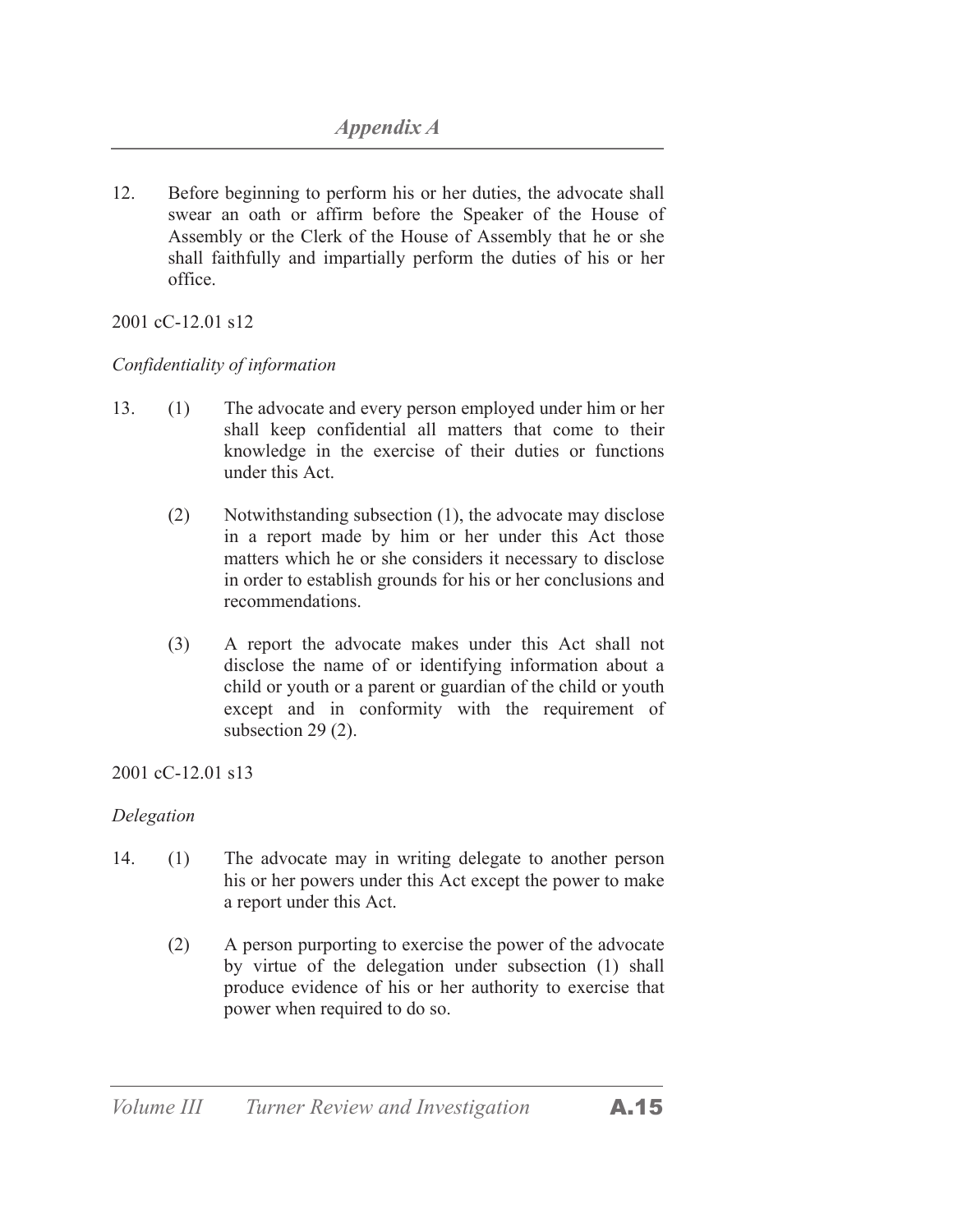#### *Powers and duties of the advocate*

- 15. (1) In carrying out the duties of his or her office, the advocate may
	- (a) receive and review a matter relating to a child or youth or a group of them, whether or not a request or complaint is made to the advocate;
	- (b) advocate or mediate or use another dispute resolution process on behalf of a child, youth or a group of them, whether or not a request or complaint is made to the advocate;
	- (c) where advocacy or mediation or another dispute resolution process has not resulted in an outcome the advocate believes is satisfactory, conduct an investigation on behalf of the child or youth or a group of them, whether or not a request or complaint is made to the advocate;
	- (d) initiate and participate in, or assist children and youth to initiate and participate in, case conferences, administrative reviews, mediations, or other processes in which decisions are made about the provision of services;
	- (e) meet with and interview children and youth;
	- (f) inform the public about the needs and rights of children and youth including about the office of the advocate; and
	- (g) make recommendations to the government, an agency of the government or communities about legislation, policies and practices respecting services to or the rights of children and youth.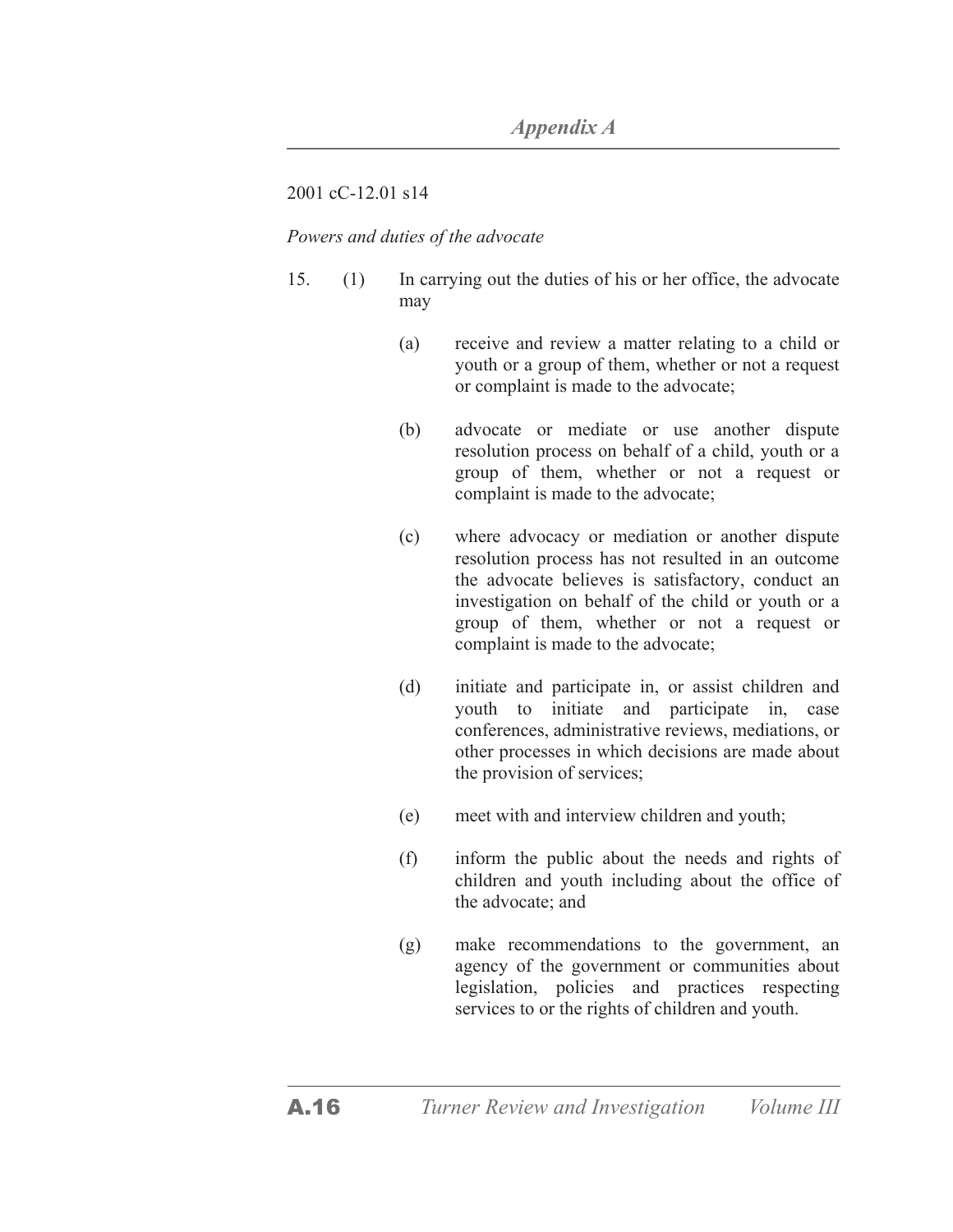# (2) The advocate may not act as legal counsel.

# 2001 cC-12.01 s15

# *Reference by Lieutenant-Governor in Council*

- 16. The Lieutenant-Governor in Council or a minister may refer to the advocate, for review, investigation and report by him or her, a matter relating to the interests and well-being of children and youth and the advocate shall,
	- (a) subject to a special direction of the Lieutenant-Governor in Council, investigate or review the matter referred to him or her to the extent that it is within his or her jurisdiction; and
	- (b) make a report to the Lieutenant-Governor in Council or minister that he or she considers appropriate.

# 2001 cC-12.01 s16

#### *Communication by child or youth*

- 17. (1) Where a child or youth in a facility, caregiver's home, group home or other home or place in which he or she is placed under an Act of the province, the Criminal Code or the Young Offenders Act (Canada), asks to communicate with the advocate, that request shall be forwarded to the advocate immediately by the person in charge of the place.
	- (2) Where a child or youth in a place referred to in subsection (1) writes a letter addressed to the advocate, the person in charge of the place shall forward the letter immediately, unopened, to the advocate.
	- (3) Every facility, caregiver's home, group home or other home or place in which a child is placed under an Act of the province, the Criminal Code or the Young Offenders Act (Canada), shall be given written information telling them about the office of the advocate, their right to bring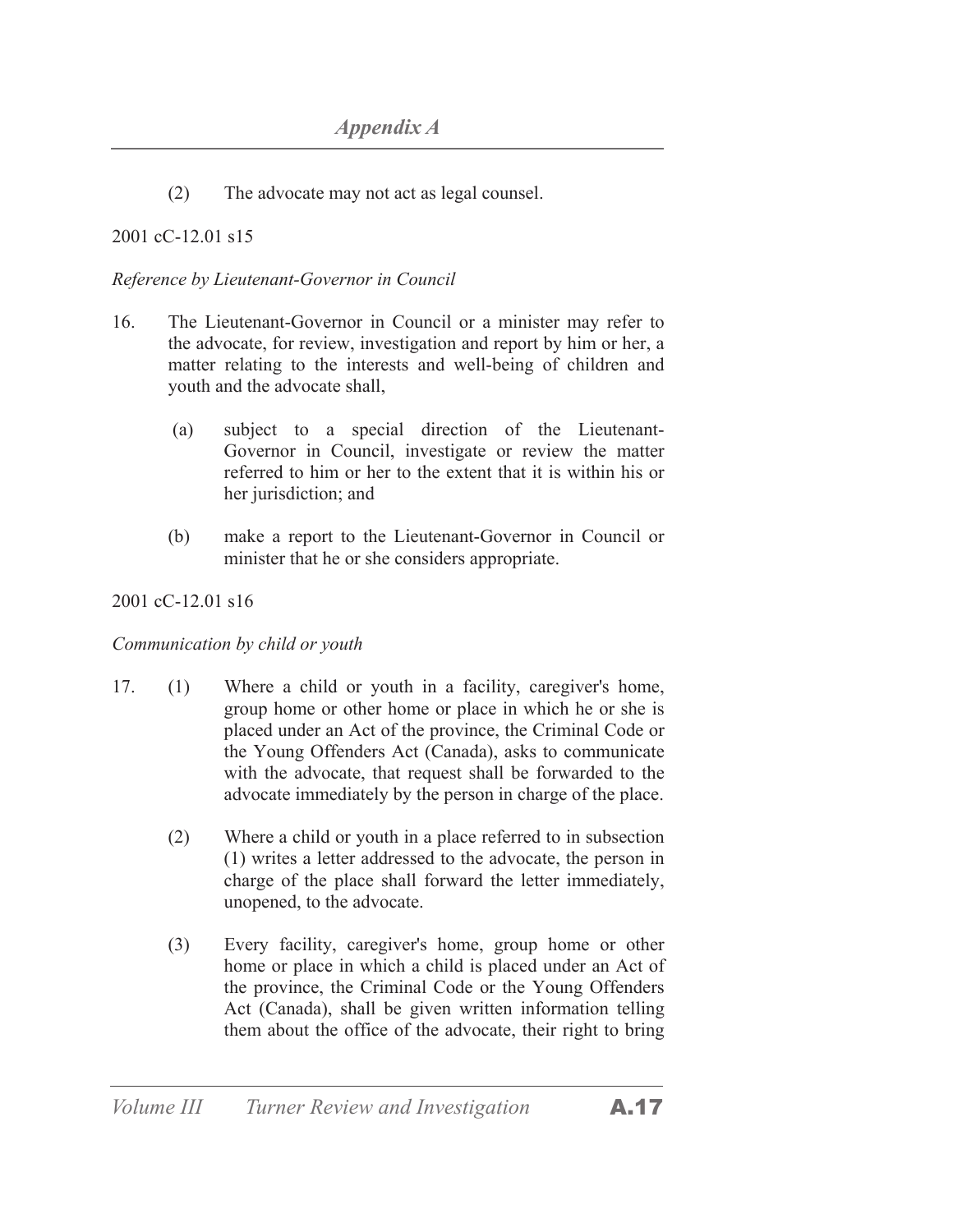any grievance to the advocate, and how they may contact the advocate.

#### 2001 cC-12.01 s17

#### *Refusal to investigate or review*

- 18. The advocate, in his or her discretion, may refuse to review or investigate or may cease to review or investigate a complaint where
	- (a) it relates to a decision, recommendation, act or omission of which the complainant has had knowledge for more than one year before the complaint is received by the advocate;
	- (b) in his or her opinion it is frivolous or vexatious or not made in good faith or concerns a trivial matter;
	- (c) the complainant does not have a sufficient personal interest in the subject matter of the complaint;
	- (d) in his or her opinion, upon a balance between the public interest and the person aggrieved, the complaint should not be investigated or the investigation should not be continued;
	- (e) in his or her opinion the circumstances of the complaint do not require investigation; or
	- (f) the law, or existing administrative procedure, provides a remedy adequate in the circumstances for the person aggrieved and, where the person aggrieved has not availed himself or herself of the remedy, there is no reasonable justification for his or her failure to do so.

#### 2001 cC-12.01 s18

*Report of refusal to investigate*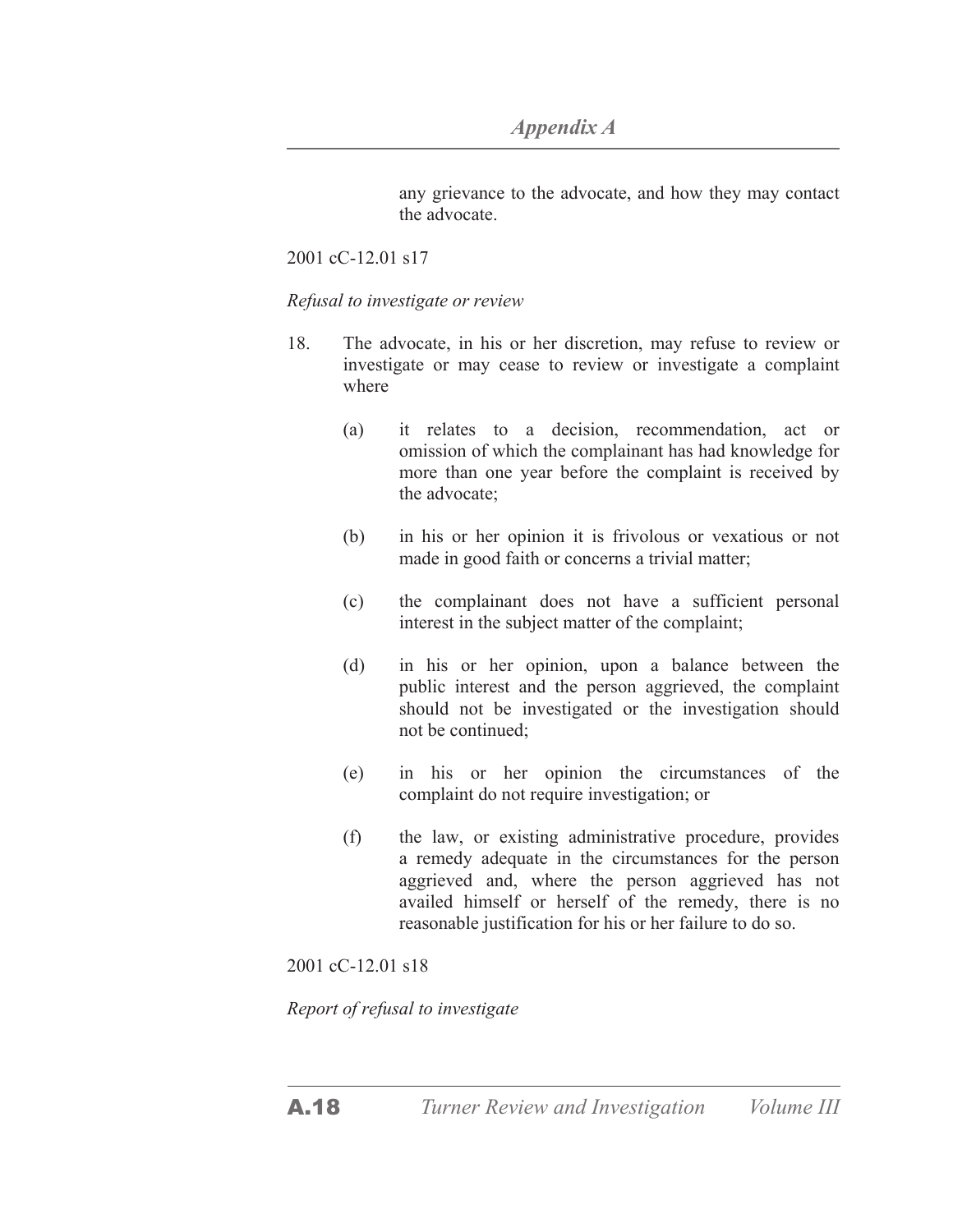19. Where the advocate decides not to review or investigate or to cease reviewing or investigating a complaint, he or she shall inform the complainant, and other interested persons, of his or her decision and shall provide to them reasons for his or her decision.

2001 cC-12.01 s19

# *Notice of investigation*

20. Before reviewing or investigating a complaint, or before conducting a review or an investigation of a department's or agency's services, the advocate shall inform the deputy minister or the administrative head of the department or agency of the government affected of his or her intention to conduct the review or investigation.

2001 cC-12.01 s20

# *Right to information*

- 21. (1) The advocate has the right to information respecting children and youth that is
	- (a) in the custody or control of a department or agency of the government; and
	- (b) necessary to enable the advocate to perform his or her duties or exercise his or her powers under the Act,

except

- (c) information that could reasonably be expected to reveal the identity of a person who has made a report under section 15 of the Child, Youth and Family Services Act; and
- (d) information that is not permitted to be made public by section 26 of the Adoption of Children Act.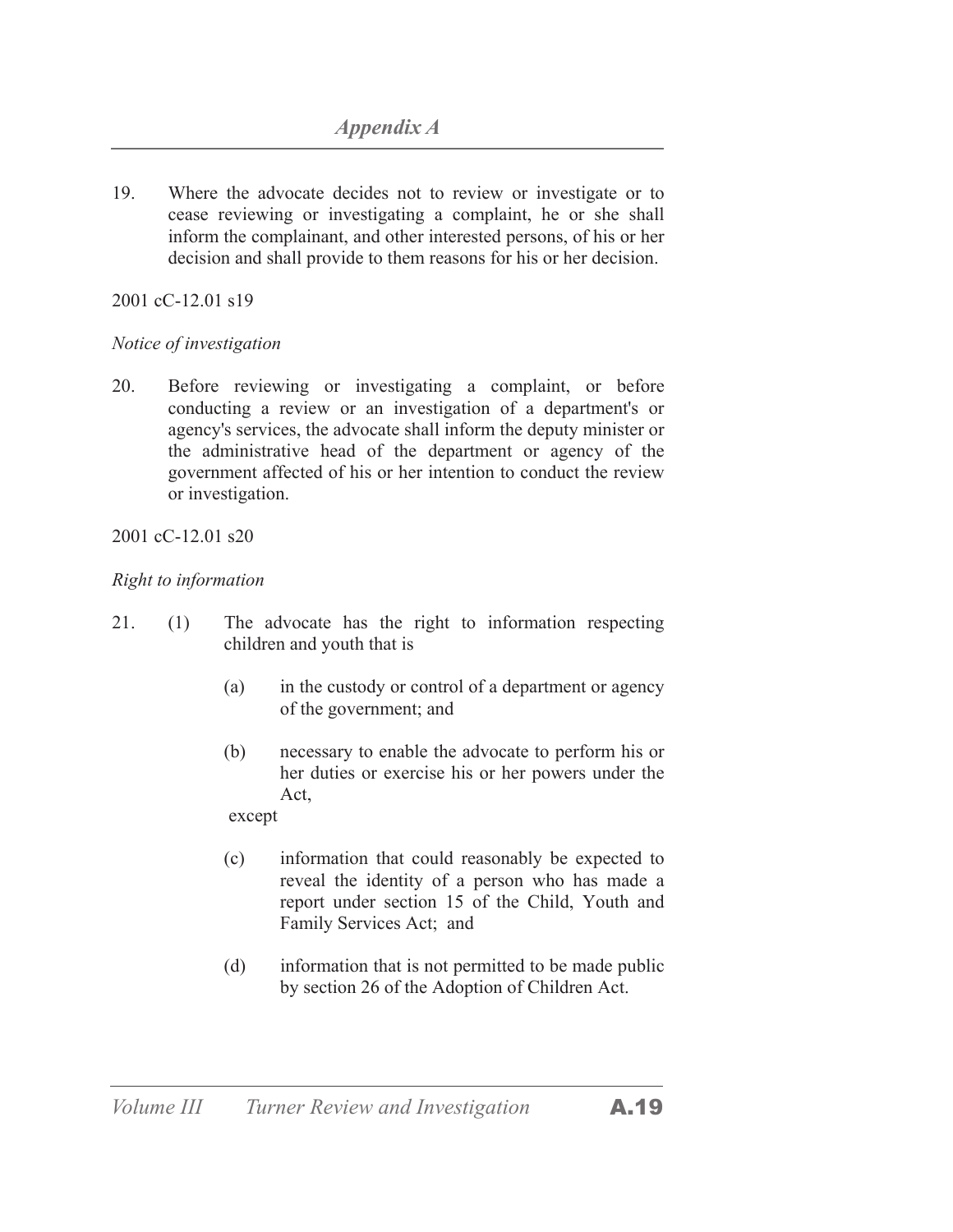- (2) A person who has custody or control of information to which the advocate is entitled under subsection (1) shall disclose the information to the advocate.
- (3) This section applies despite another act or a claim of privilege, except a claim based on a solicitor-client relationship.

#### *Defence for certain offences*

22. A person is not guilty of an offence against another Act by reason of his or her compliance with a request or requirement of the advocate to furnish information or produce a document, paper or thing, or by reason of answering a question in a review or an investigation conducted by the advocate.

2001 cC-12.01 s22

#### *Right of entry*

- 23. (1) For the purpose of this Act, the advocate may enter a premises occupied by a department or agency of the government in connection with a review or an investigation within his or her jurisdiction.
	- (2) Upon entering a premises under subsection (1), the advocate shall notify the deputy minister or administrative head of the department or agency of the government that occupies the premises.

2001 cC-12.01 s23

*Notice of proposed steps* 

24. (1) Where, after conducting a review of a department's or an agency's services, or an investigation, the advocate makes a recommendation, he or she may request the department or agency of the government to whom the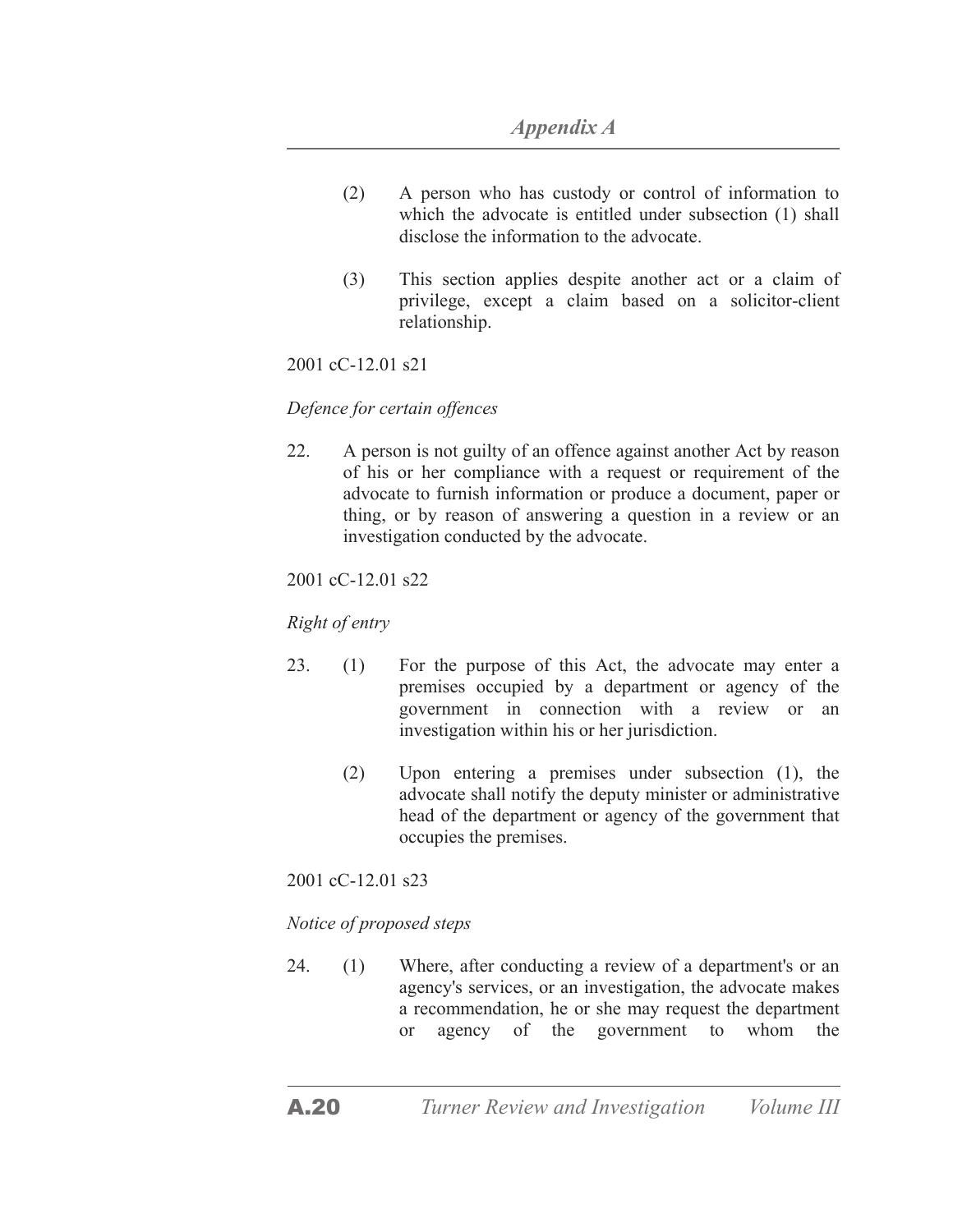recommendation is made to notify him or her within a specified time of the steps that it has taken or proposes to take to give effect to his or her recommendations.

- (2) Where, within a reasonable time after a request respecting recommendations is made under this section, no action is taken which seems to the advocate to be adequate and appropriate, the advocate, in his or her discretion, after considering the comments made by or on behalf of the department or agency of the government affected, may report the matter, including a copy of the report containing the recommendations, to the Lieutenant-Governor in Council and may mention the report in the advocate's next annual report to the House of Assembly.
- (3) A report made under subsection (2) shall include any comments made by or on behalf of the department or agency of the government upon the opinion or recommendation of the advocate.

# 2001 cC-12.01 s24

# *Report to complainant*

25. Where the advocate conducts a review or an investigation on the basis of a complaint received by him or her, he or she shall report to the complainant, in the manner and at the time that he or she considers appropriate, the result of the investigation.

# 2001 cC-12.01 s25

# *Proceedings against advocate prohibited*

26. An action does not lie against the advocate or against a person employed under the advocate for anything he or she may do or report or say in the course of the exercise or performance, or intended exercise or performance, of his or her functions and duties under this Act, unless it is shown he or she acted in bad faith.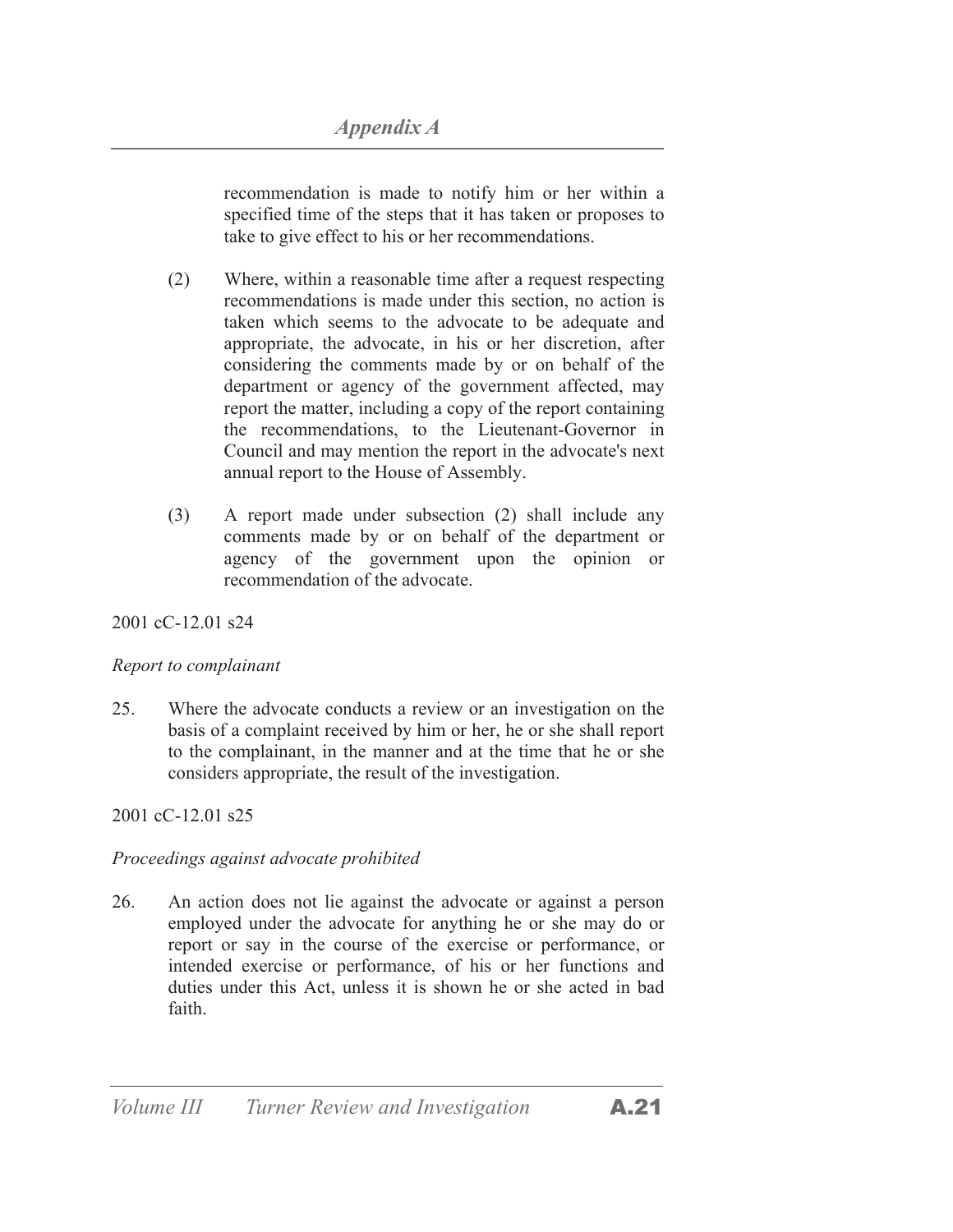#### *Advocate not to be called as witness*

27. The advocate and a person employed under him or her shall not be called to give evidence in a court or in a proceeding of a judicial nature in respect of anything coming to his or her knowledge in the exercise or performance of his or her functions and duties under this Act.

2001 cC-12.01 s27

#### *Annual report to House of Assembly*

28. The advocate shall report annually to the House of Assembly through the Speaker on the exercise and performance of his or her functions and duties under this Act.

#### 2001 cC-12.01 s28

#### *Publication of reports*

- 29. (1) In the interest of children and youth or in the public interest, or in the interest of a person, department or agency of the government, the advocate may publish reports relating generally to the exercise and performance of his or her functions and duties under this Act or to a particular case investigated by him or her, whether or not the matters to be dealt with in the report have been the subject of the report made to the House of Assembly under this Act.
	- (2) The advocate shall not include the name of a child or youth in a report he or she makes under subsection (1) unless he or she has first obtained the consent of the child or youth and his or her parent or guardian.

2001 cC-12.01 s29

*Regulations*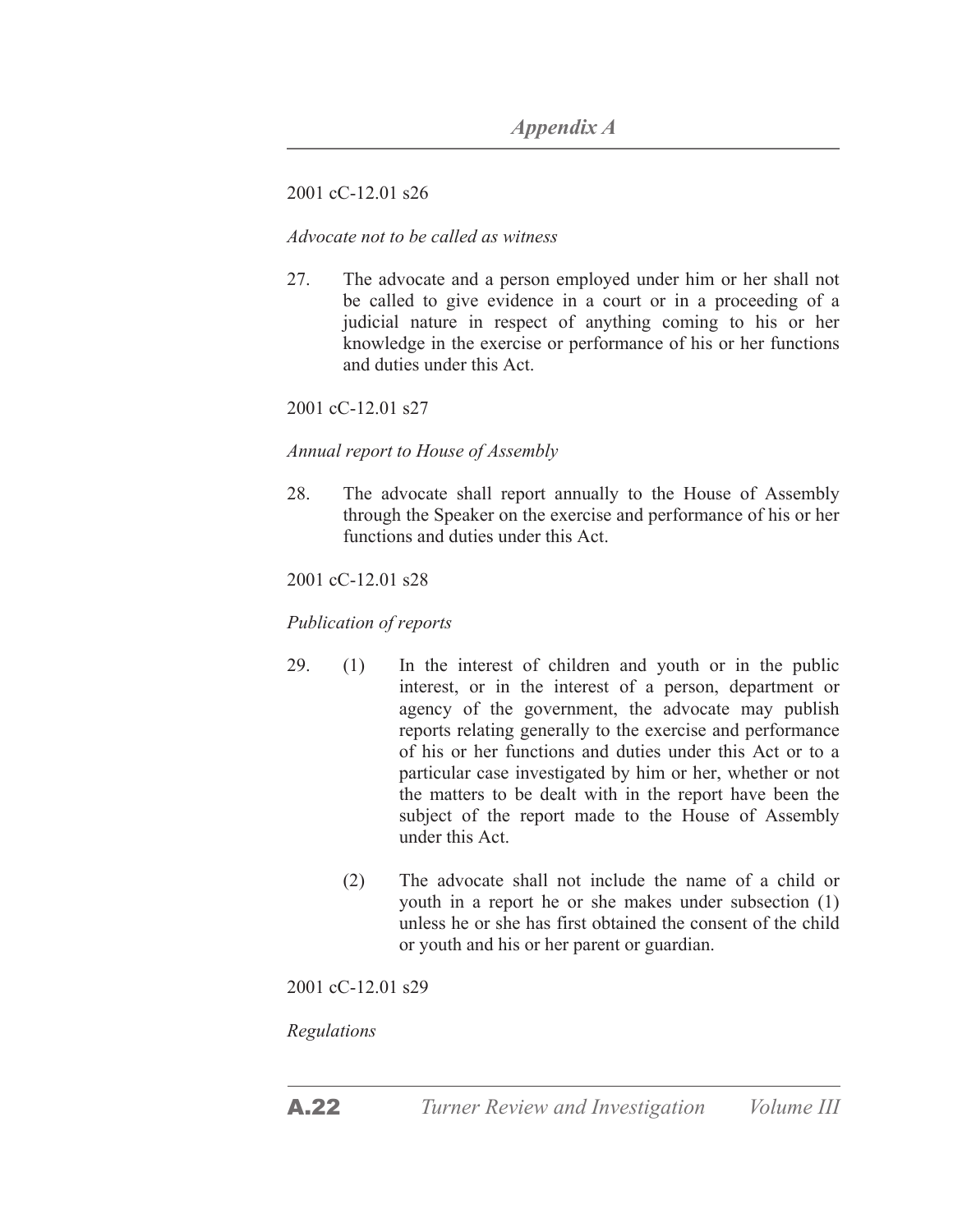- 30. (1) The Commission of Internal Economy may make regulations
	- (a) for the guidance of the advocate in the exercise and performance of his or her functions and duties under this Act; and
	- (b) generally, to give effect to the purpose of this Act.
	- (2) Except where regulations respecting it are made under subsection (1), the advocate may determine his or her procedure.

*Offence and penalty* 

- 31. A person who
	- (a) obstructs, hinders, or resists the advocate or another person in the exercise or performance of his or her functions and duties under this Act;
	- (b) refuses or fails to comply with a lawful requirement of the advocate or another person under this Act; or
	- (c) makes a false statement to or misleads or attempts to mislead the advocate or another person in the exercise or performance of his or her functions and duties under this Act,

is guilty of an offence and liable, on summary conviction, to a fine of not more than \$1,000 or to imprisonment for a term not exceeding 3 months, or to both.

2001 cC-12.01 s31

*Schedule* 

A.23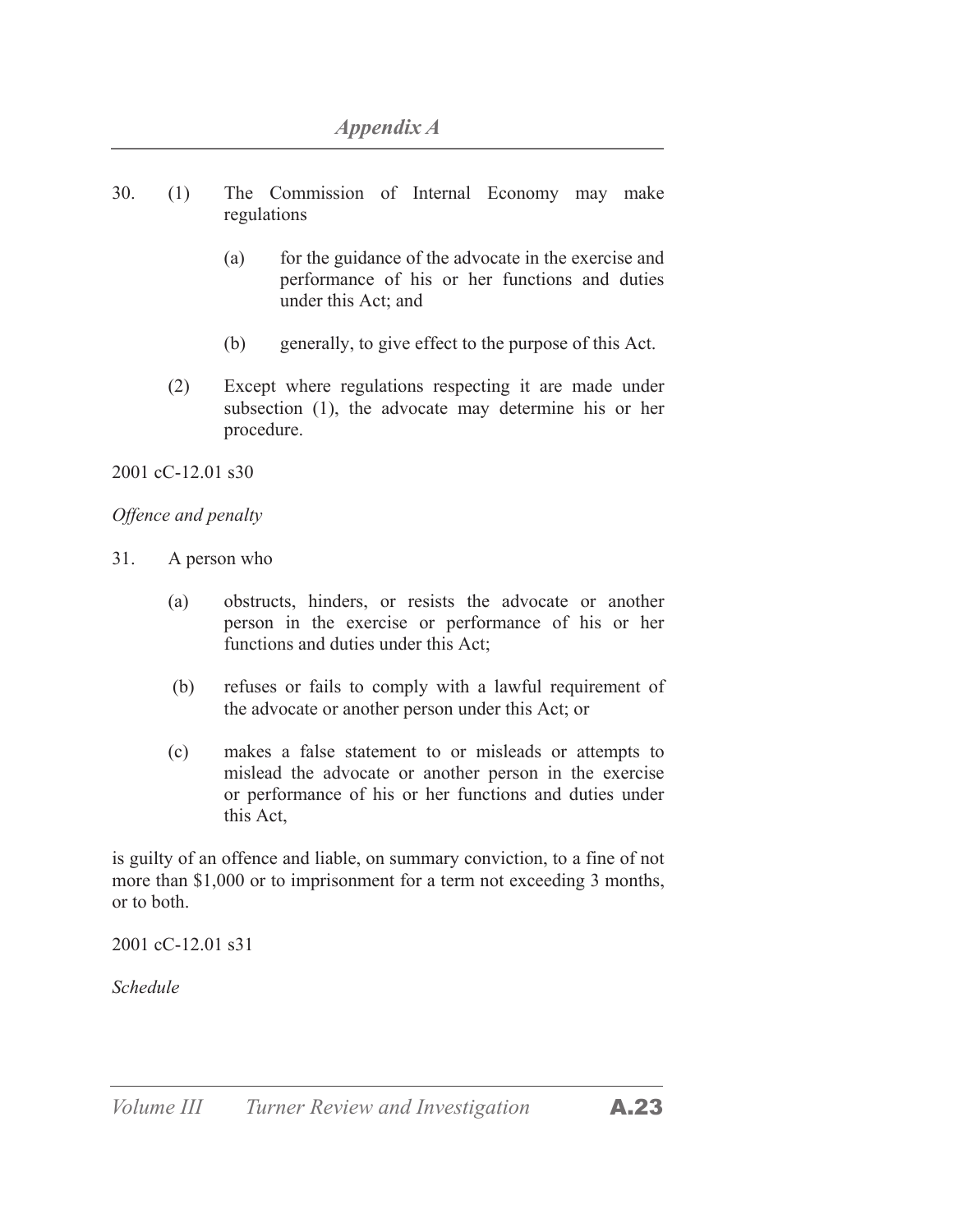- 32. (1) The Lieutenant-Governor in Council may, by order, add or remove a board, commission, association or other body of persons, whether incorporated or unincorporated, to or from the Schedule.
	- (2) An order made under subsection (1), is subordinate legislation for the purpose of the Statutes and Subordinate Legislation Act.
	- (3) Notwithstanding subsection (1), a board, commission, association or other body of persons, whether incorporated or unincorporated, shall not be removed from the Schedule unless the removal is recommended by the Commission of Internal Economy.

# *Consequential Amdt.*

- 33. Paragraph 19(f) of the Citizens' Representative Act is repealed and the following substituted:
	- (f) a matter falling within the office of the child and youth advocate under the Child and Youth Advocate Act.

# 2001 cC-12.01 s33

#### *Commencement*

34. This Act comes into force on a day to be proclaimed by the Lieutenant-Governor in Council.

2001 cC-12.01 s34

#### **Schedule**

Criminal Code Mental Disorder Review Board (section 672.38 Criminal Code)

A hospital board or authority incorporated under the Hospitals Act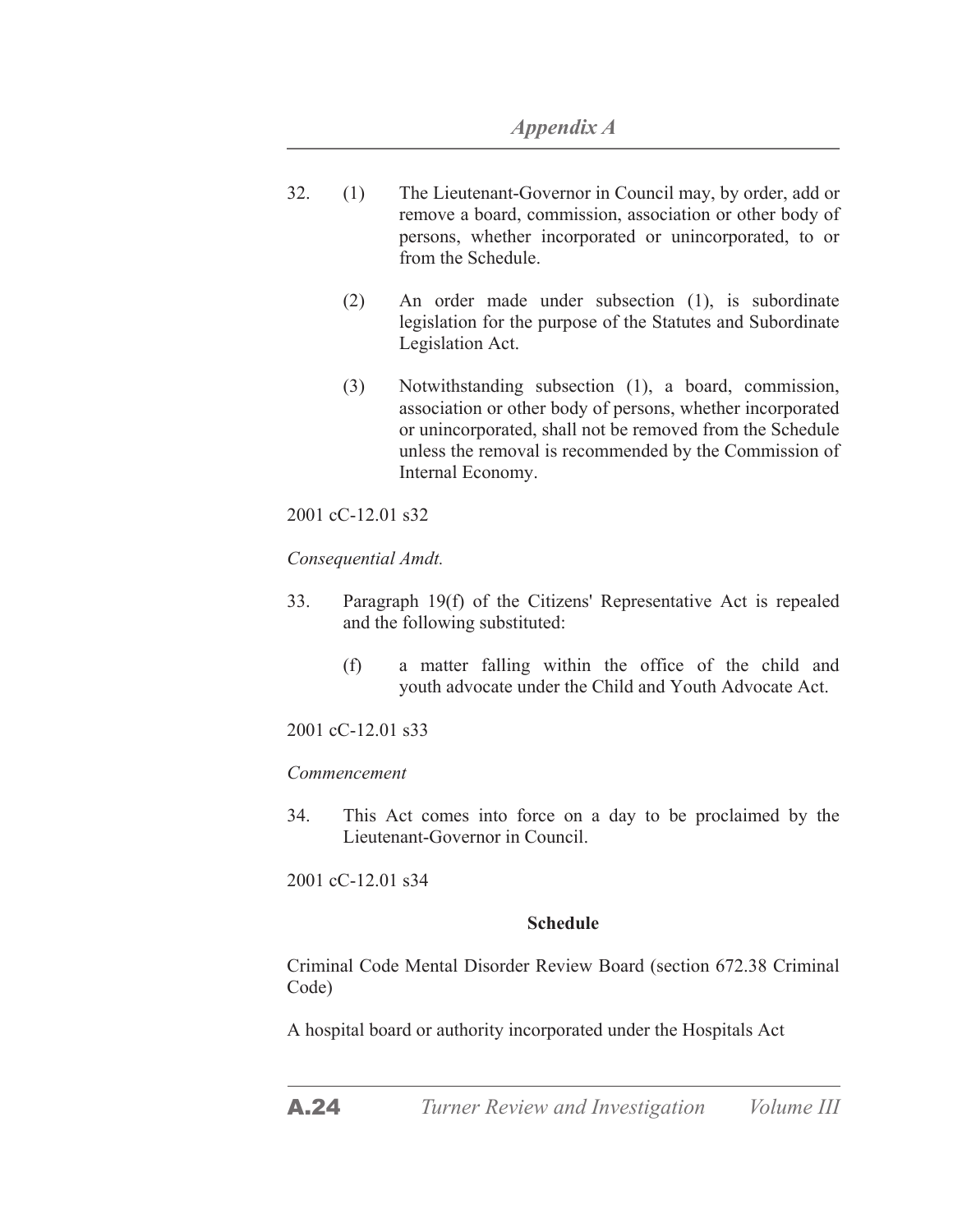A health and community services board incorporated under the Health and Community Services Act

Mental Health Review Board

Newfoundland and Labrador Legal Aid Commission

The Newfoundland & Labrador Housing Corporation

A board, commission or other body added to this Schedule by order of the Lieutenant-Governor in Council

2001 cC-12.01 Sch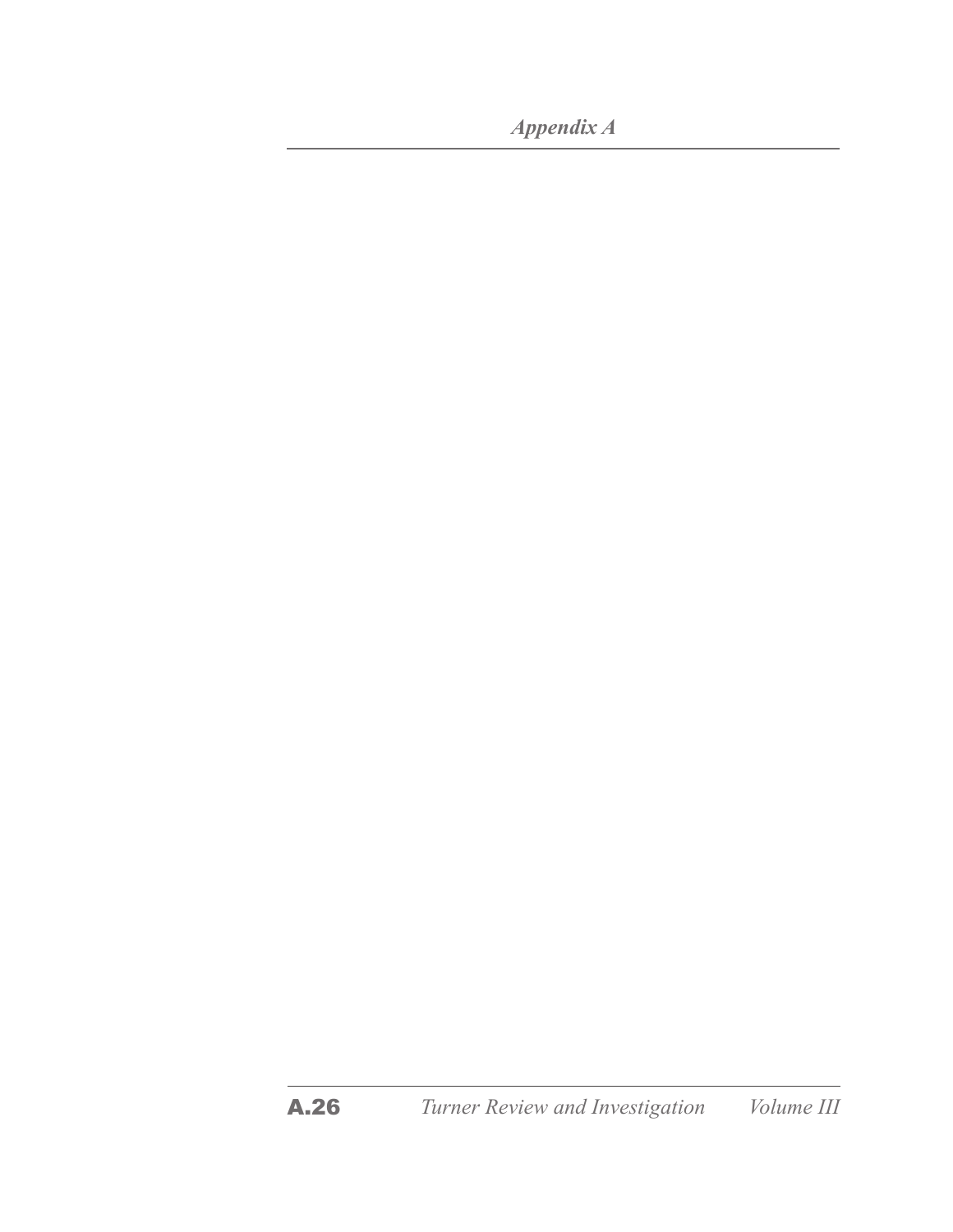# *CHILD, YOUTH AND FAMILY SERVICES ACT*

# SNL1998 CHAPTER C-12.1 (*in force: 05 January 2000; as amended to 31 May 2006*)

Analysis for all sections, and text of sections 1-49; 62-66; 75-76

# AN ACT RESPECTING CHILD, YOUTH AND FAMILY **SERVICES**

 *Analysis* 

1. Short title

#### PART I INTERPRETATION

- 2. Interpretation
- 3. Responsibilities of minister
- 4. Director in a region
- 5. Provincial director
- 6. Protection from liability

#### PART II PRINCIPLES

- 7. General principles
- 8. Child, youth and family service principles
- 9. Best interests of child

# PART III SERVICES AND AGREEMENTS

- 10. Family services
- 11. Youth care agreement
- 12. Effect of agreement
- 13. Alternate dispute resolution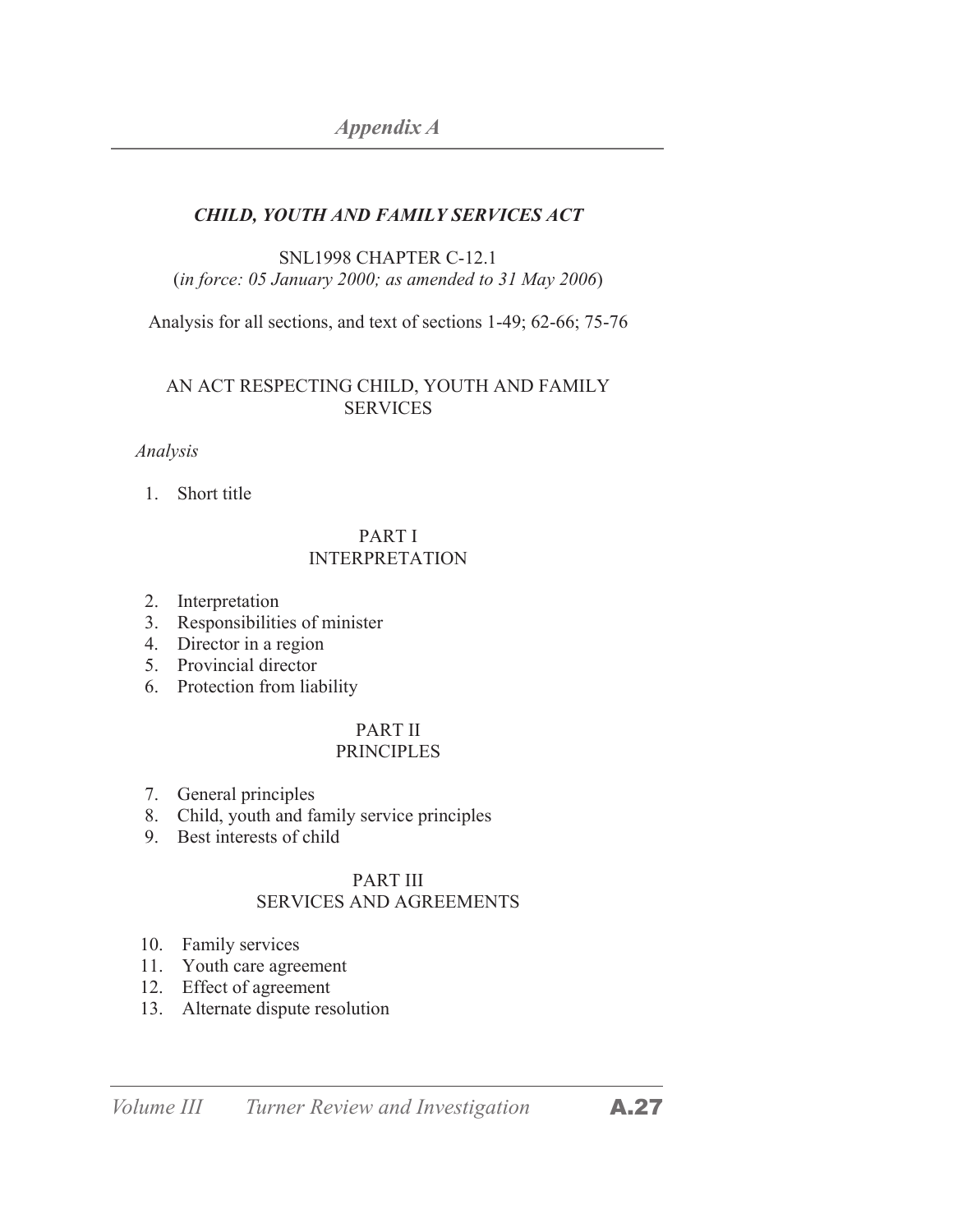# PART IV PROTECTIVE INTERVENTION

- 14. Definition of child in need of protective intervention
- 15. Duty to report
- 16. Determining the need for protective intervention
- 17. Interview of child
- 18. Director denied access to child
- 19. Location of child not disclosed
- 20. Order to produce record
- 21. Child who needs to be protected from contact with someone
- 22. Care in the home
- 23. Removal of child
- 24. Removal of youth in exceptional circumstances
- 25. Telewarrants
- 26. Notice of removal of child
- 27. Care of child after removal

#### PART V

#### COURT PROCEEDINGS

- 28. Where child is not removed
- 29. Where child has been removed
- 30. Presentation hearing
- 31. Plan for the child
- 32. Medical treatment
- 33. Presentation hearing
- 34. Protective intervention hearing
- 35. Financial responsibility
- 36. Time limits for temporary orders
- 37. Alternate dispute resolution or assessment
- 38. When time limits expire
- 39. Subsequent order
- 40. Bridging provision
- 41. Effect of temporary order
- 42. Effect of continuous order
- 43. When continuous order ends
- 44. Rescind continuous order
- 45. Transfer of custody or supervision between directors
- 46. Return of child at any time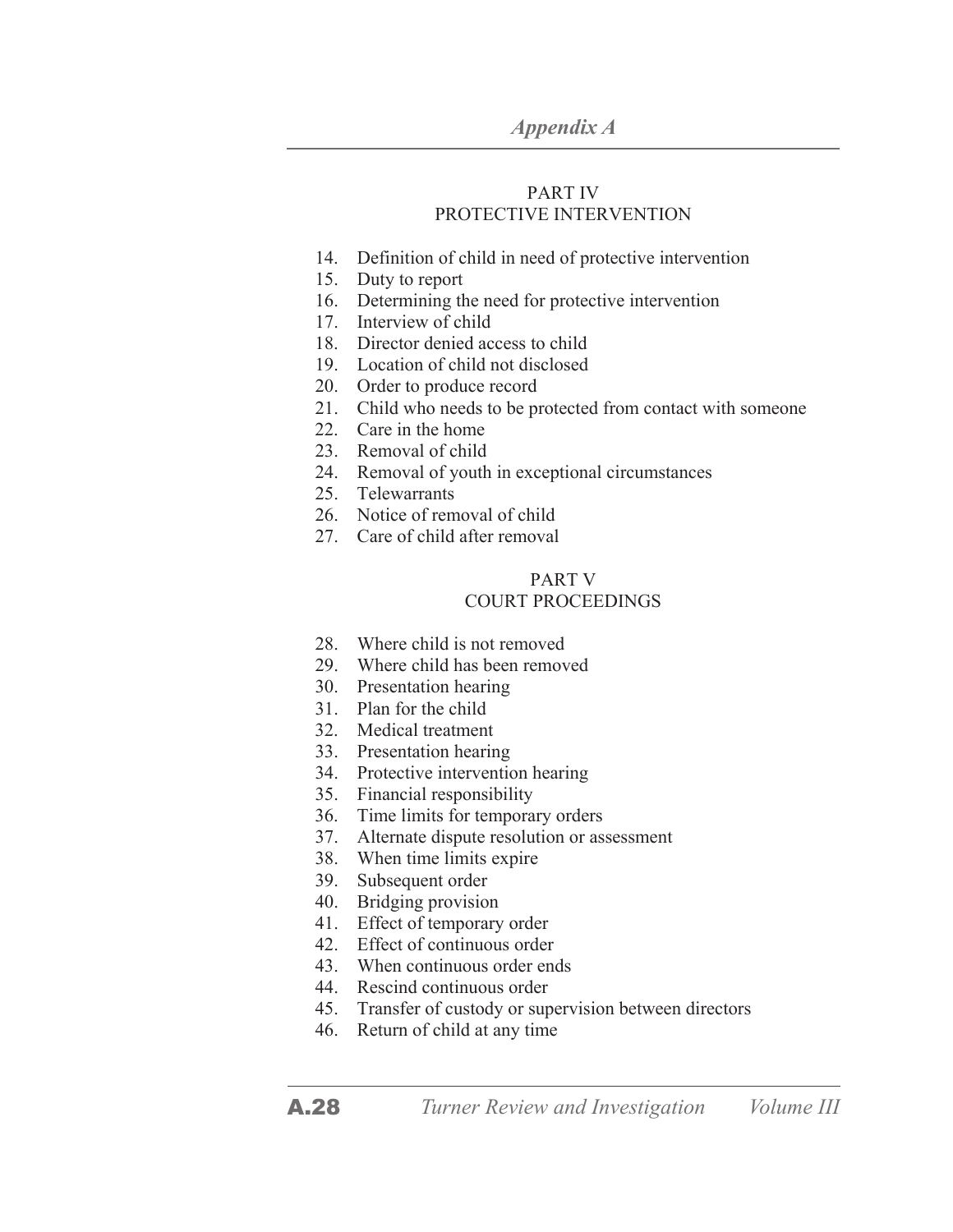- 47. Child returned within 72 hours
- 48. Child returned after 72 hours
- 49. Child returned after protective intervention hearing

# PART VI

# GENERAL COURT MATTERS

- 50. Hearings and evidence
- 51. Appearance in court
- 52. Application to be heard
- 53. Participation by child
- 54. Power to vary notice requirements
- 55. Service of documents
- 56. Full disclosure to parties
- 57. Confidentiality of information
- 58. Consent orders
- 59. Custody application under another Act
- 60. Variance
- 61. Out of province order

### PART VII PLACEMENT OF CHILDREN

- 62. Placement considerations
- 63. Agreements
- 64. Information re child's care
- 65. Removal of child from caregiver
- 66. Counselling

#### PART VIII

# CONFIDENTIALITY AND DISCLOSURE OF INFORMATION

- 67. Definition
- 68. Right of access and right to consent to disclose
- 69. Exceptions to access rights
- 70. Disclosure without consent

# PART IX OFFENCES AGAINST CHILDREN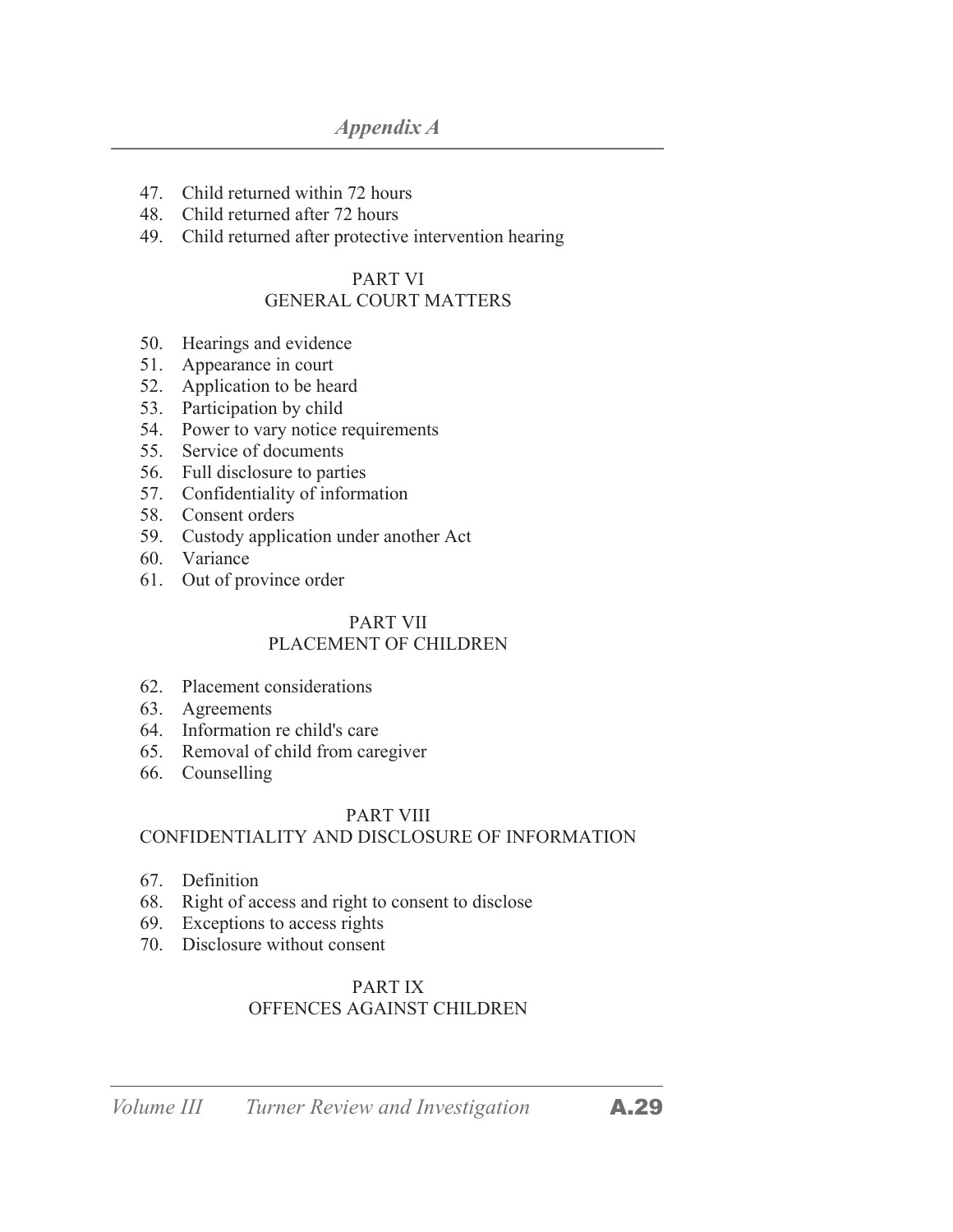- 71. General offence
- 72. Contributing to an offence
- 73. Removing a child
- 74. Liability for an offence

#### PART X ACCOUNTABILITY PROVISIONS

- 75. Minister's advisory committee
- 76. Custody review committees
- 77. Appeals

#### PART XI REGULATIONS

78. Regulations

#### PART XII TRANSITIONAL PROVISIONS, CONSEQUENTIAL AMENDMENTS AND REPEAL

- 79. Transitional provisions
- 80. Consequential amendments
- 81. RSN1990 cC-12 Rep.
- 82. Commencement

Be it enacted by the Lieutenant-Governor and House of Assembly in Legislative Session convened, as follows:

#### *Short title*

1. This Act may be cited as the Child, Youth and Family Services Act.

1998 cC-12.1 s1

# PART I INTERPRETATION

*Interpretation*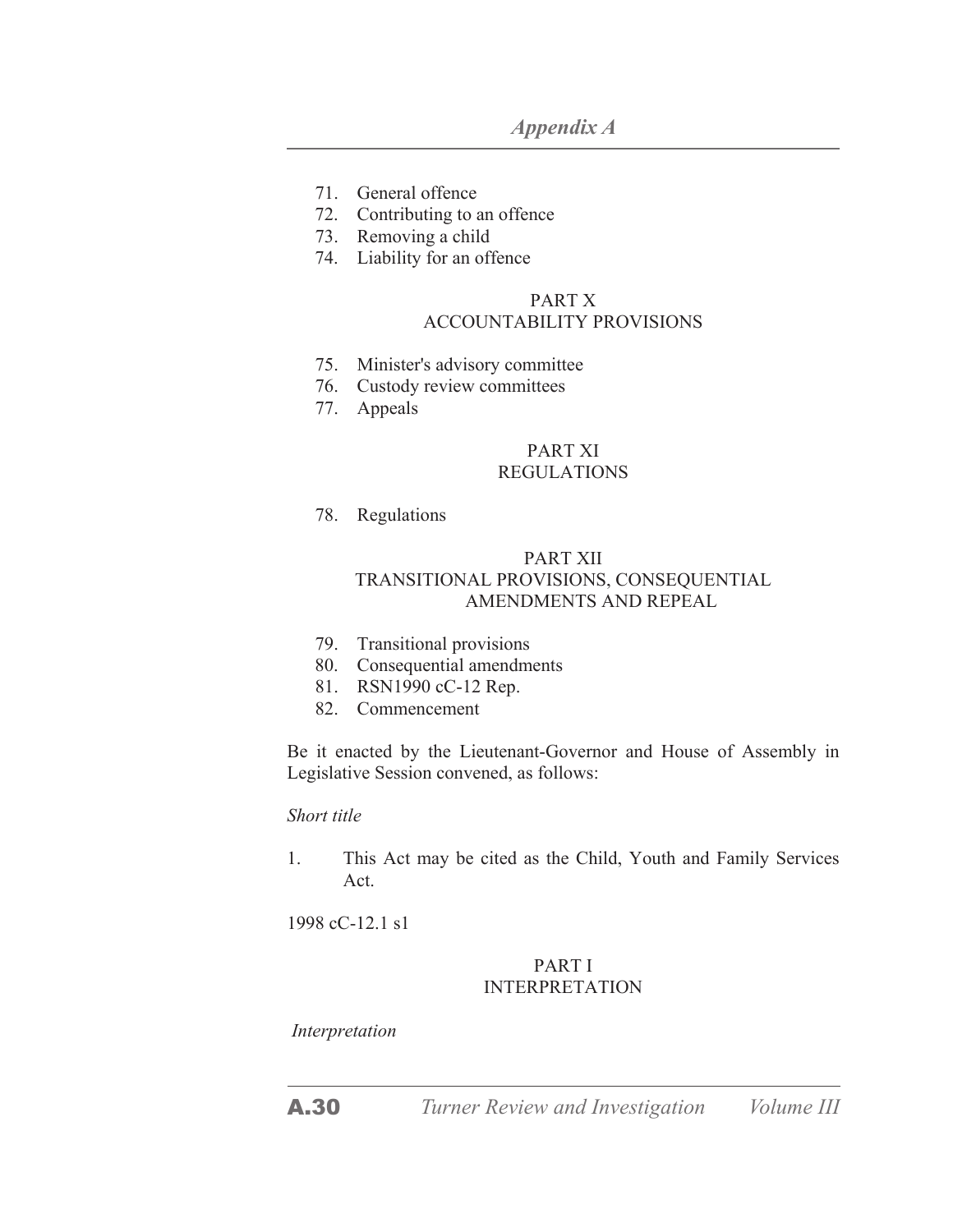# 2. (1) In this Act

- (a) "board" means a regional community health board constituted under the Health and Community Services Act or a board constituted under the Hospitals Act to which responsibilities under this Act are delegated;
- (b) "care" means the physical daily care and nurturing of a child;
- (c) "caregiver" means a person with whom a child is placed for care with the approval of a director and who, by agreement with a director, has assumed responsibility for the care of the child but does not include a parent;
- (d) "child" means a person actually or apparently under the age of 16 years;
- (e) "custody" means the rights and responsibilities of a parent in respect of a child;
- (f) "director" means the Director of Child, Youth and Family Services employed by a board;
- (g) "judge" means a judge of the Unified Family Court or a Provincial Court judge;
- (h) "minister" means the minister appointed under the Executive Council Act to administer this Act;
- (i) "parent of a child" means
	- (i) the custodial mother of a child,
	- (ii) the custodial father of a child,
	- (iii) (iii) a custodial step-parent,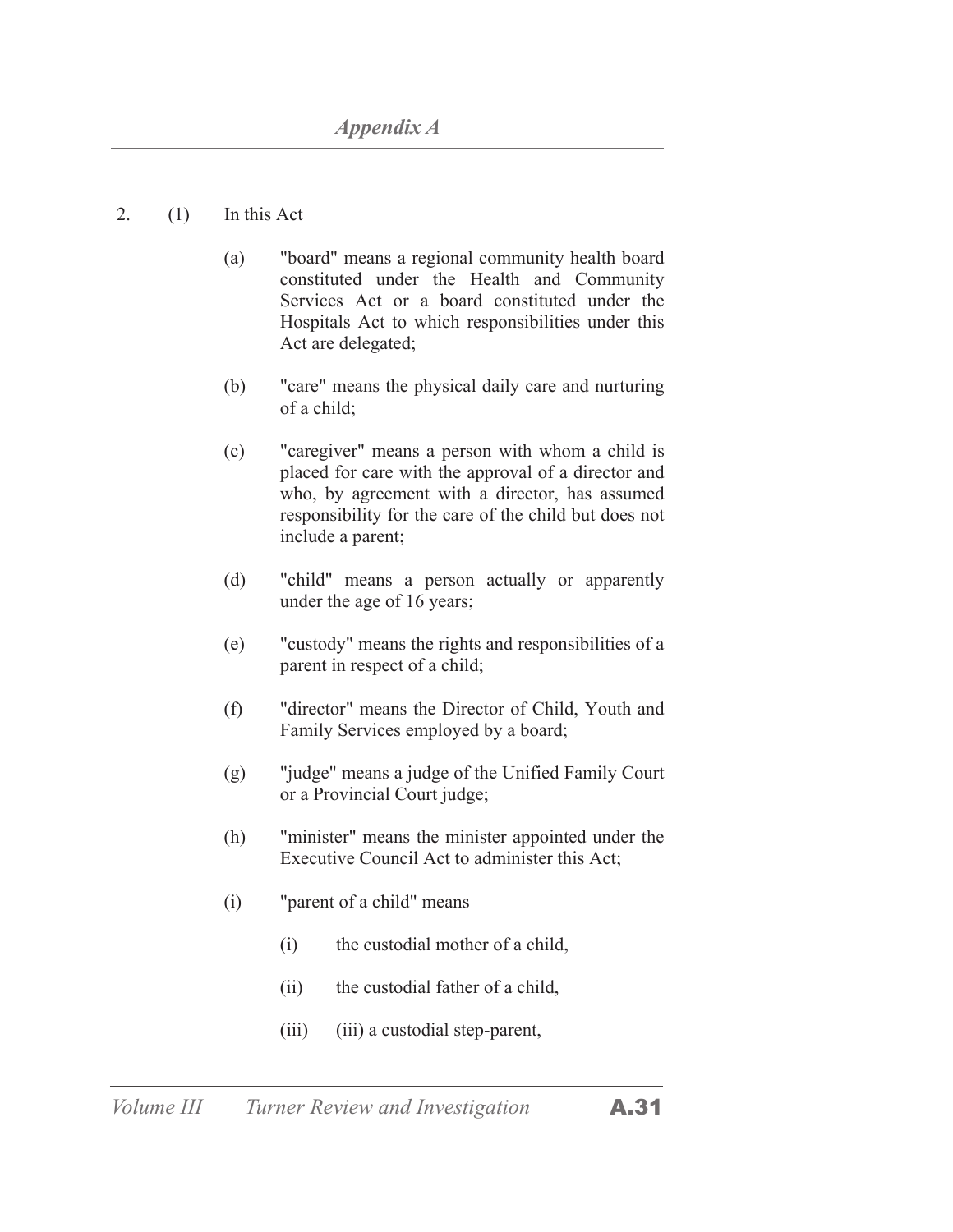- (iv) a non-custodial parent who regularly exercises or attempts to exercise rights of access,
- (v) a person to whom custody of a child has been Granted by a written agreement or by a judge, or
- (vi) a person with whom a child resides, except a caregiver;
- (j) "peace officer" means a member of the Royal Newfoundland Constabulary or a member of the Royal Canadian Mounted Police, and includes a person approved by the Attorney General to perform the duties of a peace officer;
- (k) "presentation hearing" means an interim hearing at which a judge may give an interim or final order;
- (l) "provincial director" means an employee of the government having the title of the Provincial Director of Child, Youth and Family Services;
- (m) "qualified health practitioner" means a physician, a nurse or other person designated by the minister by class or profession as a qualified health practitioner;
- (n) "social worker" means a person
	- (i) registered under the Social Workers Association Act, and
	- (ii) employed by a board,

 and includes a person authorized by a director under subsection 4(2) to carry out duties under this Act; and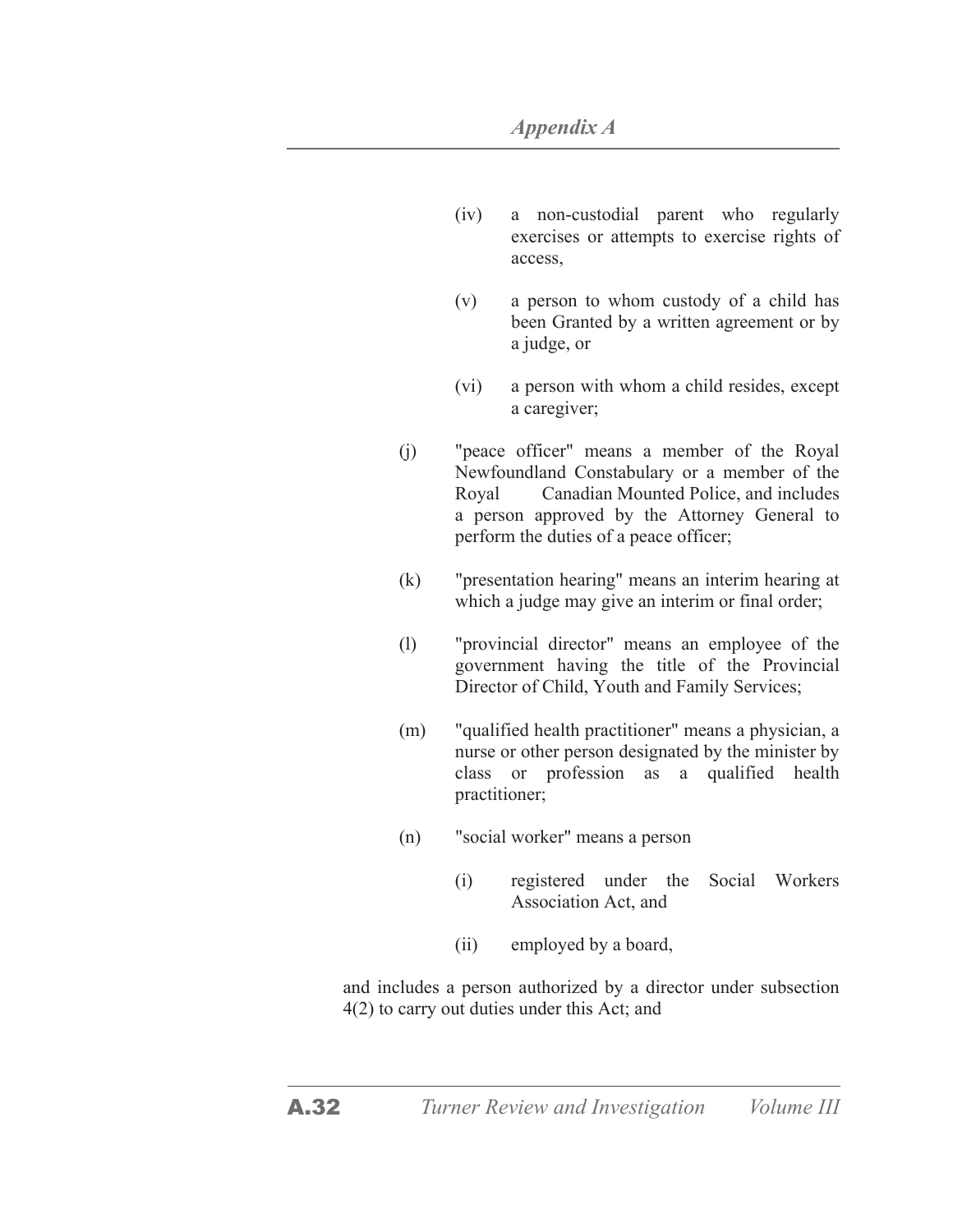- (o) "youth" means a person who is 16 years of age or over but under 18 years of age, and where an intervention, including an agreement under section 11, is provided to a youth, Part II applies to youth as well as to a child.
- (2) Notwithstanding paragraph  $(1)(g)$ , in the expanded service area as defined in the Unified Family Court Act "judge" means a Provincial Court judge.
- (3) Notwithstanding the Unified Family Court Act, for the purpose of sections 23 and 25 in the judicial area as defined in the Unified Family Court Act, "judge" means a judge of the Unified Family Court or a Provincial Court judge.

1998 cC-12.1 s2; 1999 c22 s7; 2000 c7 s1

# *Responsibilities of minister*

3. Where, as a result of a report of the provincial director, the minister believes that a director is not carrying out his or her duties and responsibilities in accordance with this Act or the policies established by the provincial director under paragraph 5(a), the minister may direct the board which employs the director to take remedial action or other action the minister considers appropriate, and the board shall comply with the minister's direction

1998 cC-12.1 s3

# *Director in a region*

- 4. (1) Each board shall appoint a director of child, youth and family services to exercise the powers and perform the duties given to a director under this Act.
	- (2) Where a social worker is not available, a director may authorize another person to perform the duties or exercise the powers of a social worker under this Act for the period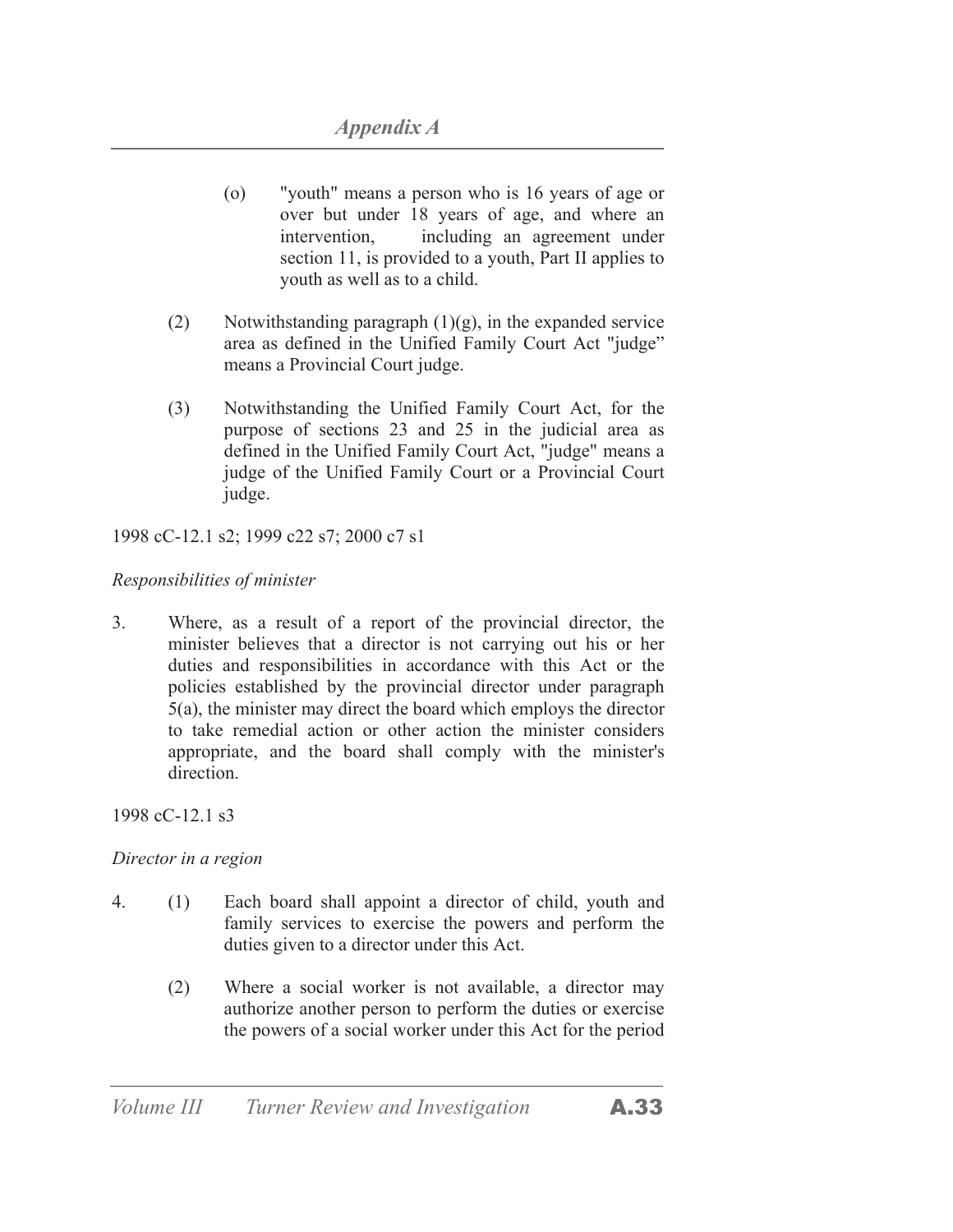and subject to the conditions the director considers necessary.

#### 1998 cC-12.1 s4

#### *Provincial director*

- 5. The Lieutenant-Governor in Council may appoint an employee of the government to be the provincial director who shall be responsible for
	- (a) establishing province-wide policies, programs and standards;
	- (b) monitoring, evaluation and research of the established policies, programs and standards;
	- (c) representing the province in interprovincial and territorial and other discussions and agreements;
	- (d) a province wide, computerized child, youth and family service information system; and
	- (e) advising and reporting to the minister on matters related to child, youth and family services.

1998 cC-12.1 s5

#### *Protection from liability*

6. A person is not liable for anything done or omitted to be done in good faith in the exercise or performance or intended exercise or performance of a power, duty or function conferred by or under this Act.

1998 cC-12.1 s6

# PART II PRINCIPLES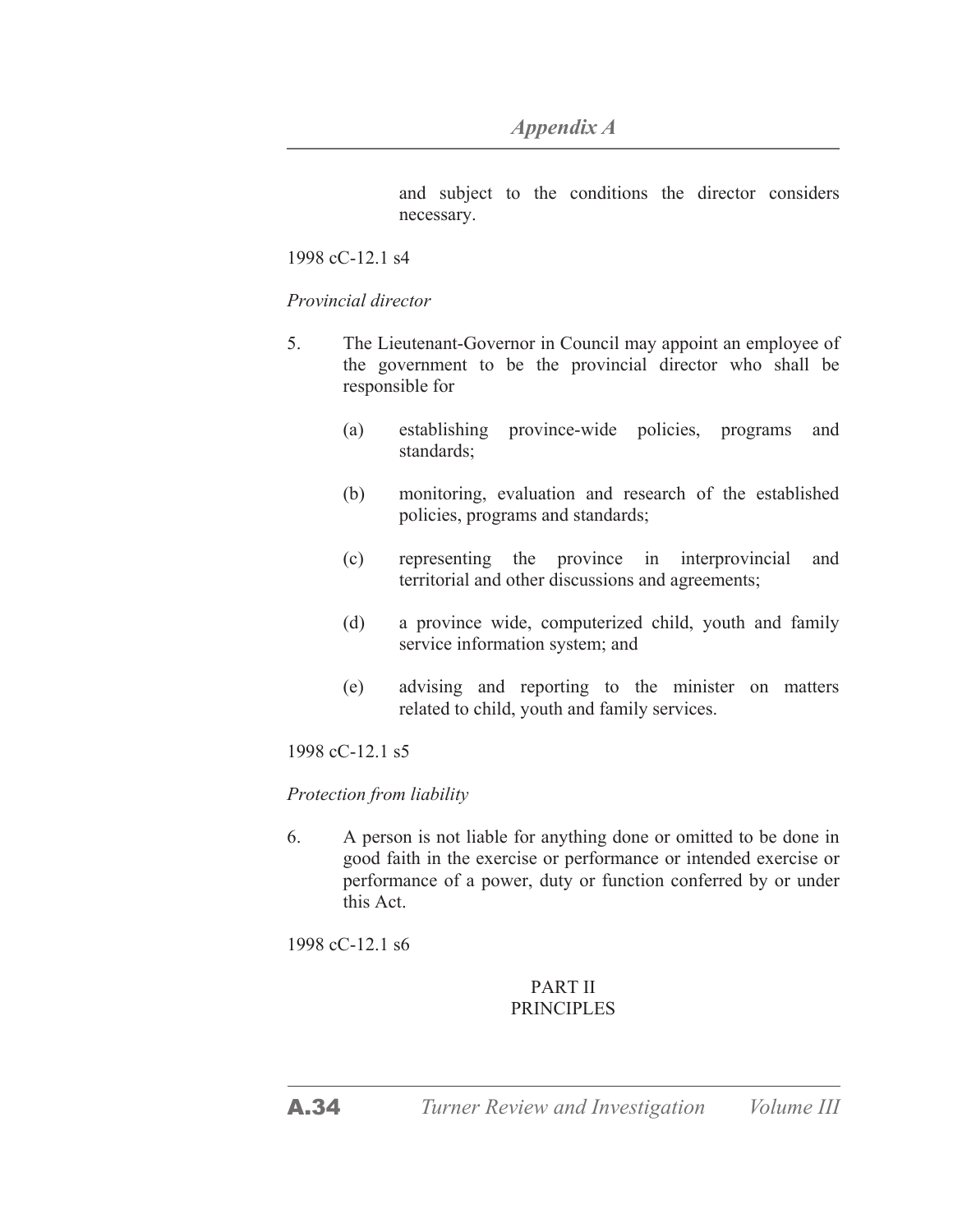# *General principles*

- 7. This Act shall be interpreted and administered in accordance with the following principles:
	- (a) the overriding and paramount consideration in any decision made under this Act shall be the best interests of the child;
	- (b) every child is entitled to be assured of personal Safety, health and well-being;
	- (c) the family is the basic unit of society responsible for the safety, health and well-being of the child;
	- (d) the community has a responsibility to support the safety, health and well-being of a child and may require assistance in fulfilling this responsibility;
	- (e) prevention activities are integral to the promotion of the safety, health and well-being of a child;
	- (f) kinship ties are integral to a child's self-development and growth and if a child's safety, health and well-being cannot be assured in the context of the family, the extended family shall be encouraged to care for the child provided that a director can be assured that the child's safety, health and well-being will not be at risk;
	- (g) the cultural heritage of a child shall be respected and connections with a child's cultural heritage shall be preserved; and
	- (h) in the absence of evidence to the contrary, there shall be a presumption that a child 12 years of age or over is capable of forming and expressing an opinion regarding his or her care and custody.

1998 cC-12.1 s7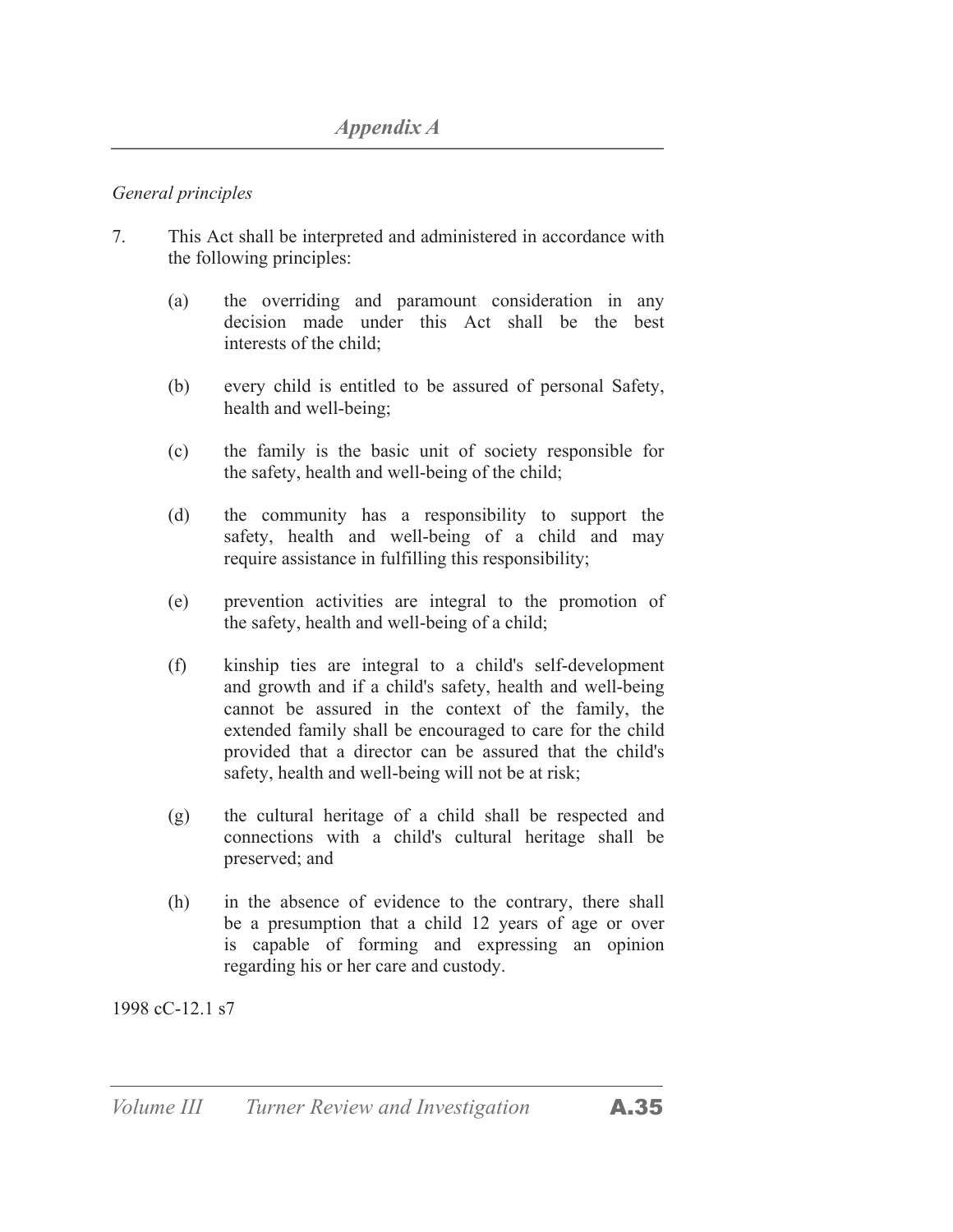#### *Child, youth and family service principles*

- 8. The following principles apply to the provision of services under this Act:
	- (a) families shall be provided, to the extent possible, with services which support the safety, health and well-being of their children;
	- (b) services shall be provided using the least intrusive means of intervention;
	- (c) wherever possible, having regard to a child's age and level of development, the views and wishes of the child shall be sought and considered in providing services;
	- (d) families shall be informed of the services which may be available to them to assist them in supporting a child's safety, health and well-being;
	- (e) families shall be encouraged to participate in the identification, planning, provision and evaluation of services available to them; and
	- (f) services shall be provided in a manner that acknowledges a child's overall needs for safety, health and well-being.

#### 1998 cC-12.1 s8

#### *Best interests of child*

- 9. All relevant factors shall be considered in determining a child's best interests, including
	- (a) the child's safety;
	- (b) the child's developmental needs;
	- (c) the child's cultural heritage;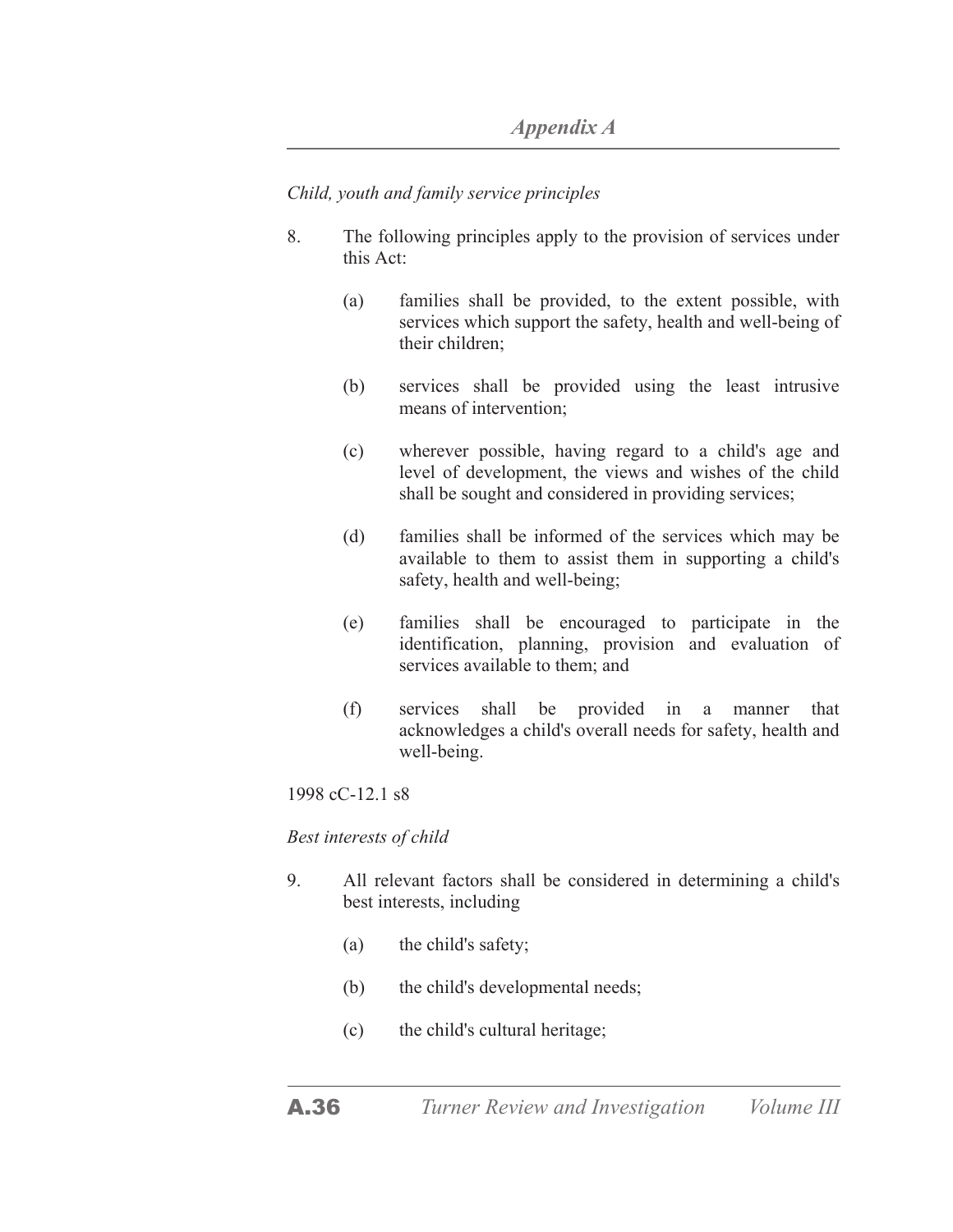- (d) where possible, the child's views and wishes;
- (e) the importance of stability and continuity in the child's care;
- (f) the continuity of a child's relationship with his or her family, including siblings or others with whom the child has a significant relationship;
- (g) the child's geographic and social environment;
- (h) the child's supports outside the family, including child care and the school environment; and
	- (i) the effect upon the child of a delay in the disposition of a judicial or other proceeding with respect to the child.

## PART III SERVICES AND AGREEMENTS

### *Family services*

- 10. (1) A director or social worker may provide services to children, youth and families, and may enter into written agreements with respect to the services to be provided and the responsibilities of each party to an agreement.
	- (2) Where services are provided, they shall be provided in a manner which reflects the principles of this Act.

### 1998 cC-12.1 s10

### *Youth care agreement*

11. (1) A director or social worker may make a written agreement for services with a youth who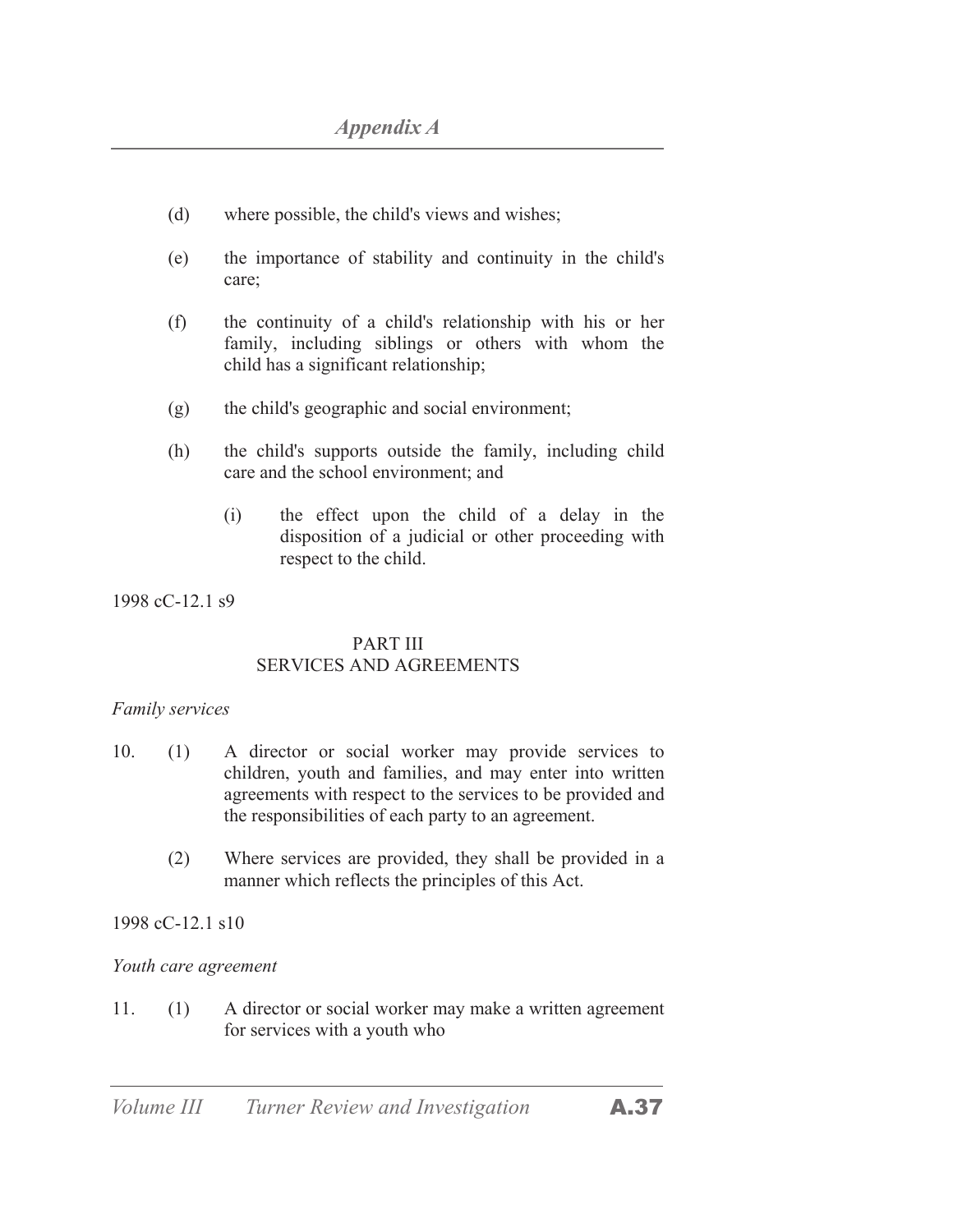- (a) cannot in the opinion of the director or social worker remain with or be re-established in the youth's family, temporarily or permanently; or
- (b) has no parent or other person willing or able to provide care to the youth.
- (2) The initial term of an agreement shall not exceed 6 months but the agreement may be renewed for additional terms of up to 6 months each.
- (3) An agreement under this section may be made, even if the youth is not or has not been in the care or custody of a director, but shall not continue beyond the youth's eighteenth birthday unless the young person has been in the care or custody of the director before his or her sixteenth birthday, in which case the agreement may be extended until his or her twenty-first birthday or school leaving, whichever event occurs first.
- (4) Where a youth is provided with services, the cost of those services may be recovered by the board that provided them and an action or other proceeding for the recovery of the cost may be instituted in the name of the board.
- (5) Before the agreement is signed, the director or social worker shall ensure that the effect of the agreement is explained to the youth.

1998 cC-12.1 s11; 2000 c7 s2

## *Effect of agreement*

12. Where a director or social worker enters into an agreement with a youth under this Act, the agreement is binding on the youth and enforceable against him or her notwithstanding he or she is less than 19 years of age.

1998 cC-12.1 s12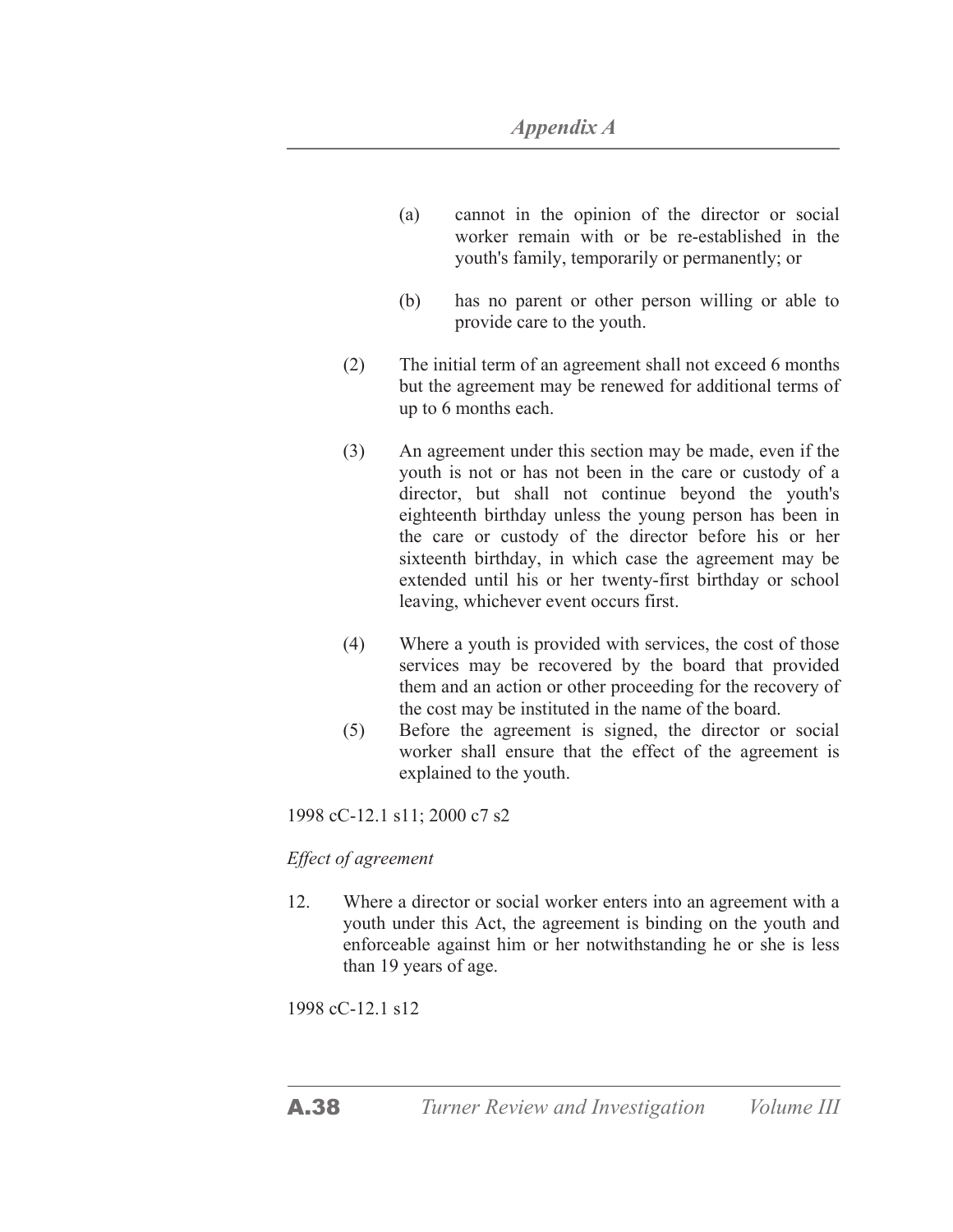## *Alternate dispute resolution*

13. A director or social worker may use alternate dispute resolution mechanisms to resolve a conflict, including family group conferences, pre-trial settlement conferences and mediation.

1998 cC-12.1 s13

## PART IV PROTECTIVE INTERVENTION

*Definition of child in need of protective intervention* 

- 14. A child is in need of protective intervention where the child
	- (a) is, or is at risk of being, physically harmed by the action or lack of appropriate action by the child's parent;
	- (b) is, or is at risk of being, sexually abused or exploited by the child's parent;
	- (c) is emotionally harmed by the parent's conduct;
	- (d) is, or is at risk of being, physically harmed by a person and the child's parent does not protect the child;
	- (e) is, or is at risk of being, sexually abused or exploited by a person and the child's parent does not protect the child;
	- (f) is being emotionally harmed by a person and the child's parent does not protect the child;
	- (g) is in the custody of a parent who refuses or fails to obtain or permit essential medical, psychiatric, surgical or remedial care or treatment to be given to the child when recommended by a qualified health practitioner;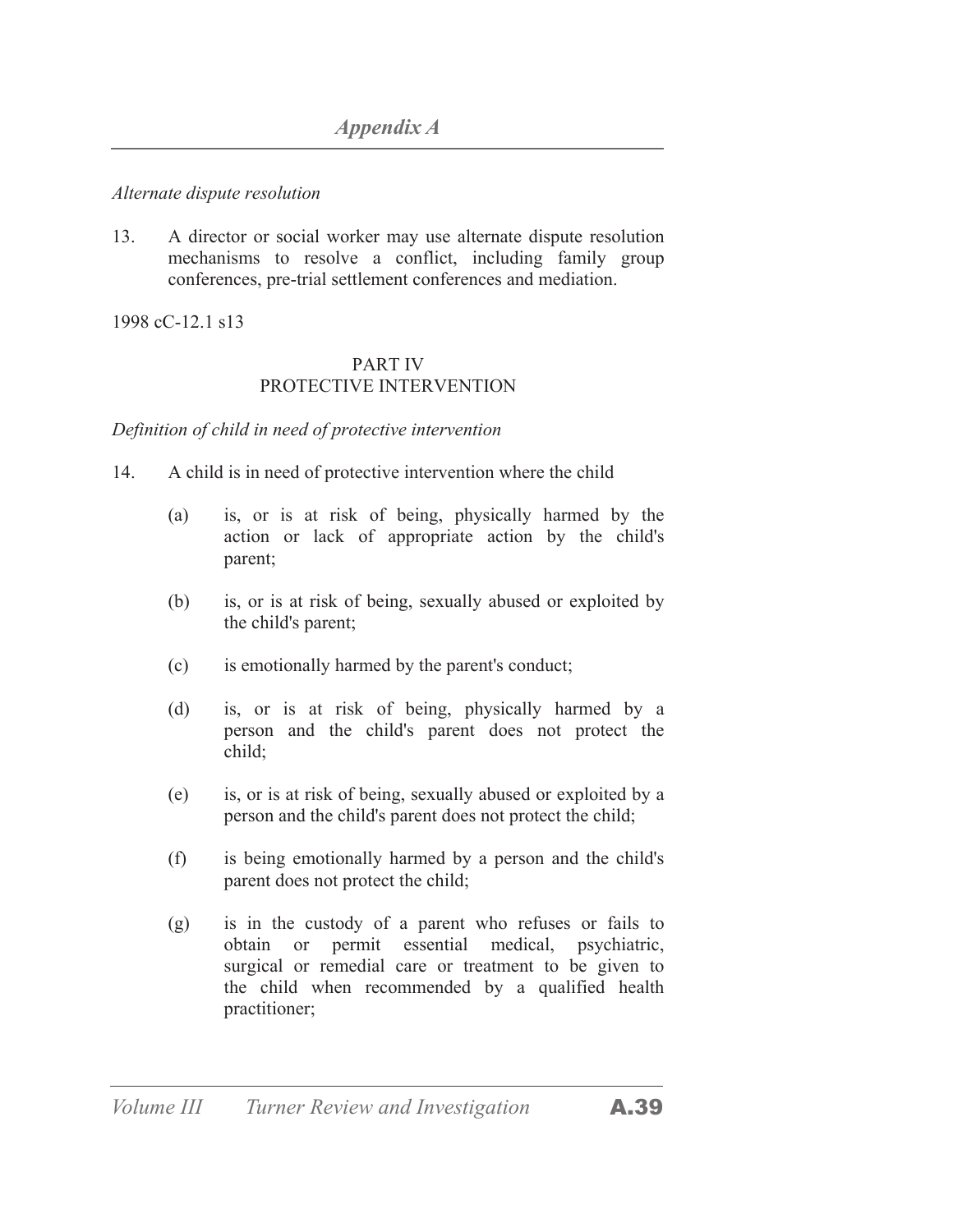- (h) is abandoned;
- (i) has no living parent or a parent is unavailable to care for the child and has not made adequate provision for the child's care;
- (j) is living in a situation where there is violence; or
- $(k)$  is actually or apparently under 12 years of age and has
- (i) been left without adequate supervision,
	- (ii) allegedly killed or seriously injured another person or has caused serious damage to another person's property, or
	- (iii) on more than one occasion caused injury to another person or other living thing or threatened, either with or without weapons, to cause injury to another person or other living thing, either with the parent's encouragement or because the parent does not respond adequately to the situation.

### *Duty to report*

- 15. (1) Where a person has information that a child is or may be in need of protective intervention, the person shall immediately report the matter to a director, social worker or a peace officer.
	- (2) Where a person makes a report under subsection (1), the person shall report all the information in his or her possession.
	- (3) Where a report is made to a peace officer under subsection (1), the peace officer shall, as soon as possible after receiving the report, inform a director or social worker.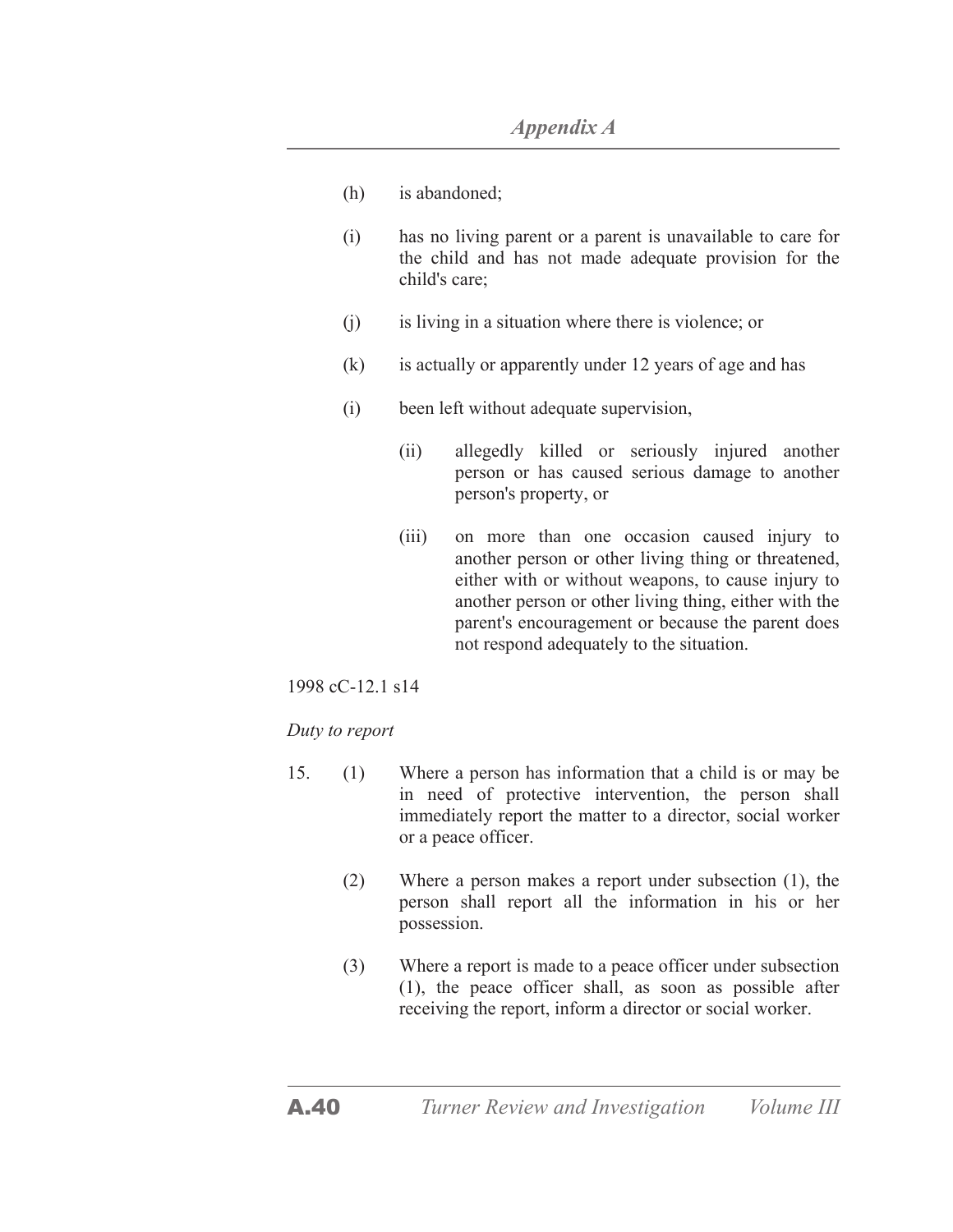# *Appendix A*

- (4) This section applies, notwithstanding the provisions of another Act, to a person referred to in subsection (5) who, in the course of his or her professional duties, has reasonable grounds to suspect that a child is or may be in need of protective intervention.
- (5) Subsection (4) applies to every person who performs professional or official duties with respect to a child, including,
	- (a) a health care professional;
	- (b) a teacher, school principal, social worker, family counsellor, member of the clergy or religious leader, operator or employee of a child care service and a youth and recreation worker;
	- (c) a peace officer; and
	- (d) a solicitor.
- (6) This section applies notwithstanding that the information is confidential or privileged, and an action does not lie against the informant unless the making of the report is done maliciously or without reasonable cause.
- (7) A person shall not interfere with or harass a person who gives information under this section.
- (8) A person who contravenes this section is guilty of an offence and is liable on summary conviction to a fine not exceeding \$10,000 or to imprisonment for a term not exceeding 6 months, or to both a fine and imprisonment.
- (9) Notwithstanding section 7 of the Provincial Offences Act, an information or complaint under this section may be laid or made within 3 years from the day when the matter of the information or complaint arose.

## 1998 cC-12.1 s15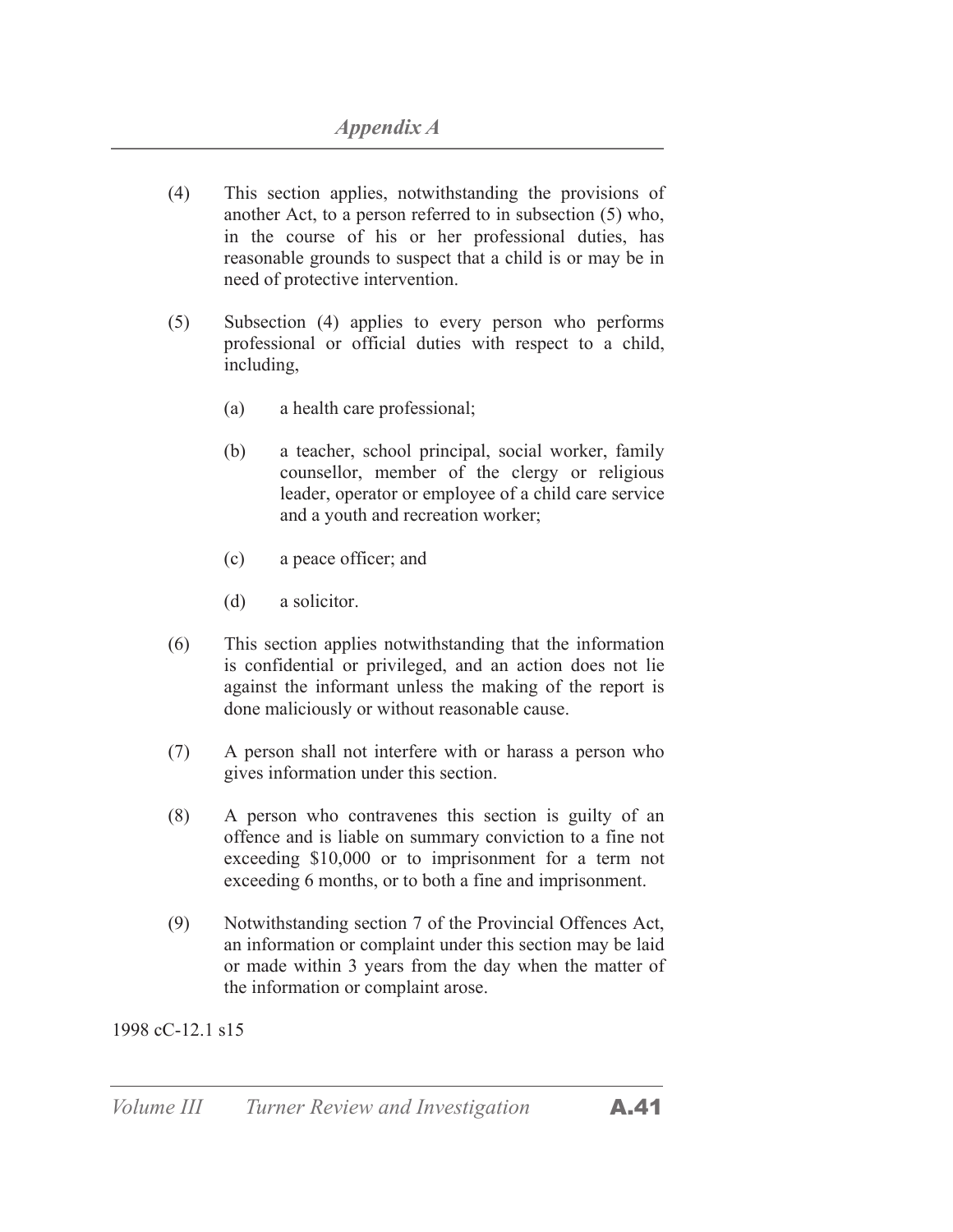### *Determining the need for protective intervention*

- 16. (1) Upon receiving information that a child is or may be in need of protective intervention, a director or social worker shall assess the information to determine if there are reasonable grounds to believe that a child is in need of protective intervention.
	- (2) After the assessment, a director or social worker may
		- (a) determine that protective intervention is not required;
		- (b) offer support services to the child and family;
		- (c) refer the child and family to other resources; or
		- (d) investigate further the child's need for protective intervention.

1998 cC-12.1 s16

## *Interview of child*

- 17. (1) A person who has custody of a child or a person who is entrusted with the care of a child shall permit the child to be visited and interviewed by a director or social worker, in private where in the opinion of the director or social worker it is appropriate to do so, at a place where the child is located.
	- (2) A director or social worker shall notify the parent of the interview before or after the interview takes place.

## 1998 cC-12.1 s17

### *Director denied access to child*

18. (1) Where a director or social worker is denied access to a child where he or she believes that access to the child is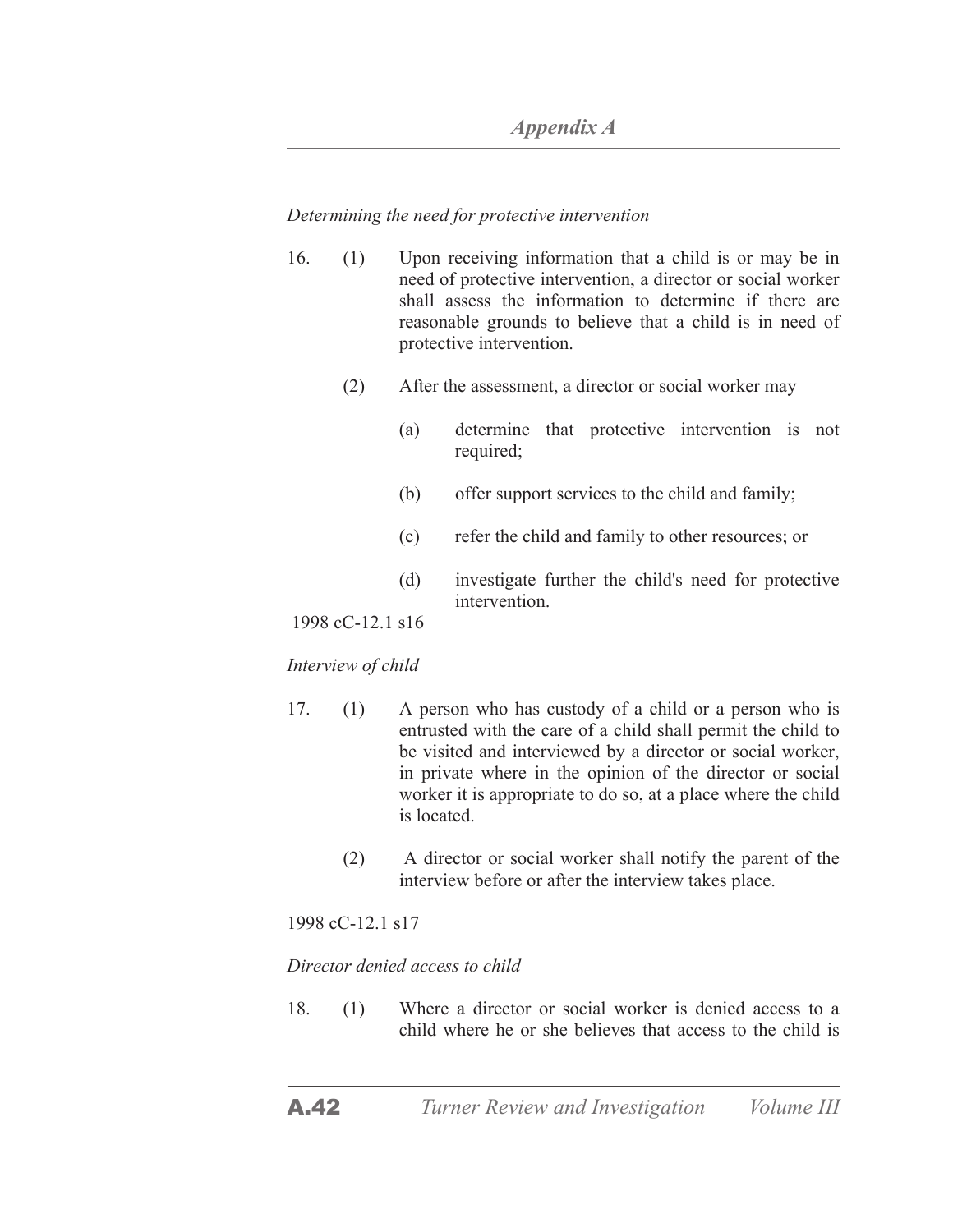necessary to determine if the child needs protective intervention, the director or social worker may apply without notice to a judge for an order and the judge may grant an order

- (a) that a person disclose the location of the child;
- (b) requiring a person to allow the director or social worker or another person to interview or visually examine the child;
- (c) authorizing the director or social worker to remove the child from the place where the child is located for an interview or medical examination; and
- (d) authorizing a medical practitioner or other qualified health practitioner to examine the child.
- (2) The judge may attach terms or conditions to an order under this section that the judge considers appropriate.
- (3) Where a child is removed from the place where the child was located for an interview or medical examination, a director or social worker shall return the child to the parent or other person from whom the child was removed unless the director or social worker proceeds under section 23.
- (4) At the request of a director or social worker, a peace officer shall assist in enforcing an order made under subsection  $(1)$ .

# 1998 cC-12.1 s18

# *Location of child not disclosed*

19. (1) Where a person does not comply with an order under section 18, a judge may issue a warrant for the person's arrest to bring him or her before the judge to explain why the order should not be enforced.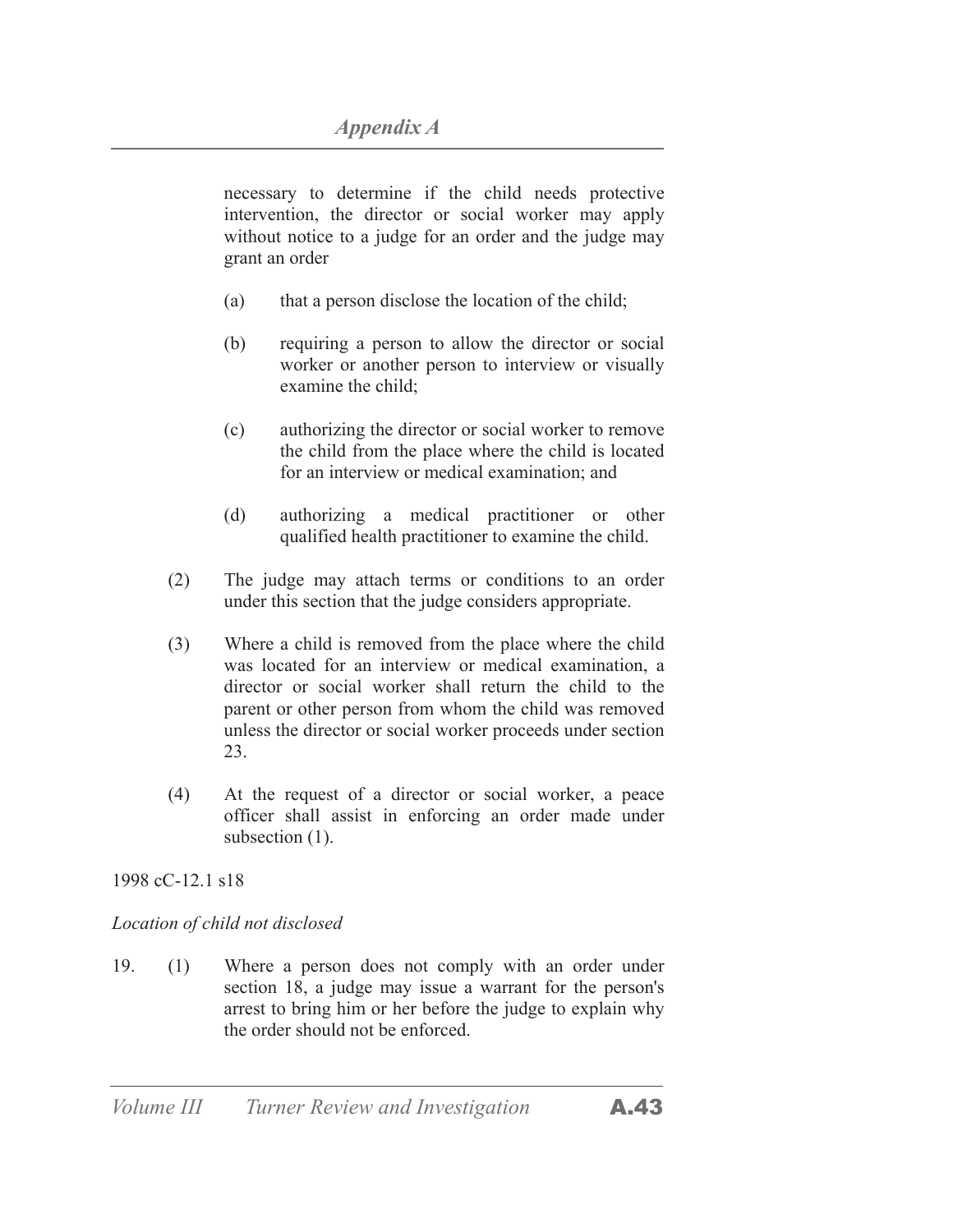(2) Where a person referred to in subsection (1) appears before a judge and the judge believes that the person's reasons for being unable or unwilling to comply with the order are not valid, the judge may order that the person be imprisoned for 30 days or until the person complies with the order, whichever is the shorter period of time.

## 1998 cC-12.1 s19

## *Order to produce record*

- 20. (1) On application by a director or social worker a judge may order a person to produce information that is written, photographed, recorded or stored by other means, or a certified copy of the record, for inspection by the director or social worker where
	- (a) there are reasonable grounds to believe that the information is necessary for determining whether a child needs protective intervention;
	- (b) there are reasonable grounds to believe that the person has possession or control of the information; and
	- (c) the person has neglected or refused, upon request of the director or social worker to produce the information.
	- (2) Not later than 2 days before the date set for hearing an application under subsection (1), notice of the time, date and place of the hearing shall be served on the person against whom the order is sought.
	- (3) Notwithstanding subsection (2), where a director or social worker believes on reasonable grounds that the information may be destroyed if notice is given, application may be made under subsection (1) without notice.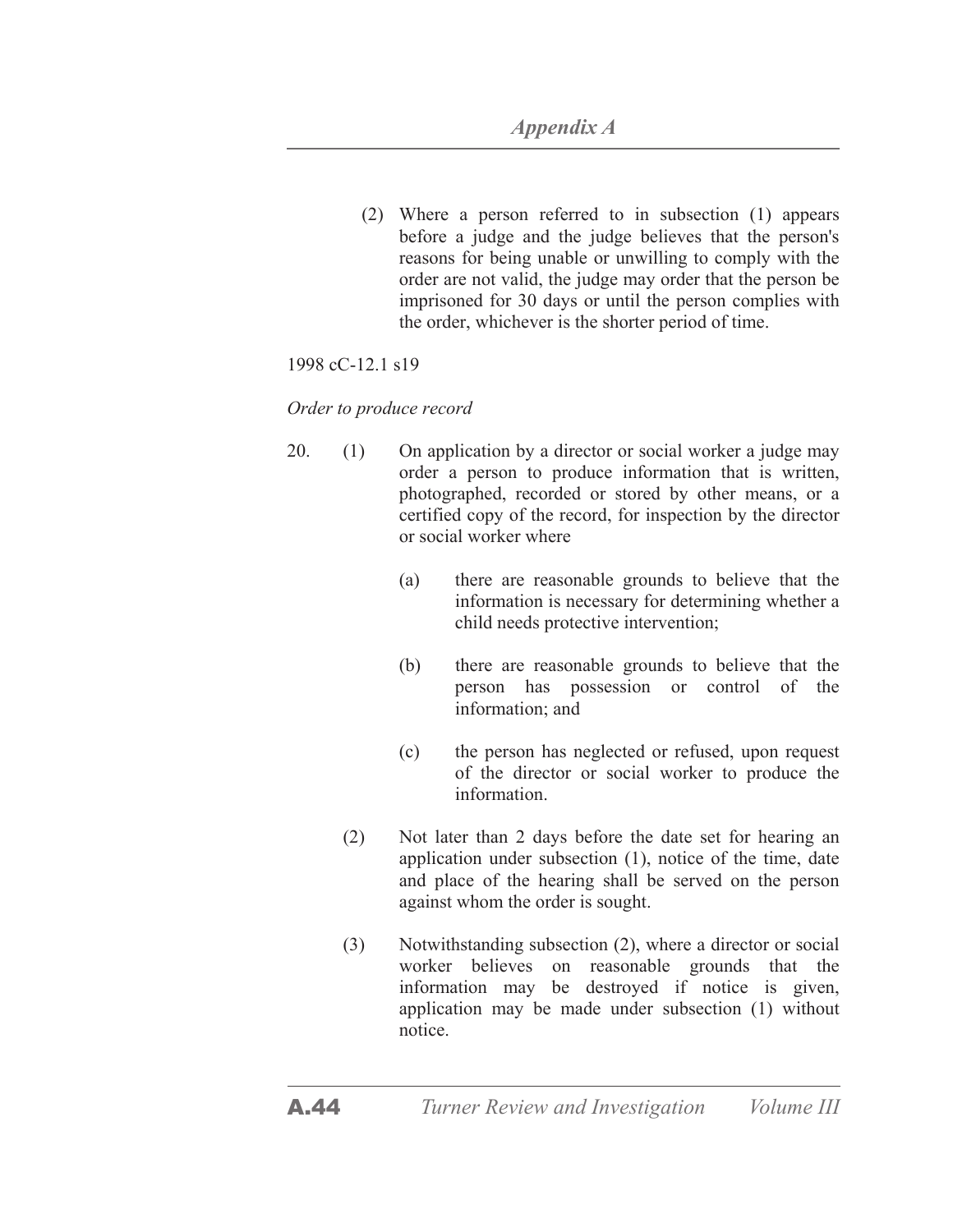# *Appendix A*

## 1998 cC-12.1 s20

## *Child who needs to be protected from contact with someone*

- 21. (1) Where there are reasonable grounds to believe that contact between a child and another person would cause the child to be in need of protective intervention, a director or social worker may apply to a judge for an order to prohibit contact between the child and that person.
	- (2) The date set for hearing the application under subsection (1) shall be not later than 2 days after the application is made and notice of the hearing shall be served on the day the application is made.
	- (3) Notice of the time, date and place of the hearing shall be served on
		- (a) the person against whom the order is sought;
		- (b) the child, where 12 years of age or over; and
		- (c) a parent of the child.
	- (4) Where a judge is satisfied that there are reasonable grounds to believe that contact between a child and a person named in an application under subsection (1) would cause the child to be in need of protective intervention, the judge may do one or more of the following:
		- (a) prohibit the person against whom the order is sought for a period of up to 6 months from contacting or interfering with or trying to contact or interfere with the child or from entering a place where the child is located;
		- (b) prohibit the person against whom the order is sought for a period of up to 6 months from residing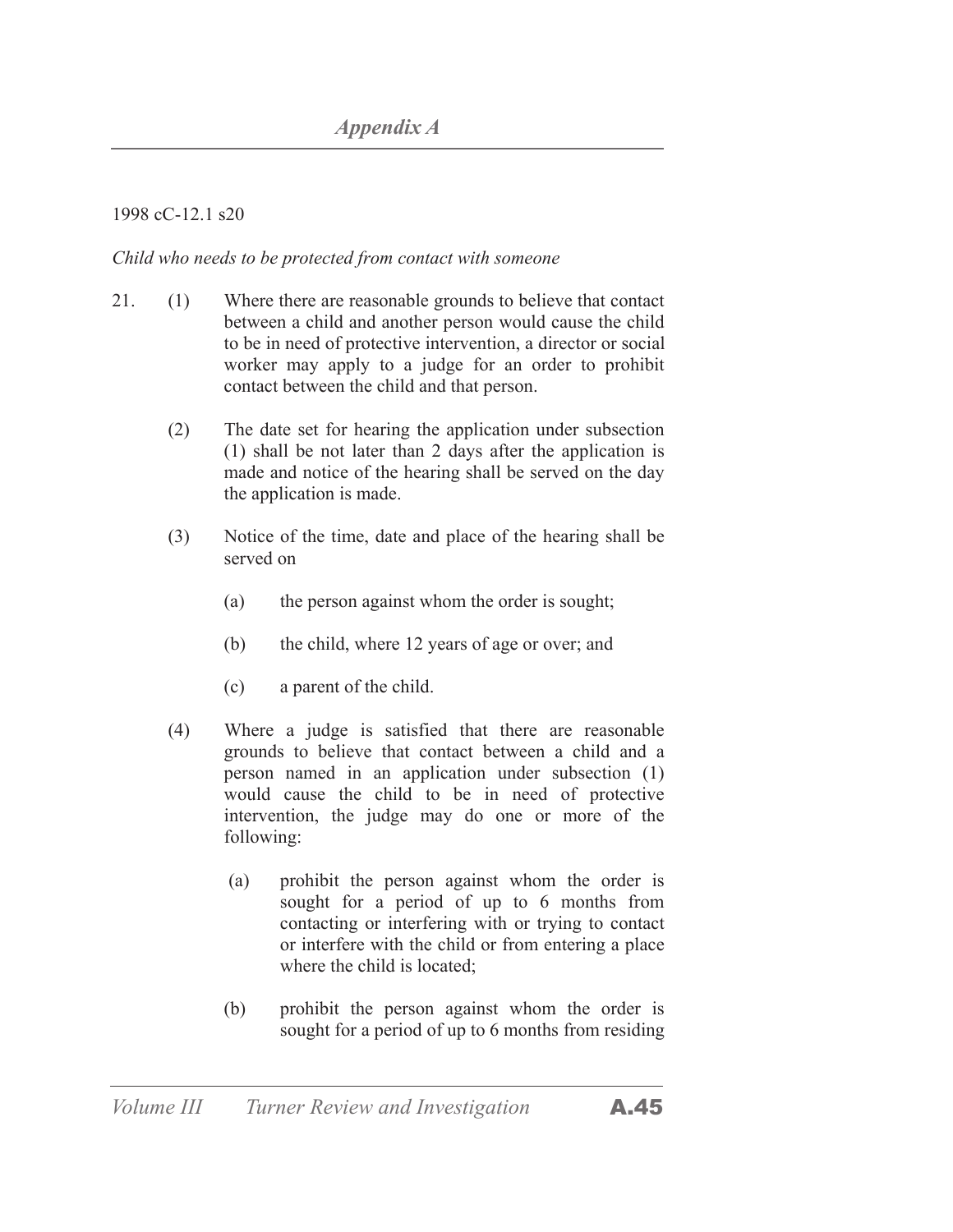with the child or entering premises where the child resides, including premises that the person owns or has a right to occupy;

- (c) where the judge believes the person against whom the order is sought may not comply with an order under paragraph (a) or (b), order that person to
	- (i) enter into a recognizance, with or without sureties, in an amount the judge considers appropriate, or
	- (ii) report to a judge, or to a person named by the judge, for the period of time and at the times and places the judge directs; and
- (d) impose those terms and conditions that the judge considers appropriate for implementing the order and protecting the child.
- (5) Before an order to prohibit contact between a child and another person expires, a director or social worker or a person named in the order may apply to a judge and the judge may
	- (a) vary the order;
	- (b) rescind the order; or
	- (c) extend the term of the order for one period of up to 6 months.
- (6) At the request of a director or social worker, a peace officer shall assist in enforcing an order made under subsection (4).
- (7) An order made under this section may be made at any time, including before, at or after another hearing.

1998 cC-12.1 s21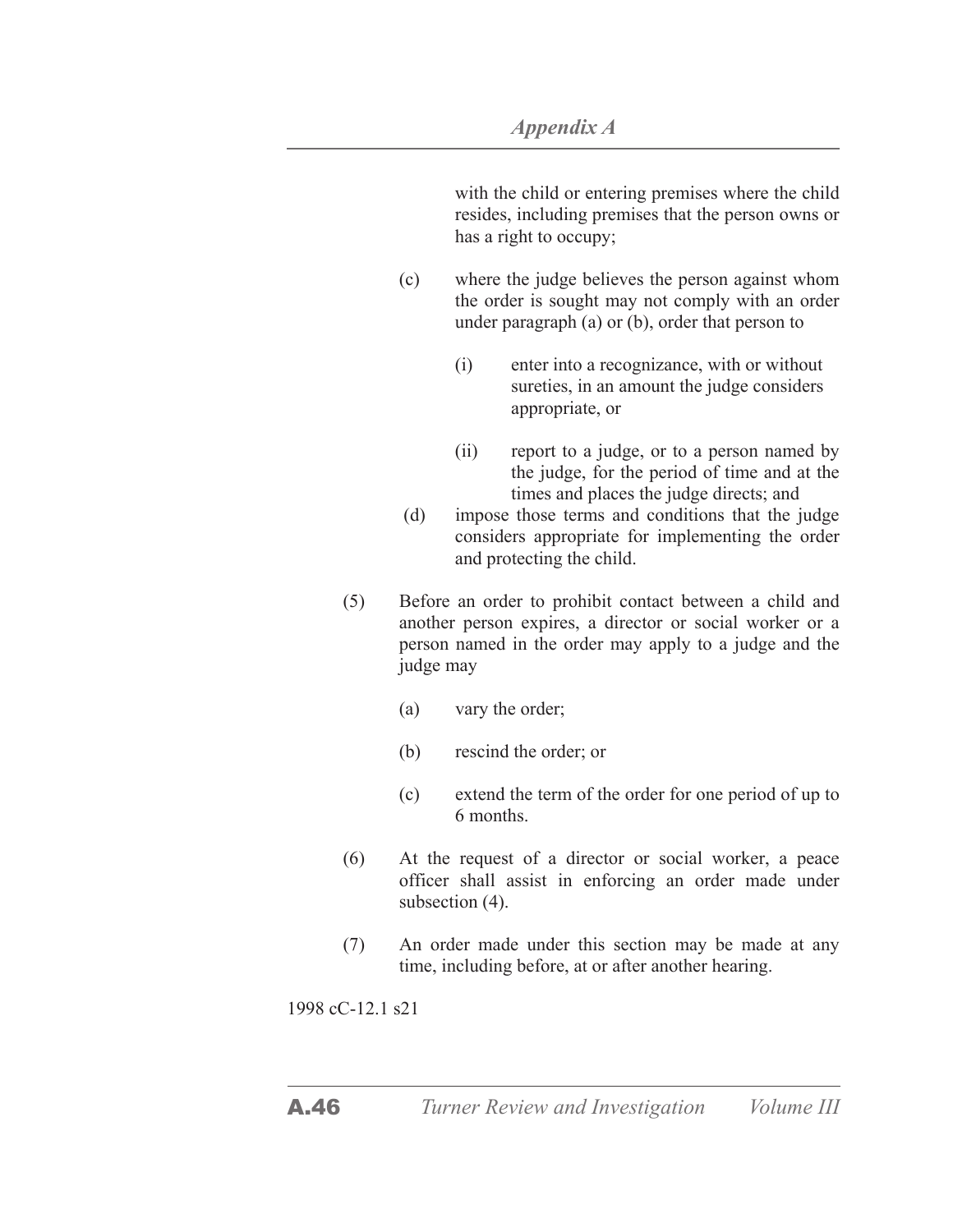# *Care in the home*

- 22. (1) Where a director or social worker believes a child is without adequate supervision when premises are entered under this Act, the director or social worker may arrange for short term care in the home to be provided until other supervision considered adequate by the director or social worker is available for the child but the period of care shall not exceed 72 hours.
	- (2) Where services are provided under subsection (1), a person approved by the director or social worker may enter the premises where the child is located and care for the child.
	- (3) A director or social worker shall make all reasonable efforts to notify the child's parents of an action taken by the director or social worker under this section.

1998 cC-12.1 s22

# *Removal of child*

- 23. (1) Where a director or social worker believes
	- (a) that a child is in need of protective intervention; and
	- (b) a less intrusive course of action is not available or will not adequately protect the child,

he or she shall obtain a warrant to remove a child.

- (2) Where satisfied on the basis of a director's or social worker's sworn information that there are reasonable grounds to believe that
	- (a) a child is in need of protective intervention; and
	- (b) a less intrusive course of action is not available or will not adequately protect the child,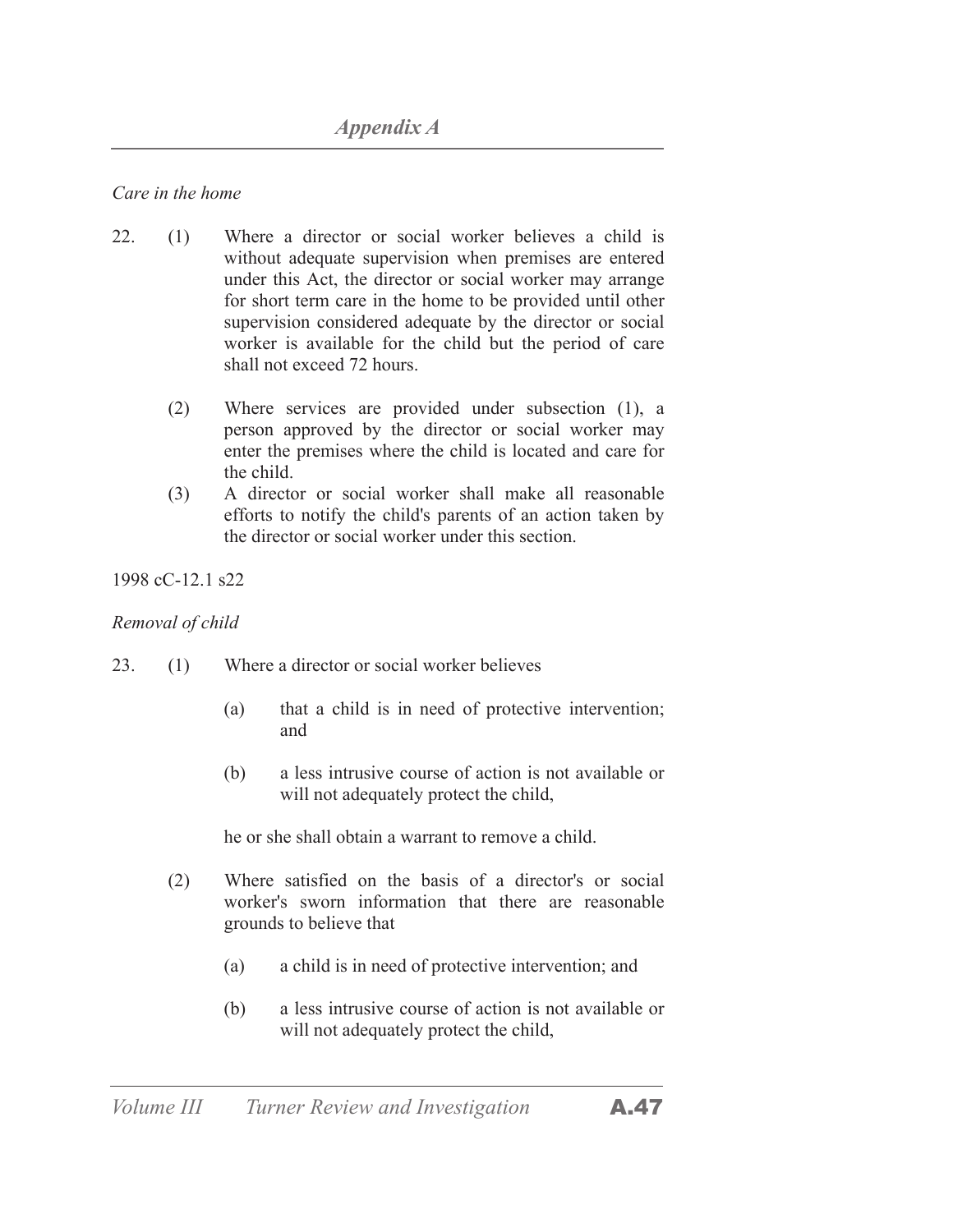a judge may issue a warrant authorizing the director or social worker to enter a premises or vehicle or board a vessel or aircraft, by force if necessary, to remove a child.

- (3) Notwithstanding subsection (1), where a director or social worker has reasonable grounds to believe there would be an immediate risk to the child's health and safety if no action were taken during the time required to obtain a warrant, the director or social worker may enter a premises or vehicle or board a vessel or aircraft, by force if necessary, to remove a child without a warrant.
- (4) At the request of a director or social worker, a peace officer shall assist in enforcing a warrant issued under subsection (2), or if a warrant is not obtained, the peace officer shall assist a director or social worker under subsection  $(3)$ .
- (5) A warrant issued under subsection (2) need not describe the child by name or specify a particular premises.
- (6) Notwithstanding subsection (1), a warrant is not required for the removal of a child where
	- (a) the child is in the care of a director under an agreement between the director and a parent of the child entered into under section 10, and the agreement expires or is repudiated by the parent, and the director or social worker believes the child is in need of protective intervention; or
	- (b) a parent of a child voluntarily places the child in the care of a director but refuses to enter into an agreement under section 10.

1998 cC-12.1 s24; 1999 c22 s7; 2000 c7 s3; 2001 c42 s5

*Removal of youth in exceptional circumstances*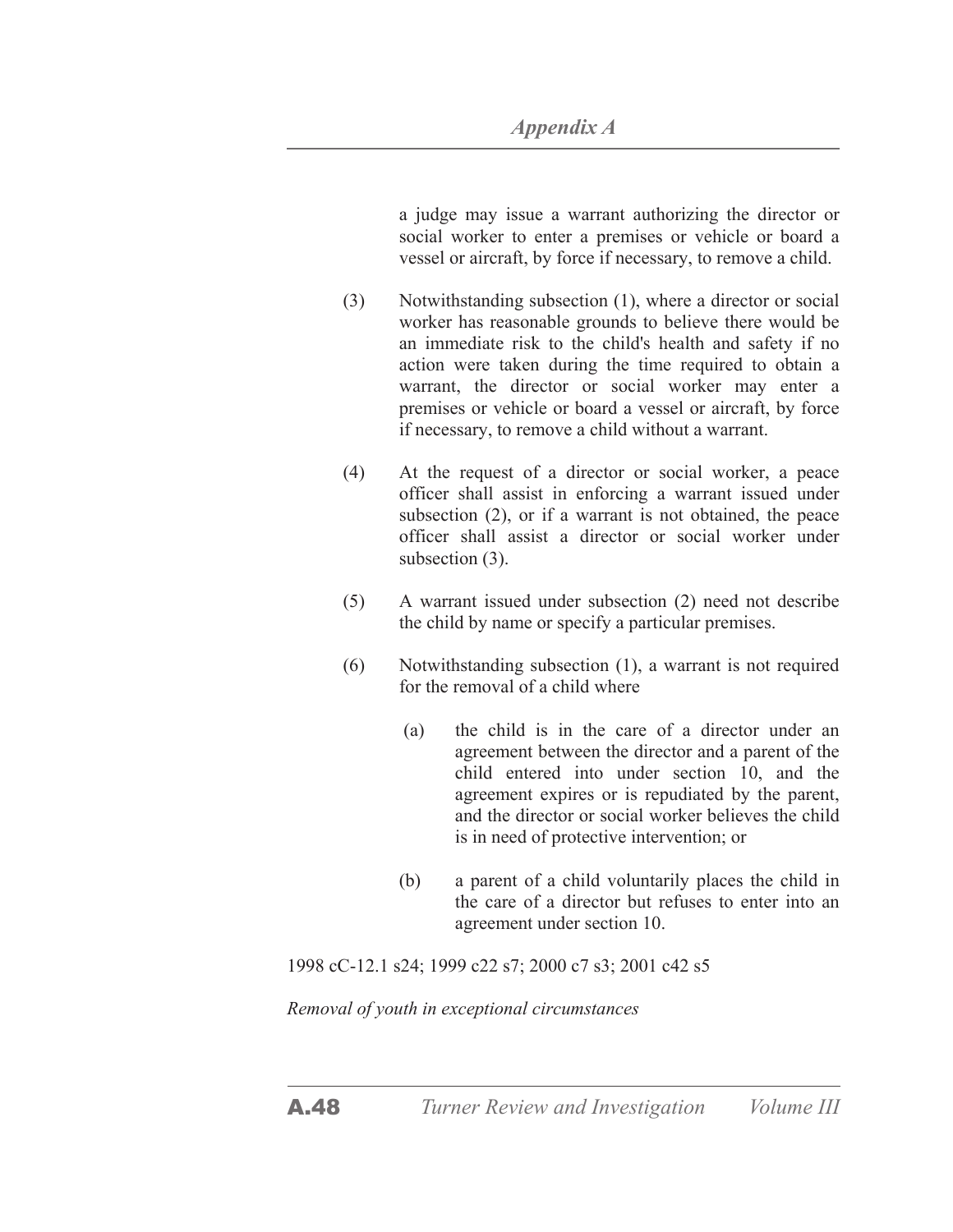- 24. (1) Where a director or social worker believes on reasonable grounds that
	- (a) a youth is in need of protective intervention as defined in section 14;
	- (b) a less intrusive course of action is not available or will not adequately protect the youth; and
	- (c) the director or social worker considers the circumstances to be of an exceptional nature,

the director or social worker may remove the youth.

 (2) In case of the removal of a youth, the provisions of this Act that apply to the removal of a child, except section 36, apply as if the youth were a child.

1998 cC-12.1 s24

## *Telewarrants*

- 25. (1) Where, in the opinion of a director or social worker it would not be practical to appear in person before a judge to apply for a warrant, the director or social worker may make the application by telephone or other means of telecommunication.
	- (2) Where the information on which an application for a warrant is submitted by telephone or other means of telecommunication, the information shall be given under oath or affirmation and the oath or affirmation may be administered by telephone or other means of telecommunication.
	- (3) The information submitted by telephone or other means of telecommunications shall include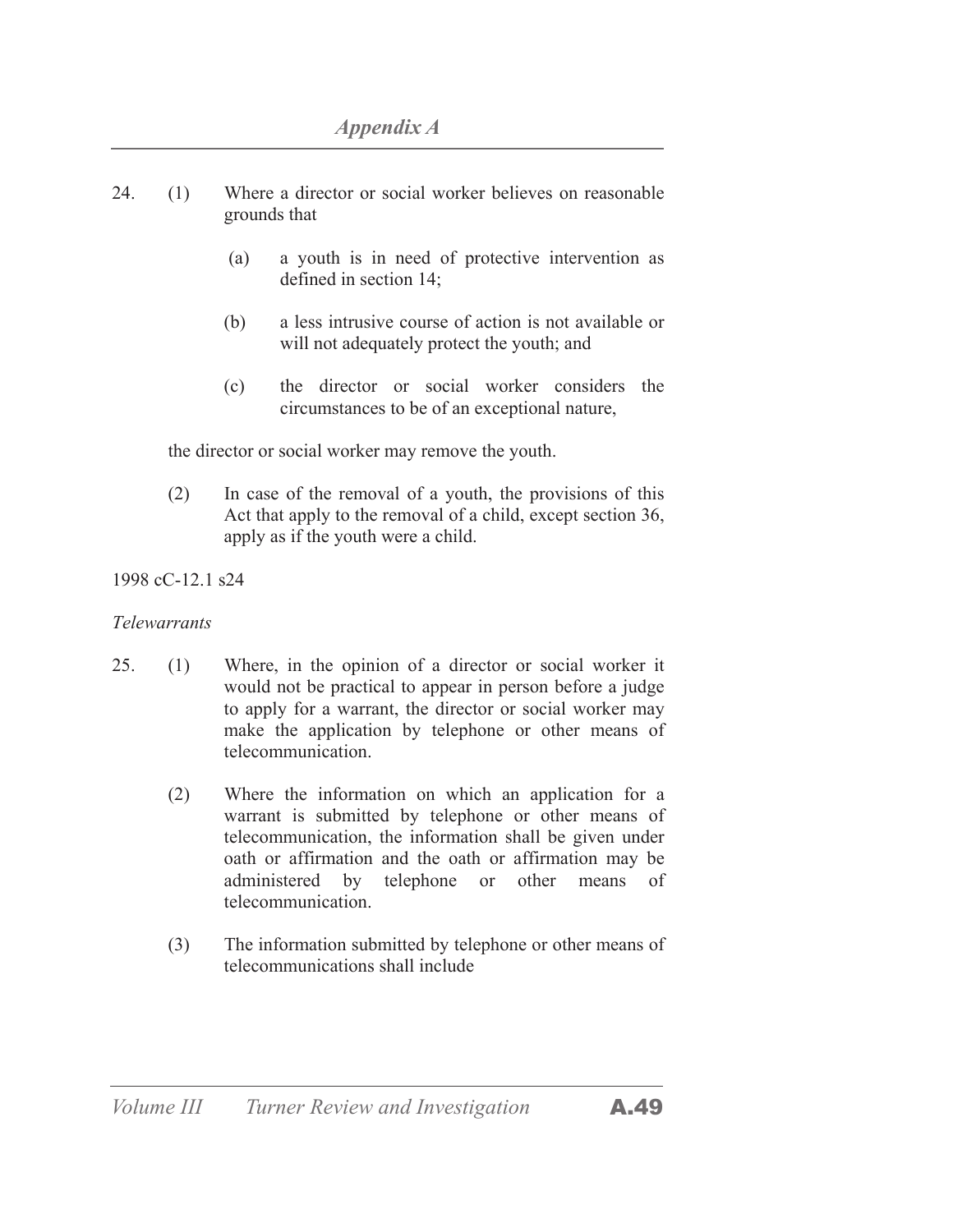- (a) a statement of the circumstances that make it impracticable for the director or social worker to appear personally before a judge;
- (b) a statement of the director's or social worker's grounds for believing that a child is in need of protective intervention and the identity of the child, if known; and
- (c) a statement explaining that a less intrusive course of action is not available or will not adequately protect the child.
- (4) The sworn information submitted by telephone or other means of telecommunication by a director or social worker shall specify the name of the person giving evidence, the facts ascertained and the manner and location in which the evidence was received, and a record of that information shall be filed by the judge with the clerk of the court over which the judge presides.
- (5) Where a director or social worker removes a child under the authority of a warrant obtained under this section, the director or social worker shall provide the person from whom the child is removed with a facsimile of the warrant.
- (6) In subsection (5), "facsimile" includes a record produced by electronic means or a written record of a telephone conversation made by both parties to the conversation while it is in progress and which the parties have confirmed as to its accuracy by reading their record of the conversation to one another at the end of the conversation.

### *Notice of removal of child*

26. (1) Where a child is removed, with or without a warrant, from the care of a parent or other person, a director or social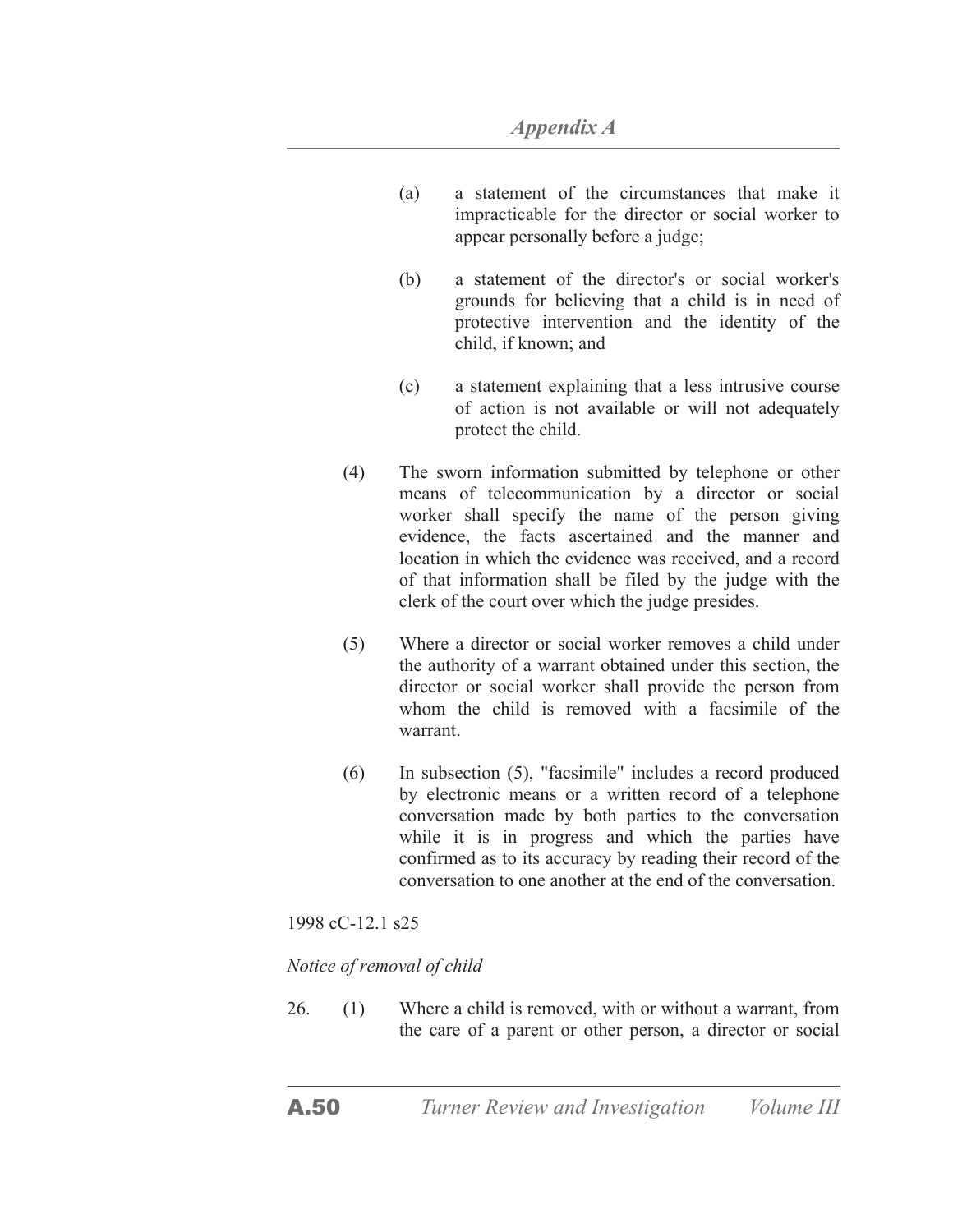worker shall serve written notice of the removal on the parent and the child, where the child is 12 years of age or over, within 24 hours of the removal stating the reason why the child was removed.

- (2) A parent who is given a notice under subsection (1) shall be informed that he or she may be represented by legal counsel.
- (3) [Rep. by 2000 c7 s4]
- (4) [Rep. by 2000 c7 s4]

1998 cC-12.1 s26; 2000 c7 s4

*Care of child after removal* 

- 27. (1) Where a child is removed under section 23, a director has interim care of the child until
	- (a) the child is returned under section 47 to the parent from whom the child was removed; or
	- (b) a judge makes an order at a presentation hearing under section 33.
	- (2) While a child is in a director's care, the director or a social worker may
		- (a) authorize a qualified health practitioner to examine the child; and
		- (b) consent to necessary routine health care for the child where the parent cannot be contacted if, in the opinion of a qualified health practitioner, the health care should be provided without delay.
	- (3) On consenting to health care for the child, a director or social worker shall notify the parent from whom the child was removed.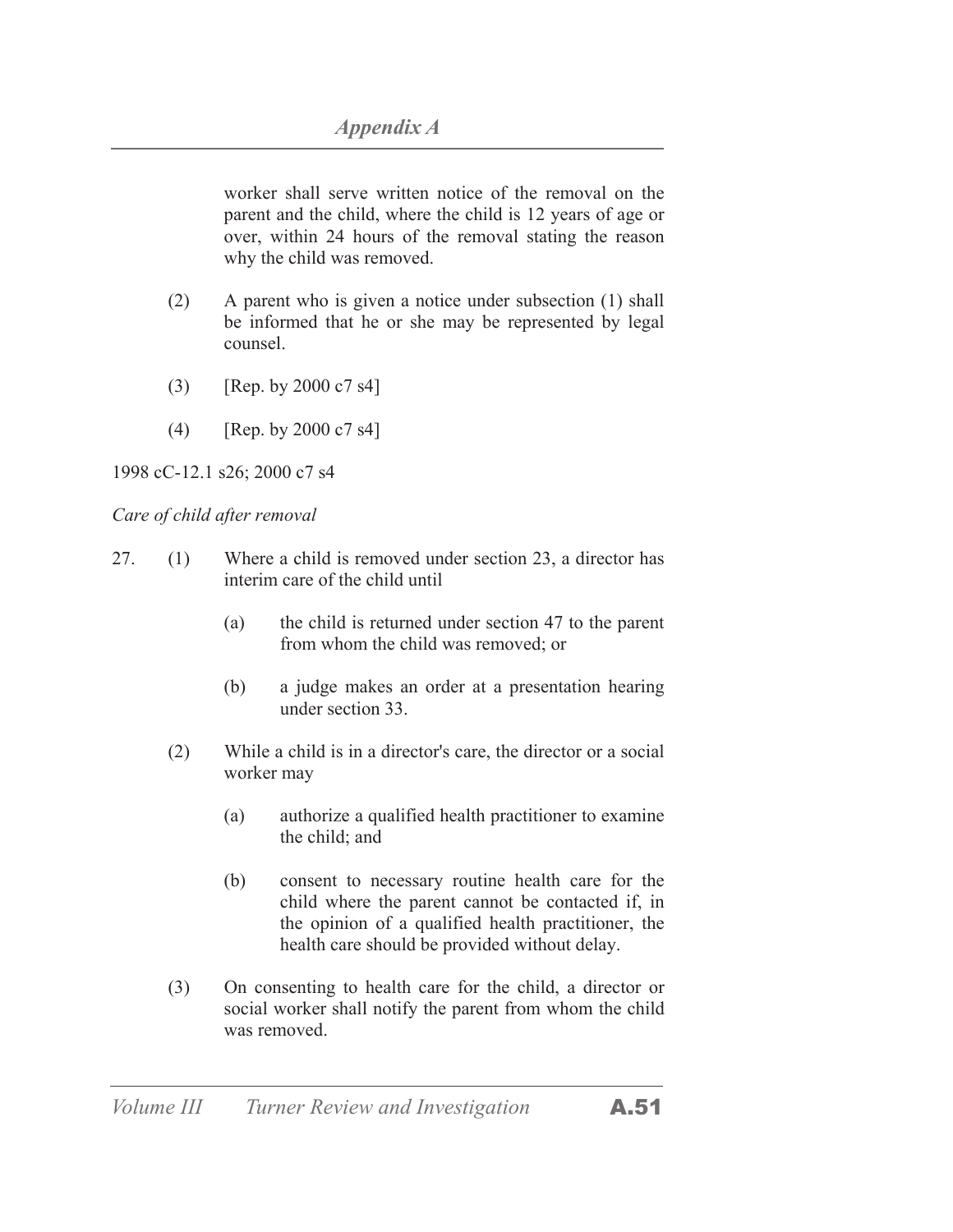(4) Where a child is removed, while hospitalized, from his or her parent by a director or social worker, the chief executive officer of the hospital and the attending physician shall be advised of the child's removal and that the child's care is the responsibility of the director.

### 1998 cC-12.1 s27

### *Where child is not removed*

- 28. (1) Where a director or social worker believes on reasonable grounds that
	- (a) a child is in need of protective intervention;
	- (b) the child's safety could be assured without removing the child with the provision of protective intervention services; and
	- (c) a parent of the child is unwilling to accept protective intervention services for the child,

the director or social worker shall file an application for an order of a judge that the child is in need of protective intervention and for a protective intervention hearing.

- (2) A hearing under this section shall be held within 30 days of the filing of the application under subsection (1).
- (3) Notice of the time and place of a hearing under this section shall be served not later than 3 days after the date for holding the hearing is obtained from the court on
	- (a) a parent of the child; and
	- (b) the child, where the child is 12 years of age or older.
- (4) Where an application is made under this section, a judge may make an order under section 34.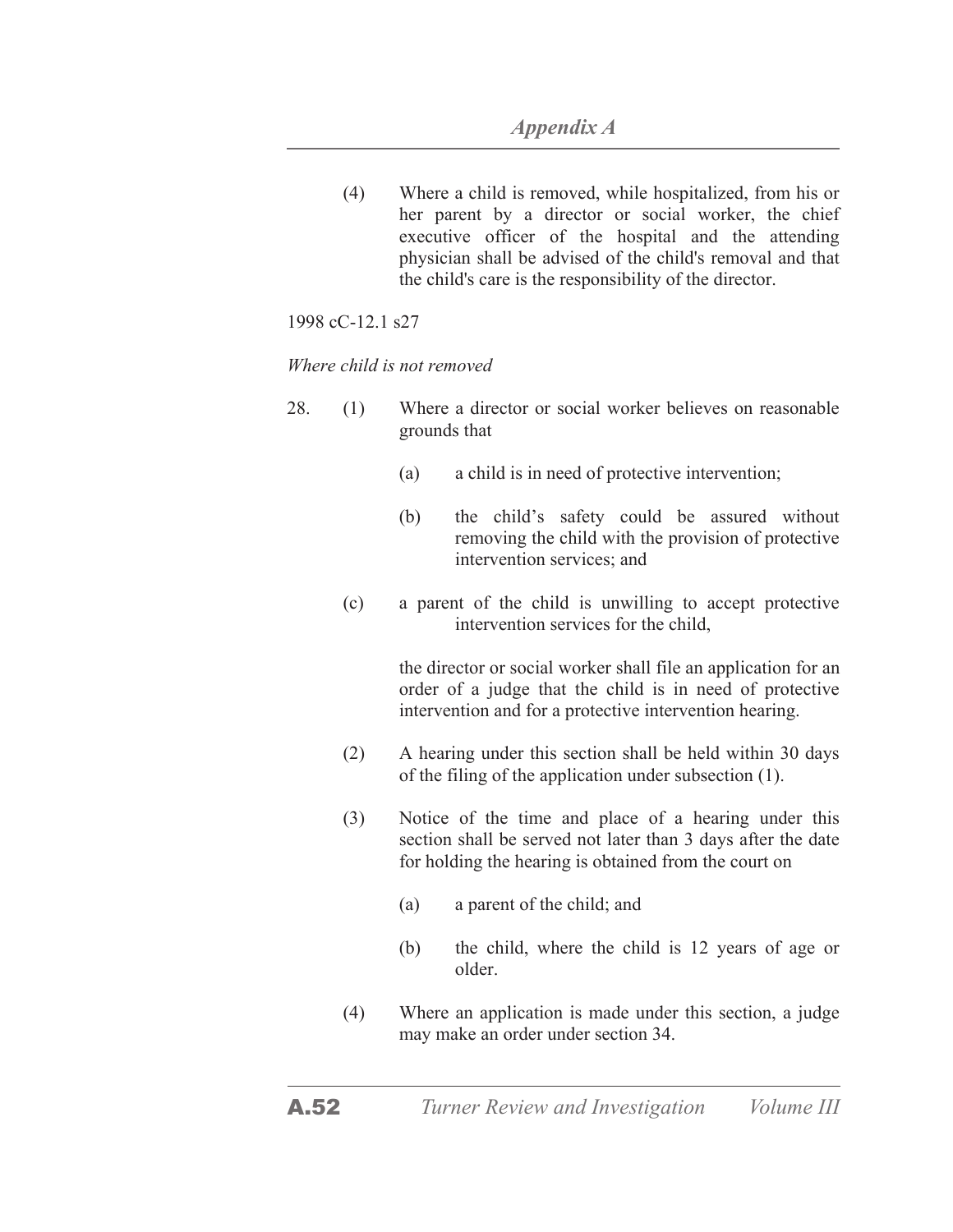### *Where child has been removed*

29. Where a child has been removed, the director or social worker shall within the next day after the removal of the child file an application for an order of a judge that the child is in need of protective intervention and for a protective intervention hearing which shall be held not later than 30 days after the child's removal.

1998 cC-12.1 s29

## *Presentation hearing*

- 30. (1) Where a director or social worker applies for a protective intervention hearing, he or she shall at the same time be given a date for a presentation hearing, which shall be held not later than 10 days after the date on which the application is filed.
	- (2) Notice of the time and place of a protective intervention hearing and a presentation hearing shall be served not later than 3 days after the dates for holding the hearings are obtained on
		- (a) a parent of the child; and
		- (b) the child, where the child is 12 years of age or over.
	- (3) Information to be served with a notice shall include
		- (a) a copy of the originating application;
		- (b) a written report of the circumstances that led to the removal of the child; and
		- $(c)$  the director's or social worker's plan for the child until the protective intervention hearing.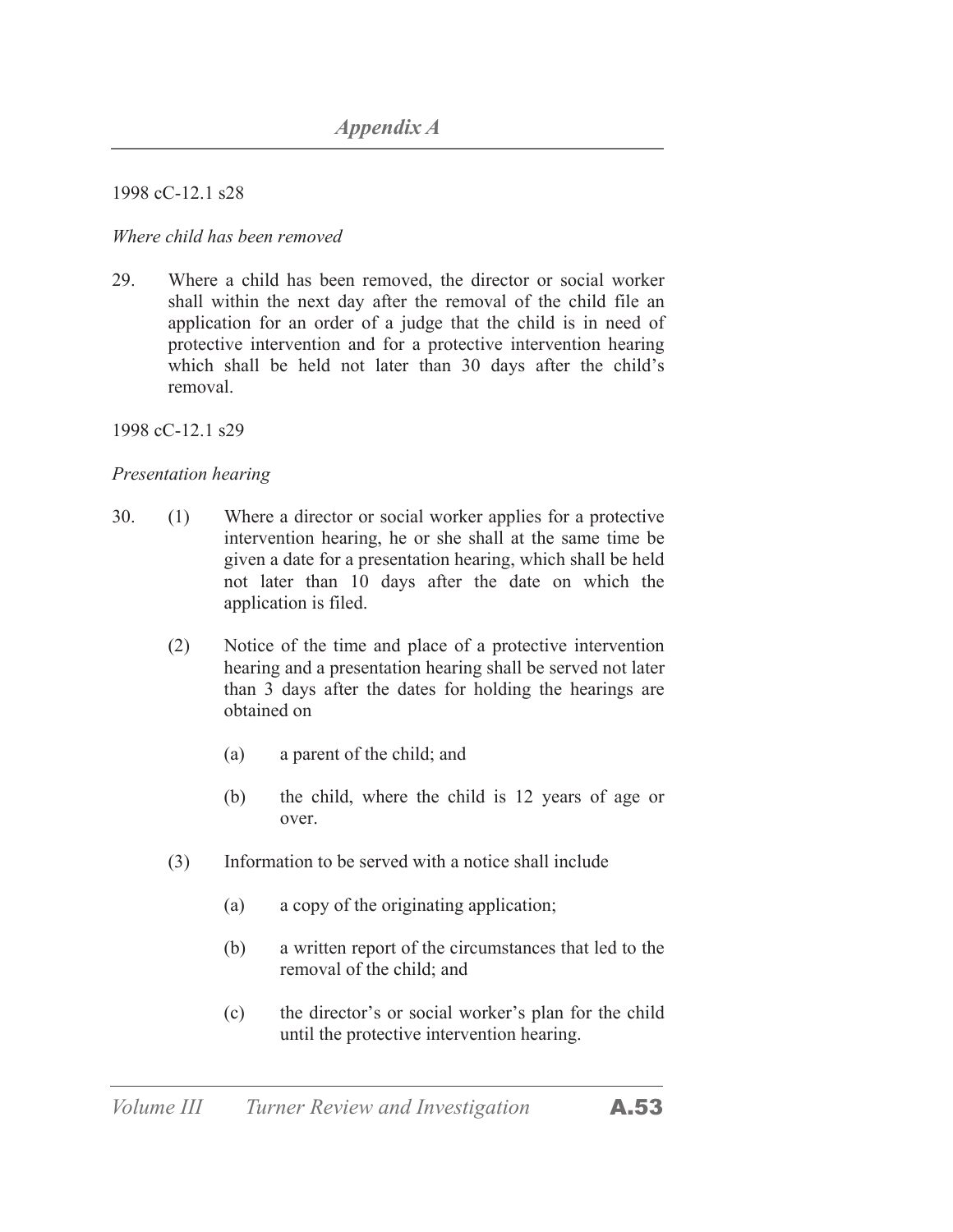#### *Plan for the child*

- 31. (1) Not later than 10 days prior to a protective intervention hearing, a director or social worker shall file with the court a written plan for the child and provide a copy to those persons to whom notice of the hearing has been given.
	- (2) Not later than 3 days before the protective intervention hearing those persons to whom a copy of a plan has been given under subsection (1) may respond to the plan and file an alternate written plan with the court and provide a copy to the director or social worker.

#### 1998 cC-12.1 s31

#### *Medical treatment*

- 32. (1) Where a director or social worker believes a child to be in need of protective intervention because of his or her parent's refusal to obtain or permit essential medical, psychiatric, surgical or remedial treatment that is recommended by a qualified health practitioner for the child, the director or social worker may apply for an order of a judge authorizing the treatment.
	- (2) A parent of a child, and the child, where he or she is 12 years of age or over, shall be served with notice of the time and place of a hearing under this section which shall be held within one day after filing the application.
	- (3) A judge may
		- (a) hear the application at any time or place;
		- (b) receive evidence by telephone or other means of telecommunication; and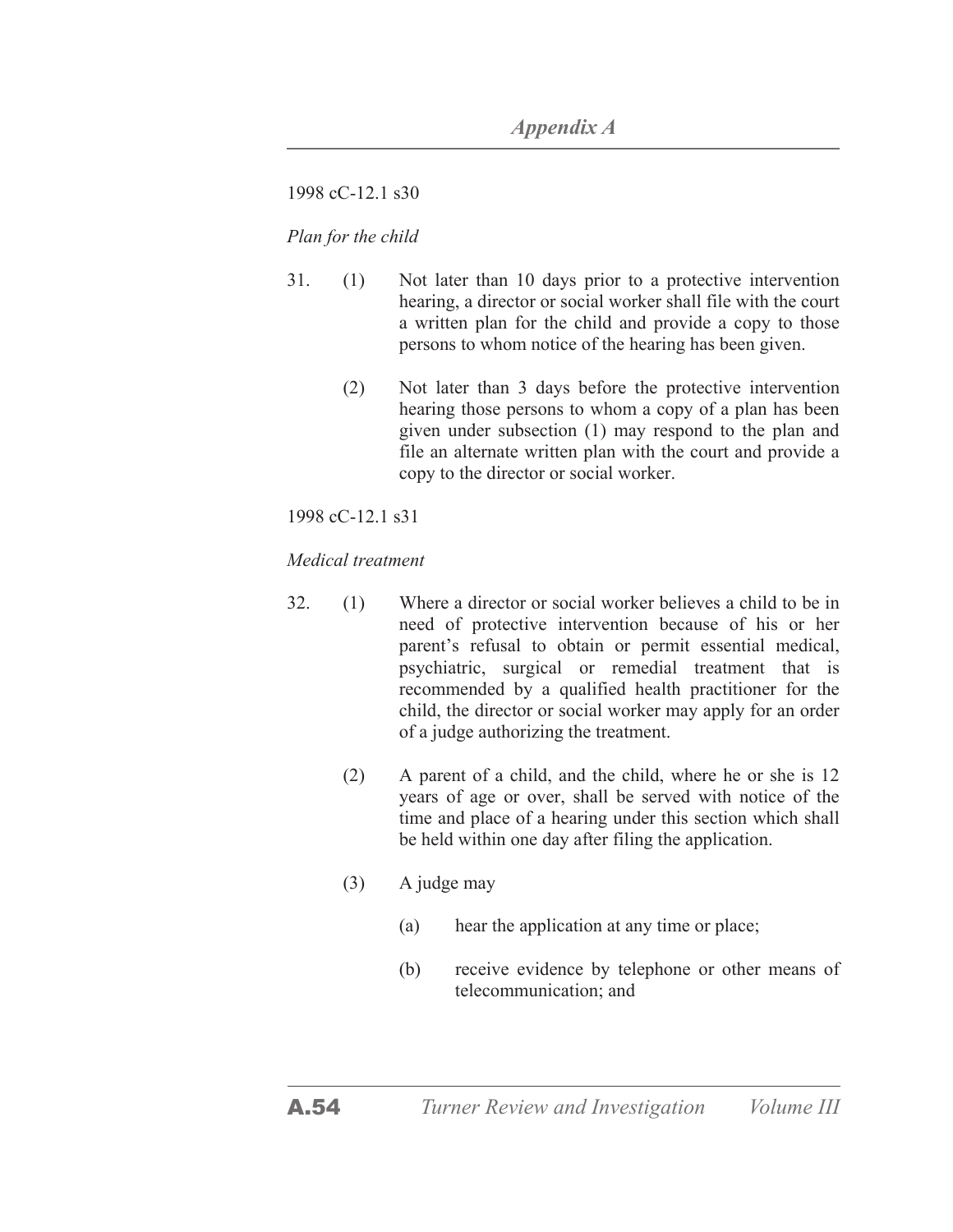- (c) administer an oath or affirmation by telephone or other means of telecommunication.
- (4) Where a judge finds that a child needs protective intervention for a reason referred to in subsection (1), the judge may so declare and grant an order authorizing the treatment recommended by a qualified health practitioner.
- (5) Where a child is treated under an order under this section, no liability attaches to the person treating the child by reason only that the parent of the child did not consent to the treatment.

1998 cC-12.1 s32; 2000 c7 s5

*Presentation hearing* 

- 33. (1) A presentation hearing
	- (a) may be conducted by a judge in an informal manner; and
	- (b) shall be concluded within one day, unless extended by the judge.
	- (2) At the conclusion of a presentation hearing, a judge may
		- (a) dismiss the application for a protective intervention hearing;
		- (b) order that the child be returned to the parent under the supervision of a director or social worker until the conclusion of the protective intervention hearing;
		- (c) order that the child be placed in the care of a person other than the parent from whom the child was removed under the supervision of a director until the conclusion of the protective intervention hearing;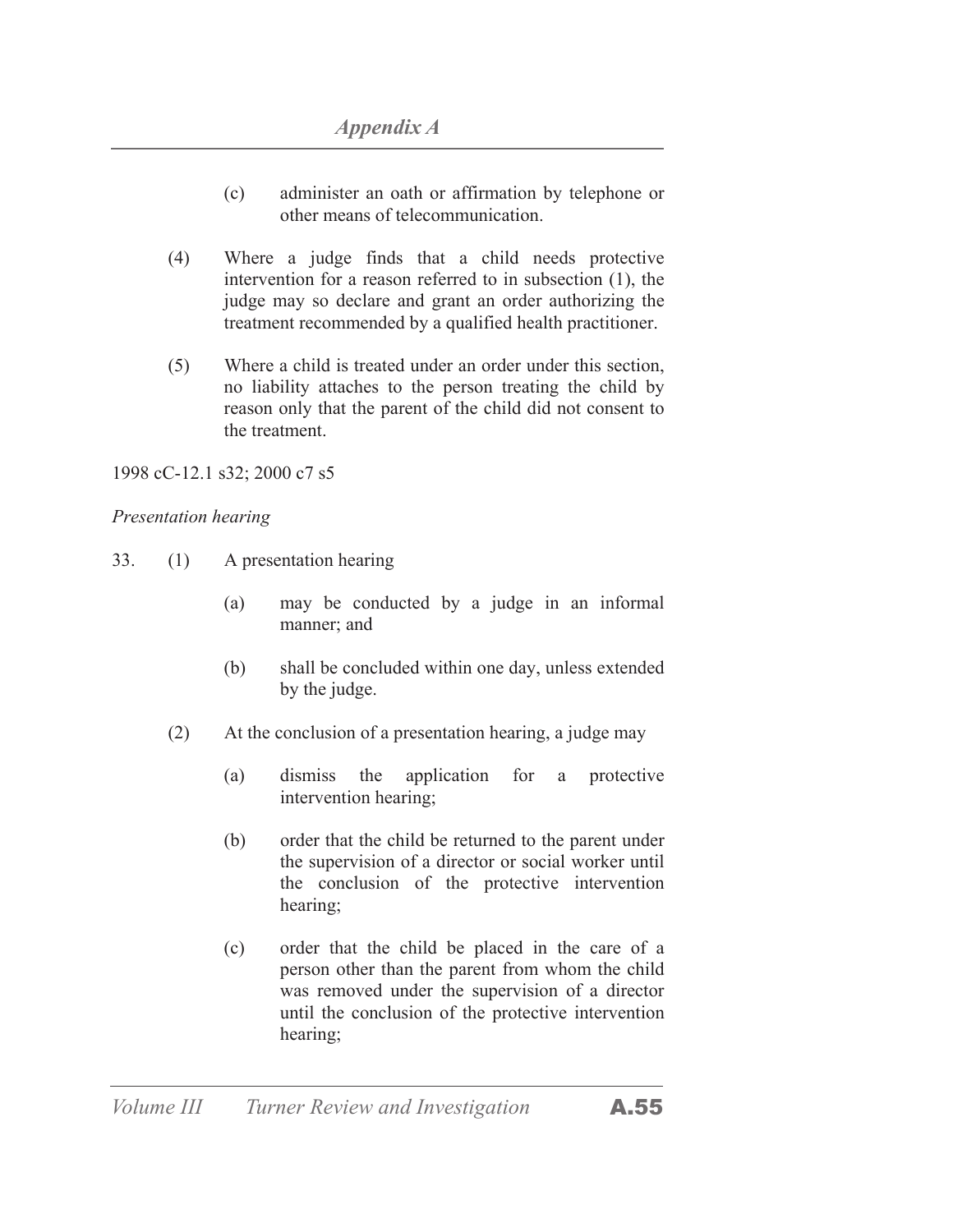- (d) order that the child remain in the care of a director until the conclusion of the protective intervention hearing; or
- (e) make a declaration that the child is in need of protective intervention and make an order under subsection 34(2).
- (3) A presentation hearing under this Act may be conducted by means of a teleconference.
- (4) At a presentation hearing a judge may give the parties to the hearing directions with respect to those matters that are relevant at a protective intervention hearing.
- (5) A judge may attach those conditions to an order made under subsection (2) that he or she considers appropriate.
- (6) When a judge makes an order under this section, the judge may grant a parent, or a person significant to the child, access to the child.

*Protective intervention hearing* 

- 34. (1) At a protective intervention hearing a judge shall determine whether a child needs protective intervention.
	- (2) Where a judge finds that a child needs protective intervention, the judge shall so declare and order
		- (a) that the child be returned to or remain with the parent and under a director's supervision for a specified period of up to 6 months;
		- (b) that the child be placed in the custody of a person other than the parent from whom the child was removed, with the consent of the other person and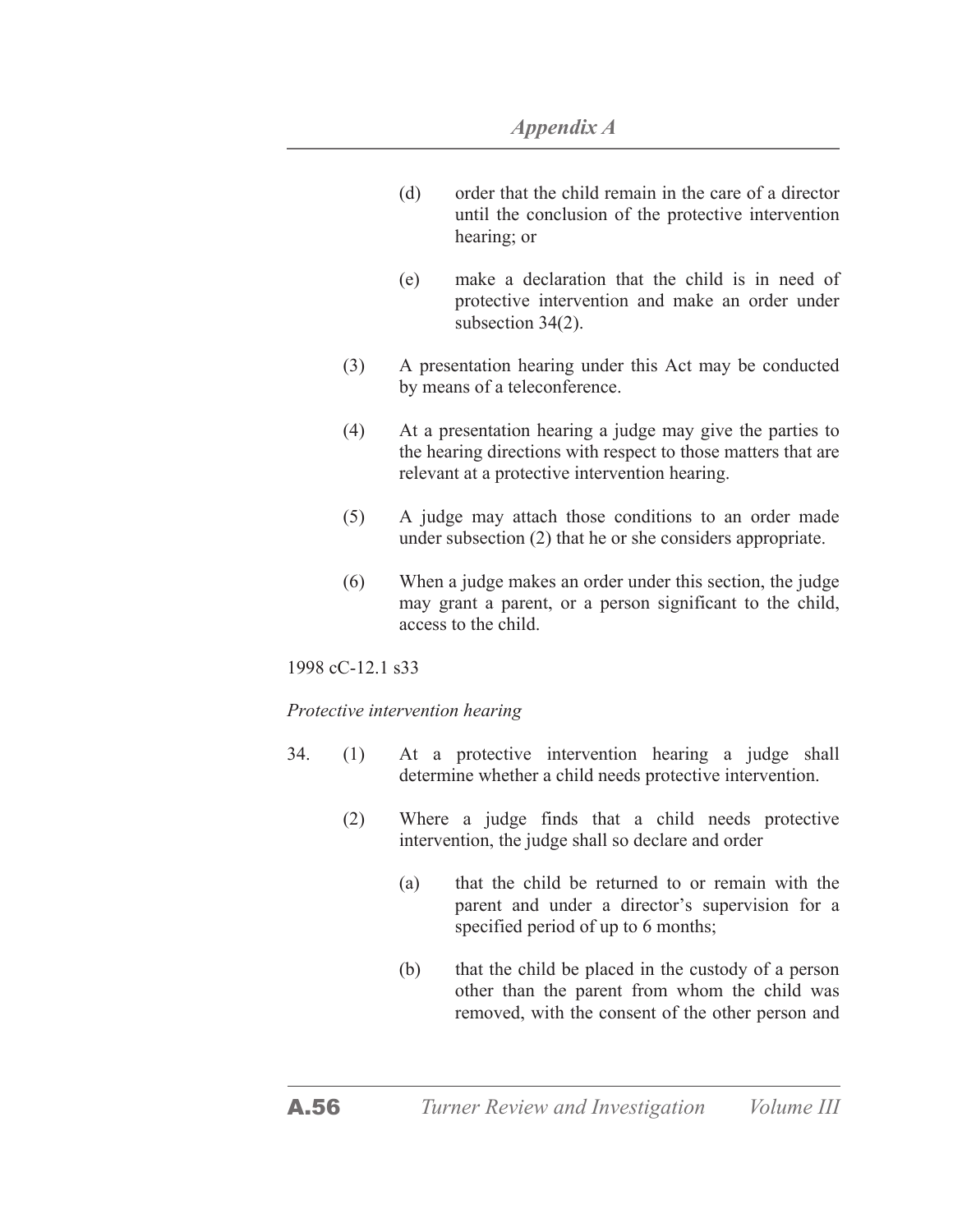under a director's supervision, for a specified period in accordance with section 36;

- (c) that the child be placed in the custody of a director on a temporary basis for a specified period in accordance with section 36; or
- (d) that the child be placed in the continuous custody of a director.
- (3) A judge may attach those conditions to an order made under subsection (2) that he or she considers appropriate.
- (4) Where a judge makes an order under paragraph (2)(b), (c) or (d), the judge may grant a parent or a person significant to the child access to the child.
- (5) Where the judge finds that the child does not need protective intervention, the judge shall so declare and order that the child remain with or be returned to the parent from whom the child was removed.

## 1998 cC-12.1 s34

# *Financial responsibility*

- 35. (1) Where a child is committed temporarily or continuously to the custody of a director, upon application by a director or social worker, a judge may order that the obligation of the parents to provide support to the child shall continue subject to Part III of the Family Law Act .
	- (2) An order under subsection (1) shall be for the benefit of the board that is the employer of the director or social worker or some other person on the terms and conditions and for the period the judge considers appropriate.

1998 cC-12.1 s35

*Time limits for temporary orders*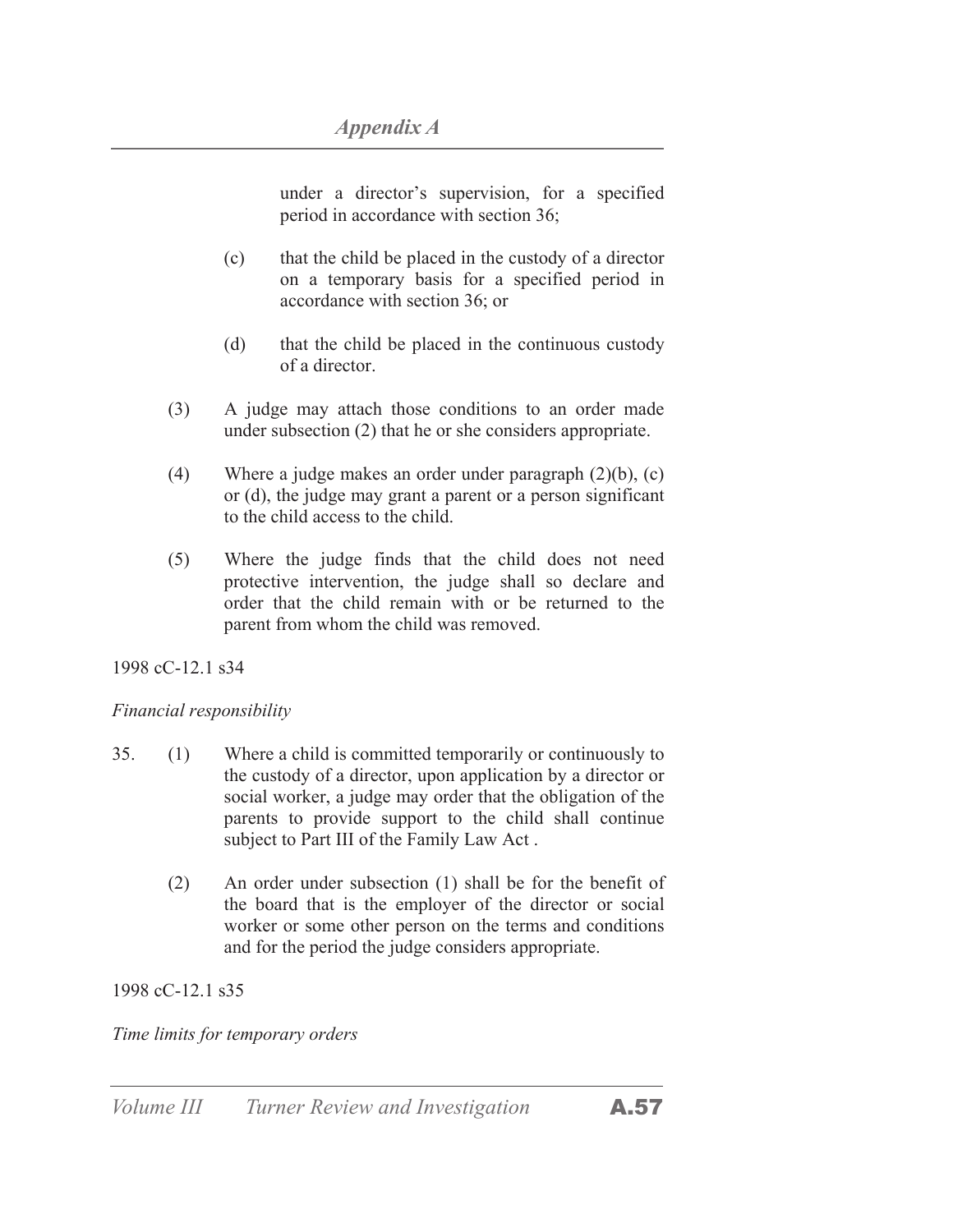- 36. (1) Where a judge grants a temporary order under paragraph  $34(2)(b)$  or (c), the term of the order shall not exceed
	- (a) 3 months, if the child who is the subject of the order is under 5 years of age when the order is made;
	- (b) 4 months, if the child who is the subject of the order is 5 years of age or over but under 12 years of age when the order is made; and
	- (c) 6 months, if the child who is the subject of the order is 12 years of age or over when the order is made,

with a maximum of 3 orders in total during the child's life.

- (2) Notwithstanding subsection (1), a fourth order may be granted if
	- (a) there are exceptional circumstances that in the opinion of the judge warrant exceeding the lifetime maximum of 3 orders; and
	- (b) the parent may reasonably be expected to resume the custody of the child within a reasonable period,

but a fourth order shall not exceed,

- (c) 3 months if the child is under 5 years of age;
- (d) 4 months if the child is 5 years of age or over but under 12 years of age; or
- (e) 6 months if the child is 12 years of age or over,

when the fourth order is made.

2000 c7 s6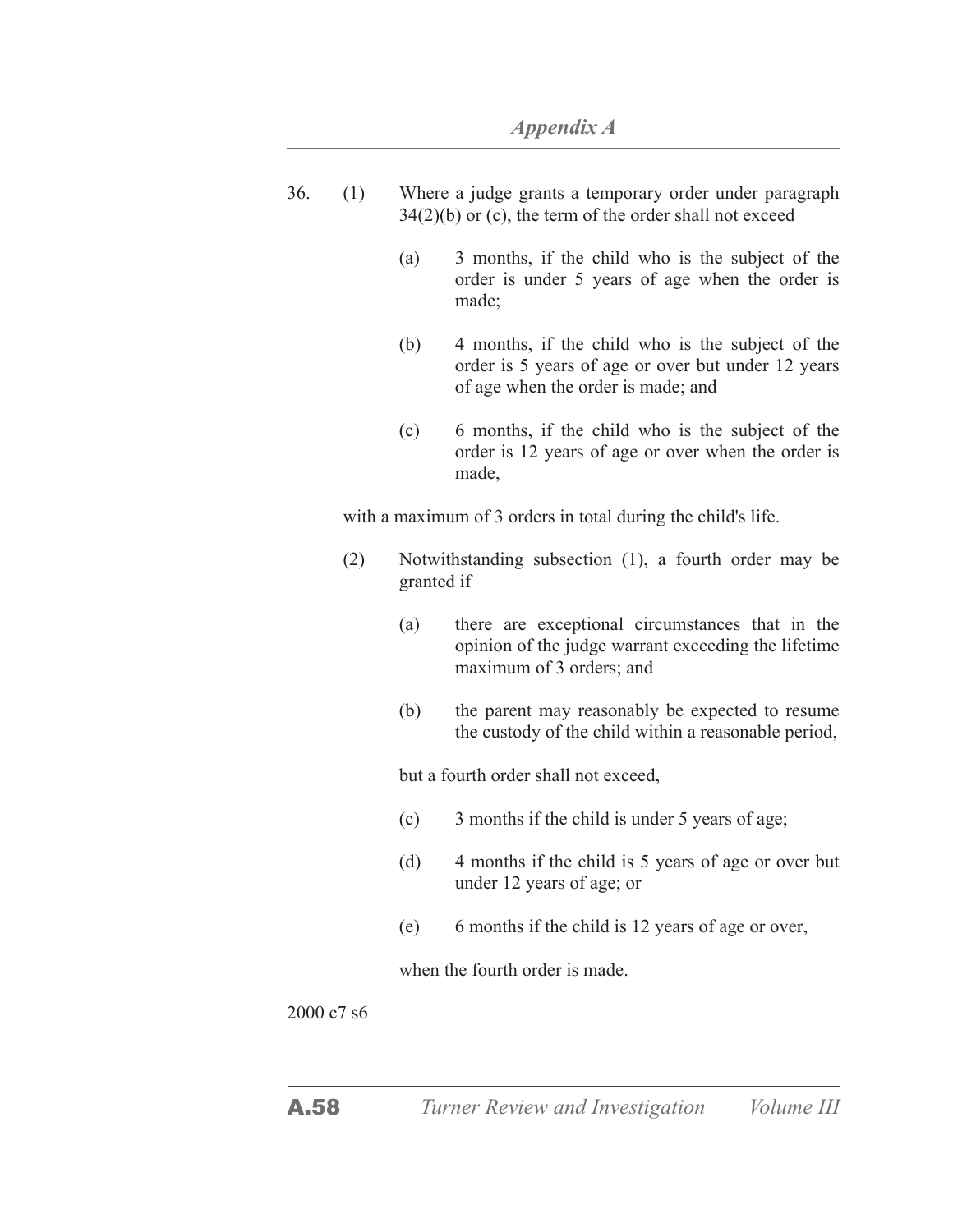# *Appendix A*

## *Alternate dispute resolution or assessment*

- 37. (1) Notwithstanding section 36, a judge may adjourn a proceeding under this Act one or more times, for a total period of up to 3 months, to allow
	- (a) a pre-trial settlement conference, a family conference, mediation or other means of alternate dispute resolution to proceed; or
	- (b) where an assessment is considered necessary by a judge, director or social worker, an assessment to be completed.
	- (2) Where a proceeding is adjourned under subsection (1), a time limit applicable to the proceeding is suspended.
	- (3) Where, as a result of a pre-trial settlement conference, a family conference, mediation or other means of alternate dispute resolution, a written agreement is made, a director or social worker shall file the agreement with the court.

## 1998 cC-12.1 s37

## *When time limits expire*

- 38. Where all of the time limits contained in section 36 have expired, a judge shall make one of the following orders:
	- (a) that the child be placed in the continuous custody of a director;
	- (b) that the child be placed in the custody of a person other than a parent, with the consent of that person; or
	- (c) that the child be returned to the parent from whom the child was removed.

A.59

1998 cC-12.1 s38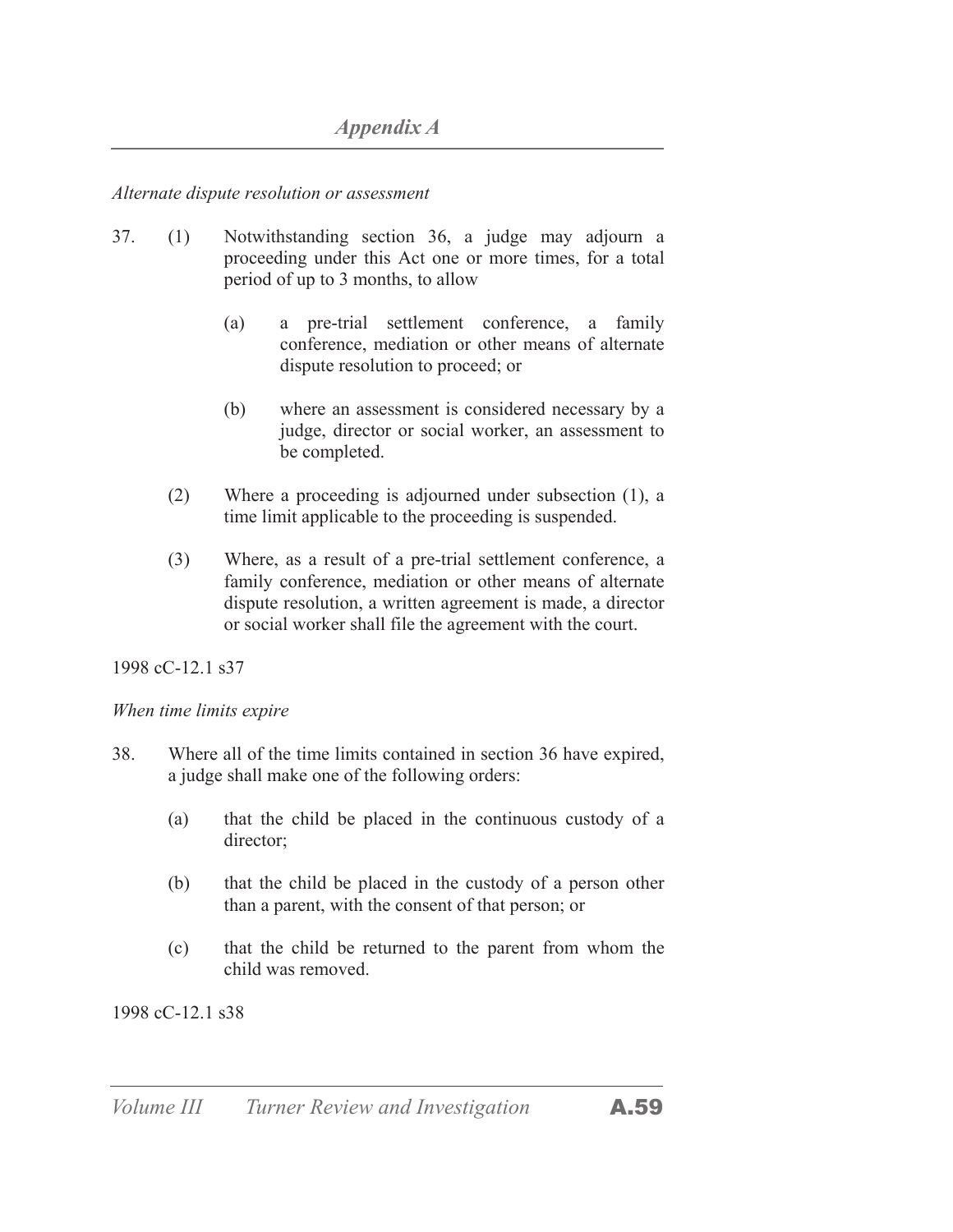## *Subsequent order*

- 39. (1) Before a supervision order or temporary order expires, a director or social worker may file an application with a judge for another order under paragraph  $34(2)(a)$ , (b), (c) or  $(d)$ .
	- (2) An application filed under subsection (1) shall be accompanied with a copy of the director's or social worker's plan for the child.
	- (3) Notice of the time and place of a hearing with respect to an application under subsection (1) shall be served not later than 10 days prior to the hearing on
		- (a) a parent; and
		- (b) a child, where the child is 12 years of age or older.
	- (4) At least 3 days before the date set for a hearing those receiving notice may respond to the director's or social worker's plan and provide an alternate written plan to the judge with a copy to the director or social worker.

1998 cC-12.1 s39; 2000 c7 s7

## *Bridging provision*

40. Where a child is in the custody of a director or another person under a temporary order and an application for another order is filed but not heard before the expiration of the temporary order, the child shall remain in the custody of the director or other person to whom custody was granted under the temporary order until the application is heard and decided.

## 2000 c7 s8

*Effect of temporary order*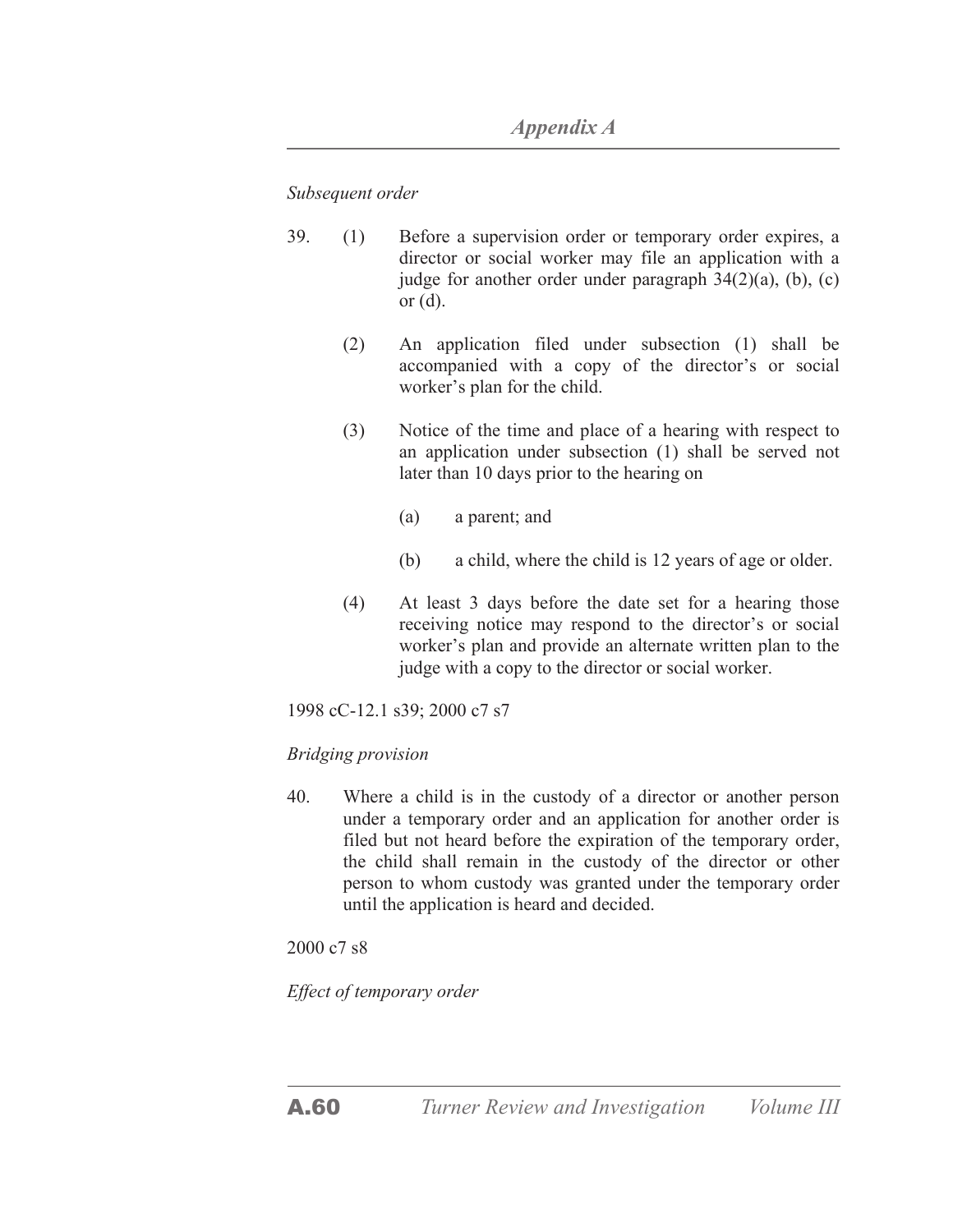# *Appendix A*

- 41. (1) Where a director has been granted a temporary order under section 34, the director has custody of the child for the specified period and the director or a social worker has the right to make all decisions regarding the child during the specified period.
	- (2) A director or social worker shall not consent to medical treatment, other than to necessary medical treatment unless a parent consents or the director is granted an order under section 32.
	- (3) A director referred to in subsection (1) shall not consent to an adoption under the Adoption of Children Act without the consent of the parent from whom the child was removed.

2000 c7 s9

*Effect of continuous order* 

- 42. (1) When an order for continuous custody is made under paragraph 34(2)(d), the director named in the order becomes the sole custodian of the child and the director may consent to the child's adoption in accordance with the Adoption of Children Act .
	- (1.1) The director or social worker may consent to the provision of medical treatment to the child.
	- (2) An order for continuous custody of a child does not affect the child's rights respecting inheritance or succession to property.
	- (3) At least 30 days before consenting under the Adoption of Children Act to a child's adoption, a director shall inform any person who under subsections 33(6) and 34(4) has been given access to the child of the director's intention to consent to the adoption.

1998 cC-12.1 s42; 2000 c7 s10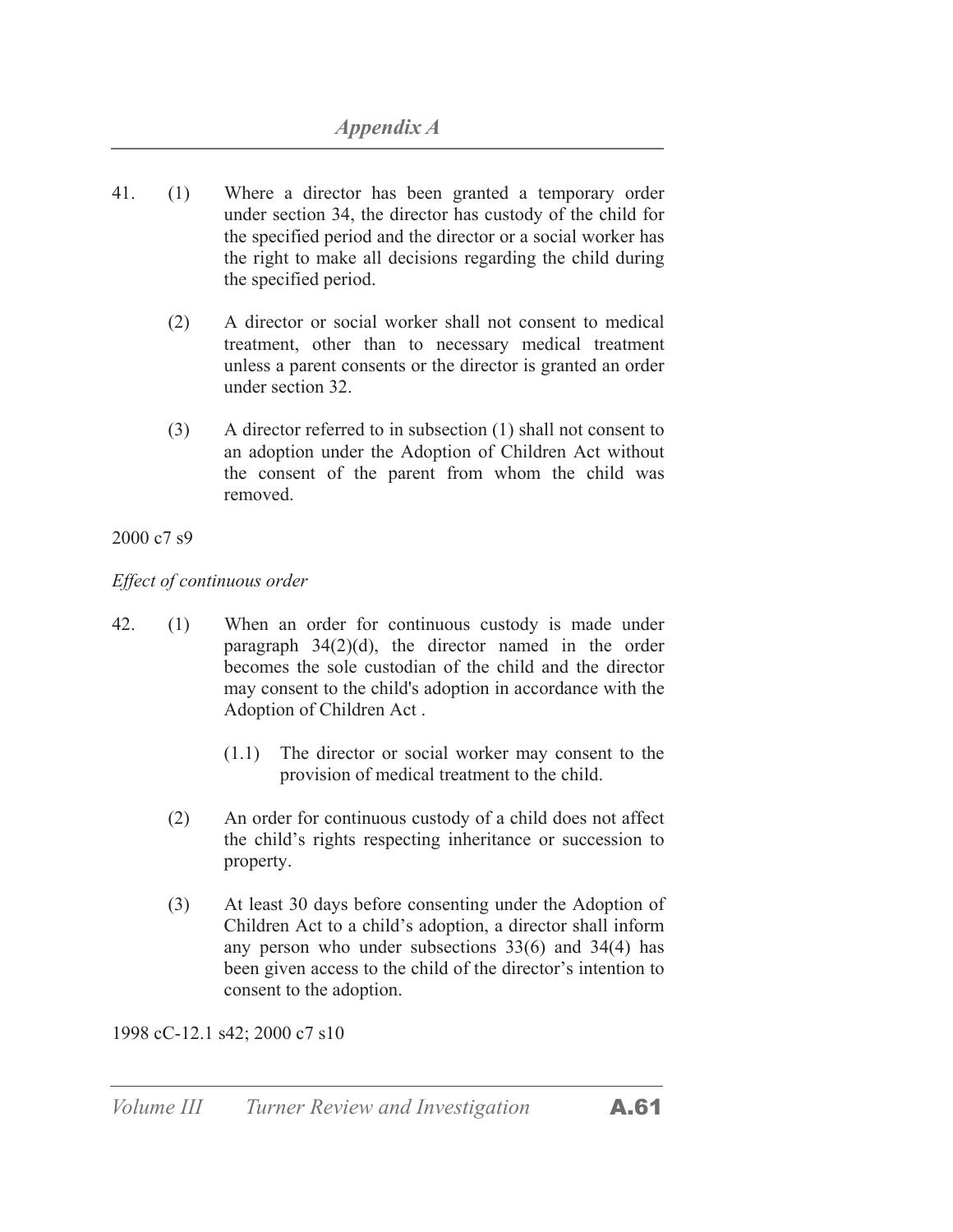#### *When continuous order ends*

- 43. An order for continuous custody ceases to have effect when
	- (a) the child reaches 16 years of age;
	- (b) the child marries; or
	- (c) the court rescinds the order.

1998 cC-12.1 s43

#### *Rescind continuous order*

- 44. (1) With the leave of a judge and
	- (a) where circumstances have changed significantly since the time an order for continuous custody was made; and
	- (b) where the child has not been placed for adoption

a party to a hearing at which the order was made may apply to the judge for the rescission of the order.

- (2) Where a judge grants leave under subsection (1), notice of an application for a hearing shall be served not later than 10 days prior to the hearing on
	- (a) the director concerned;
	- (b) a parent;
	- (c) a child, where the child is 12 years of age or older; and
	- (d) another party who was present at the original hearing.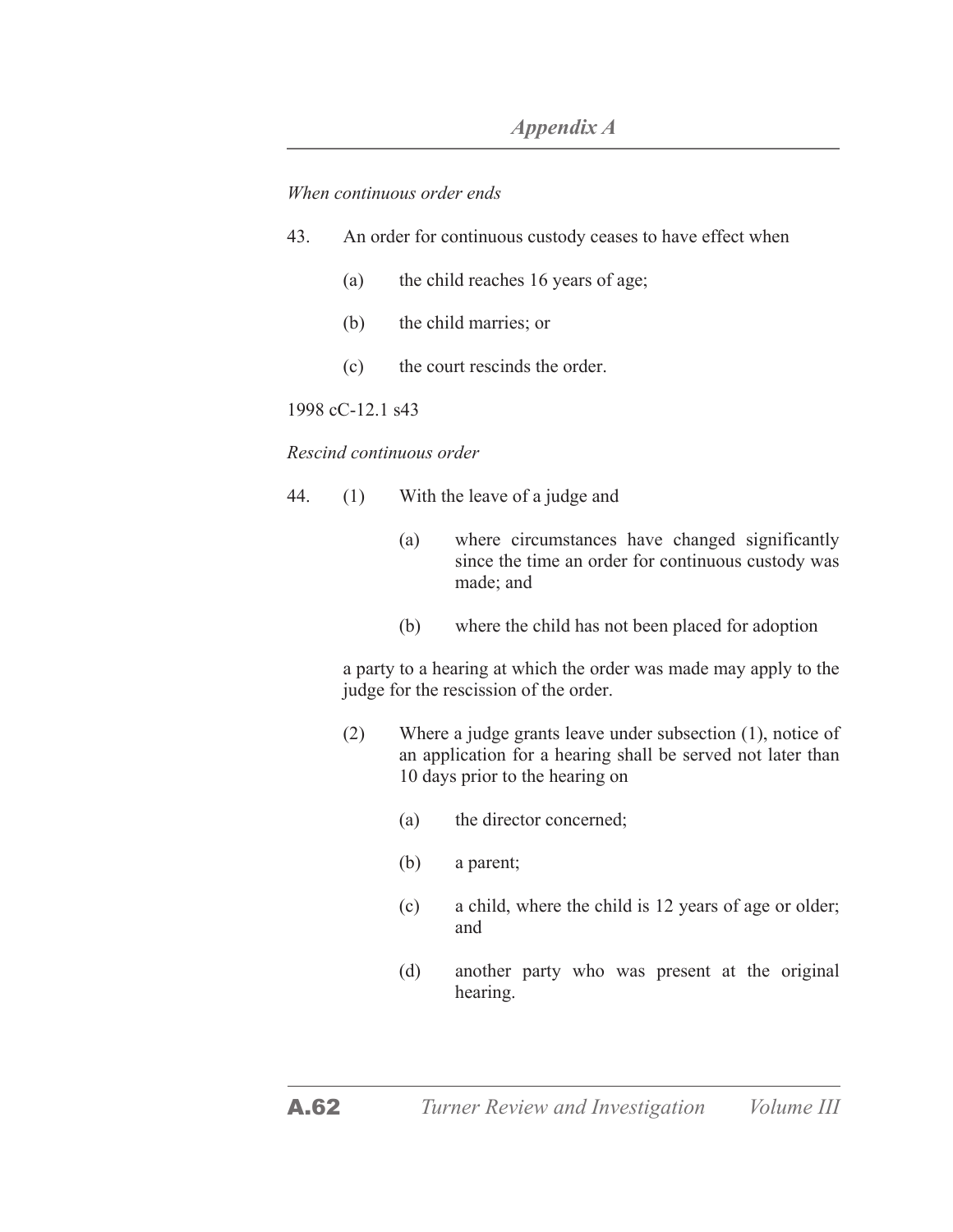(3) The judge may grant an order to rescind an order for continuous custody, where he or she believes it is in the best interest of the child to do so.

1998 cC-12.1 s44

# *Transfer of custody or supervision between directors*

- 45. (1) A director who has care, supervision or custody of a child may transfer care, supervision or custody to another director.
	- (2) Where the care, supervision or custody of a child is transferred by one director to another director,
	- (a) the other director has care, supervision or custody of the child with the same rights and responsibilities as the director who made the transfer; and
	- (b) the director who made the transfer ceases to have care, supervision or custody of the child.
	- (3) The transfer of supervision or custody is effective upon the filing of an amended order in the registry of the court which granted the original order.

1998 cC-12.1 s45

# *Return of child at any time*

- 46. A child may be returned to the parent from whom the child was removed at any time where
	- (a) circumstances have changed so that the child in the opinion of a director or social worker no longer needs protective intervention; or
	- (b) the parent enters into an agreement that is considered by a director or social worker to be adequate to protect the child.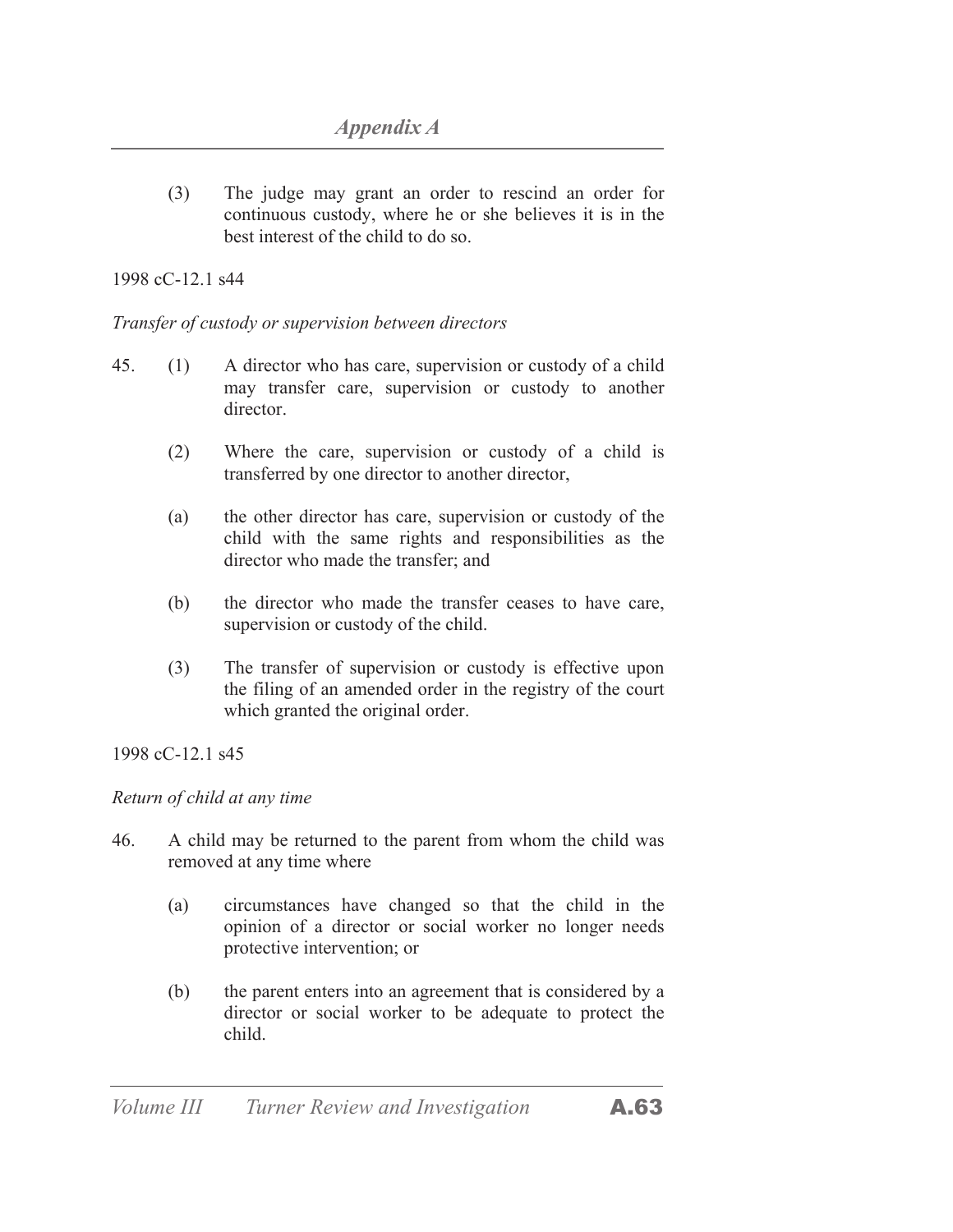#### *Child returned within 72 hours*

- 47. (1) Where a child is returned to the parent from whom the child was removed within 72 hours of removal, a director or social worker shall
	- (a) file a notice of discontinuance where an application has been made to a judge for a protective intervention hearing; and
	- (b) provide notice of the discontinuance of the application to the persons given notice of the application for a protective intervention hearing.
	- (2) A written explanation of the change of circumstances referred to in paragraph 46(a) or a copy of the agreement referred to in paragraph 46(b) shall be filed with the notice of discontinuance and provided to all persons receiving notice of the discontinuance.
	- (3) Where a child is returned to the parent from whom the child was removed within 72 hours of the removal, a director shall strike an interdisciplinary panel to review the action of removing and returning the child.

#### 1998 cC-12.1 s47

#### *Child returned after 72 hours*

- 48. (1) Where a child is returned 72 hours or longer after having been removed but before the date set for a protective intervention hearing, a director or social worker shall
	- (a) seek leave of a judge to withdraw the application for a protective intervention hearing;
	- (b) serve notice of the intention to seek leave to withdraw the application to the persons previously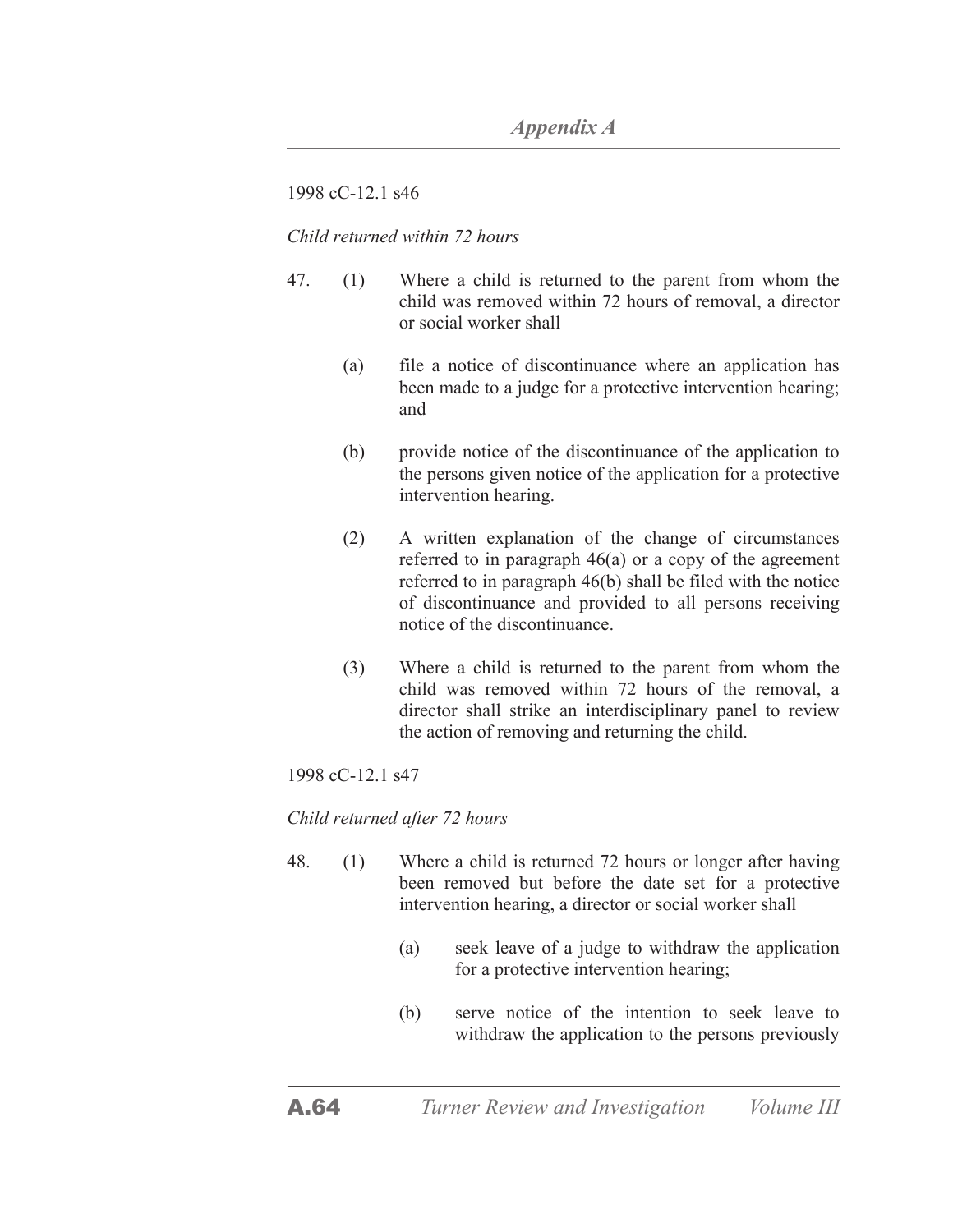given notice of the application for a protective intervention hearing; and

- (c) file with the court and provide to all persons receiving notice a written explanation of the circumstances referred to in paragraph 46(a) or a copy of the agreement referred to in paragraph 46(b).
- (2) Where leave of a judge is sought under this section, the matter shall be heard no later than the date set for the protective intervention hearing and the judge may rescind an outstanding order made in relation to the child.
- (3) Where leave of a judge is sought under this section, the matter may be heard by telephone, teleconference or other means of telecommunication.

1998 cC-12.1 s48; 2000 c7 s11

*Child returned after protective intervention hearing* 

- 49. (1) Where a child is returned to the parent from whom the child was removed after a protective intervention hearing but before the expiration of a temporary order made under section 34, a director or social worker shall apply to a judge to rescind or vary an outstanding order made in relation to the child and shall
	- (a) not later than 10 days prior to the date set for a hearing, provide notice of the application
		- (i) to the parent, and
		- (ii) to the child, where the child is 12 years of age or older; and
	- (b) file with the court and provide to all persons receiving notice a written explanation of the circumstances referred to in paragraph 46(a) or a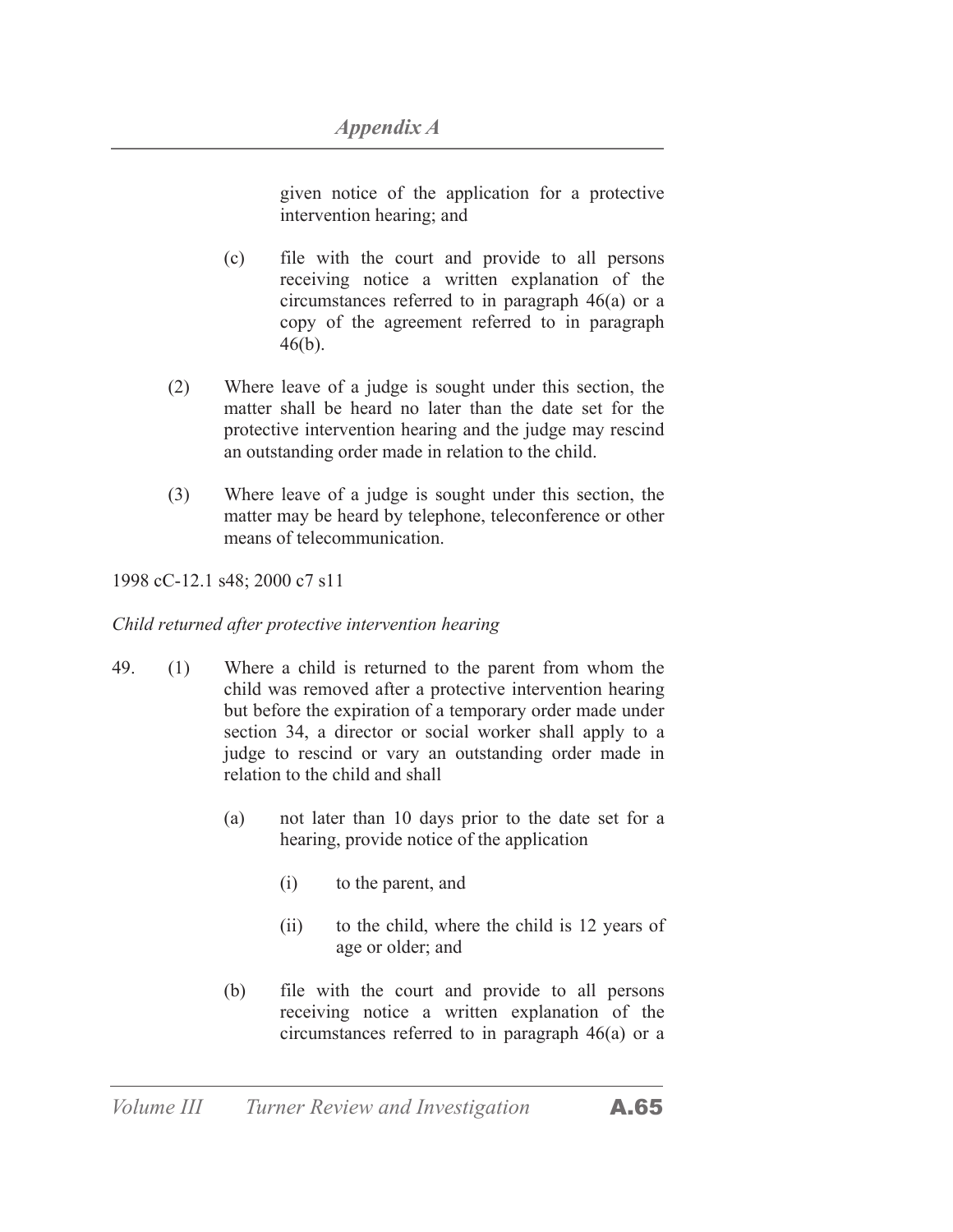copy of the agreement referred to in paragraph 46(b).

(2) Where an application is made under this section, the judge may rescind or vary an outstanding order made with respect to the child.

. . . .

### PART VII PLACEMENT OF CHILDREN

#### *Placement considerations*

- 62. (1) The placement of a child shall be conducted in a manner which is least disruptive to a child and recognizes the importance of placement with siblings and contact with family or other persons who are significant to the child.
	- (2) A director or social worker shall first consider placement of a child with a relative or person with whom the child has a significant relationship.
	- (3) Where a child is removed by a director or social worker from a custodial parent and the non-custodial parent is considered by the director or social worker to be suitable to provide care, the child may be placed with the noncustodial parent pending final determination of the application before the court.
	- (4) Where a child cannot be placed in accordance with subsection (2) or (3), the child may be placed with a caregiver.

1998 cC-12.1 s62

*Agreements*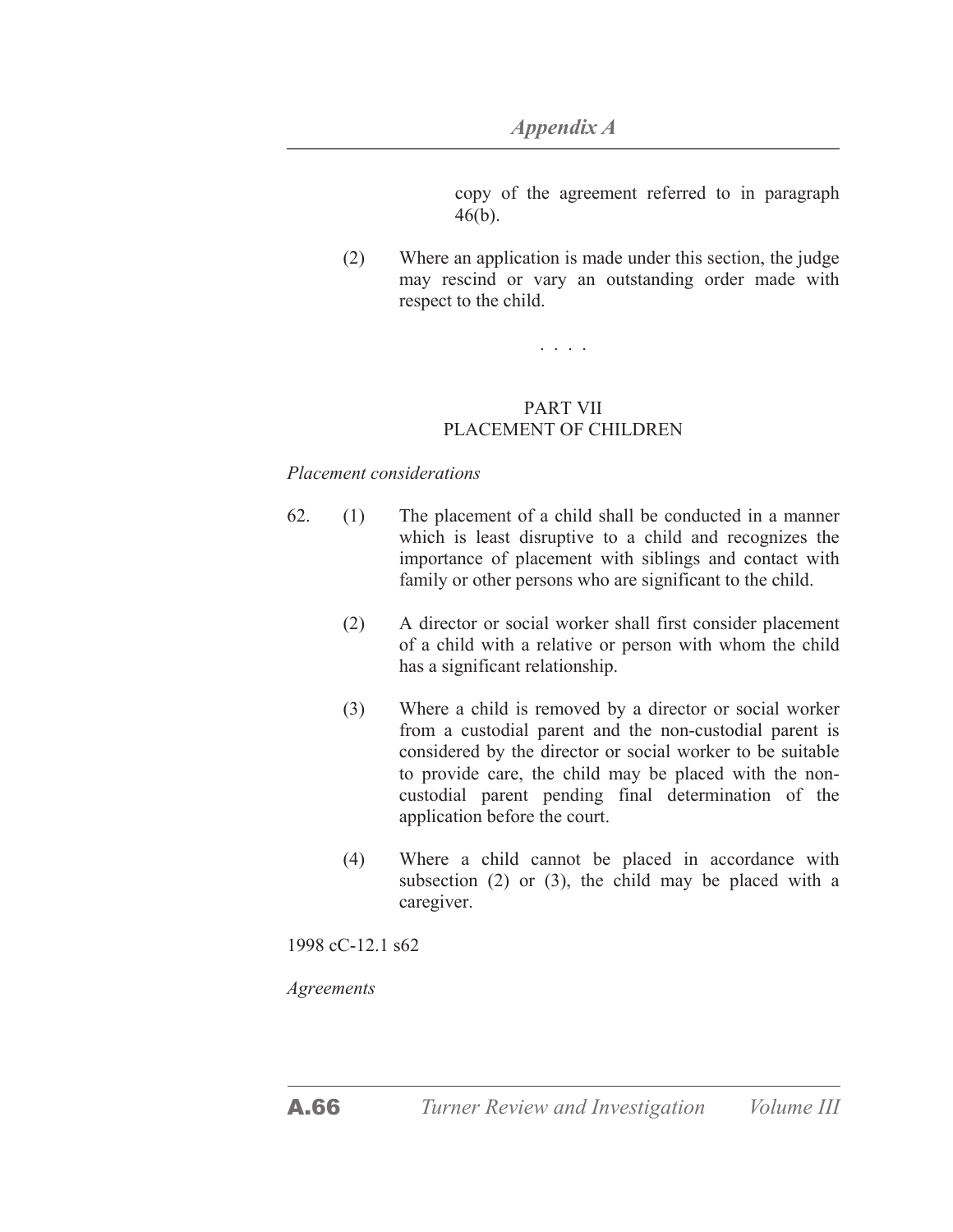# *Appendix A*

- 63. (1) A director or social worker may make an agreement for services including financial support, with a person providing care to or entrusted with the care of a child.
	- (2) Where an agreement is made under subsection (1) with a non-custodial parent, the non-custodial parent is not entitled to financial support.
	- (3) A person who provides care under this Part shall be approved by a director or social worker.

### 1998 cC-12.1 s63

## *Information re child's care*

- 64. (1) A director or social worker shall provide information relevant to the care of a child or a youth to a person providing care to or entrusted with the care of the child or youth.
	- (2) A director or social worker shall provide relevant information concerning the caregiver of a child or youth to the child or youth and the parent of the child or youth, but may withhold information where, in the opinion of the director or social worker, doing so is in the best interests of the child or youth.

2000 c7 s16

## *Removal of child from caregiver*

65. A director or social worker may remove a child from the care of a caregiver with whom the director or social worker has placed the child, without notice, if necessary.

1998 cC-12.1 s65

## *Counselling*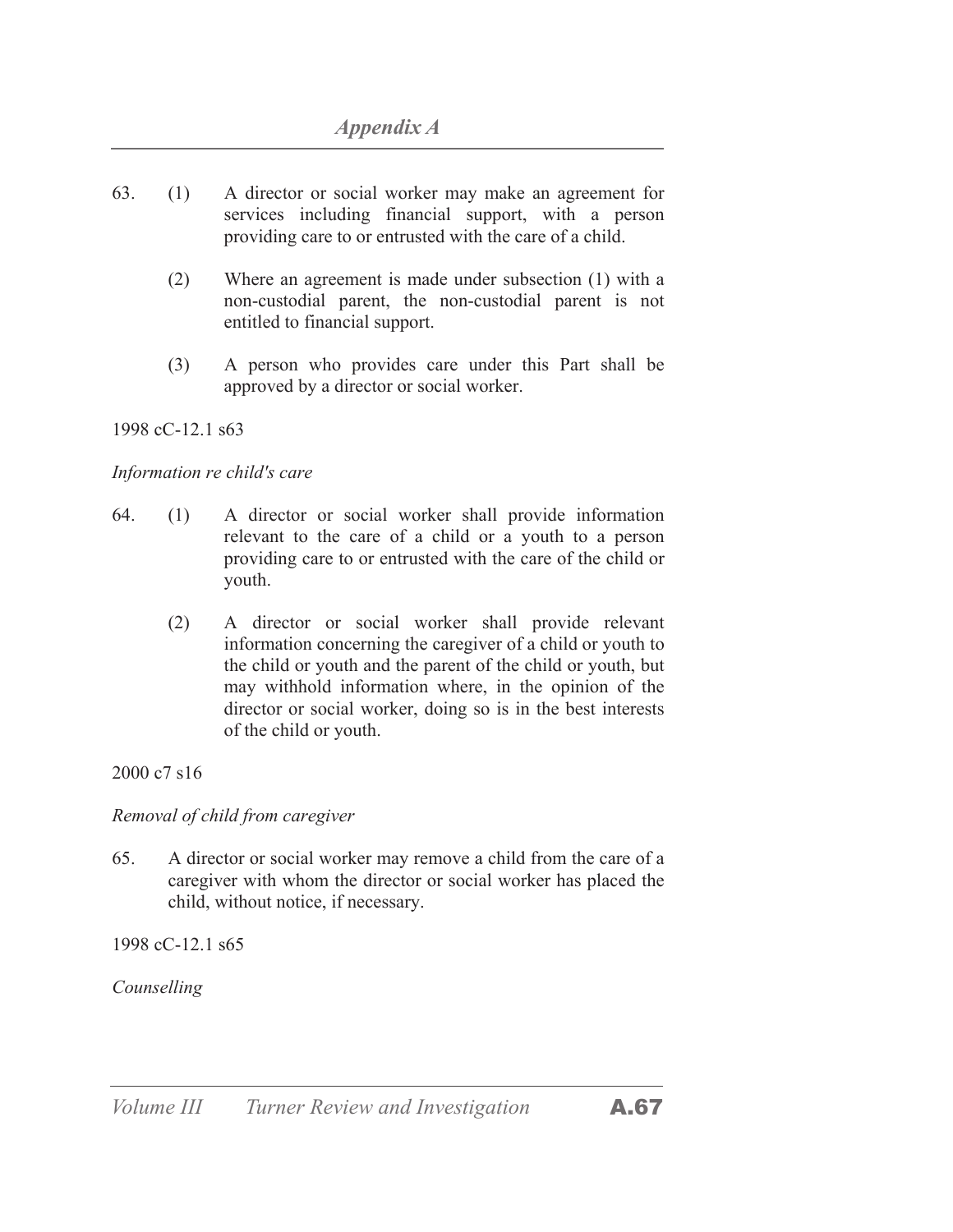66. A child who is removed from a person caring for the child shall be entitled to counselling.

1998 cC-12.1 s66

#### PART X ACCOUNTABILITY PROVISIONS

. . . .

#### *Minister's advisory committee*

- 75. (1) The minister shall establish an advisory committee whose function is to review every 2 years the operation of this Act and to report to the minister concerning its operation and stating whether, in its opinion, the principles and purpose of the Act are being achieved.
	- (2) The advisory committee shall be appointed by the minister and shall be composed of
		- (a) 2 persons who themselves or whose children are receiving or have received services under this Act or a predecessor Act;
		- (b) a representative from a board;
		- (c) a representative of the minister;
		- (d) a legal aid lawyer;
		- (e) 2 persons drawn from the cultural, racial or linguistic minority communities; and
		- (f) those other persons, not exceeding 3 in number, who the minister may determine.
	- (3) Appointments to the advisory committee shall be for 3 years and may be renewed.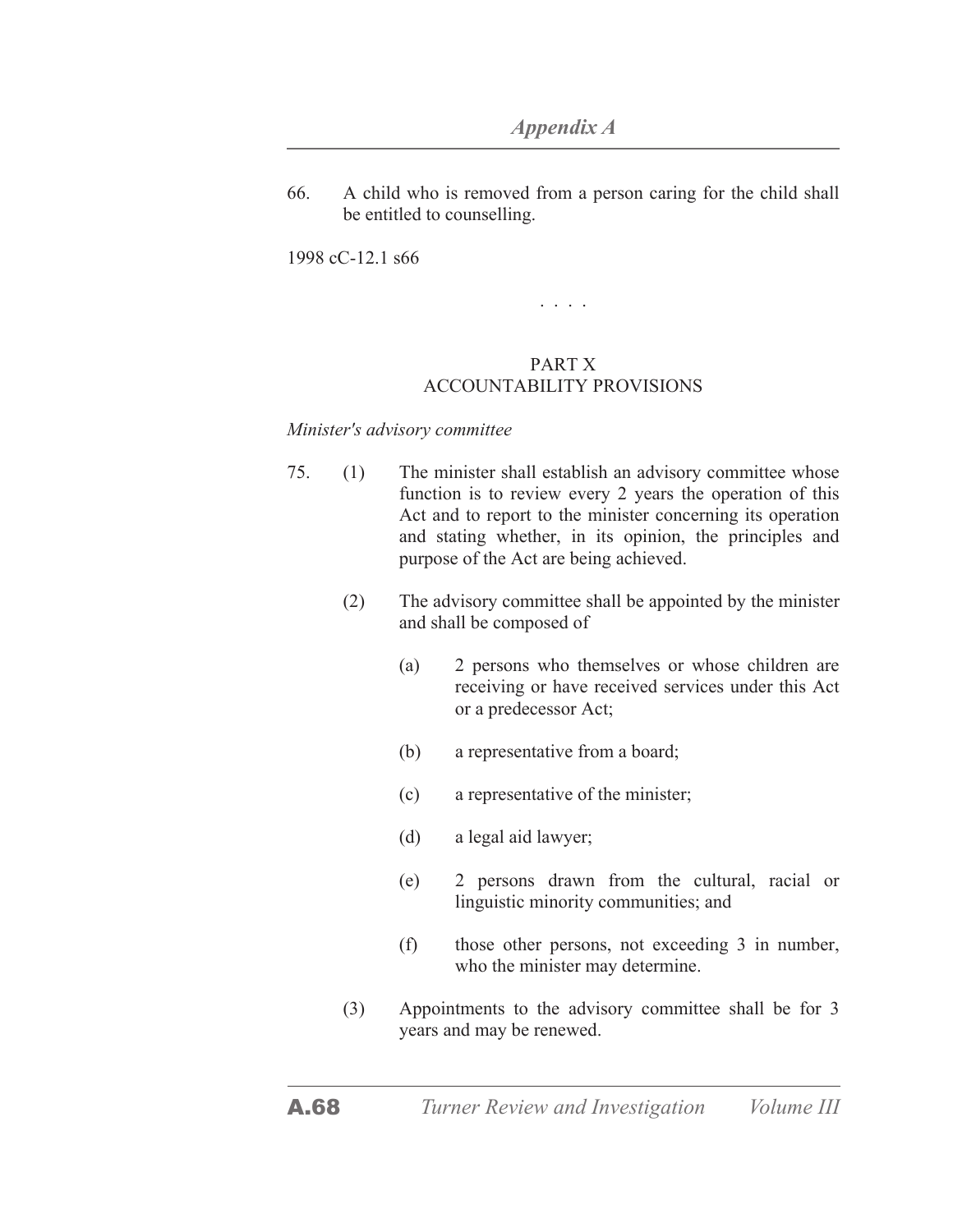- (4) The members of the committee shall elect one of their number to serve as chairperson.
- (5) The members of the committee shall serve without remuneration but may be reimbursed for expenses reasonably incurred in carrying out their duties on the committee.
- (6) The minister shall present a copy of the committee's report to the House of Assembly not later than 30 days after receiving it and if the House of Assembly is not then sitting within 15 days of the beginning of the next sitting.

*Custody review committees* 

- 76. (1) Each board shall establish a review committee which shall review annually and report to the board's director on the care of all children in the continuous custody of the director.
	- (2) Each review committee shall be composed of
		- (a) a member of the board;
		- (b) a parent of a child who is receiving or has received services under this Act or a predecessor Act; and
		- (c) a member of each appropriate professional discipline employed by the board.

1998 cC-12.1 s76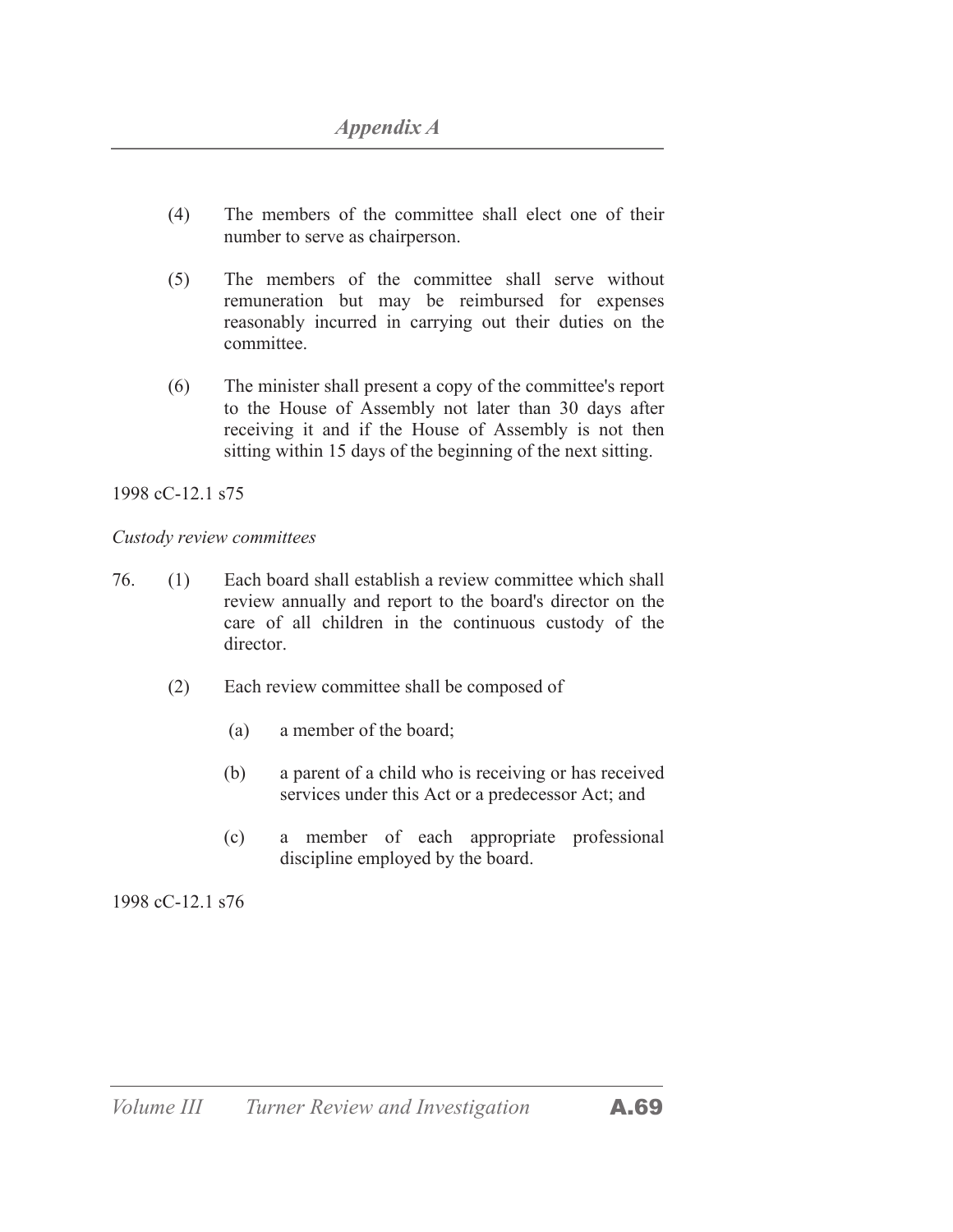*Appendix A*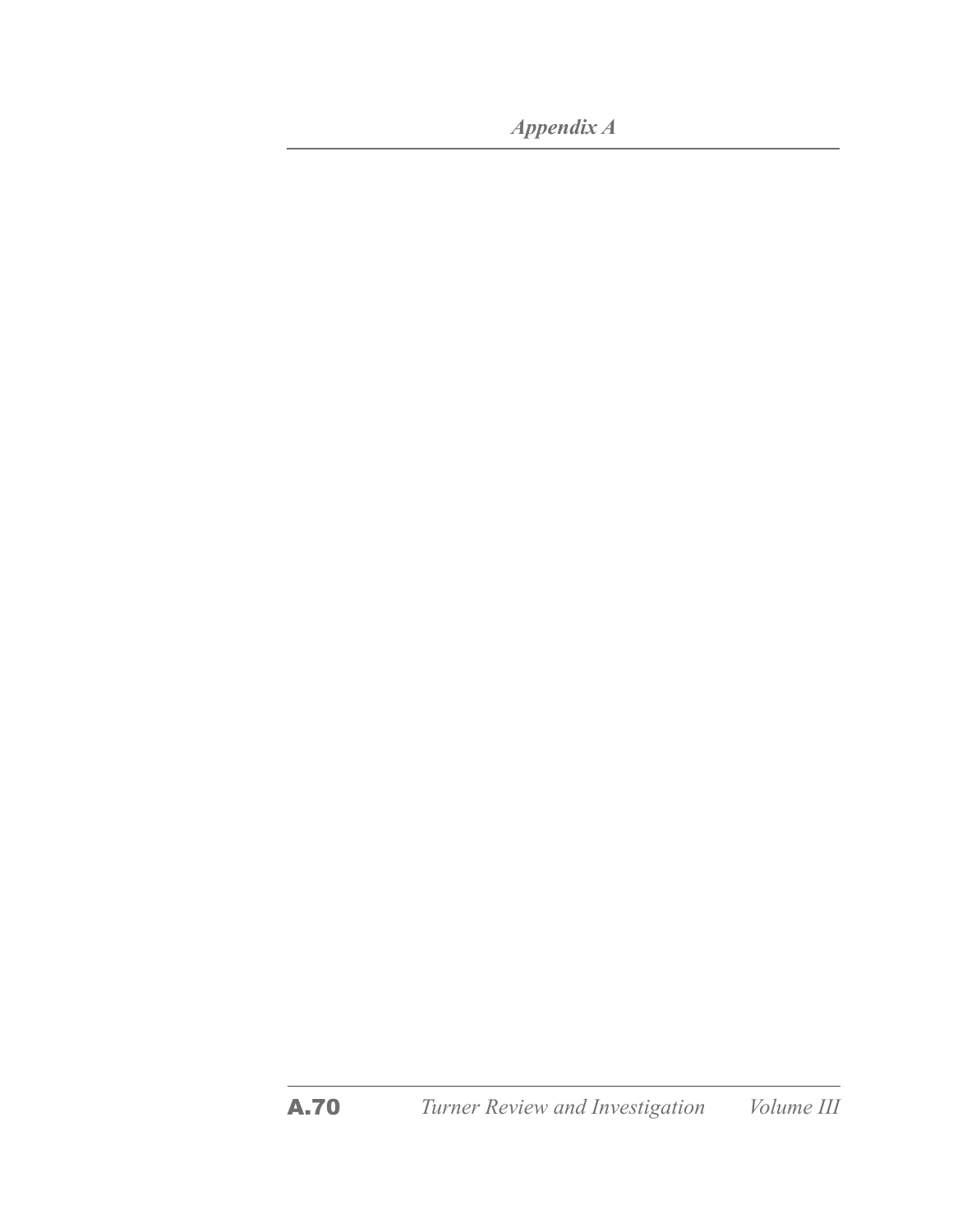September 8, 2003

 $\lceil$ ...] Minister Department of Health and Community Services P.O. Box 8700 Confederation Building St. John's, NL A1B 4J6

Dear Minister  $[\dots]$ :

Attached please find a report detailing the involvement of Health & Community Services, St. John's Region with Dr. Shirley Turner and her children, [...] and Zachary Turner as per your request. This report has been completed by  $[\dots]$  (Social Worker) and  $[\dots]$  (Program Supervisor), in consultation with  $[\dots]$ , Director of Child, Youth & Family Services and [...], Manager of Public Health Nursing. This report contains sensitive information and it is our understanding that this report will not be made public.

Ms. [...] and Ms. [...], Director of Quality and Planning conducted a file review following the death of Dr. Turner and her son Zachary. Through this review and as evidenced in this detailed report, we have concluded that:

- The assessment that formed the basis of the intervention plan was in keeping with standard child protection practice;
- There was compliance with legislation, policy and standards, and
- That there was significant evidence to support the decision to leave Zachary in his mother's care as there were no indications that would have lead us to suspect or conclude that Dr. Turner was suicidal or that Zachary was at any risk of imminent harm.

This tragedy has had a significant impact on many people including Dr. Turner's older children and Mr. and Mrs. Bagby. Child, Youth & Family Services has already offered support and assistance to those closely involved. It is our intention to personally meet with Mr. and Mrs. Bagby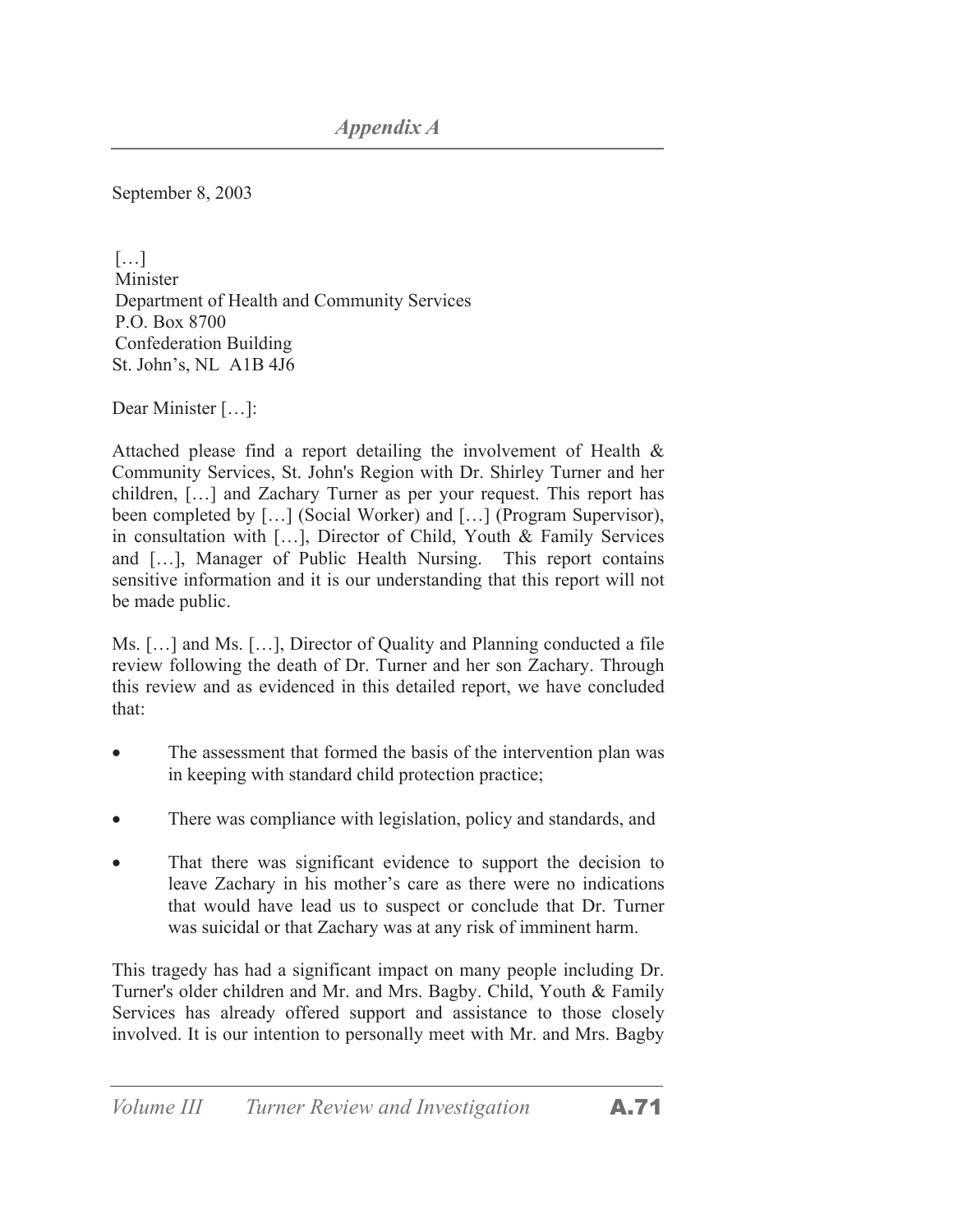this week to hear their thoughts and concerns and to appropriately respond.

If you wish further information or clarification, please do not hesitate to contact me.

Respectfully submitted,

 $[...]$ Chief Executive Officer

Attach.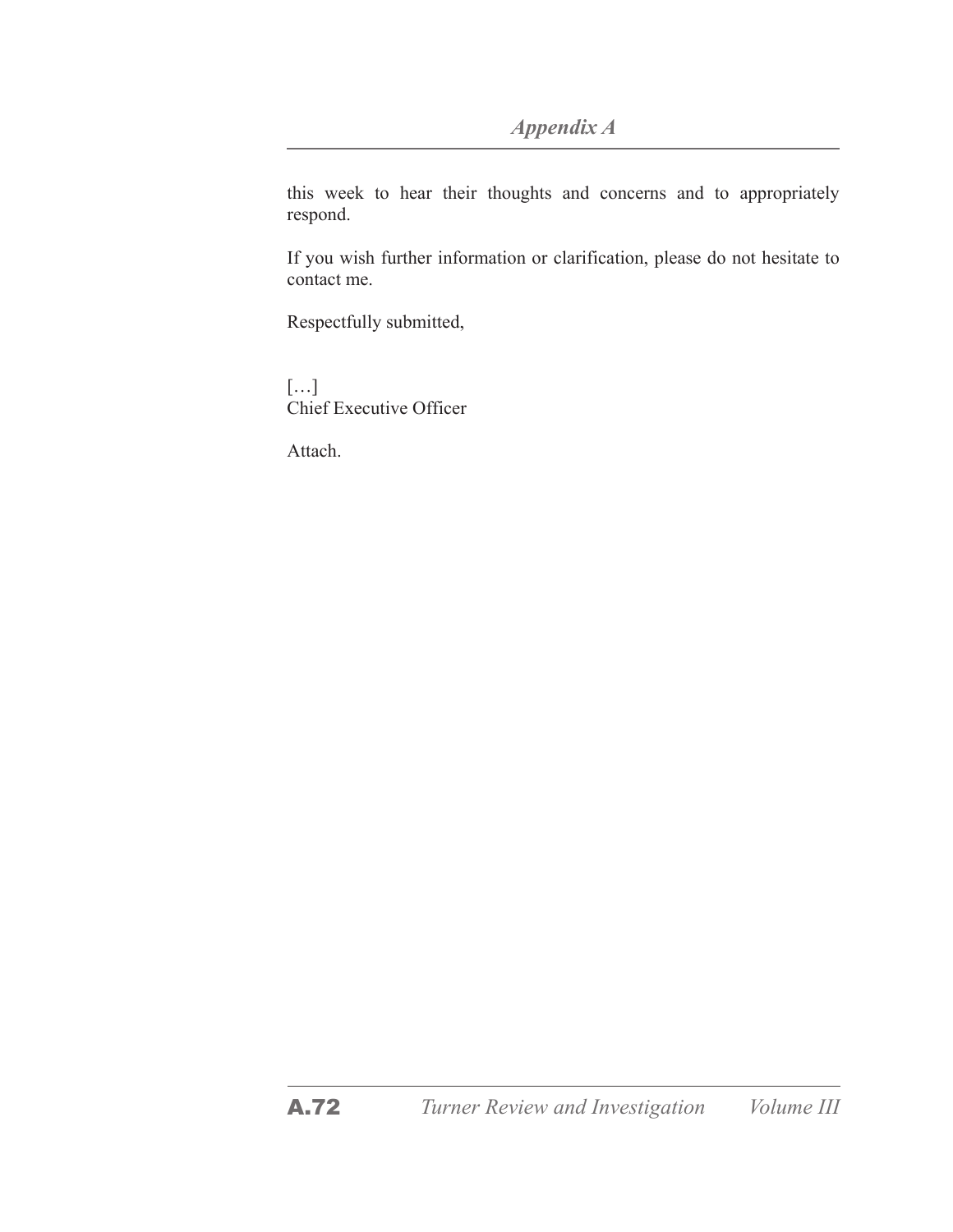# **A Review of HCSSJR Involvement with Shirley and Zachary Turner and [...] [...]**

This report outlines the involvement of Health and Community Services. St. John's Region with Dr. Turner and her children [...] [...] (DOB.1990/03/08) and Zachary Turner (DOB.2002/07/18). It includes detailed information regarding the involvement of Child, Youth and Family Services as well as Public Health Nursing.

# **Summary of Child, Youth and Family Services Involvement**

# **Referrals, Assessment and Intervention Process**

On March 25, 2002 Dr. Shirley Turner called Child, Youth and Family Services (CYFS) to request information regarding custody issues since she was making arrangements to have her daughter, [...], return to live with her. Since the issues presented were related only to custody and access and Dr. Turner was responding appropriately as a parent, it was decided that CYFS involvement was not warranted at that time.

Child, Youth and Family Services began involvement with Shirley Turner and her family in response to a second referral made by Dr. Turner on April 10, 2002. Dr. Turner called CYFS requesting supportive services for both her and her 12-year-old daughter, [...], who had relocated to St. John's to live with her. Dr. Turner explained that it was a very stressful and emotional time for her due to the fact that she was facing possible extradition to the United States to face a charge that she murdered Andrew Bagby, the father of her unborn child. She also explained that she was dealing with custody-issues regarding [...] that were before Unified Family Court. Dr. Turner stated that she wanted to ensure that [...]'s emotional needs were being met during this time and that she needed help with this.

Dr. Turner expressed concern about [...]'s safety when in the care of her father and stepmother, [...], in Portland Creek, Newfoundland. [...], Assessment Social Worker in St. John's, began an investigation regarding alleged physical and emotional abuse of [...] by Mr. and Ms. [...]. Several contacts with the [...] family uncovered that they did at times use inappropriate discipline, including physical discipline. They explained that they had been frustrated by [...]'s behavior, including defiance and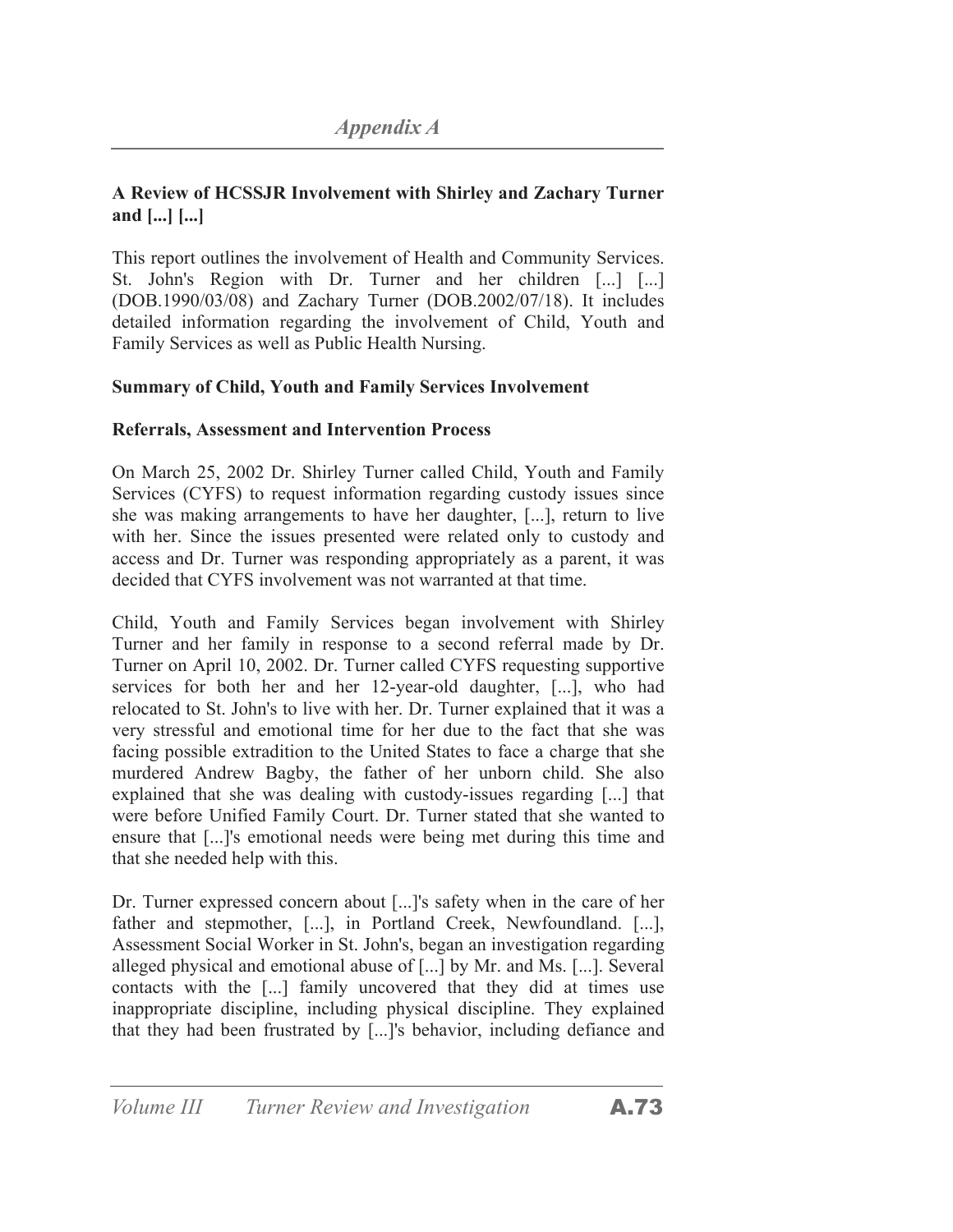verbal outbursts.

[...] completed an initial safety assessment regarding [...] [...] and her mother, Dr. Shirley Turner, given that it appeared that [...] would be remaining in her mother's care. This initial assessment was completed on April 16, 2002 and concluded that this child was in no immediate danger of harm while in the care of her mother.

An in-depth safety assessment was completed as well. This assessment was consistent with the standardized process and policy in child protection practice. It consisted of private interviews and telephone calls with [...] and Dr. Turner. Despite the stress associated with the custody matter involving [...] and the ongoing court hearings related to the murder charge, the family was observed to be functioning well. Dr. Turner was openly communicating with CYFS, she exhibited a positive attitude toward help and support. There were no signs of emotional/mental health issues that would lead CYFS to take a more intrusive approach with this family.

In cooperation with Dr. Turner, it was decided that CYFS would continue to provide services to the family especially since Dr. Turner was expecting a baby in July 2002. Services were put in place, such as counseling with the Family Services Program, and recreational services for [...] through the REAL program. In addition, Dr. Turner was meeting with her psychiatrist. [...], on a regular basis. She was receiving help for her level of anxiety. She also attended the "Healthy Baby Club" PreNatal Program during the latter part of her pregnancy. Dr. Turner stated that she made contact with Human Rights Association on several occasions prior to the birth of her baby to inquire about the rights of her unborn child if she were to be taken into secure custody.

#### **Contact with [...], Lawyer for Mr. and Mrs. Bagby**

On June 17, 2002, [...], Regional Director of CYFS, met with [...] at Ms. [...]'s request. Ms. [...] advised that Andrew Bagby's parents, Kate and David Bagby, had retained her as a family law lawyer. She indicated that Mr. and Mrs. Bagby had recently relocated from California to St. John's, NL as they were interested in obtaining custody or access to their unborn grandchild whose expected birth date was mid-July 2002. Ms. [...] stated that despite the Bagbys questioning the paternity of the baby (they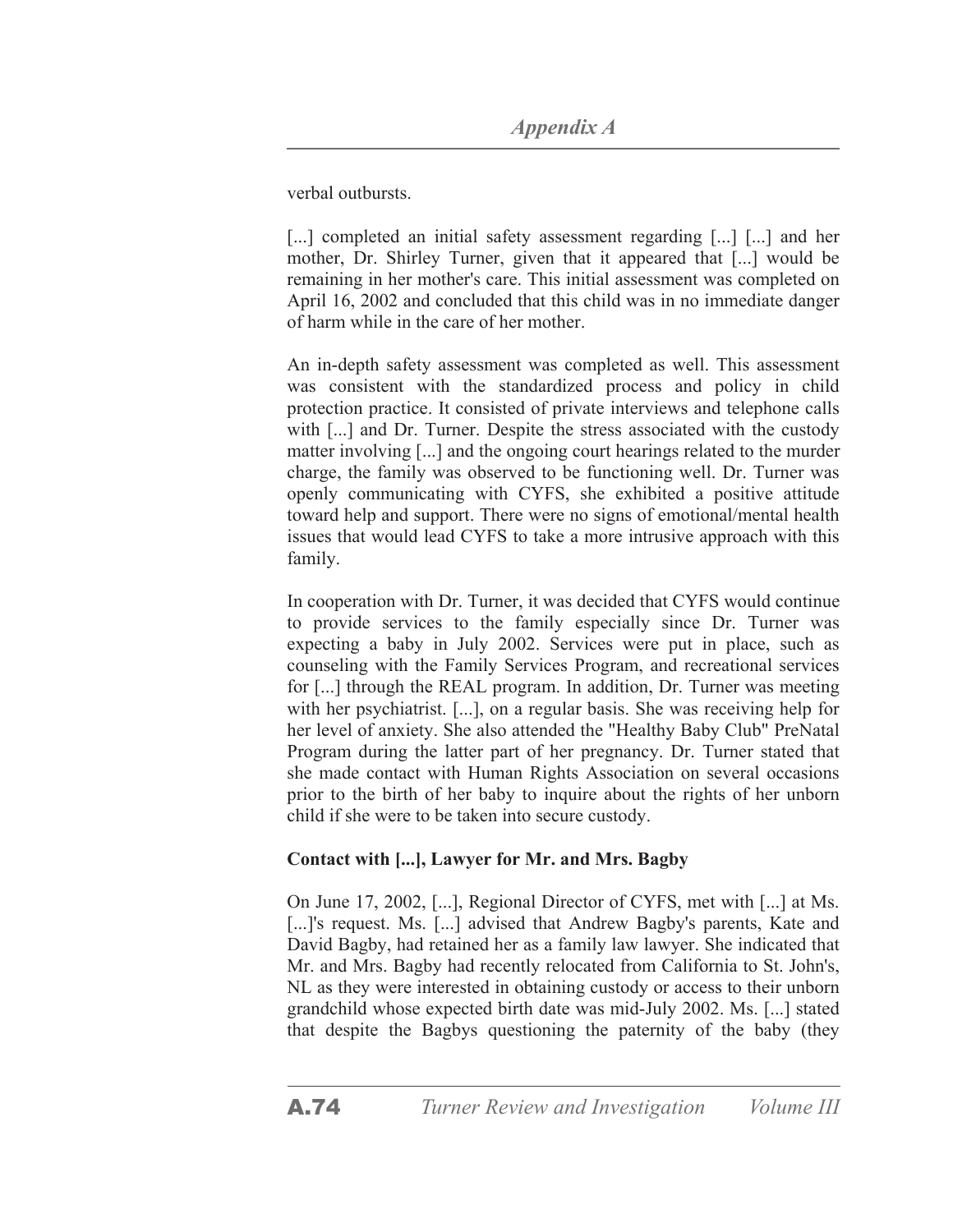wondered whether their son, Andrew Bagby, was actually the father and they hoped that paternity testing would be done after the baby's birth) they still wished to pursue custody or access as soon as possible.

Ms. [...] reported that the Bagbys believed that Dr. Shirley Turner was guilty of murdering their son and they were therefore concerned for the safety of their grandchild. Ms. [...] also reported that Dr. Turner had not been a full time parent to her other three children and that there were rumors throughout the MUN medical school that she had periods of instability while she was attending medical school.

Ms. [...] informed Mrs. [...] of the Bagbys' desire to care for the baby if he was removed from his mother's care. She inquired about whether they would be considered as caregivers in the event of a removal. Mrs. [...] informed her that in any situation where a child is removed consideration was always given to relative placement as required by the CYFS Act.

Ms. [...] advised that she would contact Mrs. [...] once she had laid her information in Unified Family Court. She requested that no details regarding the Bagbys' intent to apply for custody be shared with Dr. Shirley Turner at that time. Mrs. [...] did not confirm CYFS involvement with Dr. Turner to Ms. [...] due to privacy and confidentiality rights and due to the fact that it was not deemed necessary as a protective intervention measure at that time.

# **Continuation of Assessment**

Immediately following the meeting with Ms. [...] this information was shared with Ms. [...], Director of Child and Family Services, and [...], social worker. It was determined that the assessment of Dr. Turner's emotional state and parenting capacity would continue. As a means of ongoing assessment, [...] had contact with several professionals who were involved with Dr. Turner.

[...] of the Royal Newfoundland Constabulary informed [...] that there was no evidence that Dr. Turner had abused any children previously. He was not aware of any mental health diagnosis however he was of the opinion that she could harm herself or the unborn child if she was at risk of losing the child.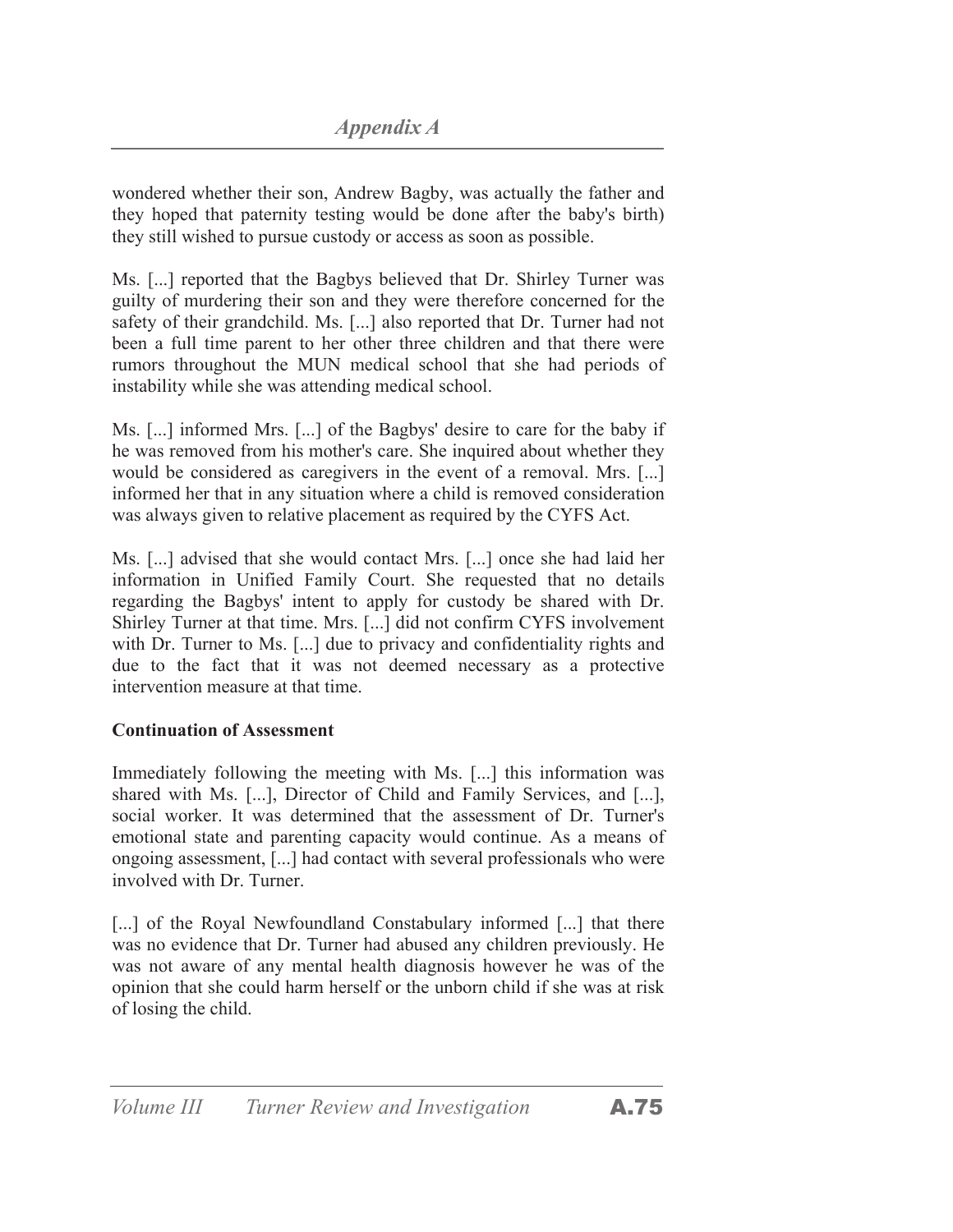[...], therapist at the Family Services Program, reported that [...] was attending counseling regularly and appeared to be a well-adjusted child who was coping well with the significant stress facing her and her family. [...], guidance counselor at [...]'s school, did not voice any concerns about [...]'s well being and described her as "excelling academically". [...] was also aware of the presence of other supports for this family. In fact a close friend of Dr. Turner made contact with [...] to ensure that ongoing support was provided to the family.

Prior to the birth of her baby, Dr. Turner had several discussions with [...] regarding the care of both [...] and her unborn child in the event that she was extradited to the United States. Dr. Turner's pan for [...] was that she would return to live with her father in Portland Creek. However, she stated that she did not have a family member or close friend who was able to care for her baby. She did not wish to have her baby placed in the care of the paternal grandparents, Kate and David Bagby. She provided the following reasons: that Kate and David Bagby denied that Andrew Bagby was the father of the baby; that Kate Bagby had threatened her life on one occasion and; that the Bagbys hated her and it would not be good for the baby to be exposed to this. Dr. Turner felt it would be in her baby's best interest to be placed in a foster home if she was forced to go into secure custody while awaiting an appeal or extradition to the United States.

[...] had several consultations with [...], Regional Director of Child, Youth and Family Services, and [...], Director of Child and Family Services, regarding the plan for Dr. Turner's baby if she was extradited to the United States. Dr. Turner also had several conversations with [...], Provincial Director of Child, Youth and Family Services, regarding the provision of short-term foster care for Zachary if she was placed in custody.

It was agreed that CYFS could enter into a Voluntary Care Agreement with Shirley Turner if necessary. Her preferences regarding placement options would be taken into consideration. This decision was based on the understanding that the care would be short-term and that a more permanent plan based on the best interest of the child, including consideration of placement with the paternal grandparents, would have to be made when more information regarding Dr. Turner's future became available. [...] shared this information with Dr. Turner and also advised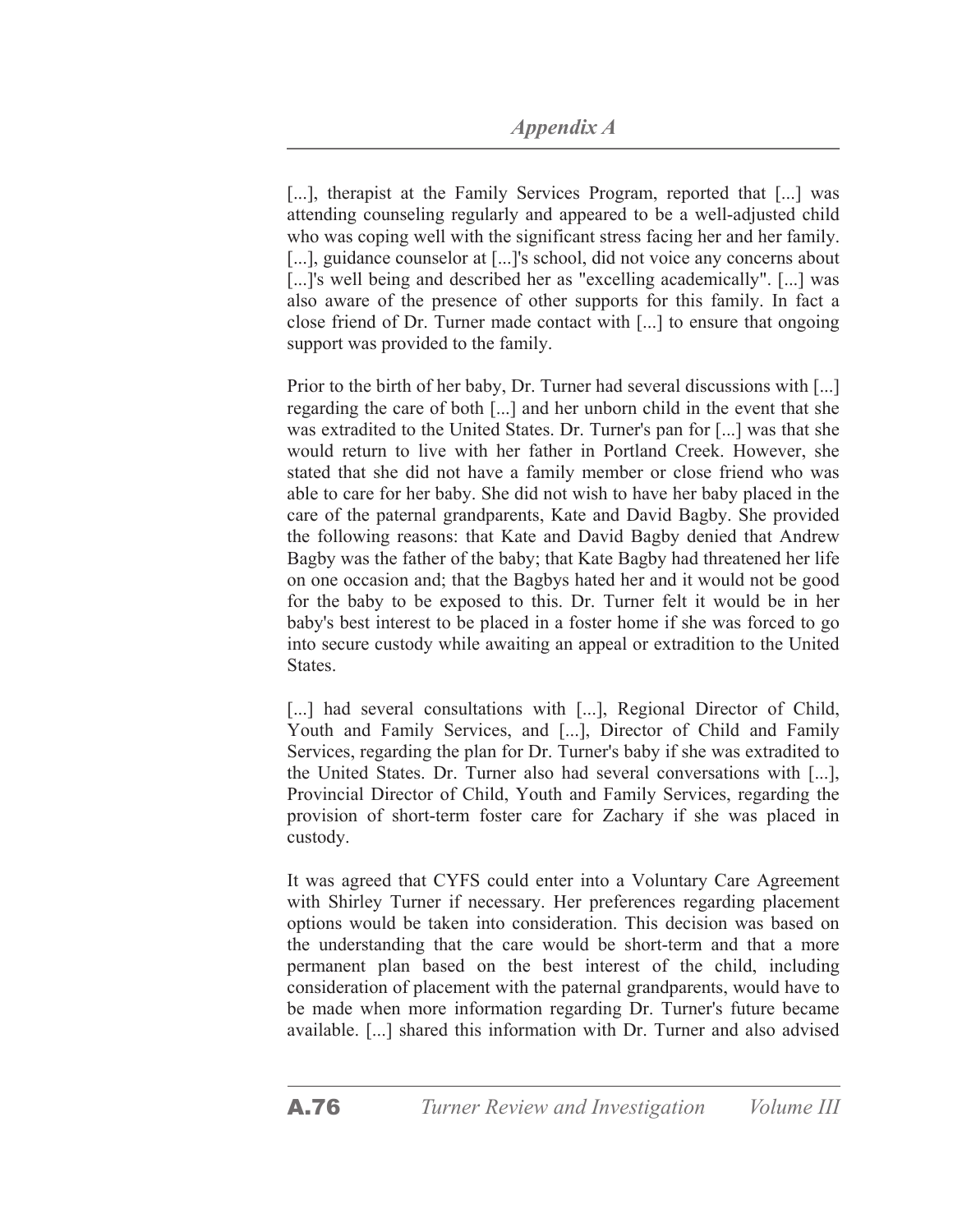her of the role of Unified Family court with respect to custody issues.

On July 18, 2002, Dr. Turner gave birth to Zachary Andrew Turner. On July 19, 2002 Kate and David Bagby filed an application with the Unified Family Court for custody and access to Zachary. They also requested an order for DNA testing and an order that the baby not be removed from the jurisdiction. The latter order was granted immediately, while the other matters were set over to August 6, 2002. A tentative agreement was also reached that the Bagbys could have supervised visitation at Unified Family Court.

During this time Dr. Turner expressed fear to her social work that she would lose custody of her newborn child. She also expressed that the media coverage of her circumstances was causing her increased anxiety. Upon returning home from the hospital, CYFS recognized the increased stress that was placed on Dr. Turner. As a result increased social work monitoring and support was provided. A total of five home visits and nine telephone contacts were made between July 22, 2002 and August 30. 2002. Home support services through Health and Educational Services were also implemented for a four-week period. The goal of this service was to help Dr. Turner with the care of Zachary and also to aid in the ongoing assessment of the family's situation. The home support workers, who worked 3-4 hours/[...] with the family, did not report any concerns about Dr. Turner's emotional well being or parenting abilities.

#### **Transfer to long-term Protection**

In August 2002, [...] transferred the family's file to social worker [...]. A Family Services Plan signed by both social workers and Dr. Turner, outlined two reasons for CYFS involvement:

- 1. to provide supportive service to both Dr Turner and her family as they continued to deal with the emotional stress of the ongoing extradition hearings;
- 2. to explore arrangements for the care of Zachary should Dr. Turner be held in custody.

In the Family Services Plan, Dr. Turner agreed to continue with family counseling through Family Services Program, as well as to maintain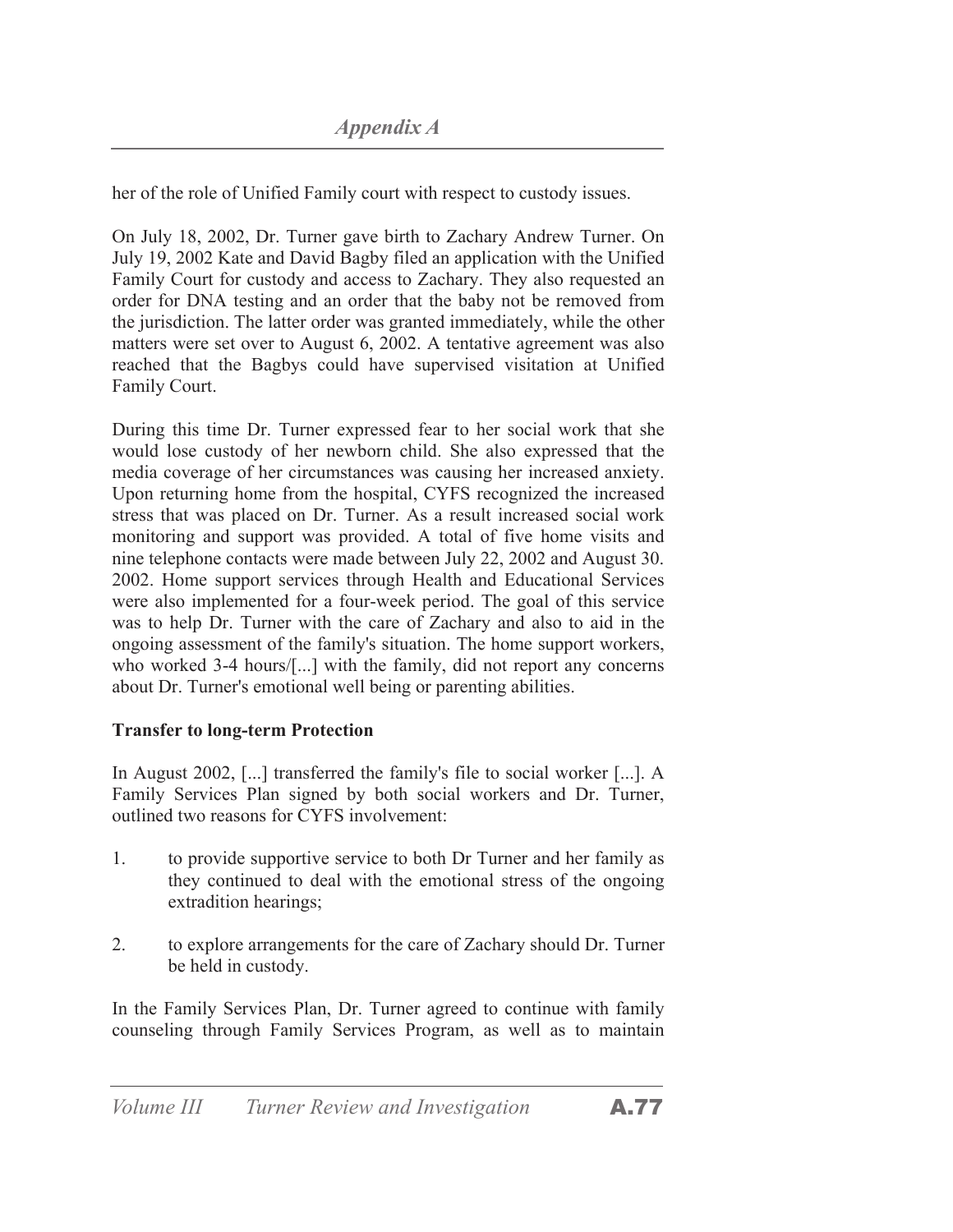contact with other supports such as her psychiatrist and her friends. CYFS agreed to advocate for Dr. Turner in areas that she identified as stressful, such as her financial situation with the Department of Human Resources and Employment.

Ms. [...] began regular telephone contact and home visits in August 2002. During the period between August 2002 and August 2003 there were a total of 33 home visits to Dr. Turner, [...] and Zachary. In addition, there were numerous telephone calls to the family and collateral contacts with others involved with the family. These contacts included the public health [...], the family's counselor at Family Services Program and the Office of the Child And Youth Advocate. Additionally, Ms. [...] made regular contact with other family members, such as [...]'s father and Dr. Turner's older son. She also had several contacts with friends of Dr. Turner who were providing her with ongoing support.

The focus of intervention with Dr. Turner and her family was to provide ongoing assessment and support during the various court hearings involving Dr. Turner. Following Zachary's birth. Dr. Turner began breastfeeding and attended the Breastfeeding Support Group through Health and Community Services - St. John's Region. In recognition of the importance of breastfeeding, in September 2002, CYFS made arrangements and provided funding for babysitting for Zachary in an adjacent room to the courtroom to allow Dr. Turner to breastfeed Zachary periodically during the court hearing. CYFS also provided Dr. Turner with a bus pass each month in order to allow her to travel safely with Zachary in bad weather to her various appointments and regular checkins at the Royal Newfoundland Constabulary. Counseling for Dr. Turner and [...] continued at the Family Services Program. [...] was also provided with a bus pass in order to allow her to travel to these appointments.

In October 2002, Dr. Turner requested that CYFS arrange a caregiver for Zachary in the case that she would be taken into secure custody following the judge's decision on extradition. Dr. Turner expressed that she wanted to enter into a Voluntary Care Agreement with CYFS to provide care for Zachary. She believed this would be for a short period of time while she may be in custody awaiting an appeal and/or bond hearing. On October 16, 2002, Ms. [...] attended a meeting with Dr. Turner, Zachary, [...] and caregiver, [...]. This meeting was held in Ms. [...]'s home and Dr. Turner took the opportunity to explain her legal circumstances to Ms. [...] and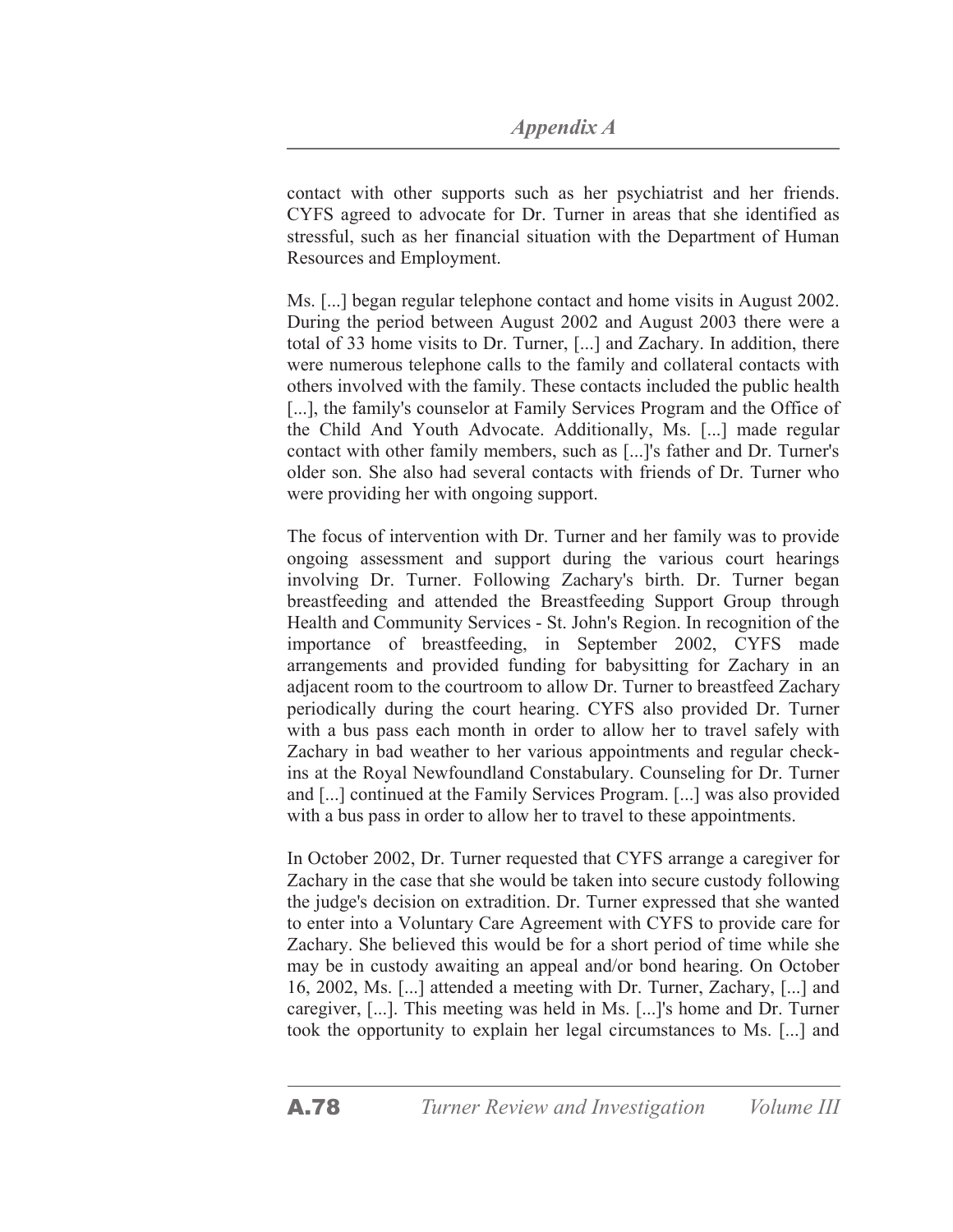give her information on the care needed for Zachary.

In the weeks following this meeting, however, Dr. Turner began to reconsider her decision to place Zachary with a caregiver as opposed to his paternal grandparents, Kate and David Bagby. Ms. [...] had several conversations with Dr. Turner about what would be in the best interest of Zachary. Dr. Turner expressed her concern that the Bagbys would try to leave the province with Zachary if they had him in their care. During this time, access for the Bagbys through Unified Family Court had recently increased from one supervised visit per week to two visits each week at the home of Dr. Turner. Dr. Turner expressed that her trust in the Bagbys was increasing and that they had been very generous and helpful in providing needed items for Zachary, such as diapers and a crib. On November 13, 2002 Dr. Turner and her lawyer reached an agreement with Kate and David Bagby which would allow the Bagbys to care for Zachary in the event that Dr. Turner was taken into custody for extradition. Dr. Turner explained that her older son, [...], would provide short-term care for [...] until she was released on appeal and/or bond, or [...] would return to Portland Creek to live with her father and stepmother.

On November 14, 2002 Dr. Turner was taken into custody at the Clarenville Women's Correctional Facility following a decision by the judge that she was to be extradited to the United States. Dr. Turner voluntarily placed Zachary into the care of his paternal grandparents. [...] remained in the family home under the care of her older brother until December when she returned to live with her father. Ms. [...] maintained contact with [...] through home visits during this time. Ms. [...] also had telephone contact with Dr. Turner while she was in custody. Telephone contact with Dr. Turner's lawyer, [...], confirmed that the agreement made between Dr. Turner and the Bagbys regarding the care of Zachary did not make reference to the involvement of CYFS. Dr. Turner stated that she had no concerns regarding Zachary's safety and well-being while he was in the care of his grandparents. During this period Dr. Turner continued to have parental visits with both children and there were no concerns reported by Correctional Services during this period of incarceration.

On January 10. 2003 Dr. Turner was released from secure custody while waiting for an appeal hearing. The Bagbys returned Zachary to her care and she maintained a high level of contact with them. Dr. Turner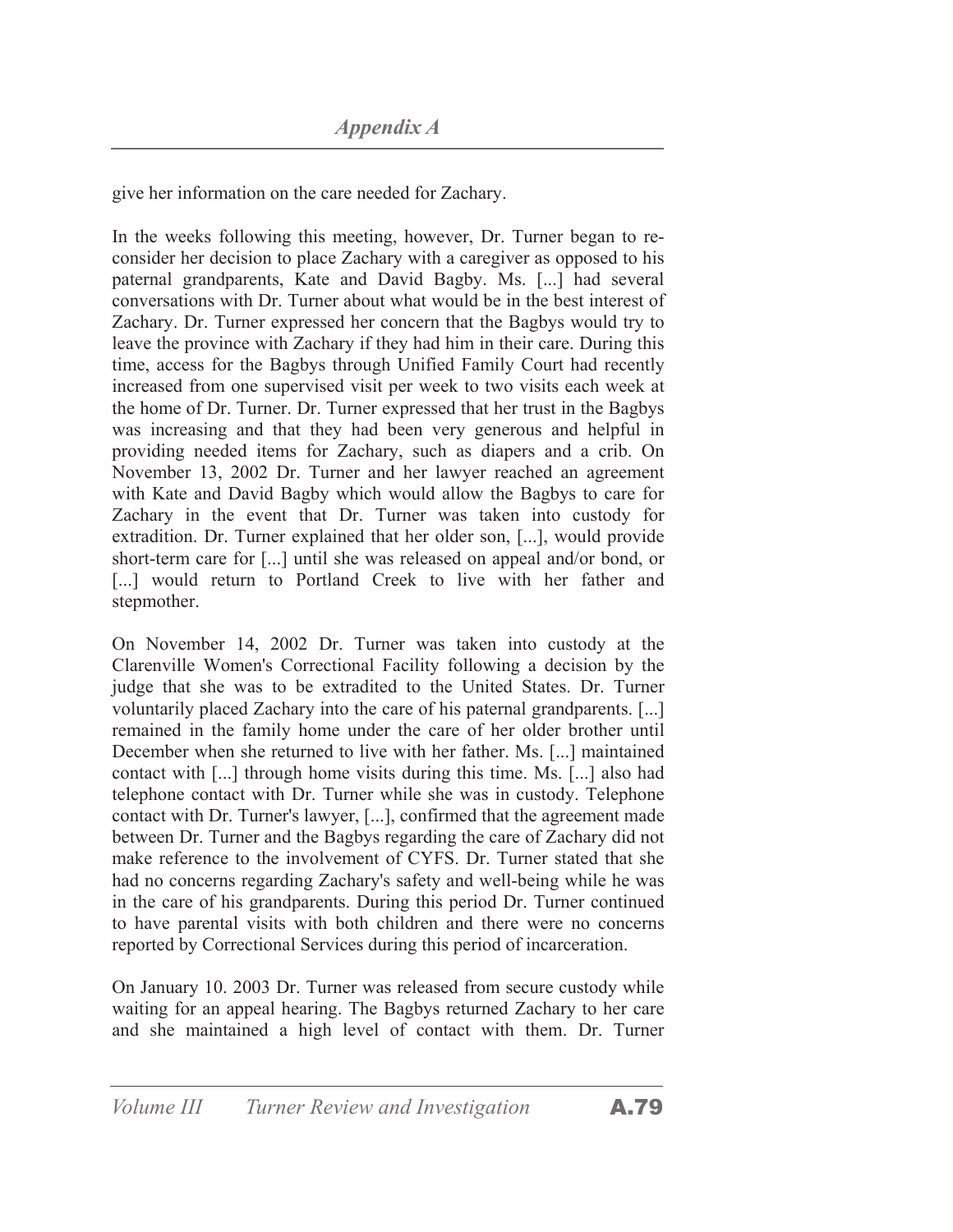*Appendix A*

described her relationship with the Bagbys at this time as supportive and she described how the Bagbys would visit and baby-sit Zachary frequently. She also stated that the Bagbys provided her with groceries and baby supplies regularly and that they spent a lot of time together. She stated that the Bagbys often gave her rides to her many appointments and this was very helpful to her. In February 2003 Dr. Turner asked Ms. [...] for help in finding a counselor who could mediate some of the complicated and emotional issues between her and the Bagbys which would allow them to better meet the needs of Zachary as he became older and more aware of family dynamics. Ms. [...] made a referral to [...] at Unified Family Court, however. Dr. Turner later advised that the Bagbys were making arrangements for them to see counselor. [...], at Aspens and Oaks. Dr. Turner stated that she felt this counseling would be very beneficial for the family.

In April 2003 Dr. Turner appeared to be experiencing an increase in stress. [...], who had been residing with her father from December 2002 to April 2003 returned to live with her mother. There were some incidents in which Dr. Turner felt that [...] was being rude and defiant. In addition, Dr. Turner also reported that there had been a "breakdown' in her relationship with the Bagbys. She attributed this breakdown to her recent discovery that the Bagbys were still intending to testify against her in the murder trial. She stated that she felt betrayed by the Bagbys since their testimony would be a lie. She also stated that the Bagbys had changed their minds about going to counseling with [...]. Dr. Turner and the Bagbys continued to have frequent contact following this, but Dr. Turner expressed that she could not trust them as fully as she did before.

Despite the fact that Dr. Turner was experiencing some difficulties in her relationship with [...] and the Bagbys, she was observed to be providing quality care for Zachary. She also took appropriate steps to improve her relationship with [...] by engaging in counseling with [...], therapist at the Family Services Program. There was no evidence of impaired functioning.

# **Contact Between CYFS and Mr. and Mrs. Bagby**

Given that Dr. Turner and Mr. and Mrs. Bagby were successful in maintaining an amicable relationship and were demonstrating an ability to make decisions that were considered to be in the best interest of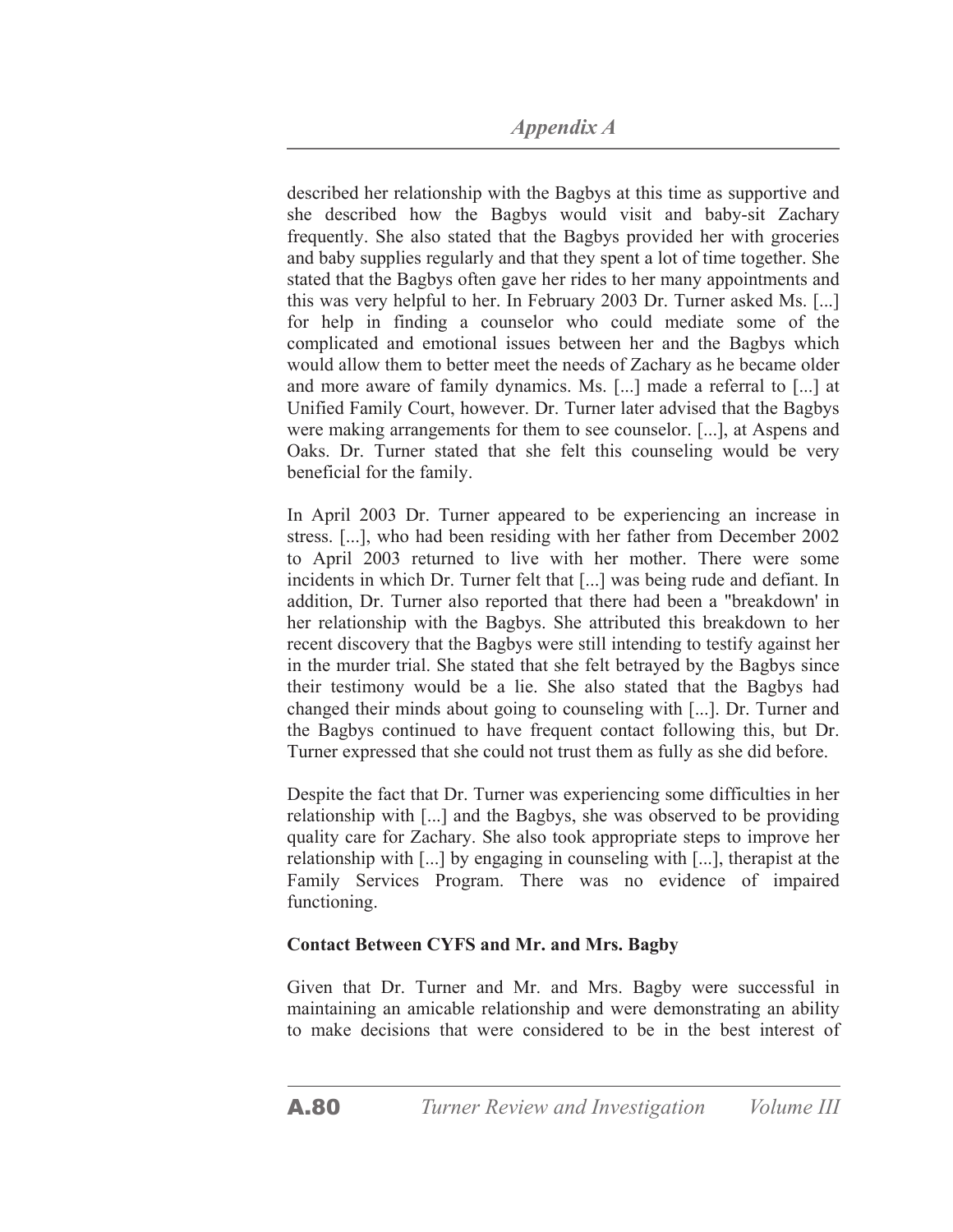Zachary, Child, Youth and Family Services did not see it as necessary to become involved in their relationship. However, on May 6, 2003 Ms. [...] met David and Kate Bagby on an attempted home visit to Dr. Turner. The Bagbys were babysitting Zachary in his home while Dr. Turner was out. Ms. [...] had a brief discussion with the Bagbys about Zachary's growth and development. Ms. [...] explained her role as social worker and gave her name and telephone number to the Bagbys with an invitation to call if they had any questions or concerns. The Bagbys did not make any contact with Ms. [...] following this visit.

#### **Continuation of Intervention**

In May 2003 Dr. Turner advised that, through her lawyer, [...], she had agreed that should she be placed in custody, the Bagbys would once again care for Zachary. She also informed that the Bagbys continued to have regular access visits with Zachary.

On June 4, 2003, Dr. Turner called Ms. [...] asking for immediate help since she had lost control with [...] during an argument and slapped her in the face. Ms. [...] made a visit to the family on this [...] and spent several hours discussing the problems that Dr. Turner and [...] had been experiencing and what could be done to prevent this type of incident from occurring again. Dr. Turner expressed that she was feeling an increase in stress and she regretted having hurt [...] in this way. Dr. Turner and [...] received the support of a close family friend in this situation and were also continuing in counseling with [...].

Upon the request of Dr. Turner, in July 2003, Ms. [...] made a referral to the Janeway Family Centre for counseling. The purpose of this referral was to provide Dr. Turner with an opportunity to further discuss and plan for Zachary's long-term care if she was placed in custody. On July 30, 2003 Dr. Turner and Zachary attended the first session with counselors, [...] and [...]. Dr. Turner later described this session as very beneficial and she had agreed to attend further counseling sessions. She stated that she also asked the Bagbys to become a part of this counseling with her, but that they had not agreed to it.

On August 5, 2003 Ms. [...] made a final home visit to Dr. Turner prior to going on annual leave. Dr. Turner and the family had recently moved into a Newfoundland and Labrador Housing Unit at 18 Brophy Place. [...]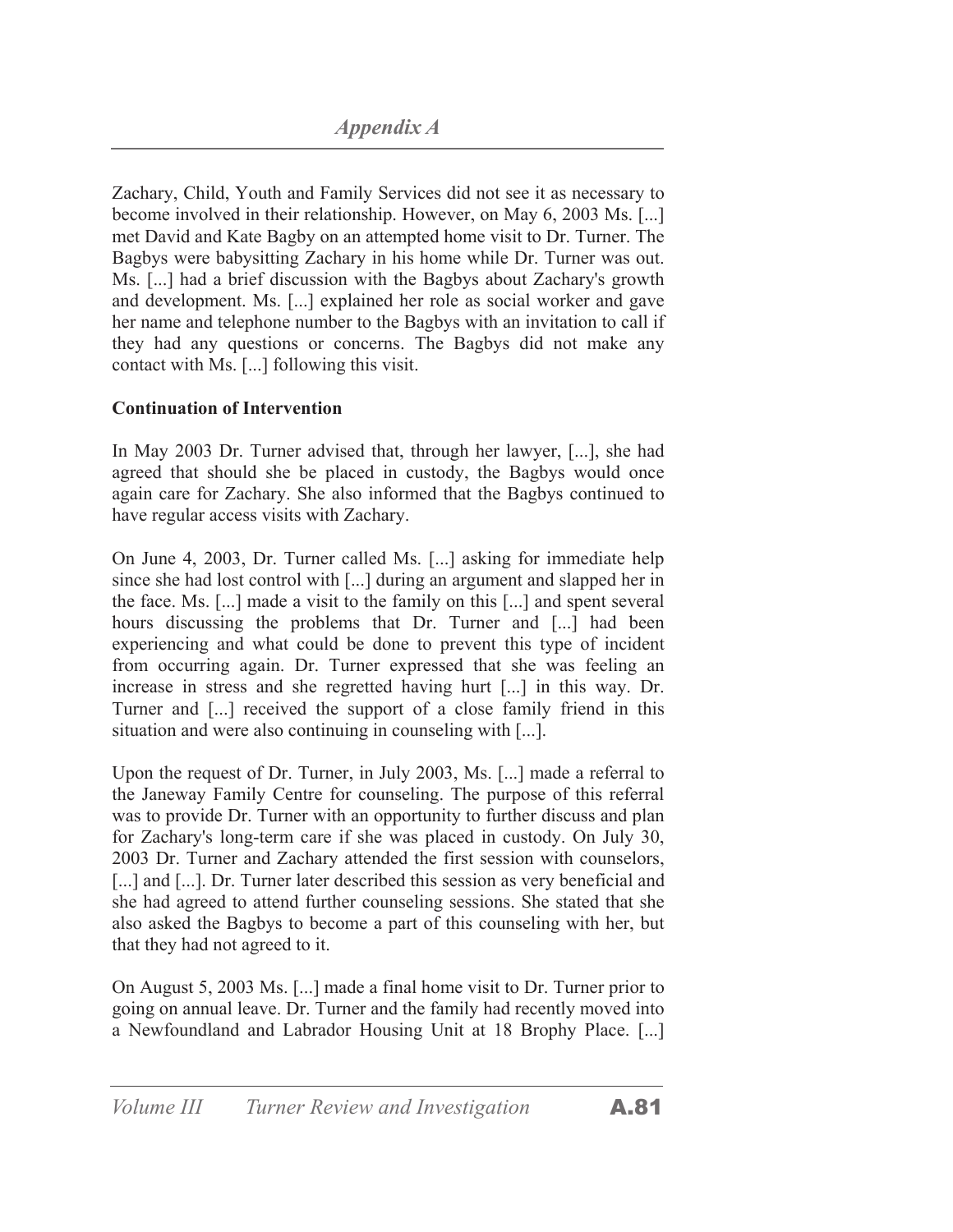*Appendix A*

gave Ms. [...] a tour of the family's new home. [...] observed that four safety gates had been put into place and all of the family's belongings appeared to have been unpacked and organized. Dr. Turner spoke about many things, including: her counseling session at the Janeway Family Centre; her plan to have the CBS Network show "48 Hours" come to visit her in late August 2003 to interview for a documentary; and the decision to either have [...] start school in St. John's in September or return to live with her father. Zachary was walking around and playing in the living room during the visit. At this time Dr. Turner presented as functioning well and obviously making future plans. There was no indication of changes in her behavior, physical condition, thoughts or feelings. There were no signs of depression.

#### **Public Health Nursing Involvement**

Following Zachary's birth a referral was made to Public Health Nursing for follow-up as per normal protocol following all births. The referral indicated that Dr. Turner was experiencing anxiety as a result of current events happening in her life. It also referenced a period of depression that she experienced in 1998 as well as the fact that she was currently taking an anti-anxiety drug as necessary. This referral caused the Public Health nursing program to give Dr. Turner a high priority.

The public health nursing chart indicates that between July 23, 2002 and August 28, 2002 while this family was in receipt of short-term Healthy Beginnings follow up five contacts were documented. The first being a telephone visit followed by two home visits with two subsequent telephone contacts. During this time Dr. Turner and Zachary were also seen in two occasions in Breast-feeding support groups. Following a sixweek period the child was transferred to the long-term Healthy Beginning program for further follow up. From August 30, 2002 to August 11, 2003, there were a total of 17 public health contacts with Dr. Turner. This included 7 home visits, 2 clinic visits and 8 telephone contacts. Public health [...]s also administered the Denver Development Assessment Tool with Zachary on 4 occasions and no substantial concerns were noted as a result of these assessments.

There was on-going collaboration between the social workers and the public health [...]s who had involvement with this family. Relevant information was shared between these service providers in order to monitor the known concerns and to provide support. Further, on one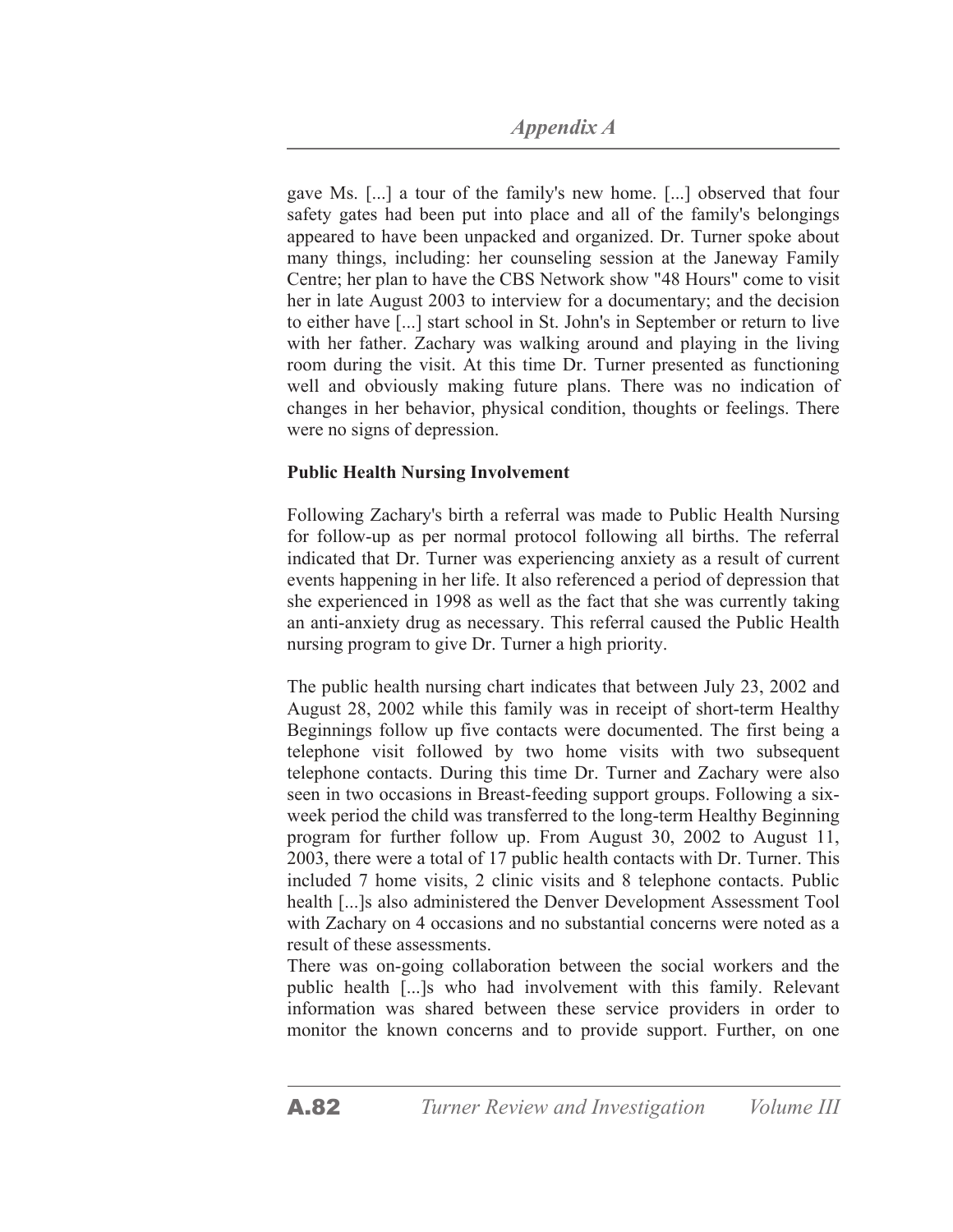occasion the social worker and [...] completed a joint home visit.

# **Events Following the Report that Dr. Turner and Zachary Were Missing**

On August 18, 2003, at approximately 6 p.m., CYFS became aware through a television news broadcast that Dr. Shirley Turner and Zachary had been missing since the previous evening. Dr. Turner's vehicle had been located in Kelligrews, NL. This information was relayed to [...], oncall social worker, for the purpose of contacting the Royal Newfoundland Constabulary (RNC) to obtain further information. At approximately 7:20pm, Constable Case of the RNC advised that Dr. Turner and Zachary had been located and they were both deceased. At approximately 8:30pm. the RNC reported that [...] had been located in the care of her father in Portland Creek, NL.

On August 19, 2003 Constable [...] of the RNC advised CYFS that the autopsy reports concluded that the cause of death for Dr. Turner and Zachary was drowning. He stated that the matter was determined to be a homicide-suicide.

Constable [...] further advised that [...], Dr. Turners' Psychiatrist, was interviewed and stated that there was no evidence that Dr. Turner was suicidal or homicidal. Constable [...] advised that CYFS could now make contact with [...] and with Dr. Turner's older son, [...] He also reported that Mr. and Mrs. Bagby were overwhelmingly distraught over this tragedy and he advised that he would be informing them of the availability of support services through Victim Services. Constable [...] was advised that Health and Community Services was also available to provide support to Mr. and Mrs. Bagby. It was agreed that he would inform them of this.

CYFS made contact with Mr. [...], [...]'s father, regarding support to [...] and subsequently made a referral to Health and Community Services, Western Region for follow up with them. Contact was also made with older son to determine if CYFS could assist him in this tragic event.

#### **Information Made Available to CYFS Following the Deaths of Dr. Turner and Zachary**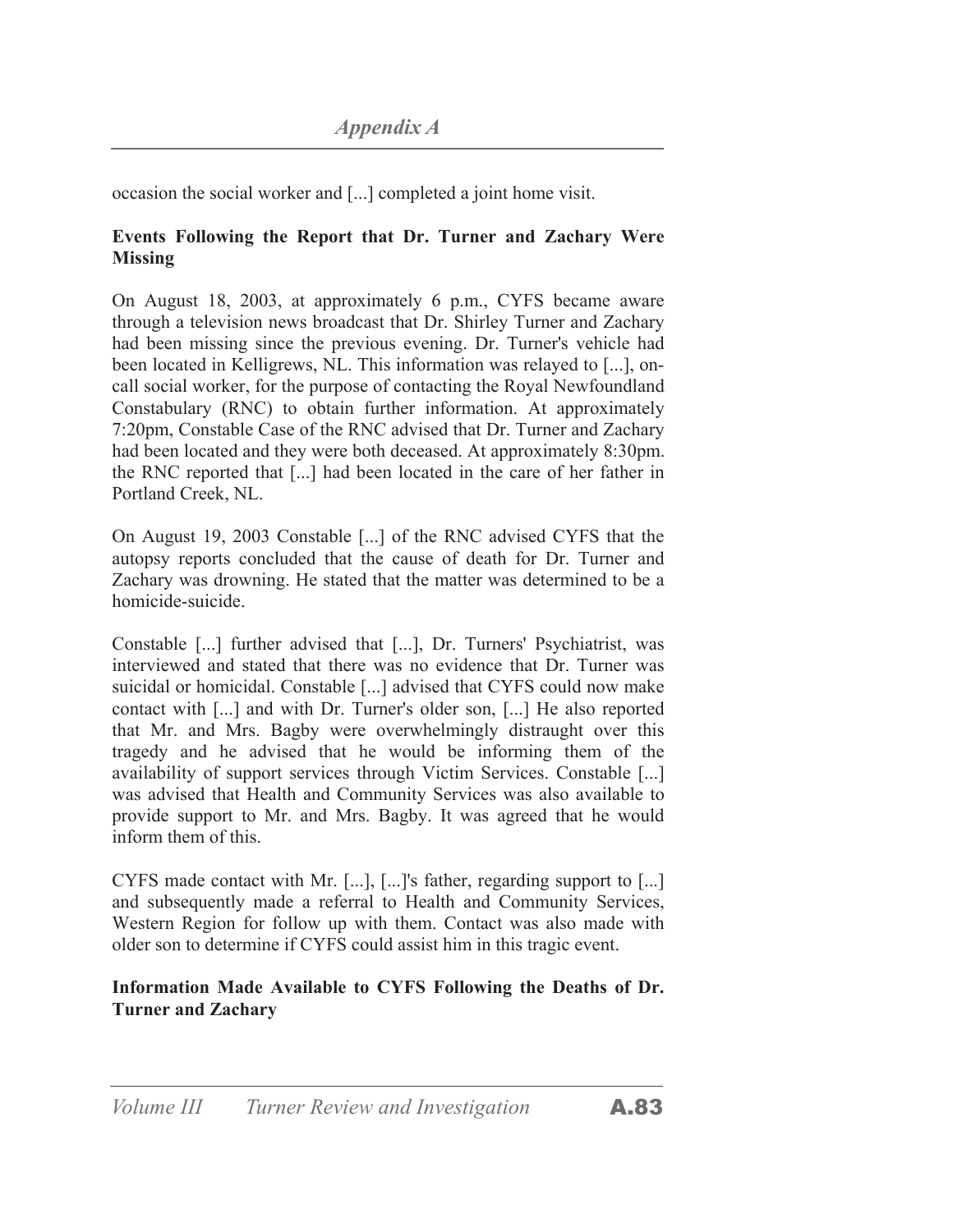Following the deaths of Dr. Turner and Zachary, CYFS became aware of further information regarding Dr. Turner's history and recent events in her life. Through the media, CYFS learned that Dr. Turner had made a previous suicide attempt while residing in the U.S.A.

On August 19, 2003 Constable [...] of the RNC informed [...], Regional Director of CYFS, that he had received a phone call from a man approximately one-week prior who felt that Dr. Turner was harassing him. According to Constable [...], this man alleged that he had dated Dr. Turner several times after meeting her in a bar downtown approximately six weeks before, and when he tried to end the relationship, she made repeated attempts to resist this. Constable [...] further explained that this man alleged that he had logged over 100 phone calls that Dr. Turner had made to him and that she told him that she was pregnant with his child. Constable [...] stated that this man reported that at no time did she make any threats to harm him, herself or Zachary. Constable [...] stated that the autopsy report concluded that Dr. Turner was not pregnant at the time of her death. The information regarding this alleged relationship was not known to CYFS prior to this conversation with Constable [...]. .

#### **Conclusion**

In summary. HCSSJR was involved with this family for a sixteen-month period from April 10, 2002 to August 11. 2003. CYFS social worker contact during this period consisted of 57 telephone contacts and 34 home visits. Social worker, [...] had on-going clinical consultation with her supervisor,  $[\dots]$  in order to ensure sound decision making and critical thinking were applied to the case. Additionally, public health nursing had a total of 17 contacts. This means that not including the involvement of our Family Services counseling program, the organization had a total of 108 recorded contacts with Dr. Turner. The professional assessment and on-going intervention plan was reflective of the client's strengths and needs. The primary focus throughout this time was protection of Zachary and [...] and the assurance of their safety and well-being.

While Dr. Turner was charged with murder, she always maintained her innocence. Notwithstanding this CYFS always considered the likelihood that Dr. Turner was guilty of this offense and factored this into the assessment of potential risk for her children. Despite this there was no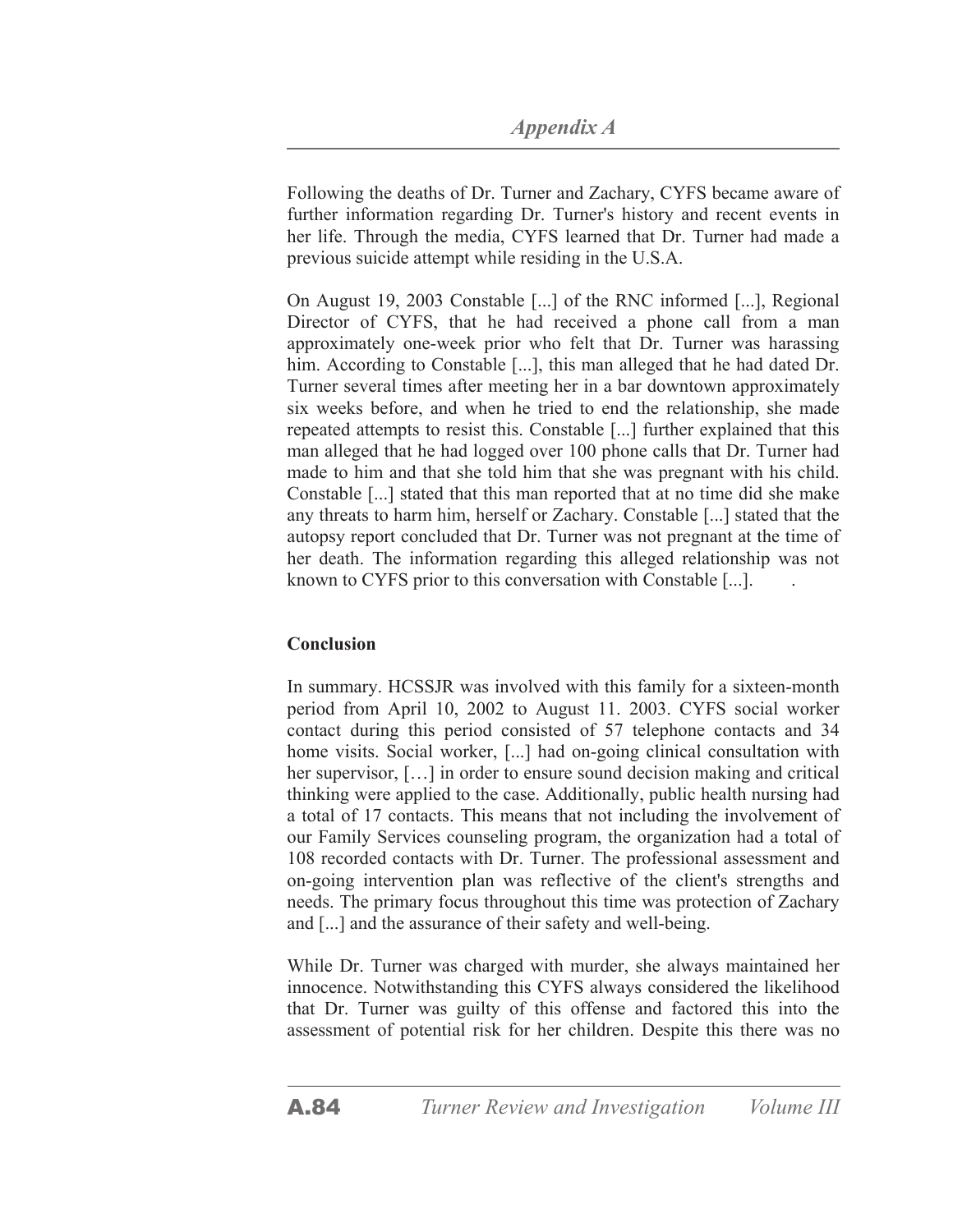evidence of hostile, violent or threatening behavior toward herself or others during our involvement. The risk of imminent harm to Zachary and [...] while in their mother's care was considered to be minimized because of all the other safety factors-that were evident. These safety factors included the fact that:

- she was socially well connected and not isolated;
- she was receptive and cooperative with , and fully availed of, professional help and;
- she demonstrated an ability to formulate sound judgments and decisions respecting the care of her children.

Additionally, to our knowledge, Dr. Turner met all requirements of her bail conditions. While there were never any observed concerns regarding Zachary's care or well-being and despite the fact that Dr. Turner appeared to be appropriately managing her stress, HCSSJR maintained vigilance in monitoring this situation due to the serious violent crime that she was alleged to have committed.

With respect to her parenting, Dr. Turner was observed to have a significant bond with [...] and Zachary. She had in-depth knowledge of child development including issues related to attachment. It was the view of the social worker and the public health [...] that Dr. Turner's care of her children, Zachary in particular, was in keeping with high quality childcare standards. The public health [...] did not note any concerns regarding Dr. Turner's parenting abilities.

With regards to Dr. Turner's mental health, she continued to attend appointments with her Psychiatrist, [...], and appeared to be coping well as she was observed to be hopeful, continuously engaged in positive planning and making appropriate decisions despite the stressors in her life. The usual warning signs of suicide were not evident in that she never made any threats; she did not appear to be pre-occupied with death and: there were no changes in her behavior, physical condition, thoughts or feelings prior to this tragic event.

In conclusion it is important to note that CYFS did not receive any referrals concerning Dr. Turner's parenting abilities, behavior or mental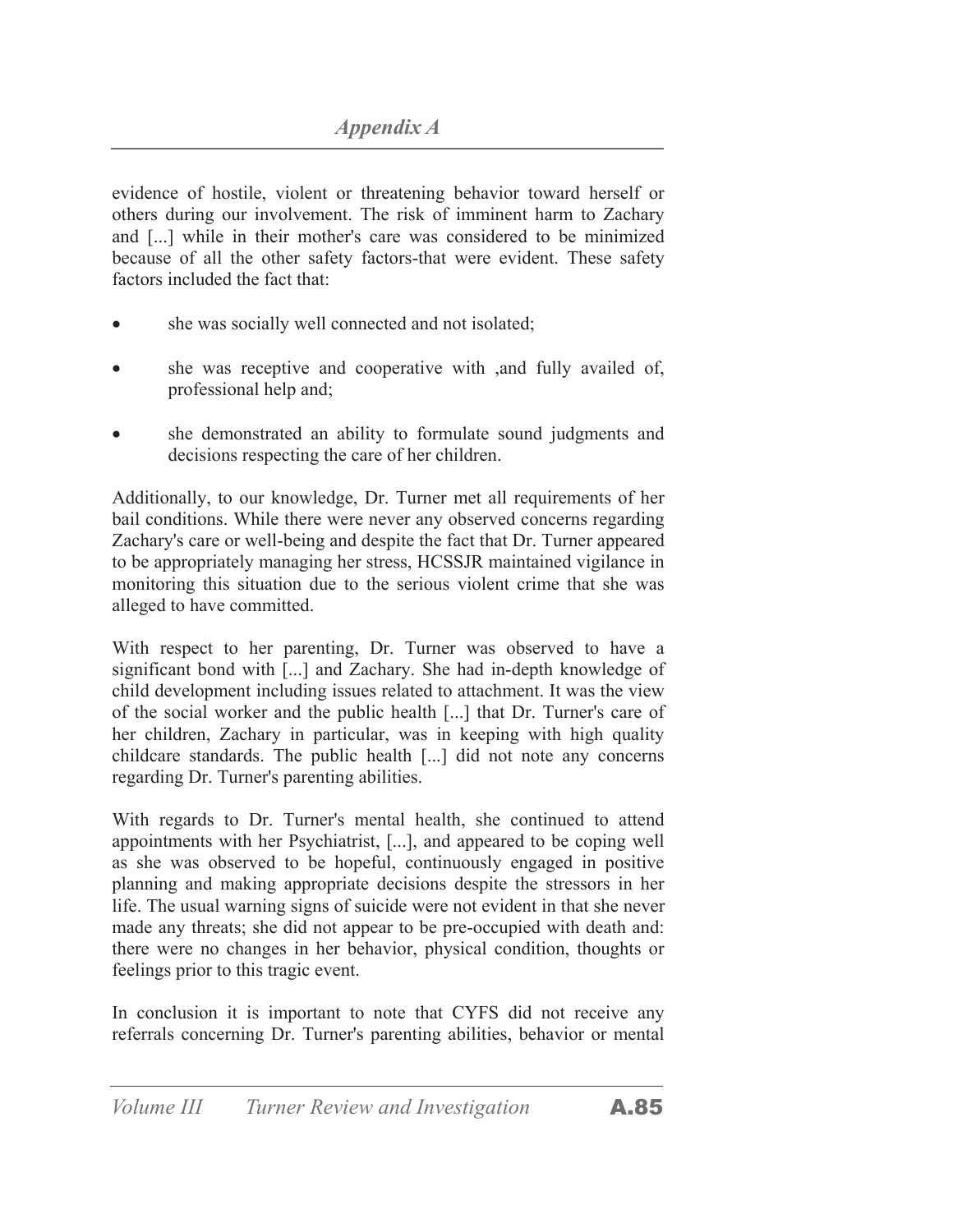health aside from the concerns expressed by [...] on June 17, 2002. Furthermore, CYFS was not involved in the custody and access matters being heard through Unified Family Court.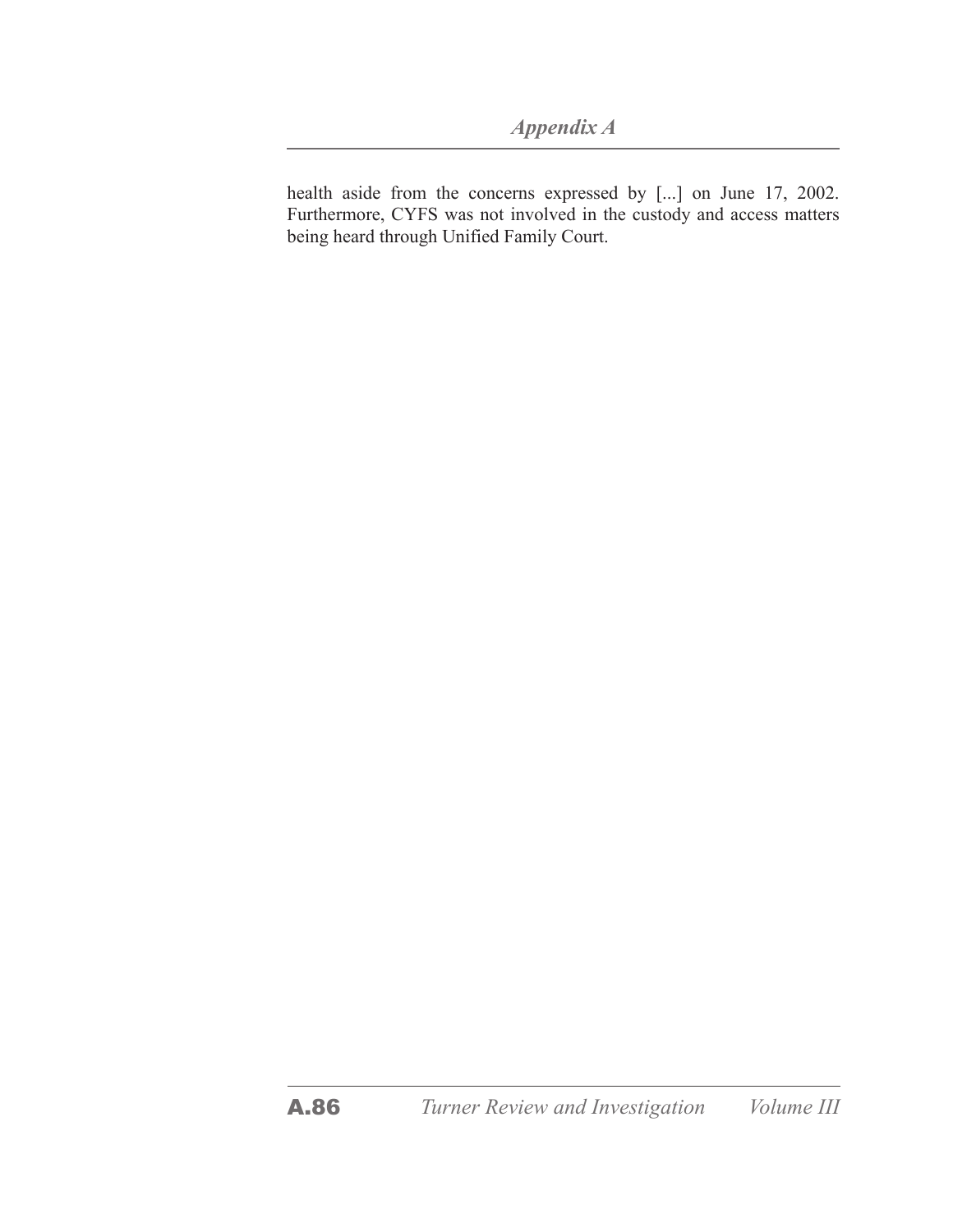September 8, 2003

Ms. [...] Executive Director Health & Community Services St. John's Region P.O. Box 13122 St. John's, NL A1B 4A4

Dear Ms.  $[\dots]$ :

Attached please find a report detailing the involvement of Health & Community Services, St. John's Region with Dr. Shirley Turner and her children, [...] and Zachary. This report has been requested by Honorable Gerald Smith, Minister of Health and Community Services.

I, along with Ms. [...], Director of Quality and Planning conducted a file review following the death of Dr. Turner and her son Zachary. Through this review we have concluded that:

- The assessment that formed the basis of the intervention plan was in keeping with standard child protection practice;
- There was compliance with legislation, policy and standards, and
- That there was significant evidence to support the decision to leave Zachary in his mothers care as there were no indications that would have lead us to suspect or conclude that Dr. Turner was suicidal or that Zachary was at any risk of imminent harm.

This tragedy has had a significant impact on many people including Dr. Turner's older children and Mr. and Mrs. Bagby. CYFS has already offered support and assistance to those closely involved. It is our intention to personally meet with Mr. and Mrs. Bagby this week to hear their thoughts and concerns and to appropriately respond. Respectfully submitted,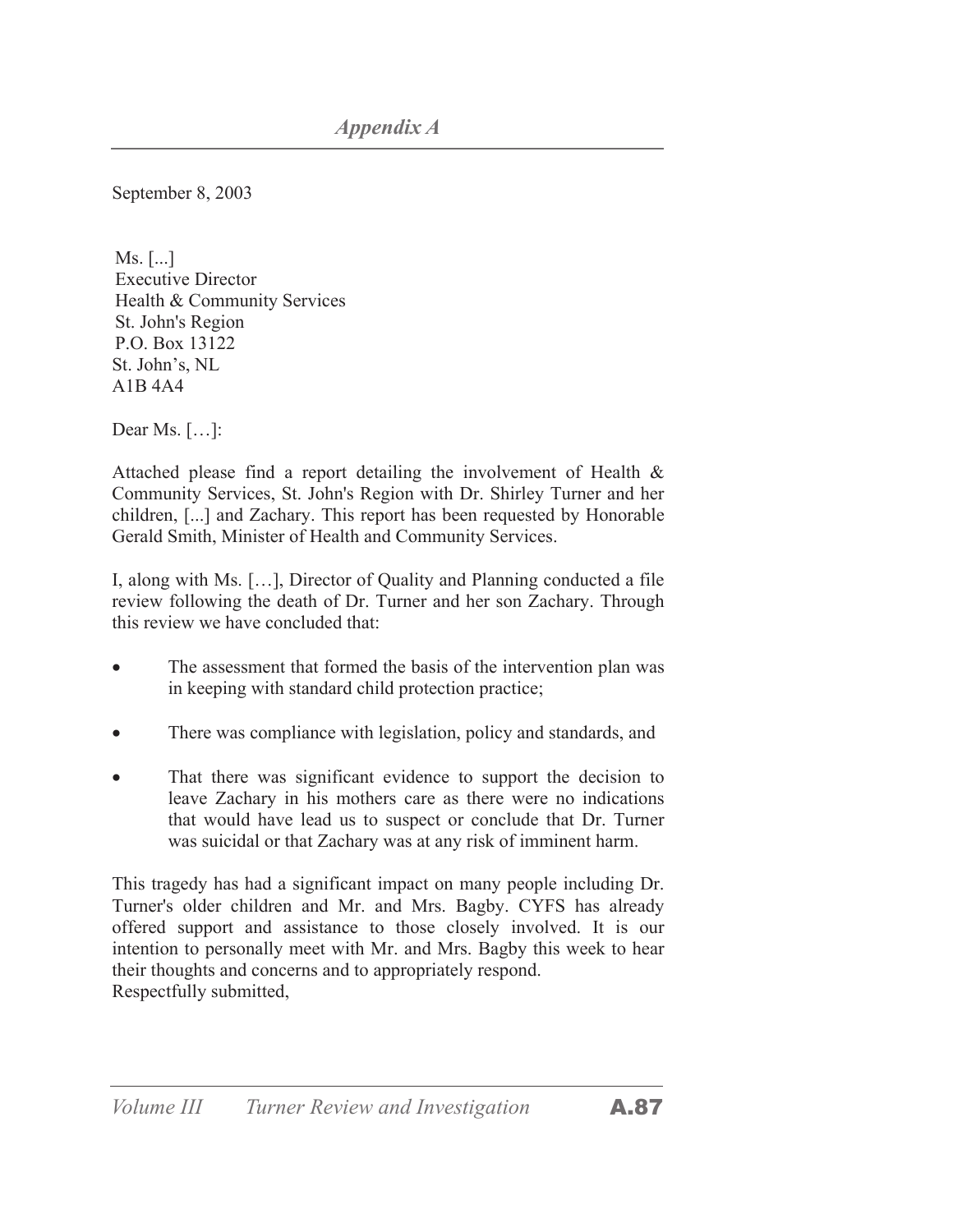[...] Director, Child, Youth & Family Service & Adoptions Health & Community Services, St. John's Region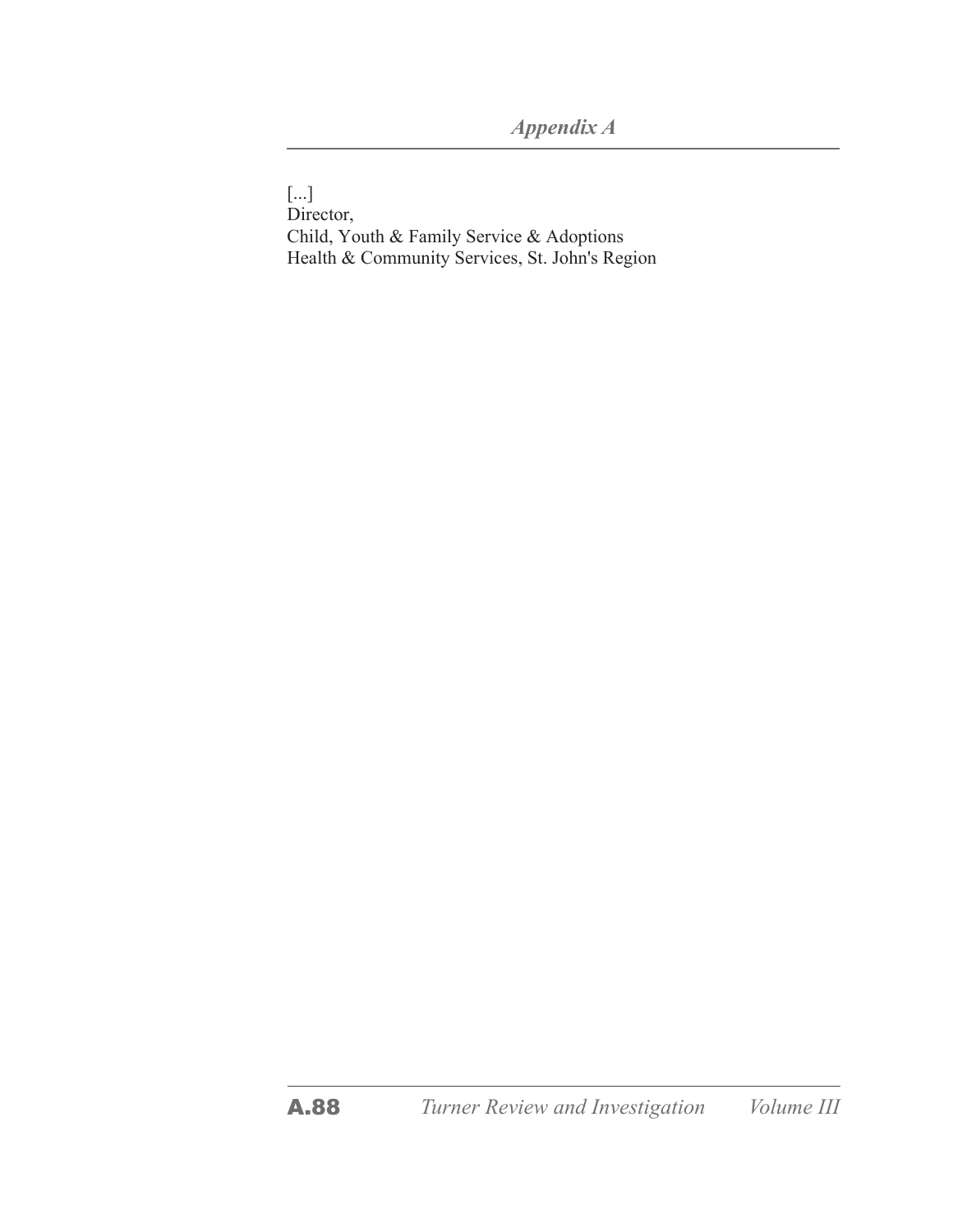#### **Introduction**

This report is prepared for submission to the Honorable [...], Minister, Department of Health and Community Services. It outlines the involvement of Health and Community Services, St. John's Region with Dr. Turner and her children [...] [...] (DOB.1990/03/08) and Zachary Turner (DOB. 2002/07/18). It includes detailed information regarding the involvement of Child, Youth and Family Services as well as Public Health Nursing.

#### **Summary of Child, Youth and Family Services Involvement**

#### **Referrals, Assessment and Intervention Process**

On March 25, 2002 Dr. Shirley Turner called Child, Youth and Family Services (CYFS) to request information regarding custody issues since she was making arrangements to have her daughter, [...], return to live with her. Since the issues presented were related only to custody and access and Dr. Turner was responding appropriately as a parent, it was decided that CYFS involvement was not warranted at that time.

Child, Youth and Family Services began involvement with Shirley Turner and her family in response to a second referral made by Dr. Turner on April 10, 2002. Dr. Turner called CYFS requesting supportive services for both her and her daughter, [...], who had relocated to St. John's to live with her. Dr. Turner explained that it was a very stressful and emotional time for her due to the fact that she was facing possible extradition to the United States to face a charge that she murdered Andrew Bagby, the father of her unborn child. She also explained that she was dealing with custody issues regarding [...] that were before Unified Family Court. Dr. Turner stated that she wanted to ensure that [...]'s emotional needs were being met during this time and she that she needed help with this.

Dr. Turner expressed concern about [...]'s safety when in the care of her father and stepmother, [...], in Portland Creek, Newfoundland. [...], Assessment Social Worker in St. John's, began an investigation regarding alleged physical and emotional abuse of [...] by Mr. and Ms. [...]. Several contacts with the [...] family uncovered that they did at times use inappropriate discipline, including physical discipline. They explained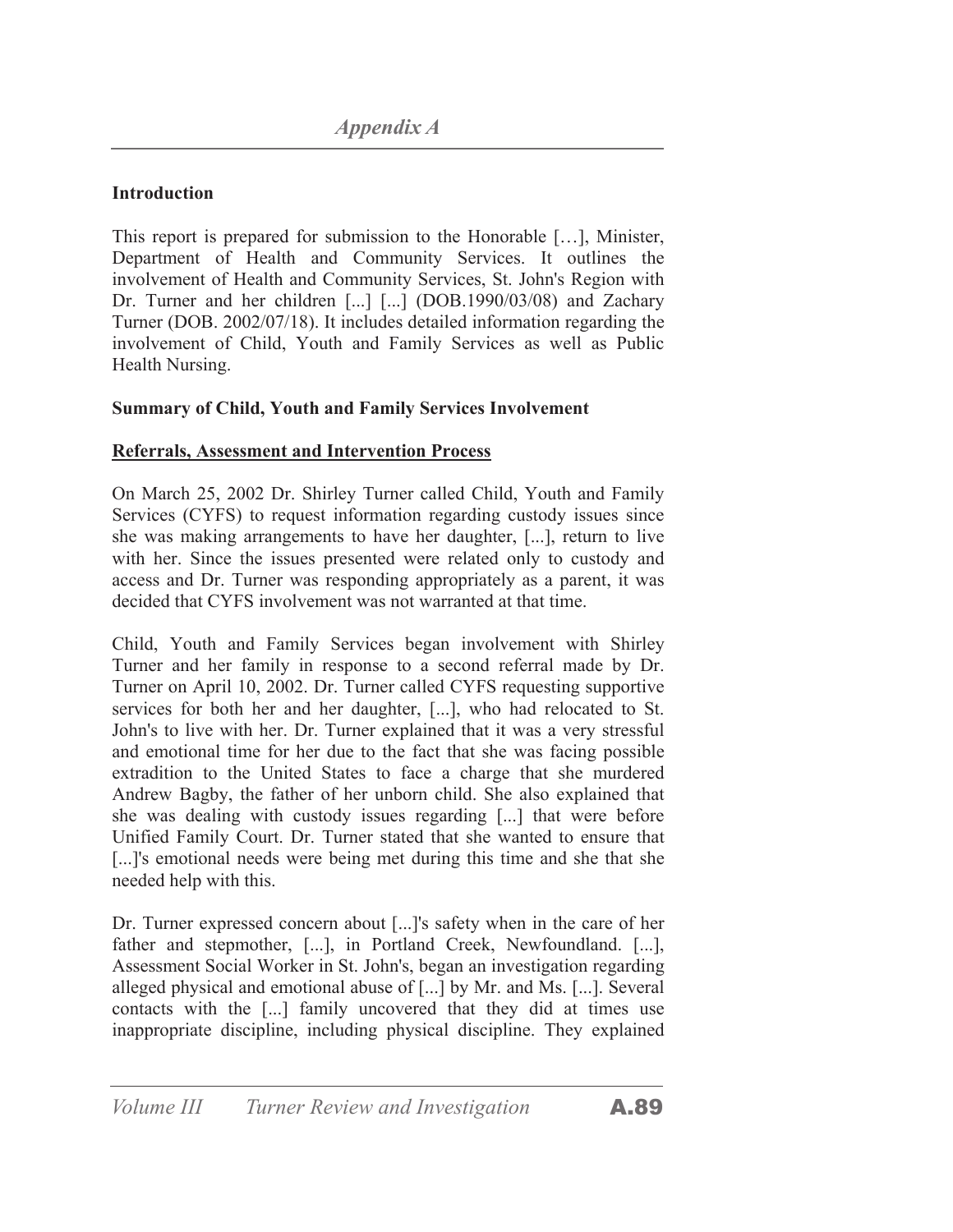that they had been frustrated by [...]'s behavior, including defiance and verbal outbursts.

[...] completed an initial safety assessment regarding [...] [...] and her mother given that it appeared that [...] would be remaining in her mother's care. This initial assessment was completed on April 16, 2002 and concluded that this child was in no immediate danger of harm while in the care of her mother.

An in-depth safety assessment was completed as well. This assessment was consistent with the standardized process and policy in child protection practice. It consisted of private interviews and telephone calls with [...], Dr. Turner, and her older son [...] Despite the stress associated with the custody matter involving [...] and the ongoing court hearings related to the murder charge the family was observed to be functioning well. Dr. Turner was openly communicating with CYFS; she exhibited a positive attitude toward help and support and there were no signs of emotional/ mental health issues that would lead CYFS to take a more intrusive approach with this family.

In cooperation with Dr. Turner, it was decided that CYFS would continue to provide services to the family especially since Dr. Turner was expecting a baby in July 2002. Services were put into place, such as counseling with the Family Services Program, and recreational services for [...] through the REAL program. In addition, Dr. Turner was meeting with her psychiatrist, [...], on a regular basis and receiving help with her level of anxiety. She also attended the "Healthy Beginnings" Pre-Natal Program during the latter part of her pregnancy. Dr. Turner made contact with Human Rights Commission on several occasions prior to the birth of her baby to inquire about the rights of her unborn child if she were to be taken into secure custody.

# **Contact with [...]. Lawyer for Mr. and Mrs. Bagbv**

On June 17, 2002, [...], Regional Director of CYFS, met with [...] at Ms. [...]'s request. Ms. [...] advised that Andrew Bagby's parents, Kate and David Bagby, had retained her as a family law lawyer. She indicated that Mr. and Mrs. Bagby had recently relocated from California to St. John's, NL- as they were interested in obtaining custody or access to their unborn grandchild whose expected birth date was mid-July 2002. Ms. [...] stated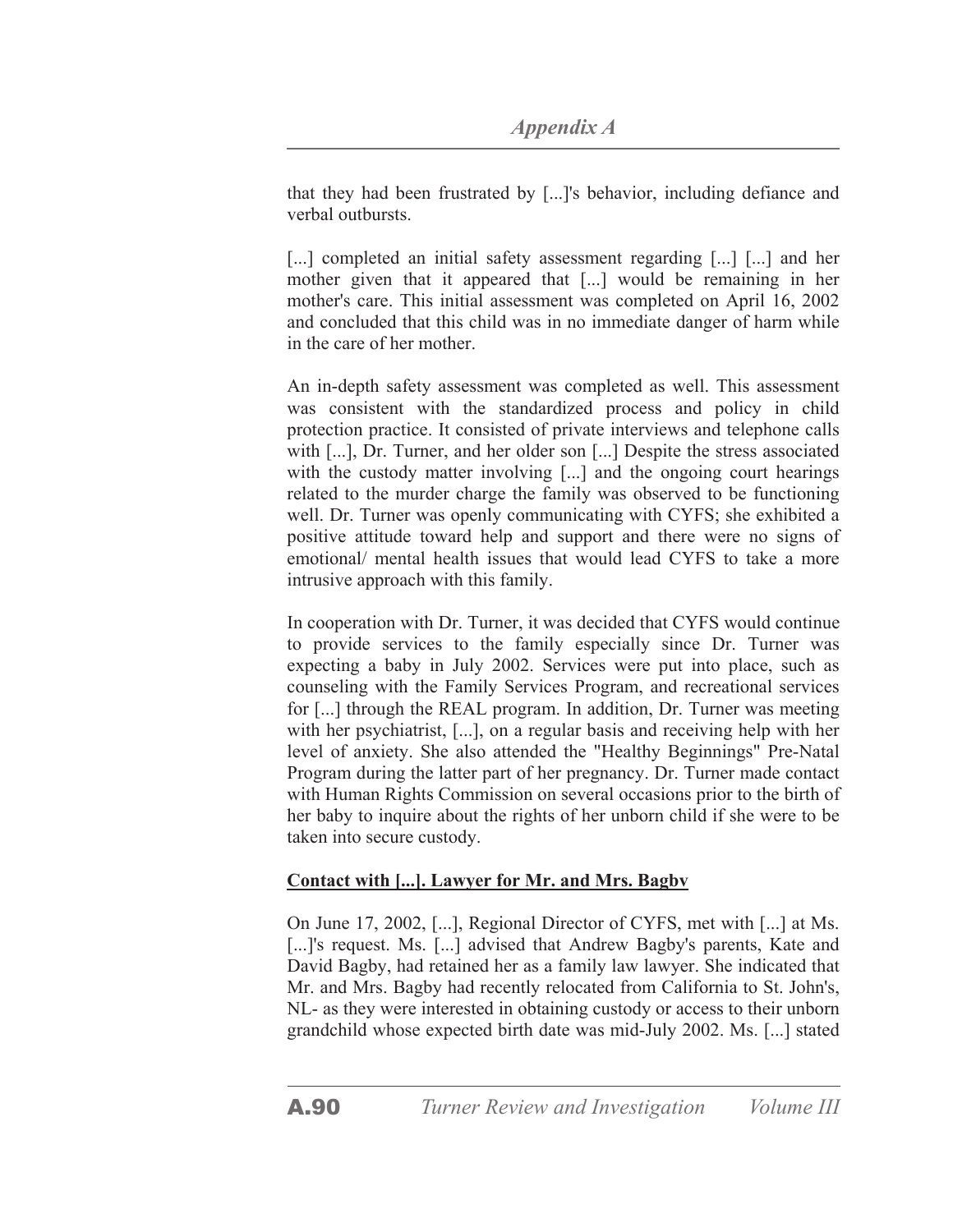that despite the Bagbys questioning the paternity of the baby (they wondered whether their son, Andrew Bagby, was actually the father and they hoped that paternity testing would be done after the baby's birth) they still wished to pursue custody or assess as soon as possible.

Ms. [...] reported that the Bagbys believed that Dr. Shirley Turner was guilty of murdering their son and that they were therefore concerned for the safety of their grandchild. Ms. [...] also reported the fact that Dr. Turner had not been a full time parent to her other three children and that there were rumors throughout the MUN medical school that she had periods of instability while she was attending medical school, as further evidence of the Bagby's concerns.

Ms. [...] informed Mrs. [...] of the Bagbys' desire to care for the baby if he was removed from his mother's care. She inquired about whether they would be considered as caregivers in the event of a removal. Mrs. [...] informed her that in any situation where a child is removed that consideration was always given to relative placement as required by the CYFS Act.

Ms. [...] advised that she would contact Mrs. [...] once she had laid her information in Unified Family Court. She requested that no details regarding the Bagbys' intent to apply for custody be shared with Dr. Shirley Turner at that time. Mrs. [...] did not confirm CYFS involvement with Dr. Turner to Ms. [...] due to privacy and confidentiality rights and due to the fact that it was not deemed necessary as a protective intervention measure at that time.

# **Continuation of Assessment**

Immediately following the meeting with Ms. [...] this information was shared with Ms. [...], Director of Child and Family Services, and [...], social worker. It was determined that the assessment of Dr. Turner's emotional state and parenting capacity would continue. As a means of ongoing assessment, [...] had contact with several professionals who were involved with Dr. Turner.

[...] of the Royal Newfoundland Constabulary informed [...] that there was no evidence that Dr. Turner had abused any children previously. He was not aware of any mental health diagnosis however he was of the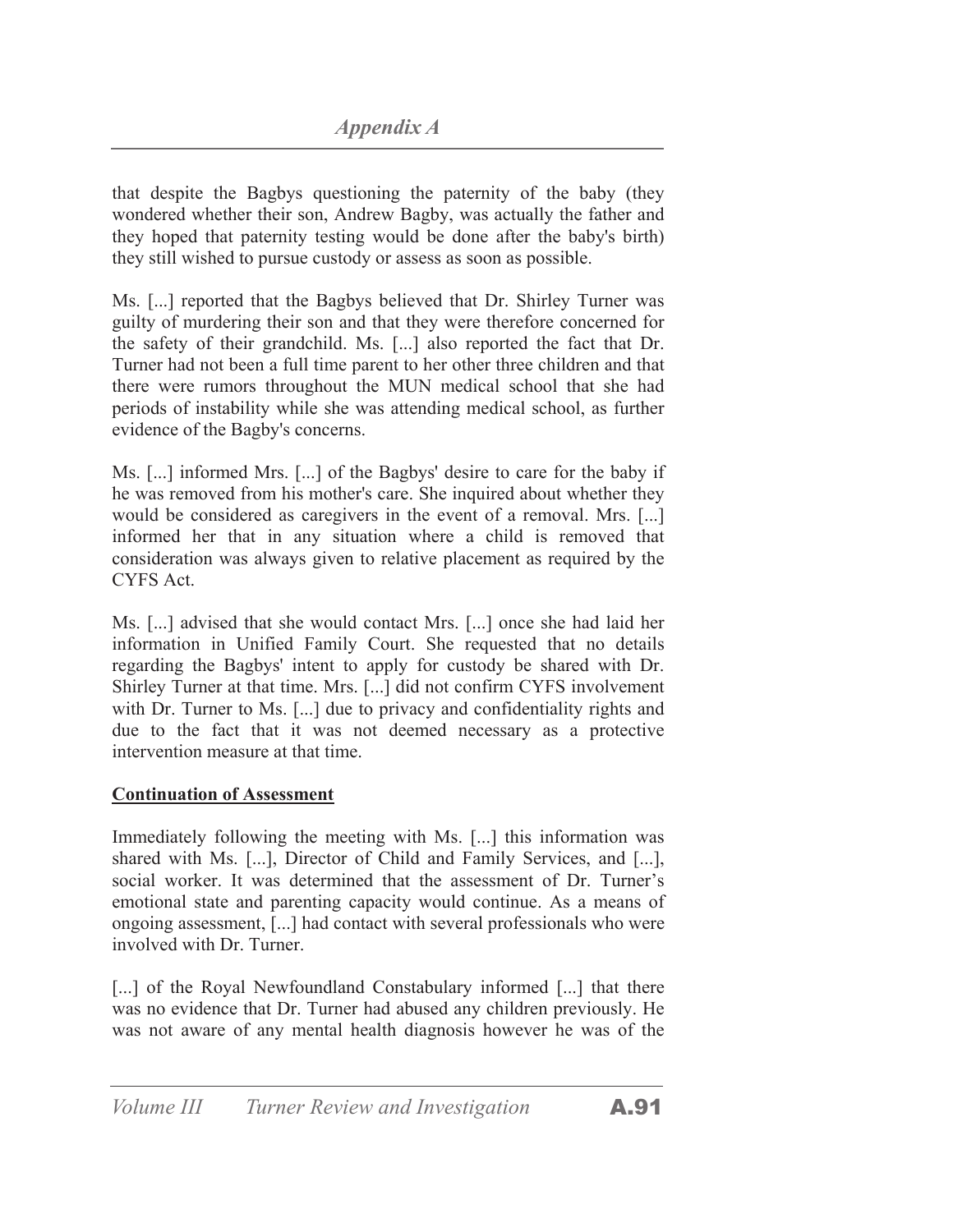opinion that she could harm herself or the unborn child if she was at risk of losing the child.

[...], therapist at the Family Services Program, reported that [...] was attending counseling regularly and appeared to be a well-adjusted child who was coping well with the significant stress facing her and her family. [...], guidance counselor at [...]'s school, did not voice any concerns about [...]'s well being and described her as "excelling academically". [...] was also aware of the presence other supports for this family. In fact a close friend of Dr. Turner made contact with [...] to ensure that ongoing support was provided to the family.

Prior to the birth of her baby, Dr. Turner had several discussions with [...] regarding the care of both [...] and her unborn child in the event that she was extradited to the United States. Dr. Turner's plan for [...] was that she would return to live with her father in Portland Creek. However, she stated that she did not have a family member or close friend who was able to care for her baby. She did not wish to have her baby placed in the care of the paternal grandparents, Kate and David Bagby. She provided the following reasons: that Kate and David Bagby denied that Andrew Bagby was the father of the baby; that Kate Bagby had threatened her life on one occasion and; that the Bagbys hated her and it would not be good for the baby to be exposed to this. Dr. Turner felt it would be in her baby's best interest to be placed in a foster home if she was forced to go into secure custody while awaiting an appeal or extradition to the United **States**.

[...] had several consultations with [...], Regional Director of Child, Youth and Family Services, and [...], Director of Child and Family Services, regarding the plan for Dr. Turner's baby if she was extradited to the United States. Dr. Turner also had several conversations with [...], Provincial Director of Child, Youth and Family Services, regarding the provision of short-term foster care for Zachary if she was placed in custody.

It was agreed that CYFS could enter into a Voluntary Care Agreement with Shirley Turner if necessary and that her preferences regarding placement options would be taken into consideration. This decision was based on the understanding that the care would be short-term and that a more permanent plan based on the best interest of the child, including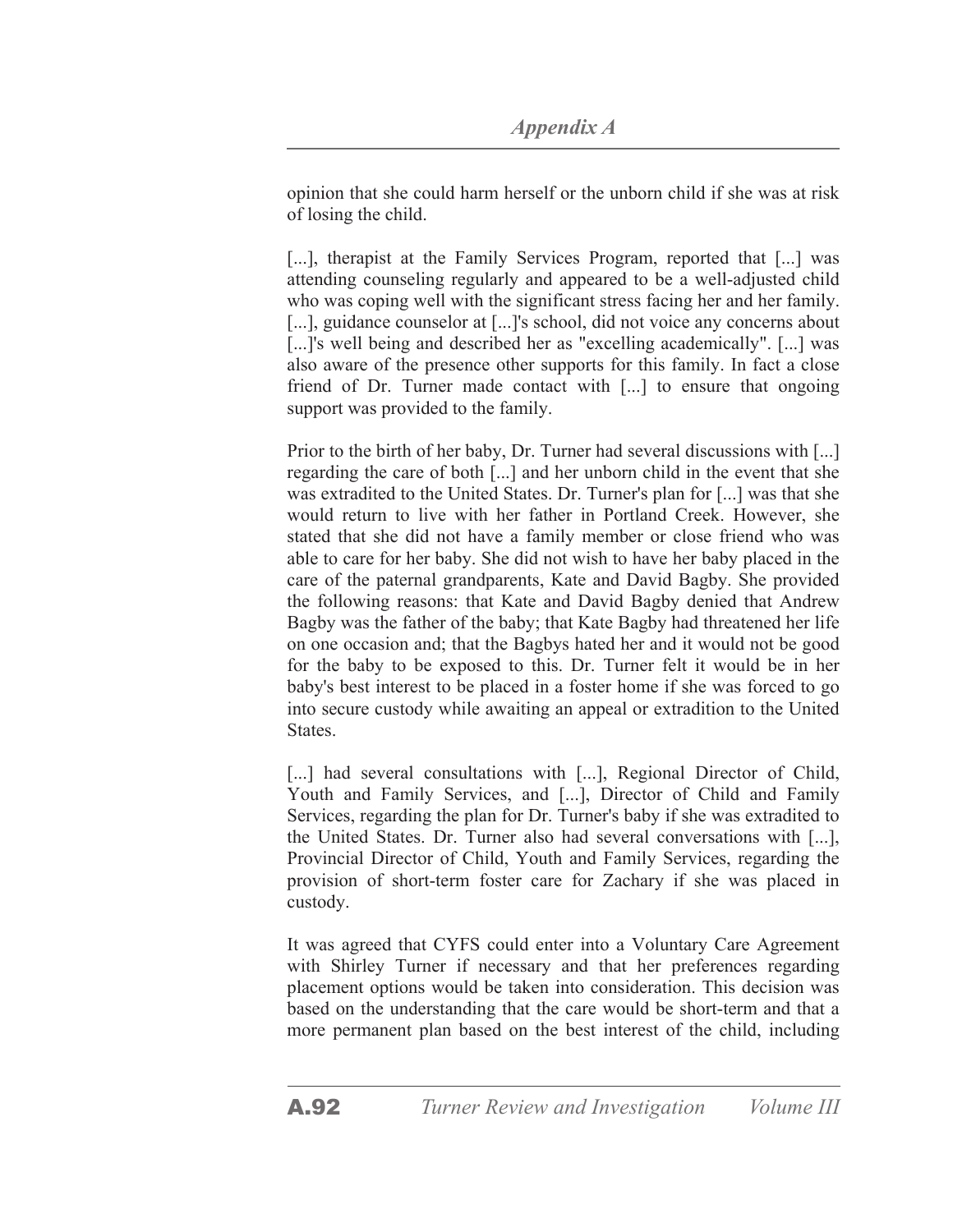consideration of placement with the paternal grandparents, would have to be made when more information regarding Dr. Turner's future became available. [...] shared this information with Dr. Turner and also advised her of the role of Unified Family court with respect to custody issues.

On July 18, 2002, Dr. Turner gave birth to Zachary Andrew Turner. On July 19, 2002 Kate and David Bagby filed an application for custody and access of Zachary, as well as a request for an order for DNA testing and an order that the baby not be removed from the jurisdiction. The latter order was granted immediately, while the other matters were set over to August 6, 2002. A tentative agreement was also reached that the Bagbys could have supervised visitation at Unified Family Court. Dr. Turner expressed fear of losing custody of her newborn child and she also expressed that the media coverage of her circumstances was causing her increased anxiety. Upon returning home from the hospital, CYFS recognized the increased stress that was placed on Dr. Turner. As a result increased social work monitoring and support was provided. A total of five home visits and nine telephone contacts were made between July 22, 2002 and August 30, 2003. Home support services through Health and Educational Services were also implemented for a four-week period. The goal of this service was to help Dr. Turner with the care of Zachary and also to aid in the ongoing assessment of the family's situation. The home support workers, who worked 3-4 hours/[...] with the family, did not report any concerns about Dr. Turner's emotional well being or parenting abilities.

# **Transfer to long-term Protection**

In August 2002, [...] transferred the family's file to social worker [...]. A Family Services Plan, signed by both social workers and Dr. Turner, outlined two reasons for CYFS involvement: firstly, to provide supportive service to both Dr. Turner and her family as they continued to deal with the emotional stress of the ongoing extradition hearings; and secondly, to explore arrangements for the care of Zachary should Dr. Turner be held in custody.

In the Family Services Plan, Dr. Turner agreed to continue with family counseling through Family Services Program, as well as to maintain contact with other supports such as her psychiatrist and her friends. CYFS agreed to advocate for Dr. Turner in areas that she identified as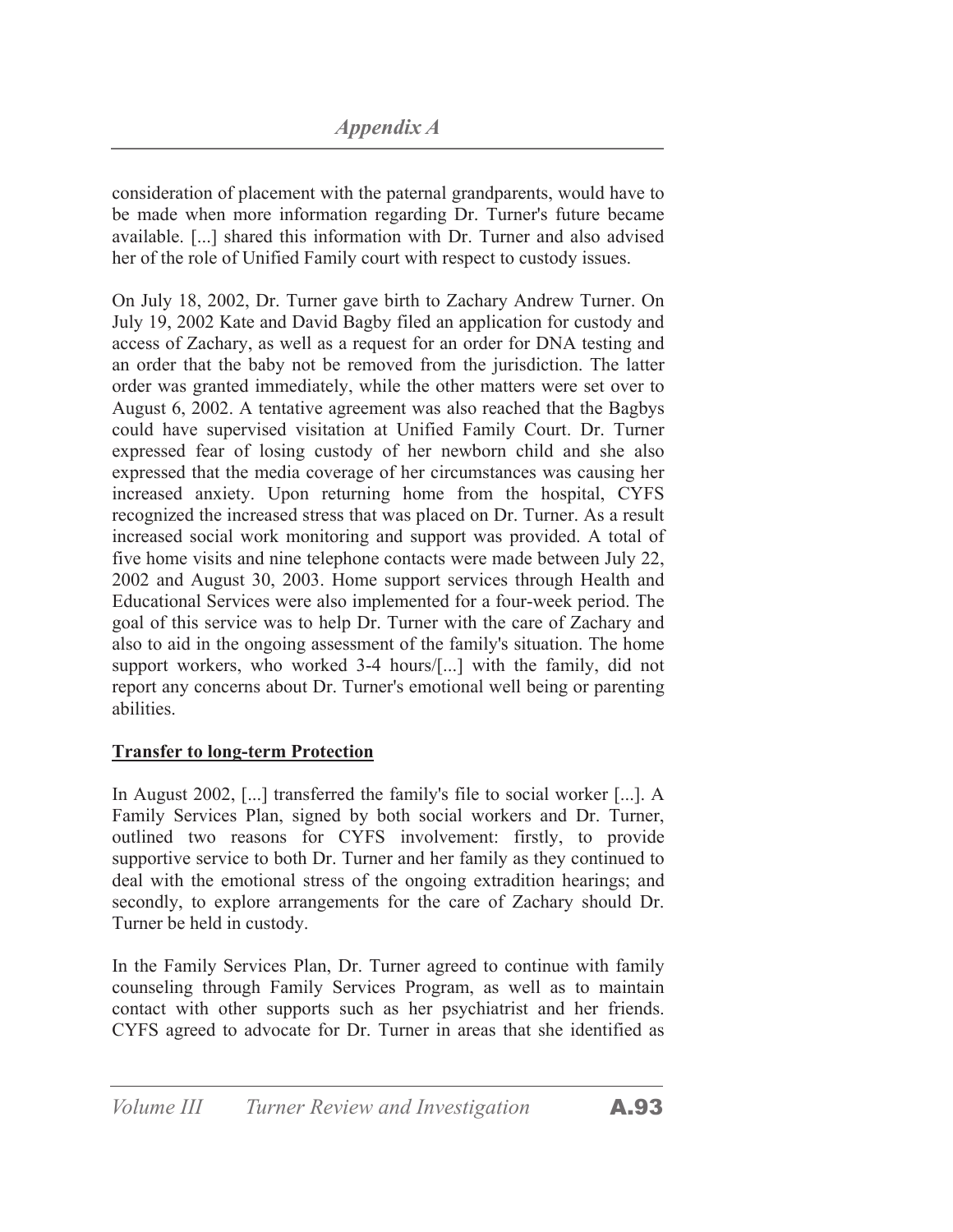stressful, such as her financial situation with the Department of Human Resources and Employment.

Ms. [...] began regular telephone contact and home visits in August 2003. During the period between August 2002 and August 2003 there were a total of 28 home visits to Dr. Turner, [...] and Zachary. In addition, there were numerous telephone calls to the family and collateral contacts with others involved with the family. These contacts included the community health [...], the family's counselor at Family Services Program and the Office of the Child and Youth Advocate. Additionally, Ms. [...] made regular contact with other family members, such as [...]'s father and Dr. Turner's older children. She also had several contacts with friends of Dr. Turner who were providing her with ongoing support.

The focus of intervention with Dr. Turner and her family was to provide ongoing assessment and support during the various court hearings involving Dr. Turner. Following Zachary's birth, Dr. Turner began breastfeeding and attended the Breastfeeding Support Group through Health and Community Services - St. John's Region. In recognition of the importance of breastfeeding, in September 2002, CYFS made arrangements and provided funding for babysitting for Zachary in an adjacent room to the courtroom to allow Dr. Turner to breastfeed Zachary periodically during the court hearing. CYFS also provided Dr. Turner with a bus pass each month in order to allow her to travel safely with Zachary in bad weather to her various appointments and regular checkins at the Royal Newfoundland Constabulary. Counseling for Dr. Turner and [...] continued at the Family Services Program and [...] was also provided with a bus pass in order to allow her to travel to these appointments.

In October 2002, Dr. Turner requested that CYFS arrange a caregiver for Zachary in the case that she would be taken into secure custody following the judge's decision on extradition. Dr. Turner expressed that she wanted to enter into a Voluntary Care Agreement with CYFS to provide care for Zachary for what she believed would be a short period of time that she may be in custody awaiting an appeal and/or bond hearing. On October 16, 2003, Ms. [...] attended a meeting with Dr. Turner, Zachary, [...] and caregiver, [...]. This meeting was held in Ms. [...]'s home and Dr. Turner took the opportunity to explain her legal circumstances to Ms. [...] and give her information on the care needed for Zachary.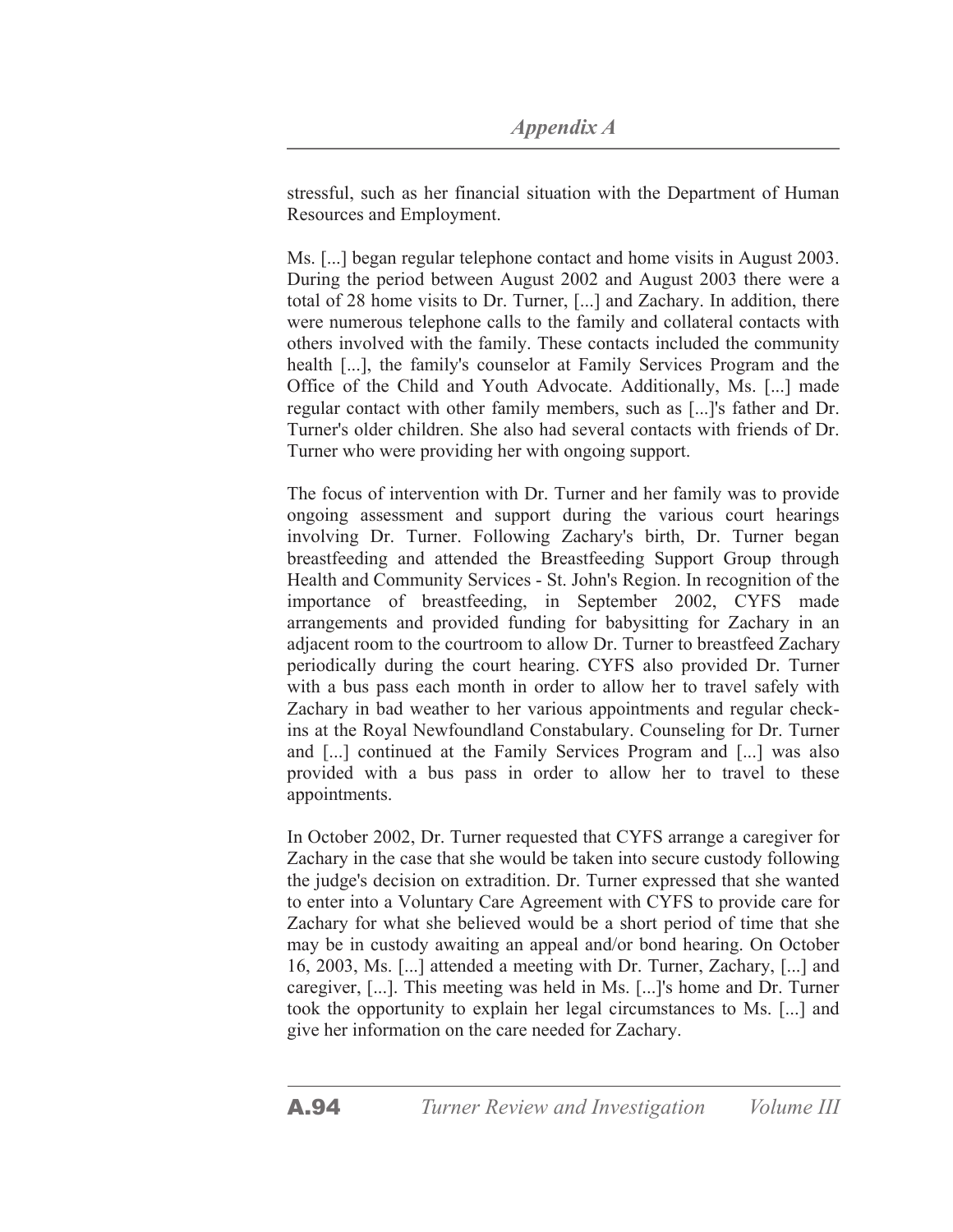In the weeks following this meeting, however, Dr. Turner began to reconsider her decision to place Zachary with a caregiver as opposed to his paternal grandparents, Kate and David Bagby. Ms. [...] had several conversations with Dr. Turner about what would be in the best interest of Zachary and Dr. Turner expressed her concern that the Bagbys would try to leave the province with Zachary if they had him in their care. During this time, access for the Bagbys through Unified Family Court had recently increased from one supervised visit per week to two visits each week at the home of Dr. Turner. Dr. Turner expressed that her trust in the Bagbys was increasing and that they had been very generous and helpful in providing needed items for Zachary, such as diapers and a crib. On November 13, 2002 Dr. Turner and her lawyer reached an agreement with Kate and David Bagby which would allow the Bagbys to care for Zachary in the event that Dr. Turner was taken into custody for extradition. Dr. Turner explained that her older son, [...], would provide short-term care for [...] until she was released on appeal and/or bond, or [...] would return to Portland Creek to live with her father and stepmother.

On November 14, 2002 Dr. Turner was taken into custody at the Clarenville Women's Correctional Facility following a decision by the judge that she was to be extradited to the United States. Dr. Turner voluntarily placed Zachary into the care of his paternal grandparents and [...] remained in the family home under the care of her older brother until December when she returned to live with her father. Ms. [...] maintained contact with [...] through home visits during this time and she had telephone contact with Dr. Turner while she was in custody. Telephone contact with Dr. Turner's lawyer, [...], confirmed that the agreement made between Dr. Turner and the Bagbys regarding the care of Zachary did not make reference to the involvement of CYFS. Dr. Turner stated that she had no concerns regarding Zachary's safety and well being while he was in the care of his grandparents.

On January 10, 2003 Dr. Turner was released from secure custody while waiting for an appeal hearing. The Bagby's returned Zachary to her care and she maintained a high level of contact with them. Dr. Turner described her relationship with the Bagbys at this time as supportive and she described how the Bagbys would visit and baby-sit Zachary frequently. She also stated that the Bagbys provided her with groceries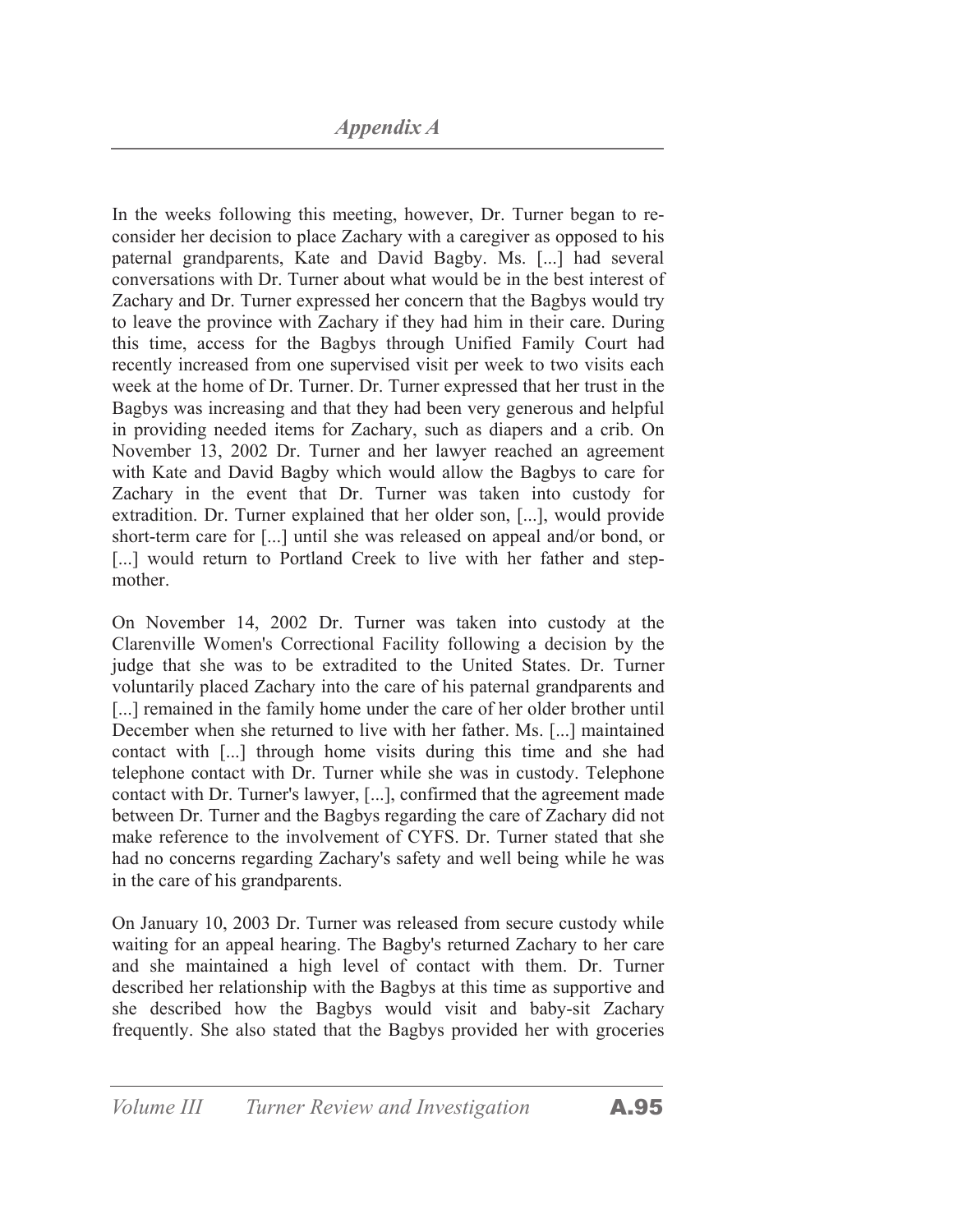and baby supplies regularly and that they spent a lot of time together. She stated that the Bagbys often gave her rides to her many appointments and this was very helpful to her. In February 2003 Dr. Turner asked Ms. [...] for help in finding a counselor who could mediate some of the complicated and emotional issues between her and the Bagbys which would allow them to better meet the needs of Zachary as he became older and more aware of family dynamics. Ms. [...] made a referral to [...] at Unified Family Court, however, Dr. Turner later advised that the Bagbys were making arrangements for them to see counselor, [...], at Aspens and Oaks. Dr. Turner stated that she felt this counseling would be very beneficial for the family.

In April 2003 Dr. Turner appeared to be experiencing an increase in stress. [...], who had been residing with her father from December 2002 to April 2003 returned to live with her mother. There were some incidents in which Dr. Turner felt that [...] was being rude and defiant. In addition, Dr. Turner also reported that there had been a "break-down" in her relationship with the Bagbys. She attributed this breakdown to her recent discovery that the Bagbys were still intending to testify against her in the murder trial. She stated that she felt betrayed by the Bagbys since their testimony would be a lie. She also stated that the Bagbys had changed their minds about going to counseling with [...]. Dr. Turner and the Bagbys continued to have frequent contact following this, but Dr. Turner expressed that she could not trust them as fully as she did before.

Despite the fact that Dr. Turner was experiencing some difficulties in her relationship with [...] and the Bagby's she was observed to be providing quality care for Zachary. She also took appropriate steps to improve her relationship with [...] by including herself in counseling with [...], therapist at the Family Services Program. There was no evidence impaired functioning.

# **Contact Between CYFS and Mr. and Mrs. Bagbv**

Given that Dr. Turner and Mr. and Mrs. Bagby were successful in maintaining an amicable relationship and were demonstrating an ability to make decisions that were considered to be in the best interest of Zachary, did not see it as necessary to become involved in their relationship. However, on May 6, 2003 Ms. [...] met David and Kate Bagby on an attempted home visit to Dr. Turner. The Bagbys were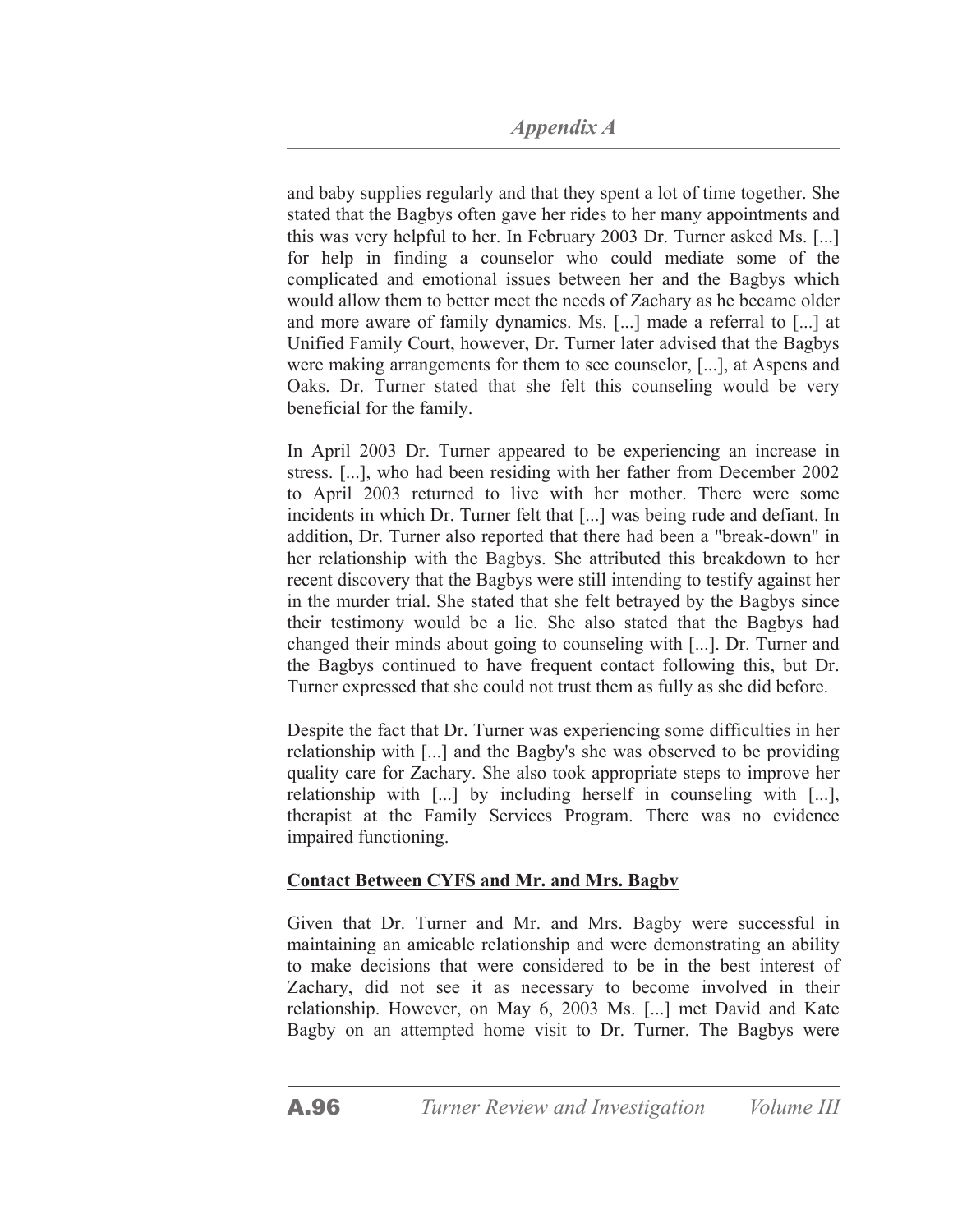babysitting Zachary in his home while Dr. Turner was out and Ms. [...] had a brief discussion with the Bagbys about Zachary's growth and development. Ms. [...] explained her role as social worker to the Bagbys and gave her name and telephone number to them with an invitation to call if they had any questions or concerns. The Bagbys did not make any contact with Ms. [...] following this visit.

#### **Continuation of Intervention**

In May 2003 Dr. Turner stated that she, through her lawyer, [...] agreed that should she be placed in custody that the Bagbys would once again care for Zachary. She also informed that the Bagby's continued to have regular access visits with Zachary.

On June 4, 2003, Dr. Turner called Ms. [...] asking for immediate help since she had lost control with [...] during an argument and slapped her in the face. Ms. [...] made a visit to the family on this [...] and spent several hours discussing the problems that Dr. Turner and [...] had been experiencing and what could be done to prevent this type of incident from occurring again. Dr. Turner expressed that she was feeling an increase in stress and she regretted having hurt [...] in this way. Dr. Turner and [...] received the support of a close family friend in this situation and were also continuing in counseling with [...].

Upon the request of Dr. Turner, in July 2003, Ms. [...] made a referral to the Janeway Family Centre for counseling. The purpose of this referral was to provide Dr. Turner with an opportunity to further discuss and plan for Zachary's long-term care if she placed in custody. On July 30, 2003 Dr. Turner and Zachary attended the first session with counselors, [...] and [...]. Dr. Turner later described this session as very beneficial and she had agreed to attend further counseling sessions. She stated that she also asked the Bagbys to become a part of this counseling with her, but that they had not agreed to it.

On August 5, 2003 Ms. [...] made a final home visit to Dr. Turner prior to going on annual leave. Dr. Turner and the family had recently moved into a Newfoundland and Labrador Housing Unit at 18 Brophy Place. [...] gave Ms. [...] a tour of the family's new home and Ms. [...] observed that four safety gates had been put into place and all of the family's belongings appeared to have been unpacked and organized. Dr. Turner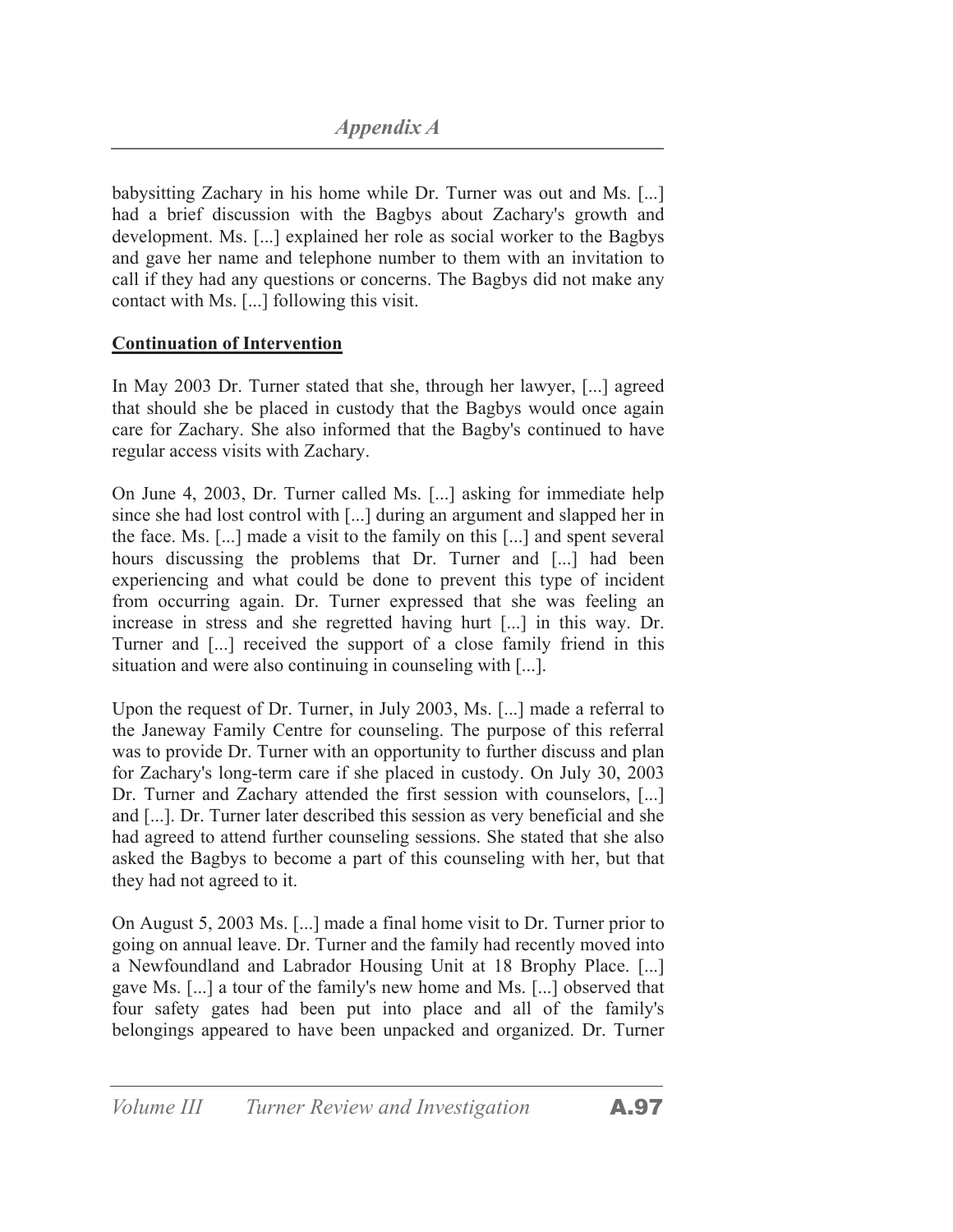spoke about many things, including: her counseling session at the Janeway Family Centre; her plan to have the CBS Network show "48 Hours" come to visit her in late August, 2003 to interview her for a documentary; and the decision to either have [...] start school in St. John's in September or return to live with her father. Zachary was walking around and playing in the living room during the visit. At this time Dr. Turner presented as functioning well and obviously making future plans. There was no indication of changes in her behavior, physical condition, thoughts or feelings.

# **Events Following the Report that Dr. Turner and Zachary Were Missing**

On August 18, 2003, at approximately 6 p.m., CYFS became aware through a television news broadcast that Dr. Shirley Turner and Zachary had been missing since the previous evening. Dr. Turner's vehicle had been located in Kelligrews, NL. This information was relayed to [...], oncall social worker, for the purpose of contacting the Royal Newfoundland Constabulary (RNC) to obtain further information. At approximately 7:20pm, Constable Case of the RNC advised that Dr. Turner and Zachary had been located and they were both deceased. At approximately 8:30pm, the RNC reported that [...] had been located in the care of her father in Portland Creek, NL.

On August 19, 2003 Constable [...] of the RNC advised CYFS that the autopsy reports concluded that the cause of death for Dr. Turner and Zachary was drowning. He stated that the matter was determined to be a homicide-suicide.

Constable [...] further advised that [...] was interviewed and stated that there was no evidence that Dr. Turner was suicidal or homicidal.

Constable [...] advised that CYFS could now make contact with [...] and with Dr. Turner's older son, [...] He also reported that Mr. and Mrs. Bagby were overwhelmingly distraught over this tragedy and he advised that he would be informing them of the availability of support services through Victim Services. Constable [...] was advised that Health and Community Services was also available to provide support to Mr. and Mrs. Bagby and it was agreed that he would inform them of this.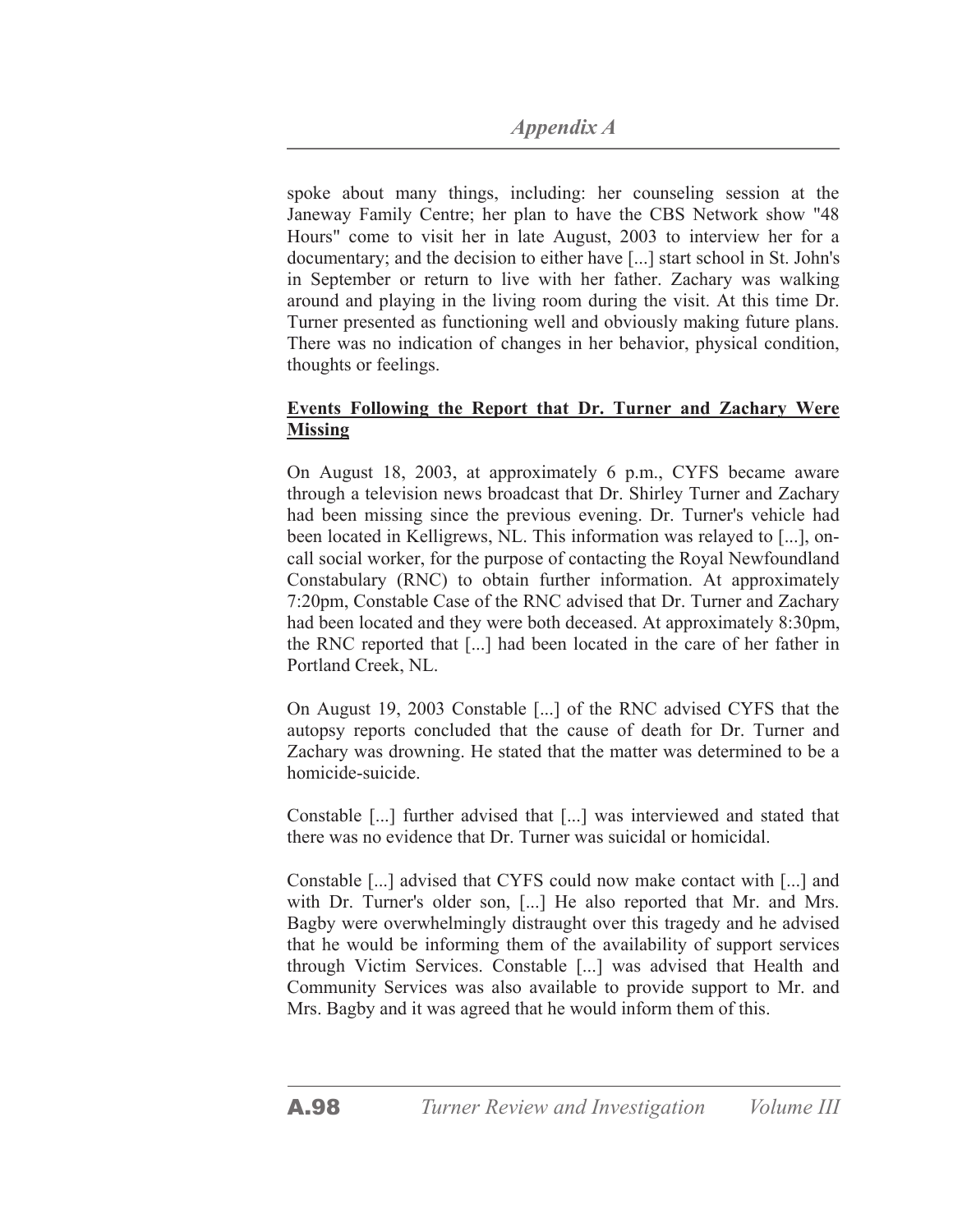CYFS made contact with Mr. [...], [...]'s father, regarding support to [...] and subsequently made a referral to Health and Community Services, Western Region for follow up with them. Contact was also made with older son to determine if CYFS could assist him this tragic event.

#### **Information Made Available to CYFS Following the Deaths of Dr. Turner and Zachary**

Following the deaths of Dr. Turner and Zachary, CYFS became aware of further information regarding Dr. Turner's history and recent events in her life. Through the media, CYFS learned that Dr. Turner had made a previous suicide attempt while residing in the U.S.A.

On August 19, 2003 Constable [...] of the RNC informed [...], Regional Director of CYFS, that he had received a phone call from a man approximately one week prior who felt that he was being harassed by Dr. Turner. According to Constable [...], this man alleged that he had dated Dr. Turner several times after meeting her in a bar downtown approximately six weeks before, and when he tried to end the relationship, she made repeated attempts to resist this. Constable [...] further explained that this man alleged that he had logged over 100 phone calls that Dr. Turner had made to him and that she told him that she was pregnant with his child. Constable [...] stated that this man reported that at no time did she make any threats to harm him, herself or Zachary. Constable [...] stated that the autopsy report concluded that Dr. Turner was not pregnant at the time of her death. The information regarding this alleged relationship was not known to CYFS prior to this conversation with Constable [...].

# **Conclusion**

In summary, CYFS involvement with this family spanned approximately a sixteen-month period. The professional assessment and on-going intervention plan was reflective of her strengths and needs. The primary focus throughout this time was protection of Zachary and [...] and the assurance of their safety and well being. While Dr. Turner was charged with a very serious and violent crime she always maintained her innocence. Notwithstanding this CYFS always considered the likelihood that Dr. Turner was guilty of this offense and factored this into the assessment of potential risk for her children. Despite this there was no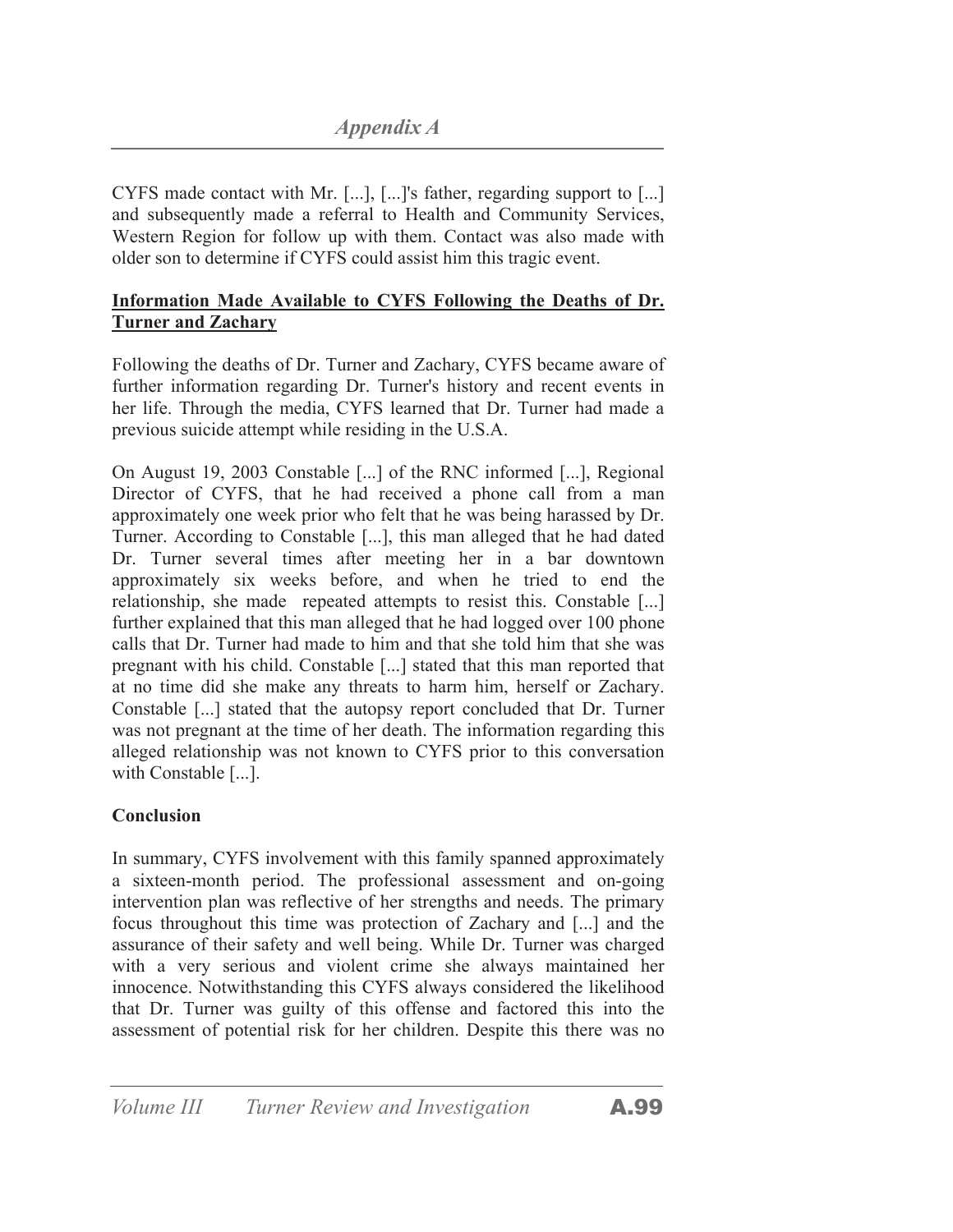evidence of hostility, violent or threatening behavior toward her or others during our involvement. The risk of imminent harm to Zachary and [...] while in their mother's care was considered to be minimized because of all the other safety factors that were evident. These safety factors included the fact that she was socially well connected and not isolated; she was receptive and cooperative with and fully availed of professional help and; she demonstrated an ability to formulate sound judgments and decisions respecting the care of her children.

With respect to her parenting, Dr. Turner was observed to have a significant bond with [...] and Zachary. She had in-depth knowledge of child development including issues related to attachment. It was the view of the social worker and the public health [...] that Dr. Turner's care of her children, Zachary in particular, was in keeping with high quality childcare standards.

With regards to Dr. Turner's mental health, she continued to attend appointments with her Psychiatrist, [...], she appeared to be coping well in that she was observed to be hopeful, continuously engaged in positive planning and making appropriate decisions despite the stressors in her life. The usual warning signs of suicide were not evident in that she never made any threats; she did not appear to be pre-occupied with death and; there were no changes in her behavior, physical condition, thoughts or feelings prior to this tragic event.

It should be noted that CYFS did not receive any referrals concerning Dr. Turner's parenting abilities, behavior or mental health aside from the concerns expressed by [...] on June 17, 2002. Furthermore, CYFS was not involved in the custody and access matters being heard through Unified Family Court.

 $\overline{a}$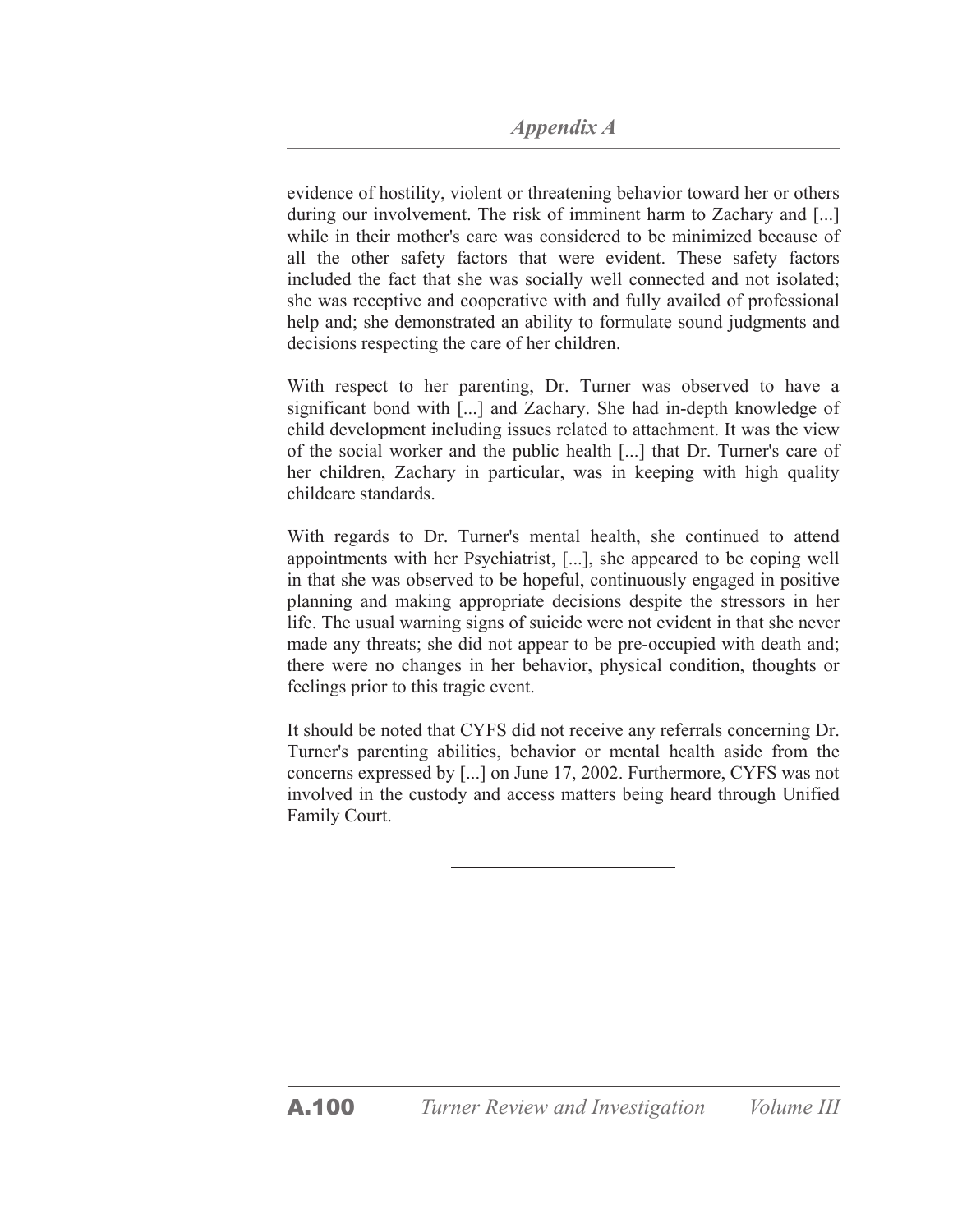**IN THE MATTER OF the** *Child and Youth Advocate Act***, Statutes of Newfoundland and Labrador 2001, chapter C-12.01 ("the Act").** 

**AND IN THE MATTER OF the review and investigation, respecting the matter of Zachary Turner who died 18 August 2003**  near St. John's NL, by Dr. **Peter H. Markesteyn on authority of delegation from the Child and Youth Advocate under Section 14(1) of the Act.** 

#### **STATEMENT OF INTEREST**

 I, **PETER H. MARKESTEYN, M.D., F.C.A.P.,** of 758 Crescent Drive, in the City of Winnipeg, Province of Manitoba, retired Professor of Forensic Pathology at the University of Manitoba, retired Chief Medical Examiner of the Province of Manitoba, and a licensed physician to practice medicine in the Province of Manitoba, **STATE THAT**:

- **1.** From September 1970 to November 1976 I was employed by the Government of Newfoundland and Labrador as the forensic pathologist and Chief of Autopsy Services at The General Hospital in St. John's, Newfoundland.
- **2.** From February 1974 to November 1976, as a result of appointment by the Province of Newfoundland and Labrador, I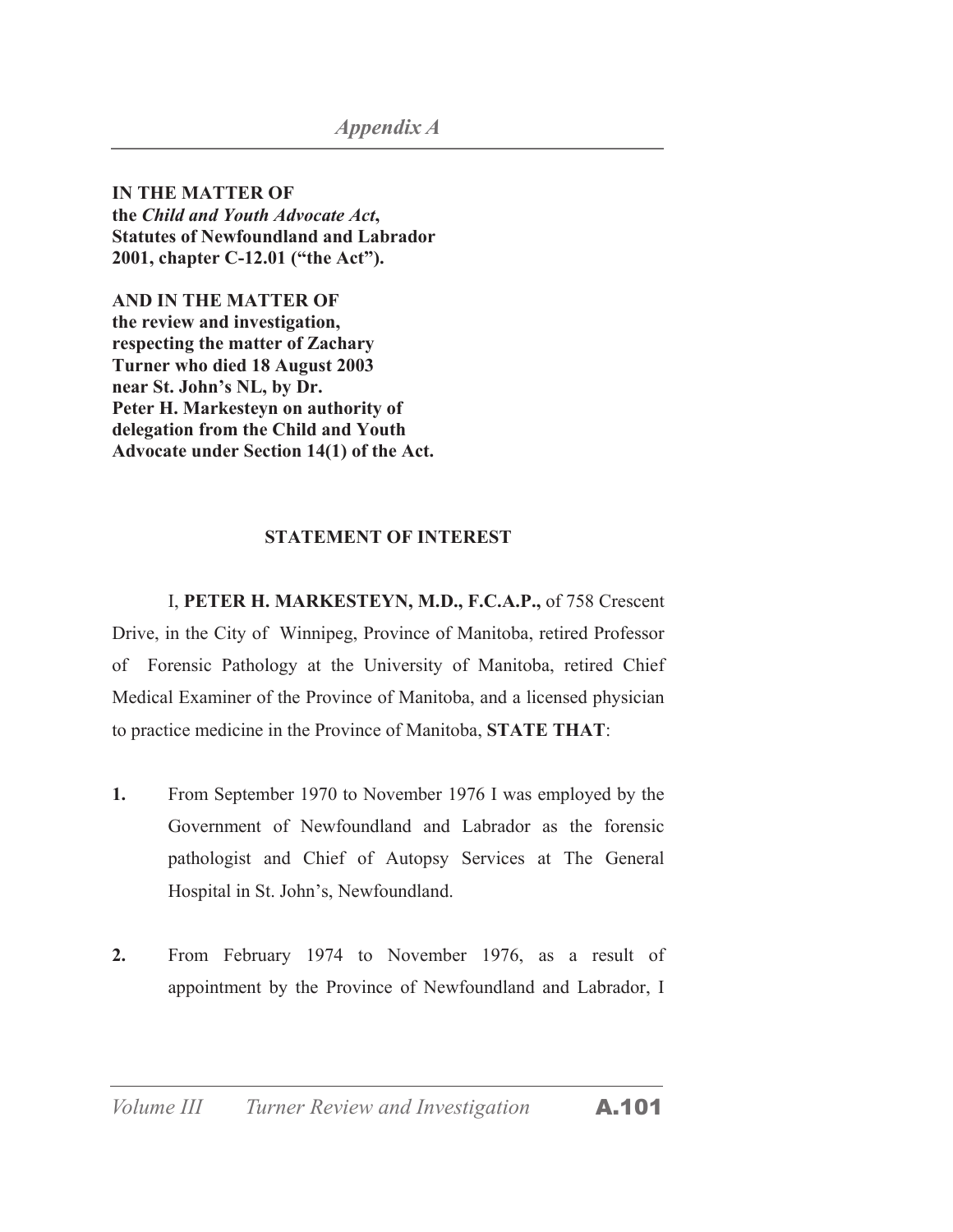was forensic pathologist to the Province as the Chief Medical Examiner (Designate).

- **3.** From 1970 to 1976 I was actively involved in the drafting of what was later to be, *The Fatalities Investigations Act* of Newfoundland, with the assistance of officials of the Department of Justice which included Mr. Lloyd Wicks who, at that time, was employed by the Department of Justice.
- **4.** I was actively involved in the design and construction of the present facility of the Chief Medical Examiner at Memorial University of Newfoundland as a Clinical Associate to the University's Faculty of Medicine. One person presently employed by the Medical Examiner's Office was hired by me.
- **5.** From 1989 to 1991 I was contracted by the Government of Canada, Child Maltreatment Division, as a consultant to establish guidelines for the investigation of death in children. I was engaged in discussions at conferences during that period with all Child Advocates, Chief Medical Examiners and Chief Coroners in Canada.
- **6.** I have no personal interest (other than the establishment and maintenance of standards for child death investigations on a national basis), in the operation of the Office of the Chief Medical Examiner in Newfoundland and Labrador.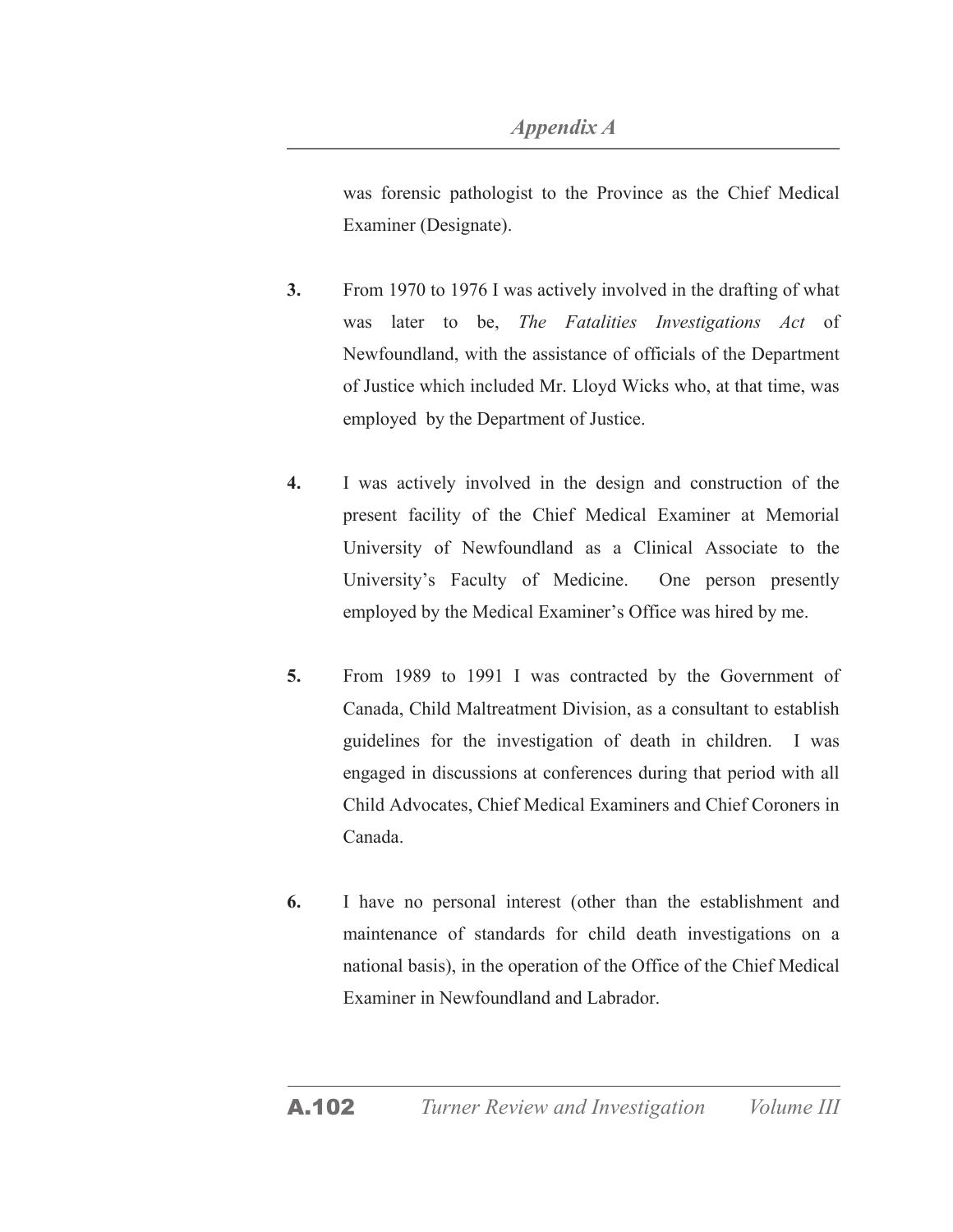# *Appendix A*

- **7.** I have been consulted by both lawyers practicing criminal law and law enforcement personnel in the Province of Newfoundland and Labrador to give opinions that, on occasion, but not always, were contrary to those offered by the current Chief Medical Examiner for the Province, Dr. Simon Avis, and by Dr. Charles Hutton, now formerly a medical examiner in the Office of the Chief Medical Examiner, and have, on occasion, testified to such in the courts in Newfoundland and Labrador.
- **8.** In this statement of interest, I understand a conflict of interest to mean any circumstance that affects, or would be likely to affect, adversely, my judgment in the conduct of this Review and Investigation or in making recommendations in my Findings with regard to the Review and Investigation with respect to Dr. Shirley Turner and Zachary Turner.

**DATED** at St. John's, Newfoundland and Labrador, this 31<sup>st</sup> day of May 2006.

Bahlo

 $\overline{a}$ PETER H. MARKESTEYN, M.D., F.C.A.P.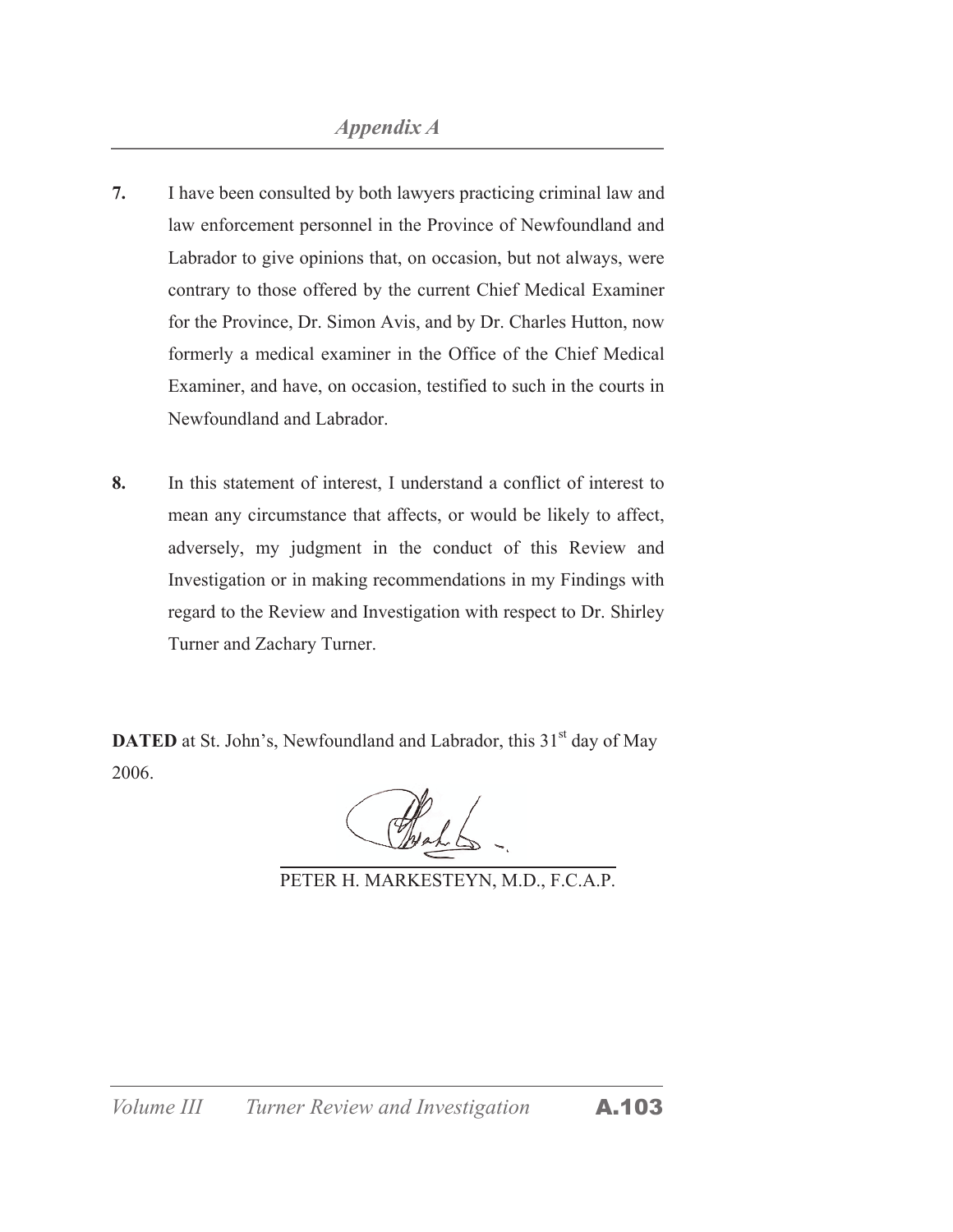*Appendix A*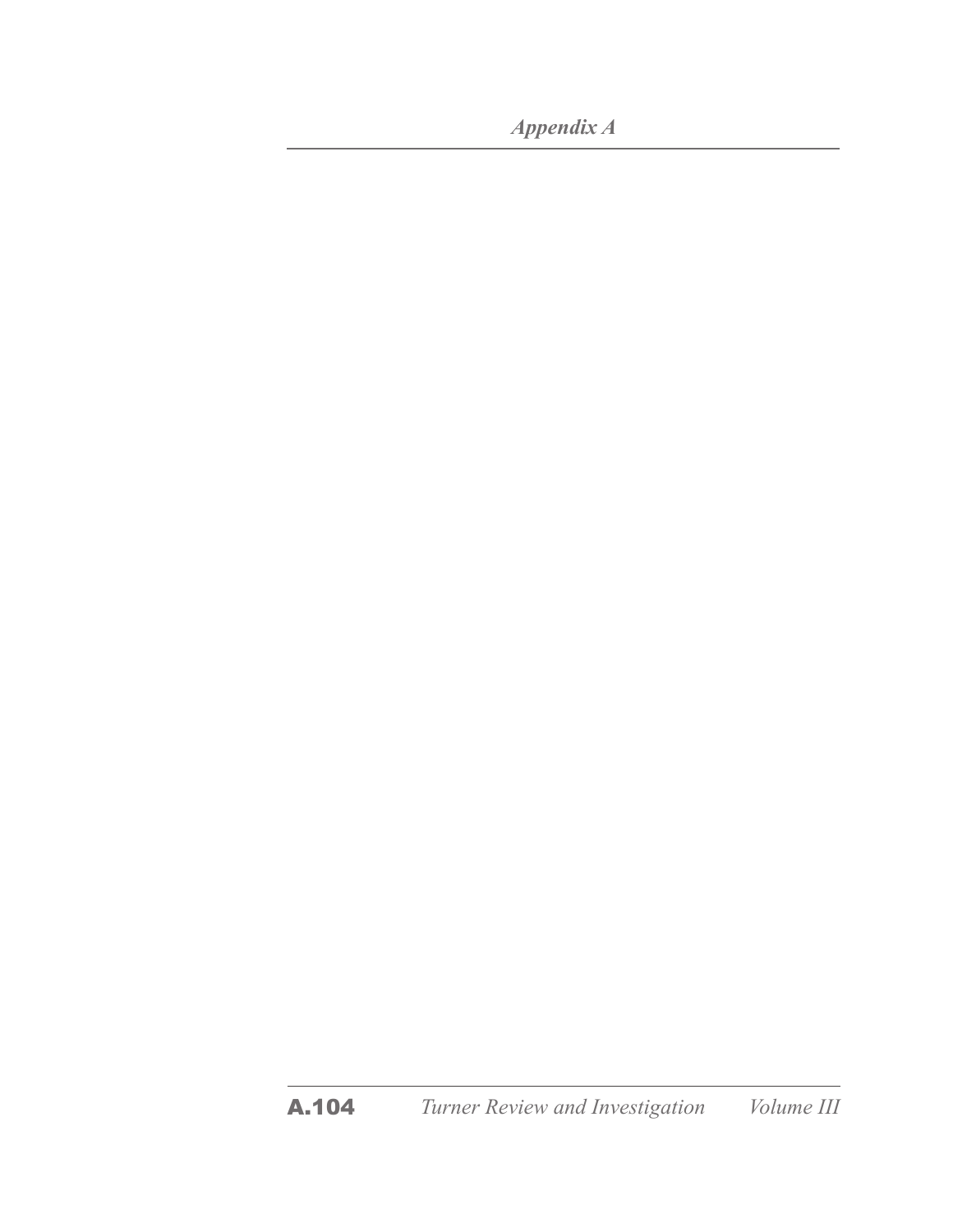**IN THE MATTER OF the** *Child and Youth Advocate Act***, Statutes of Newfoundland and Labrador**  2001, chapter C-12.01 ("the Act").

**AND IN THE MATTER OF the Review and Investigation, respecting the matter of Zachary Turner who died 18 August 2003**  near St. John's NL, by **Dr. Peter H. Markesteyn on authority of delegation from the Child and Youth Advocate under Section 14(1) of the Act.** 

#### **STATEMENT OF INTEREST**

I, **DAVID C. DAY, Q.C.**, of Suite 600, TD Place, 140 Water Street, in the City of St. John's, Province of Newfoundland and Labrador, a Solicitor of the Supreme Court of Newfoundland and Labrador and a member of the Law Society of Newfoundland and Labrador since 28 February 1968 and invested as Queen's Counsel on 03 June 1980, **STATE THAT:**

**1.** From 17 May 2005 to 31 May 2006 I acted as legal counsel to Dr. Peter H. Markesteyn in his capacity as Delegate of the Child and Youth Advocate for Newfoundland and Labrador, with respect to

A.105 *Volume III Turner Review and Investigation*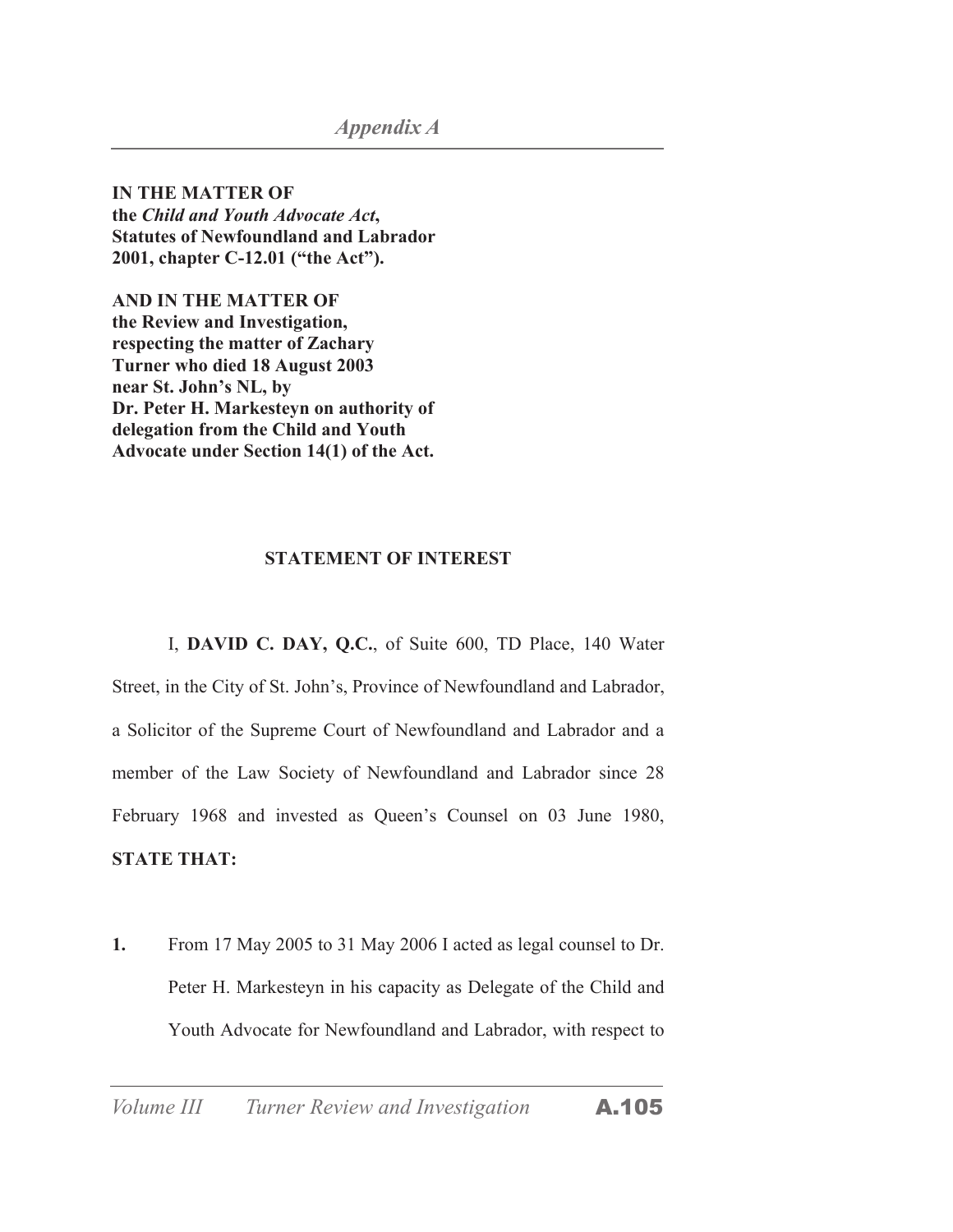his Review and Investigation into the circumstances of and surrounding the death, on 18 August 2003, of Zachary Turner ("Review and Investigation").

- **2.** I make this Statement of Interest for the purpose of stating whether, while acting as Dr. Peter H. Markesteyn's legal counsel, with respect to the Review and Investigation, any circumstances existed that either placed me, or had potential for placing me, in a conflict of interest, or that were capable of creating the perception that I was in a conflict of interest.
- **3.** Based on every reasonable inquiry, and reflection, by me, I am not aware of any circumstances, in acting as legal counsel for Dr. Peter H. Markesteyn with respect to the Review and Investigation, that either placed me, or had potential for placing me, in a conflict of interest, or that were capable of creating the perception that I was in a conflict of interest.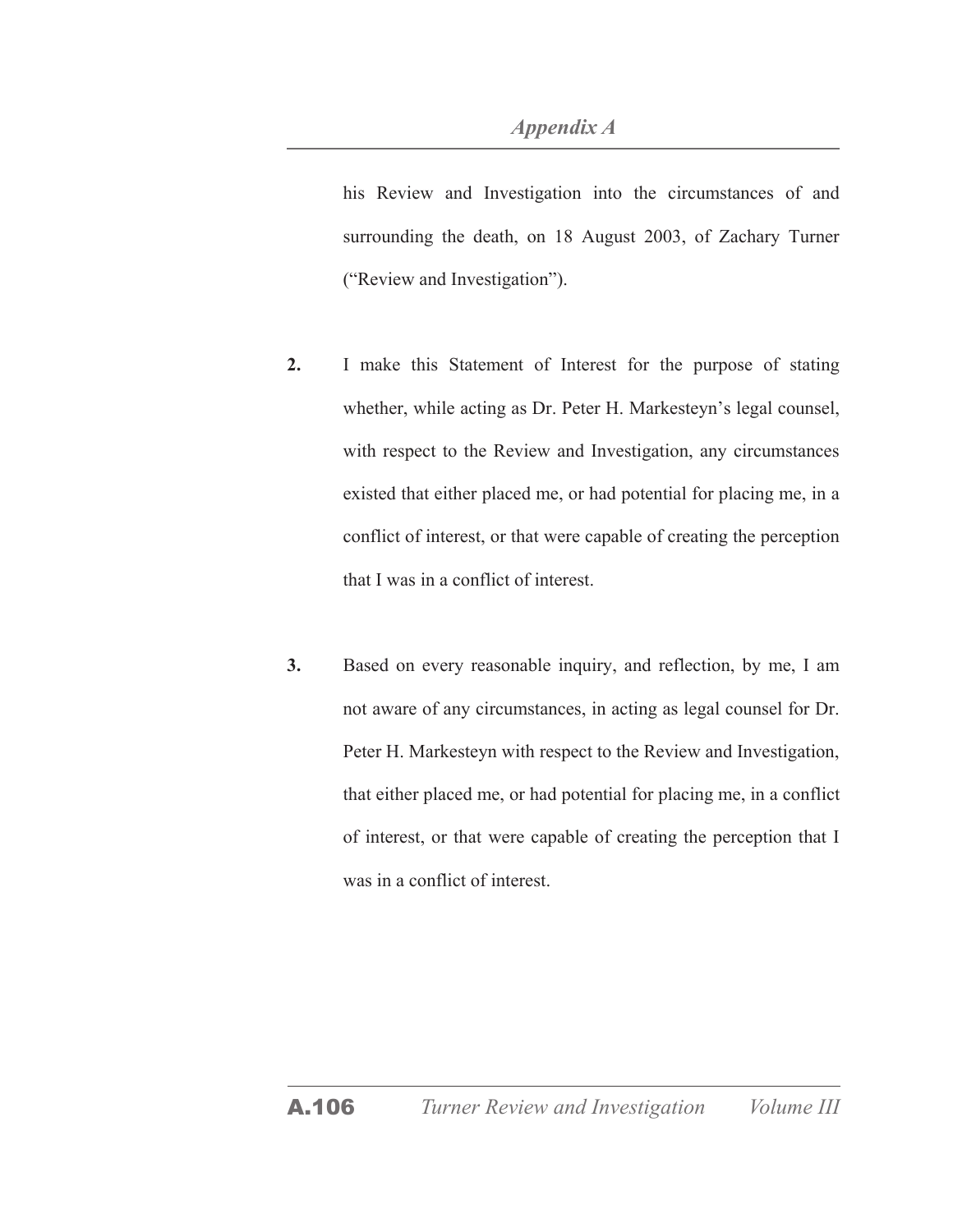- **4.** Although not impacting my position stated in paragraph 3, I disclose the following for the purpose of being completely transparent:
	- **(a) (i)** From 1974 to 1994 (both inclusive), I taught some of the witnesses interviewed by the Review and Investigation in a credit course known as "Law for Social Workers" and likesuch, at the School of Social Work, Memorial University of Newfoundland, St. John's campus; (ii) in and prior to 1989, I spoke at educational seminars and dinner functions attended by some of the witnesses interviewed by the Review and Investigation; **(iii)** from 1981 to 1983, I acted as legal counsel for a person who participated in a limited manner in some events subject to the Review and Investigation who was not interviewed by the Review and Investigation (other than to exchange correspondence with the Review and Investigation) and who, due to illness, had no material role in the events examined by the Review and Investigation; and **(iv)** in or about 1999, I gave to the Government of Newfoundland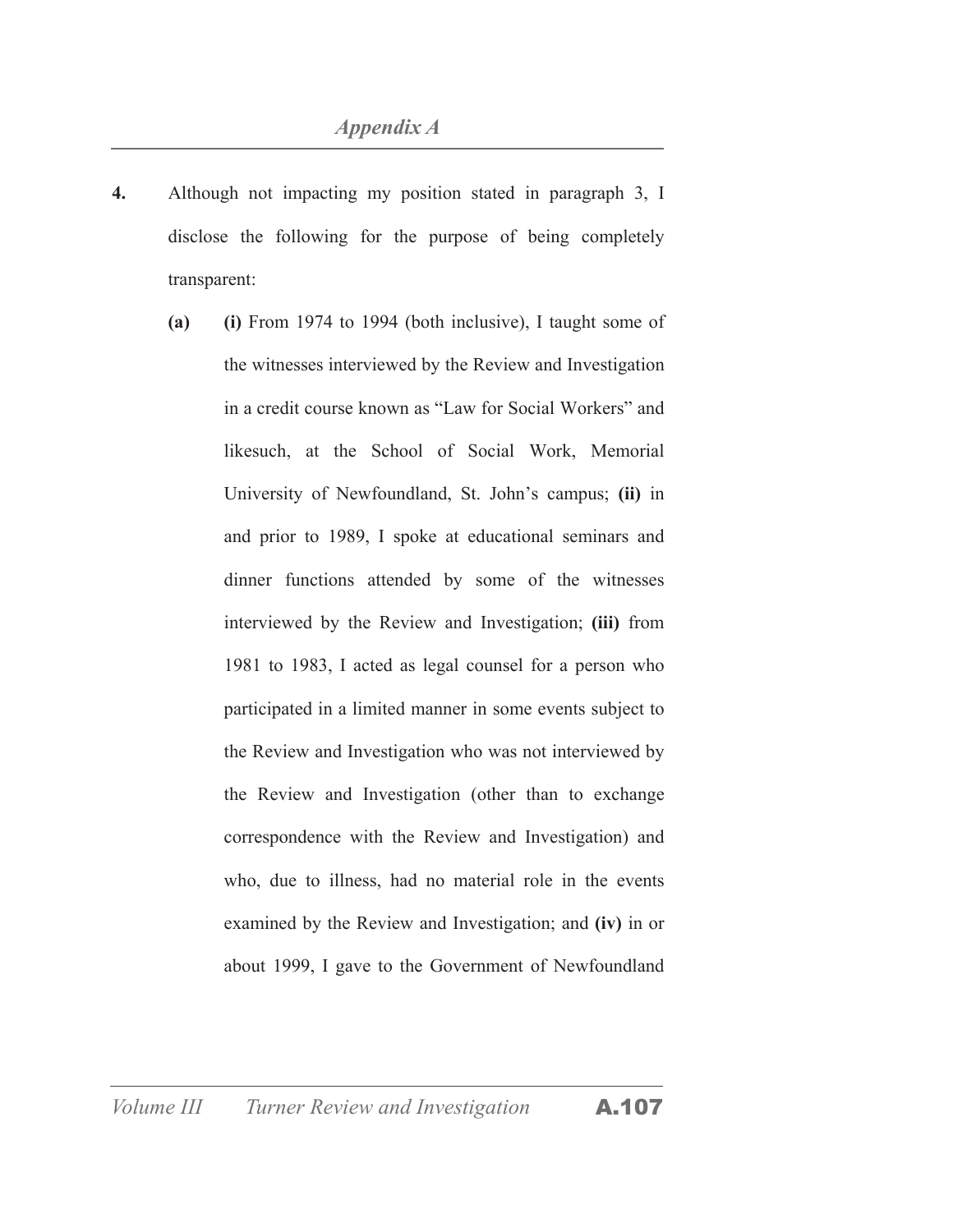advice on a draft of the proposed *Child, Youth and Family Services Act.* 

- **(b)** Other than one 'date', in 1964, with one of the social workers who provided services (from 2002 to 2003) to Zachary Turner, son of Shirley Jane Turner, and other than a brief social relationship, in 1985, with one of the social workers who provided services (in 1993) to  $[\dots]$  and  $[\dots]$ , son and daughter, respectively, of Shirley Jane Turner, I have never had any personal or business relationship with anyone involved in the Review and Investigation.
- **(c)** I have never been related, by consanguinity or affinity, to anyone involved in the Review and Investigation.
- **5.** In this Statement Of Interest, I understand a "conflict of interest" to mean any circumstance that affects, or would be likely to affect, adversely, my judgment, advice or loyalty as legal counsel to Dr. Peter H. Markesteyn, in his capacity as Delegate of the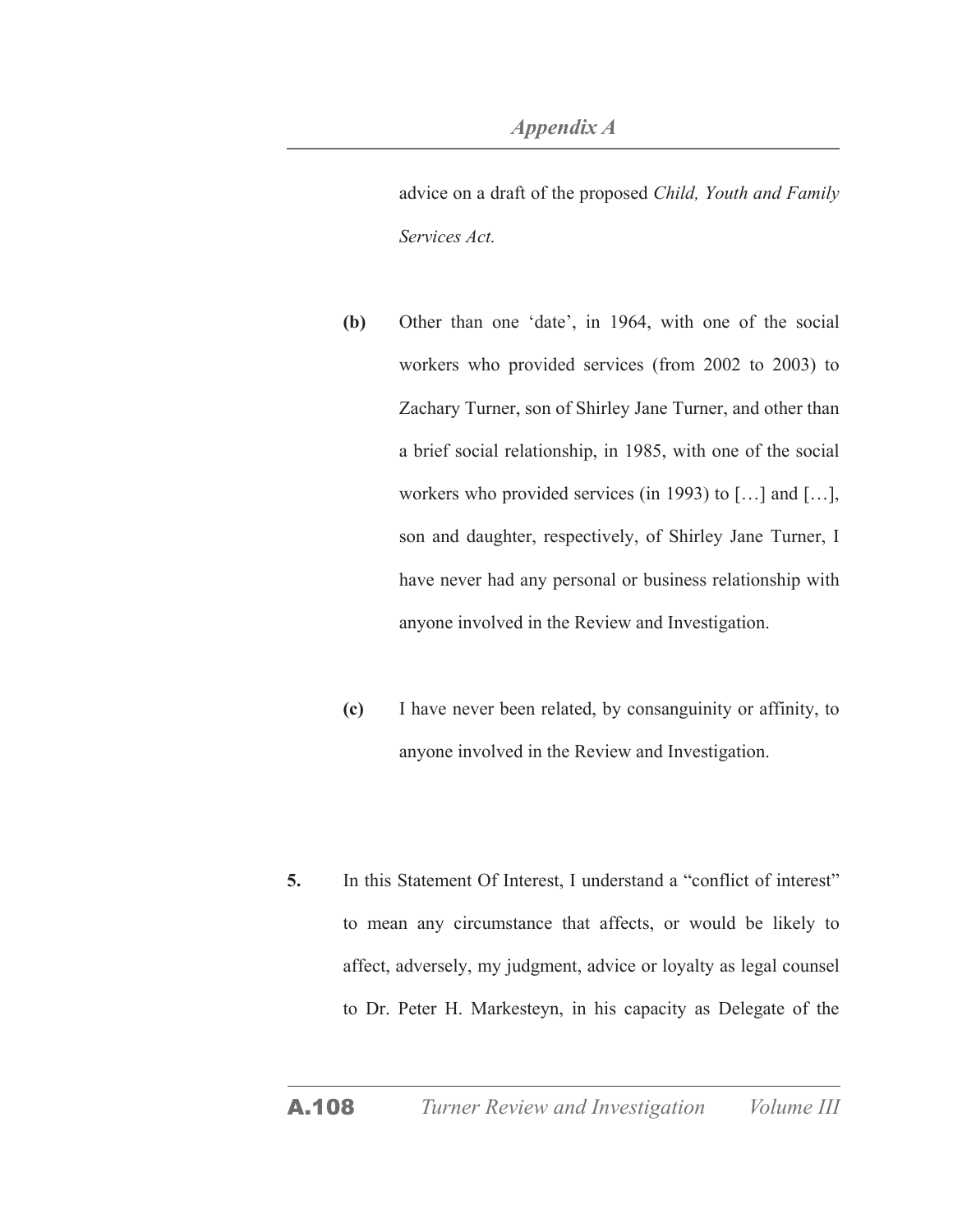Child and Youth Advocate, with respect to his conduct of the Review and Investigation.

**DATED** at St. John's, Newfoundland and Labrador, this 31<sup>st</sup> day of May 2006.

DAVID C. DAY, Q.C.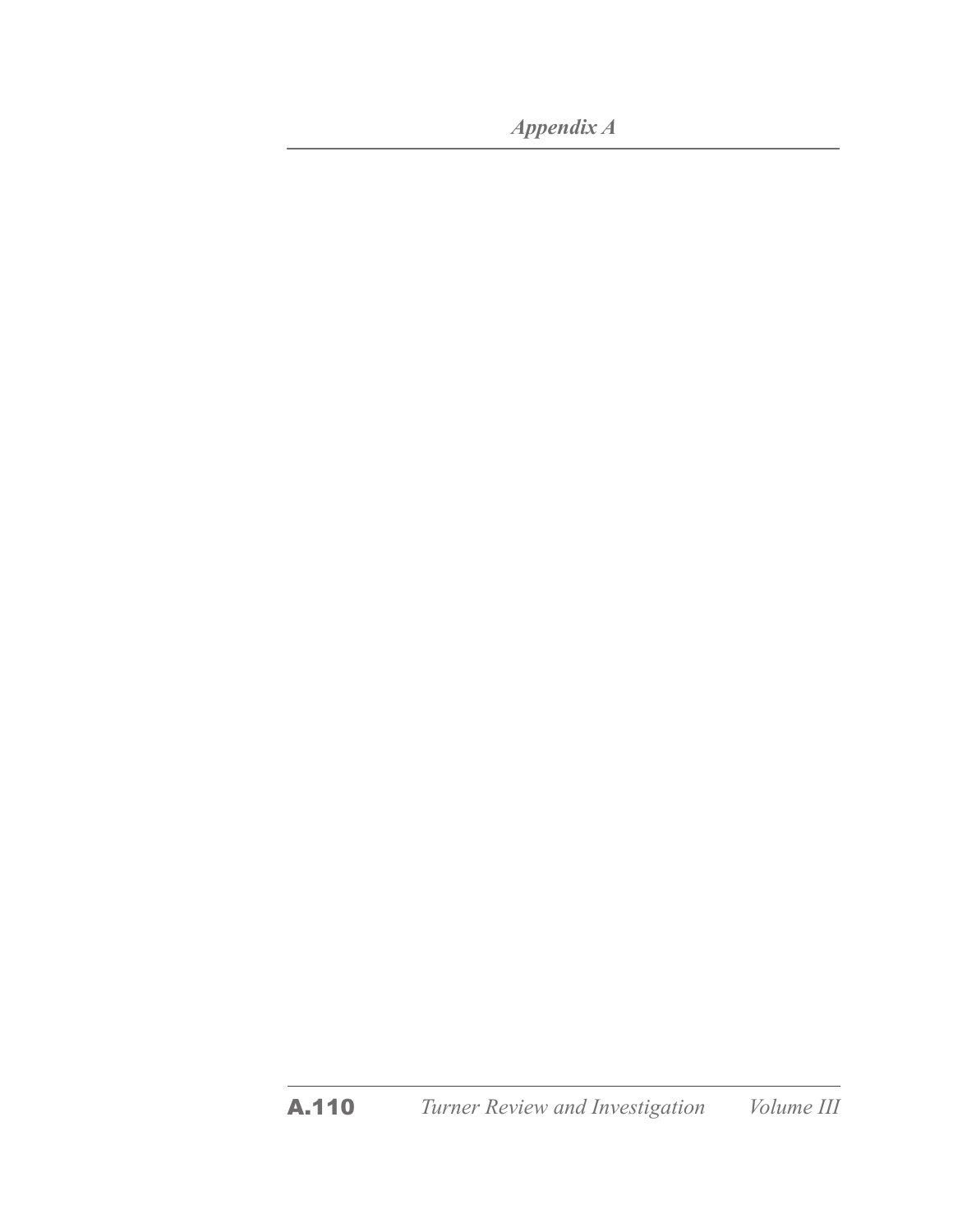#### **Risk Assessment**

Risk assessment in child welfare work can be described as an activity intended to predict the probability of future harm to a child. The ability to undertake risk assessments in child protection work is assumed to be part of the skill set of line workers and supervisors due to its potential to prevent injury or death to children. It is accepted in the field of child welfare and in society at large that preventing harm to a child is one of the desired goals of service. It is also generally accepted that, unless there are compelling reasons to believe otherwise, children are best cared for within their own families.

At times, workers face difficult decisions in attempting to meet what may be perceived as competing goals; safeguarding children and preserving family unity. The ability to estimate the probability and severity of future harm is useful in such situations. "There has been a perennial tension between researchers and practitioners in all areas of the human services concerning the appropriate method of judging risk: clinicians assert that it is essential that skilled professionals assess the unique characteristics of individual clients and researchers argue for statistical methods as the basic procedure. To the extent that this is a rationally solvable problem, the evidence seems to be on the side of the researchers. $1^{\circ}$  Cash (2001) states, "Risk assessment instruments are not a panacea for decision making in child welfare. Decisions should optimally be made through a combination of both empirical evidence (science) and practice wisdom (art), as one without the other in incomplete. The synergy created by the art and science of risk assessment provides for a more holistic and effective assessment. $^{2}$ 

An issue facing the consumer of risk assessment research (or instruments) in recent years is best described by Morton (2003) as "the

 $\overline{a}$ 1 Reid, J.G., Sigurdson, E., Christianson-Wood, J. and Wright, A. (1995). *Basic issues concerning the assessment of risk in child welfare work.* Winnipeg, MB: University of Manitoba. p.5.

<sup>2</sup> Cash, S.J. (2001). *Risk Assessment in child welfare; the art and the science.* Children and Youth Services Review, Vol. 23, No. 11, pp.811-830.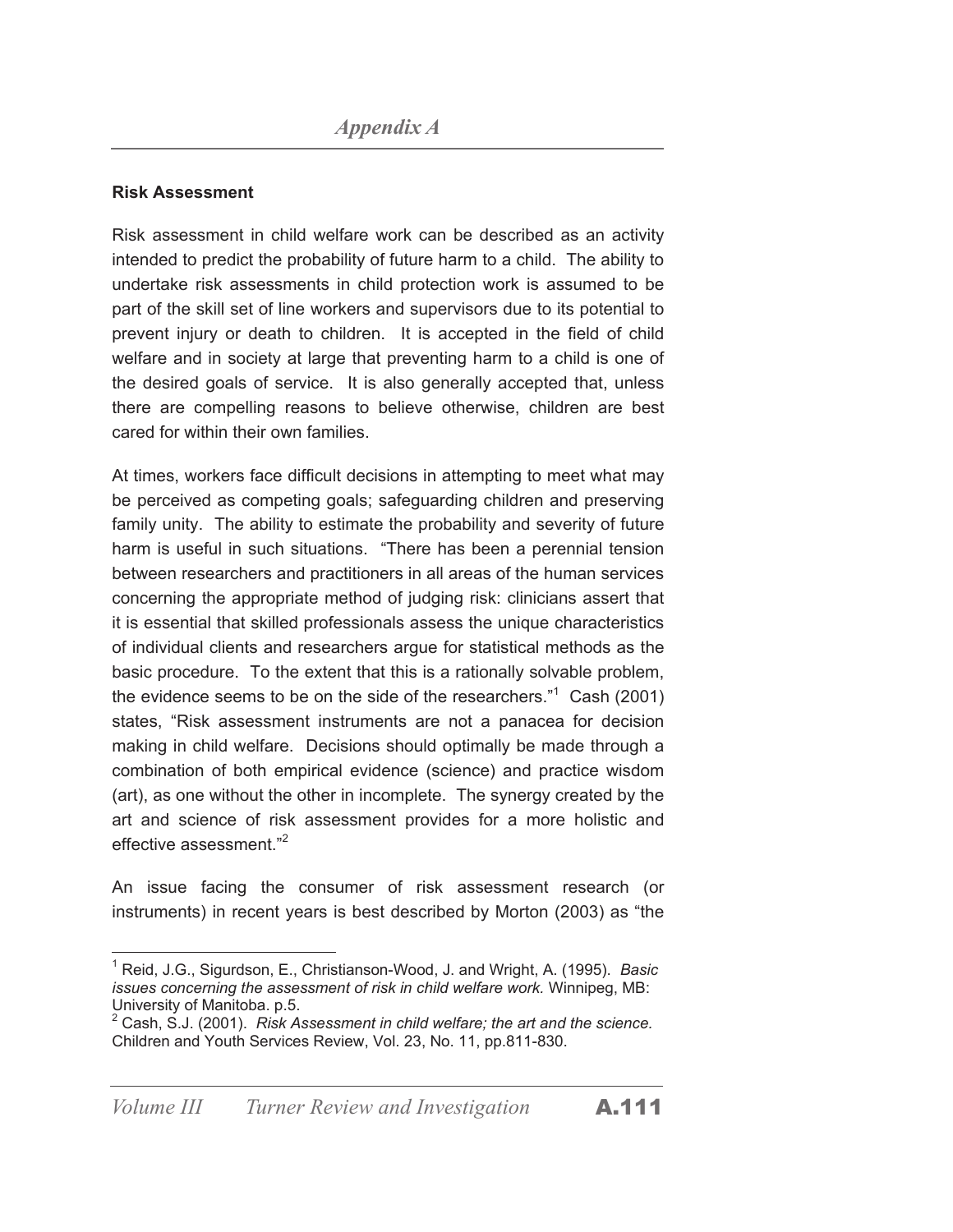risk wars $3$  in which the supporters of consensus based models and actuarial models debate the validity and reliability of these two kinds of risk assessment systems. In his commentary, Morton takes exception to claims by Rycus and Hughes (2003) that the "war" is over and actuarial models won. He points out that there are prediction issues inherent to actuarial systems concerning the severity of future harm. "The published information on actuarial models only links their classifications to recurrence of any type without regard to actual harm or the severity of such harm. This means that a recurrence of educational neglect has exactly the same weight as immersion burns in selecting classification criteria.î (p.1) The difficulties are obvious if attempting to predict harm is a part of a process in developing appropriate plans to keep children safe. Morton goes on to point out that one actuarial risk scale incorporates a consensus based safety assessment, strengths/needs assessment, risk reassessment and safety reassessment. (p.1) He also takes issue with Rycus and Hughes characterizing safety assessments as evaluating only the presence of recent or current maltreatment. $4$  Morton goes on to state "Sometimes the threat of serious harm is not near, but is escalating toward the safety threshold. This is emerging danger. Failure to recognize this emerging danger has been a factor in several child fatality cases." (2) Morton concludes that estimating serious harm and severity of harm "fall back to clinical judgments" while acknowledging that research is needed to validate safety criteria in conjunction with better training of workers to improve the reliability of judgments. (2)

The "risk wars" of recent years have resulted in a number of academic articles, some research based and others examining the theory of risk assessment. These articles attempt to assist the practitioners of child protection work and the supervisors and managers of child protection

 $3$  Morton, T.D. (2003). Commentary: The Risk Wars. Child Welfare Institute, Duluth, Georgia.

<sup>4</sup> Rycus, J.S. and Hughes, R.C. (2003). *Issues in risk assessment in child protective services*. North American Resource Center for Child Welfare, Columbus, Ohio, pp.17-18.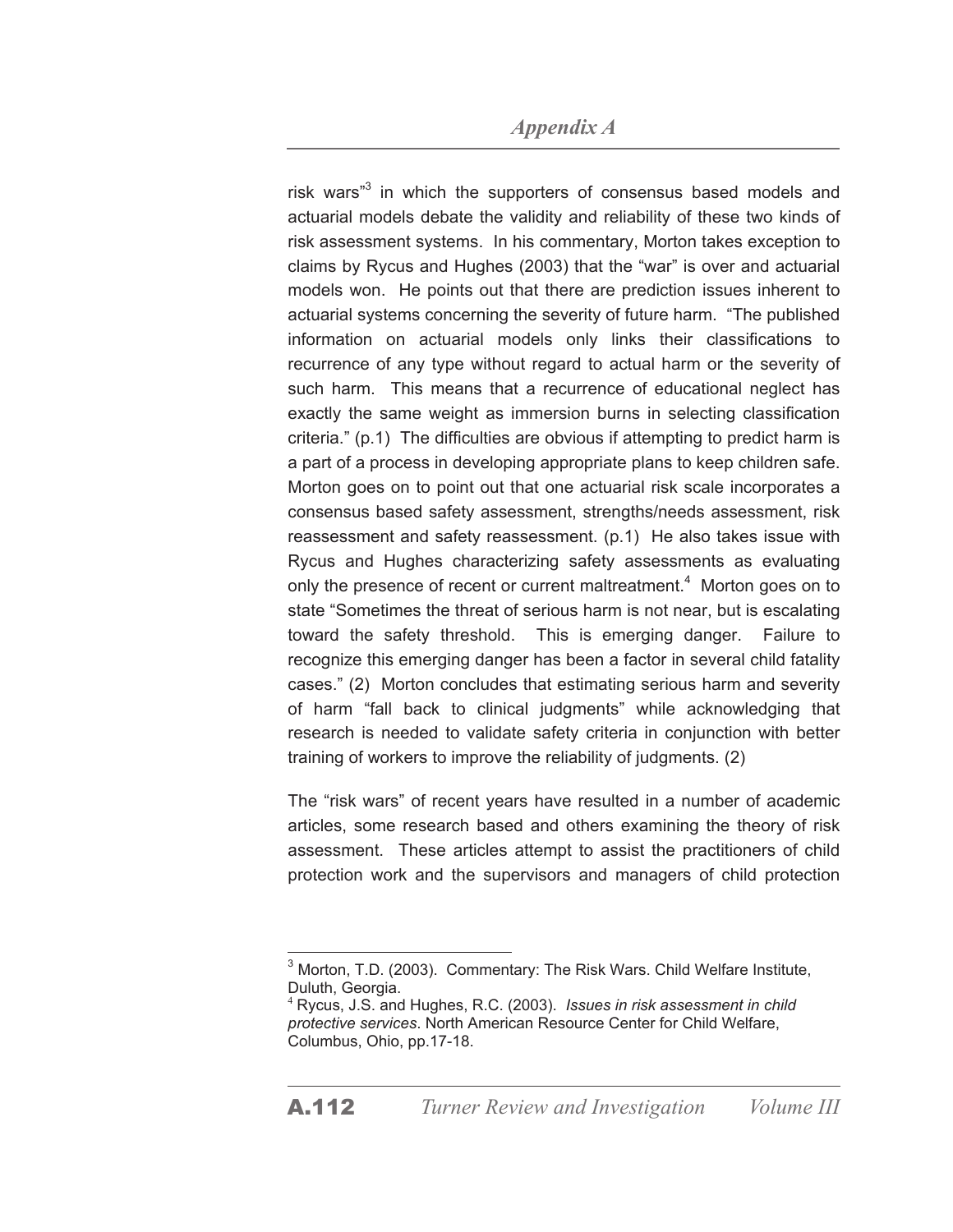agencies in finding the right tools for the job. A series of three articles<sup>5,6,7</sup> provides insight into the difficulties inherent in the research process. Baumann et al (2005<sup>b</sup>) assert in their response to Johnson (2005), "The field of child welfare does not at present know under what conditions actuarial models might prove to be equal to or superior to clinical judgment, or even what types of models would be needed that incorporate the best features of both. Furthermore, data from the field of violence risk assessment suggests that there are ways to incorporate clinical judgment into our models that may be helpful.î Clearly, the availability of an 'ultimate' instrument or system is some time into the future. What matters is that researchers and practitioners continue to work developing systems that are both valid and reliable.

Ontario, British Columbia, New Brunswick as well as Newfoundland and Labrador have employed adaptations of the New York Risk Model. The risk assessment instrument in use at the time Shirley Turner became involved with the Department of Child, Youth and Family Services was based on this model, although it was adapted for use in Canada. Section 02-04-04 of the Newfoundland and Labrador Department of Social Servicesí Child Protection Services manual described the origin of the instrument. The revised instrument of 2003 closely resembles the earlier version and the adaptations are referenced to work in Ontario, British Columbia and New Brunswick on their own adapted instruments. Ontarioís model, known as the Ontario Risk Assessment Model (ORAM) was selected and developed in response to recommendations linked to a number of deaths of children investigated by the Office of the Chief

 $<sup>5</sup>$  Baumann, D., Law, J.R., Sheets, J., Reid, G. and Graham, J.C. (2005).</sup> *Evaluating the effectiveness of actuarial risk assessment models.* Children and Youth Services Review, 27, pp.465-490.

<sup>6</sup> ) Johnson, W. (2005). *The risk assessment wars: A commentary response to ìEvaluating the effectiveness of actuarial risk assessment models.î* Children and Youth Services Review. Article in Press. Downloaded February 8, 2006 at www.sciencedirect.com.

 $^7$  Baumann, D., Law, J.R., Sheets, J., Reid, G. and Graham, J.C. (2005<sup>b</sup>). *Remarks concerning the importance of evaluating actuarial risk assessment models: A rejoinder to Will Johnson.* Children and Youth Services Review. Article in Press. Downloaded February 8, 2006 at www.sciencedirect.com.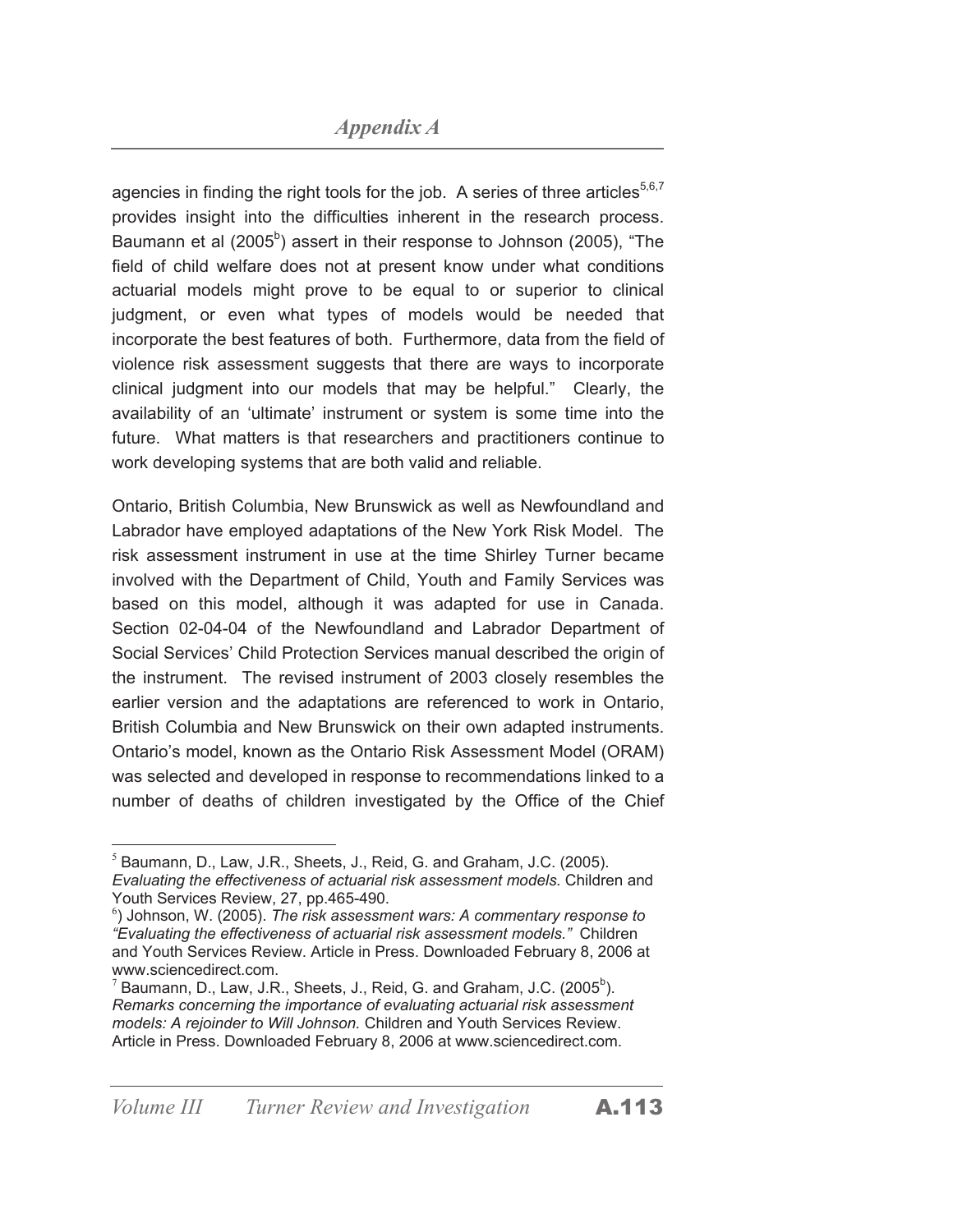Coroner.<sup>8</sup> The Ministry of Community and Social Services cooperated with the Ontario Association of Children's Aid Societies (OACAS) in the search for and implementation of an instrument. The risk assessment model was comprised of an Eligibility Spectrum, a Safety Assessment tool and a Risk Assessment tool. The Safety and Risk Assessment tools were adaptations of the New York risk assessment tool.<sup>9</sup> The implementation of the ORAM was evaluated in an OACAS Journal article which described the tool as a "work in progress. $10^{\circ}$  Further consideration of the ORAM is found in Leslie and O'Connor's 2002 article on the "products" of the tool. They identified as one of a number of concerns that there had been no formal, province-wide evaluation of the tool's impact on practice, despite a proposal that one be done. Other concerns focused on consistently higher ratings of risk throughout the life of a case from intake to closure and the implication of a potential loss of sensitivity over time.<sup>11</sup>

Given the origins of the ORAM and the instrument in use at the present time in Newfoundland and Labrador, it is not unreasonable to suspect that there may be similar issues of validity and reliability in the Risk Management Systemís safety and risk assessment tools. A 2004 information sheet indicated that a validation study of the ORAM was underway at the University of Torontoís site of the Centre of Excellence for Child Welfare in addition to other work on establishing an evidencebased model for risk assessment in child welfare.<sup>12</sup> A search of the Centre's website at the time in February 2006 did not provide information on the progress of the ORAM initiative.

 $8$  Report on Inquests into the Deaths of Children Receiving Services from a Children's Aid Society. 1998.

 $9$  Trocmé, N., Mertins-Kirkwood, B., MacFadden, R., Alaggia, R. and Goodman, D. (1999). *Final Report Ontario Risk Assessment Model, Phase 1:* 

*Implementation and training.* Ministry of Community and Social Services, Children's Services Branch, Government of Ontario.

<sup>10</sup> Tuyl, Corrie (2000). *Evaluation of the implementation of the Risk Assessment* 

*Model for child protection in Ontario.* OACAS Journal, April 2000, Vol. 44.<br><sup>11</sup> Leslie, B. and O'Connor, B. (2002). *What are the products of the Ontario Risk Assessment tool?* OACAS Journal, December 2002, Vol. 46, p.5.

<sup>&</sup>lt;sup>12</sup> Knoke, D. and Trocmé, N. (2004). *Risk assessment in child welfare.* Centre of Excellence for Child Welfare. 2004-#18E.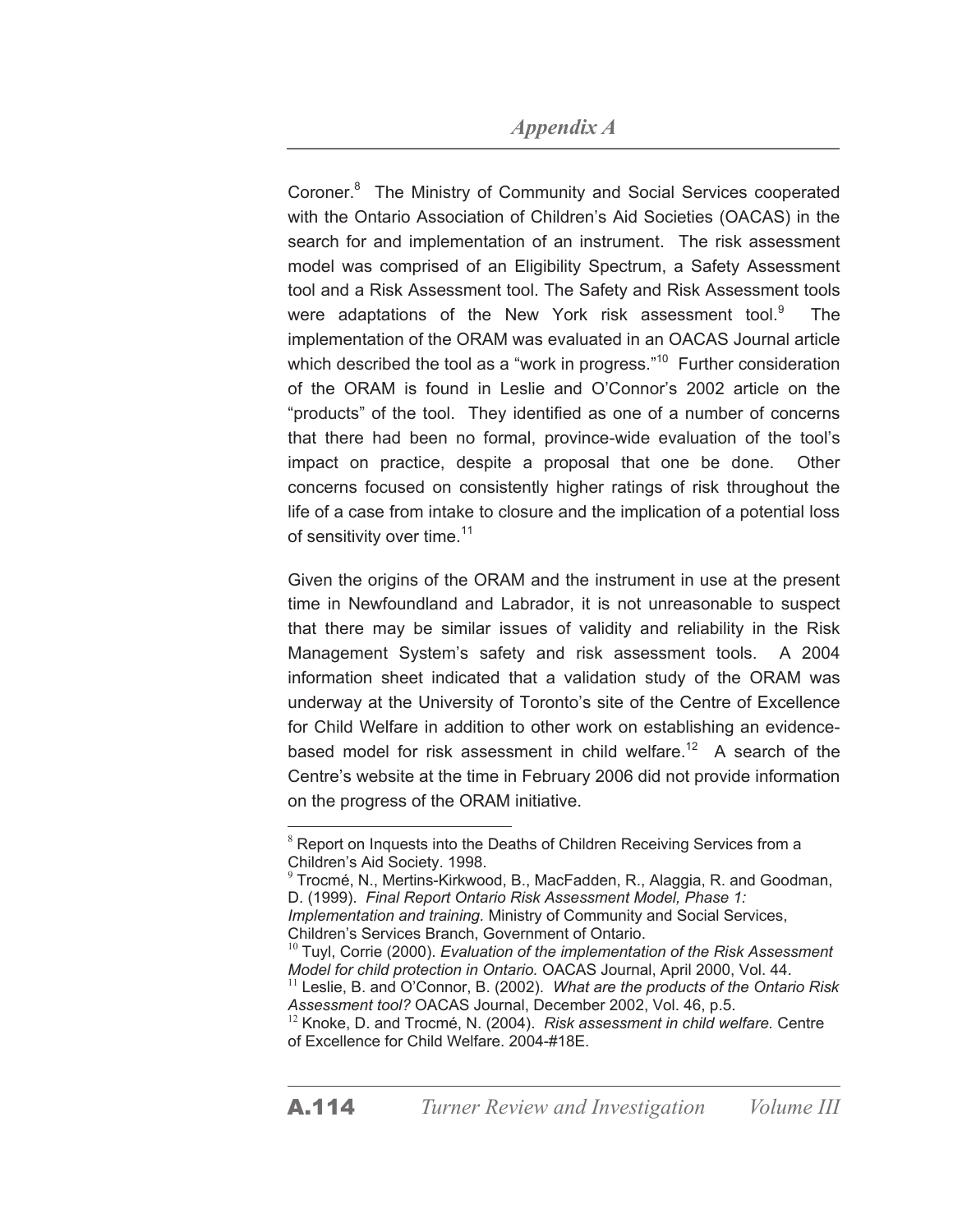Information available on the University of Toronto's website suggests that a new instrument will supersede the ORAM in the future, and that a review of existing risk assessment tools through research conducted in the Faculty of Social Work will be of value in this process.

> One of the most crucial and challenging tasks in social services work involves making intervention decisions in child protective services cases. Such decisions must be anchored by the timely, reliable assessment of whether parents will reabuse their children. While there is evidence to suggest that actuarial or empirical scales are better able to predict maltreatment recurrence than unassisted clinicians, there is little agreement as to which actuarial tool is best. Further, the range of factors used to construct instruments that predict maltreatment recurrence has not been systematically reviewed for predictive capacity across contexts and child developmental stage.

> The project will compile a set of risk factors that predict maltreatment recurrence across studies and age groups, and will systematically compare the validity of risk assessment tools that have been used in the field. This work comes at a critical juncture for Ontario's Ministry of Children and Youth Services, which is currently developing and will be implementing a new risk assessment tool over the next few years. Similarly, the review can assist other jurisdictions facing similar needs (across Canada and internationally) and aspiring to improve their decision-making capacity.<sup>13</sup>

The Principal Investigator will be Professor Aron Shlonsky of the Faculty of Social Work, University of Toronto and Dr. James Barber.<sup>14</sup>

Demonstrating the probability of harm to a child's well-being can be done by means of assessing the risk to the child based on factors that have

 $\overline{a}$ <sup>13</sup> Website at

http://www.socialwork.utoronto.ca/fsw/fswsupport/institute/child\_syst1.html, accessed February 7, 2006.

 $14$  Dr. Barber resigned as Dean at the University of Toronto's Faculty of Social Work December 31, 2005.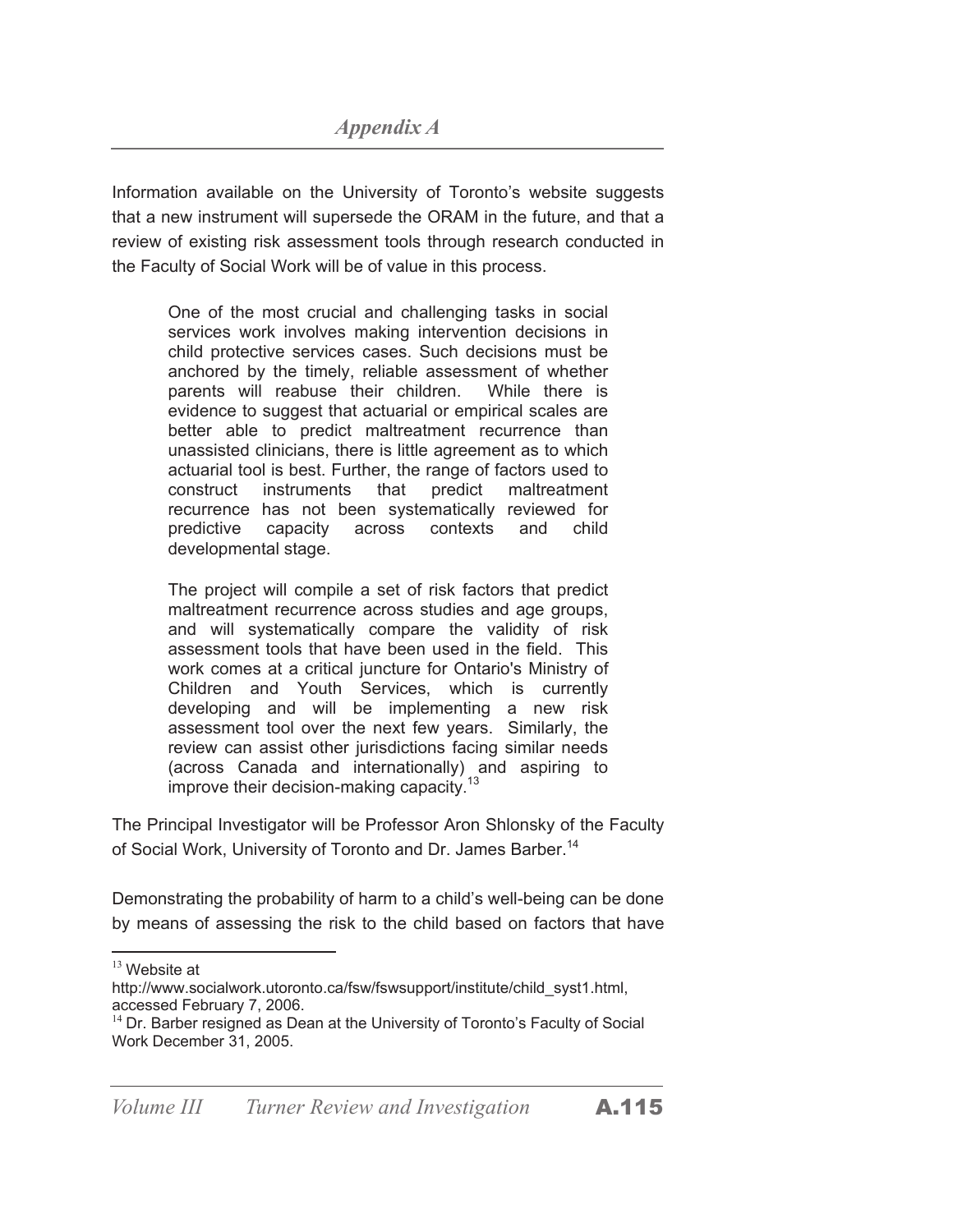been found to have predictive value. Prediction of future harm can be done in two ways; through actuarial models or through clinical models also known as consensus models. The Department had a risk assessment instrument in use at the time Dr. Turner was receiving service from the Department.

When an organization or a government department charged with the protection of children receives a report that a child is in need of protective services, it is necessary to determine if abuse has taken place or will take place if the situation remains unchanged. The former task comprises substantiation while the latter involves prediction; both rely on data gathered during the course of an investigation or an assessment. When maltreatment is substantiated, the organization will attempt to predict the probability of recurrence if the child is left in an unchanged situation. If the child is in a situation that suggests to the referral source that there is *potential* for maltreatment, the task then becomes predicting the probability that maltreatment will occur without knowing that adultís potential for child maltreatment. This is a task fraught with difficulties, both from a theoretical and practice perspective, and from a legal perspective. Section 14 of *The Child, Youth and Family Services Act* does define a child in need of protective intervention as one "at risk of" physical or sexual abuse or of sexual exploitation. This places a greater predictive burden on workers in Newfoundland and Labrador as they are required to estimate the possibility of an initial incident of maltreatment.

The field of risk assessment in child welfare has seen the development of instruments intended to predict recurrence of maltreatment.<sup>15</sup> An accepted tenet of prediction is that it is easier to predict a recurrence than to predict an initial occurrence. In practical terms, predicting whether a person will survive a fall into the deep end of a swimming pool

 $15$  Risk management systems are used in some organizations to direct case planning, develop comprehensive assessments and select interventions. There are complications inherent in utilizing instruments designed solely for risk assessment for these other purposes. A risk management system is intended to address these issues.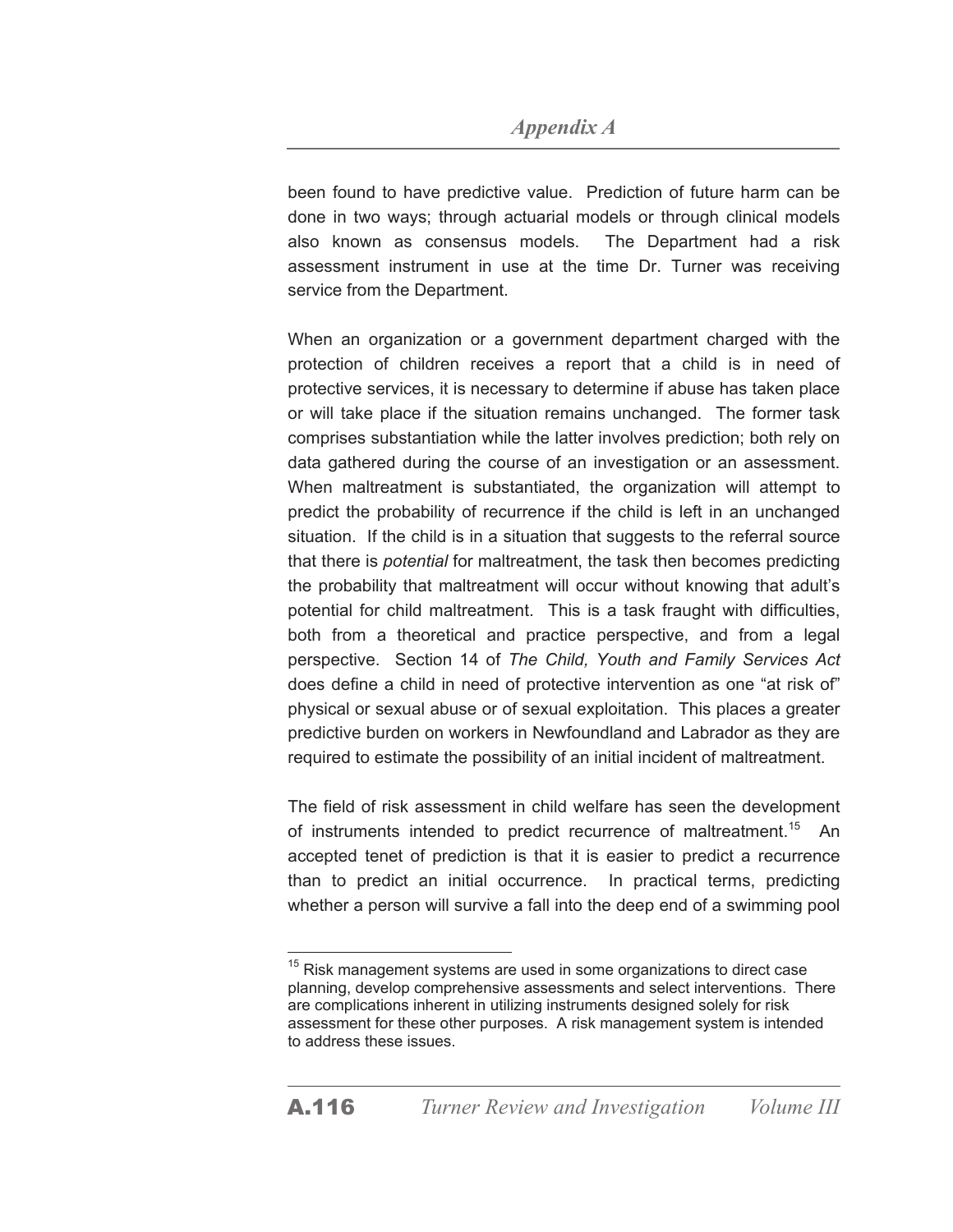is an easier task if it is known that the person in question has the ability to swim in deep water. People known to have maltreated children pose a less onerous predictive task to a child welfare service than predicting whether a person not known to have mistreated a child will do so in the near future.

A related task in child welfare prediction is determining whether being the perpetrator of violence against an adult results in a greater probability that this individual will mistreat a child. At a practice level, this involves determining if perpetrators of violence pose a threat to children in their care. For example, is there increased risk to the children in the home if the parent begins a relationship with an adult known to have a history of violence involving an adult? Is it dangerous for a child to remain with a parent who has assaulted or killed the other parent? Not surprisingly, this is a question that elicits a high level of emotion and substantial feedback if the public becomes aware that children are in the care of such a parent. There is an even greater outcry if the children are subsequently injured or killed by the adult. Child abuse homicides are statistically rare events and it can be argued that this subset comprises still fewer cases.

On the question of child maltreatment by persons known to or believed to have assaulted or killed a spouse, prediction instruments (The Department's current instrument included) rate "severe family violence" as a risk element of high concern and of useful predictive ability. "This factor, in combination with other factors, is highly correlated with the likelihood of future child maltreatment. Any history of family violence should be included in the analysis of overall risks for future harm. ì**Household membership** can include adults in the household, as well as siblings and any other individuals who may be included in the family constellation, regardless of residence. This would include an individual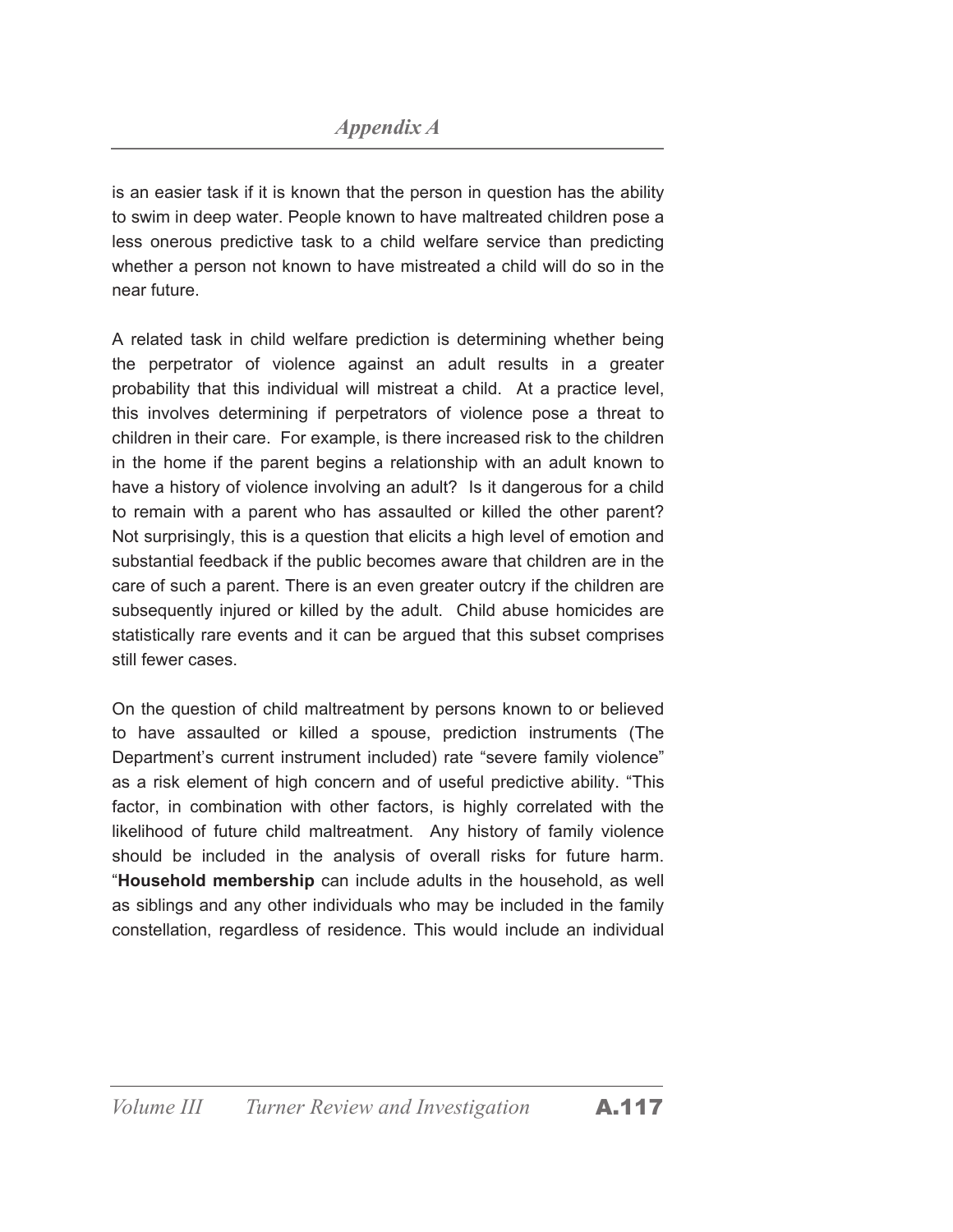with a history of violent acts who may be in and out of the home over a period of time<sup>"16</sup> [emphasis in original].

The 1993 version in use at the time Shirley Turner killed Zachary and herself includes "Domestic Violence" as one of the components of ìFamily Influenceî to be assessed, including ìRepeated or serious physical violence or substantial risk of serious physical violence in the household" as the descriptor for the most highly rated element of family violence.<sup>17</sup> This clearly is less encompassing than the 2003 version. However, the 1993 version includes "any additional areas of risk/family functioning not found within the five influences<sup> $18$ </sup> for consideration in an integrated and cohesive analysis of risk assessment. If severe family violence was sufficiently well enough known as a factor in the prediction of risk for child maltreatment to be included in the revised September 2003 model, it can be argued that it should have been known to the Department and its staff as a component of risk assessment in practice during the spring and summer of 2003. The inference that must be drawn in the Turner case is that the Department did not believe that Shirley Turner could have killed Andrew Bagby, despite the charges against her. Otherwise, the incident would have required contemplation as 'severe family violence' or the previously described "any additional areas of areas of risk/family functioning not found within the five influences," although the requirements of Section 14 of the Act do not specifically contemplate a parent who could kill the other parent, then return to live with the children in apparent harmony. Instead Section 14(j) refers to living in a situation where there **is** violence.

Canadian homicide data covering 1997 to 2002 reveals that one quarter of family homicides involved a family member who had a previous history of family violence. Of this number, 30 percent were men and 15

<sup>&</sup>lt;sup>16</sup> 2003 Risk Management System, Child, Youth and Family Services, Family Influence, Section 6.44.

<sup>&</sup>lt;sup>17</sup> Risk Assessment in Child Protective Services. 1993 Training Manual for Newfoundland and Labrador Department of Social Services, p.74.  $18$  Ibid., p.81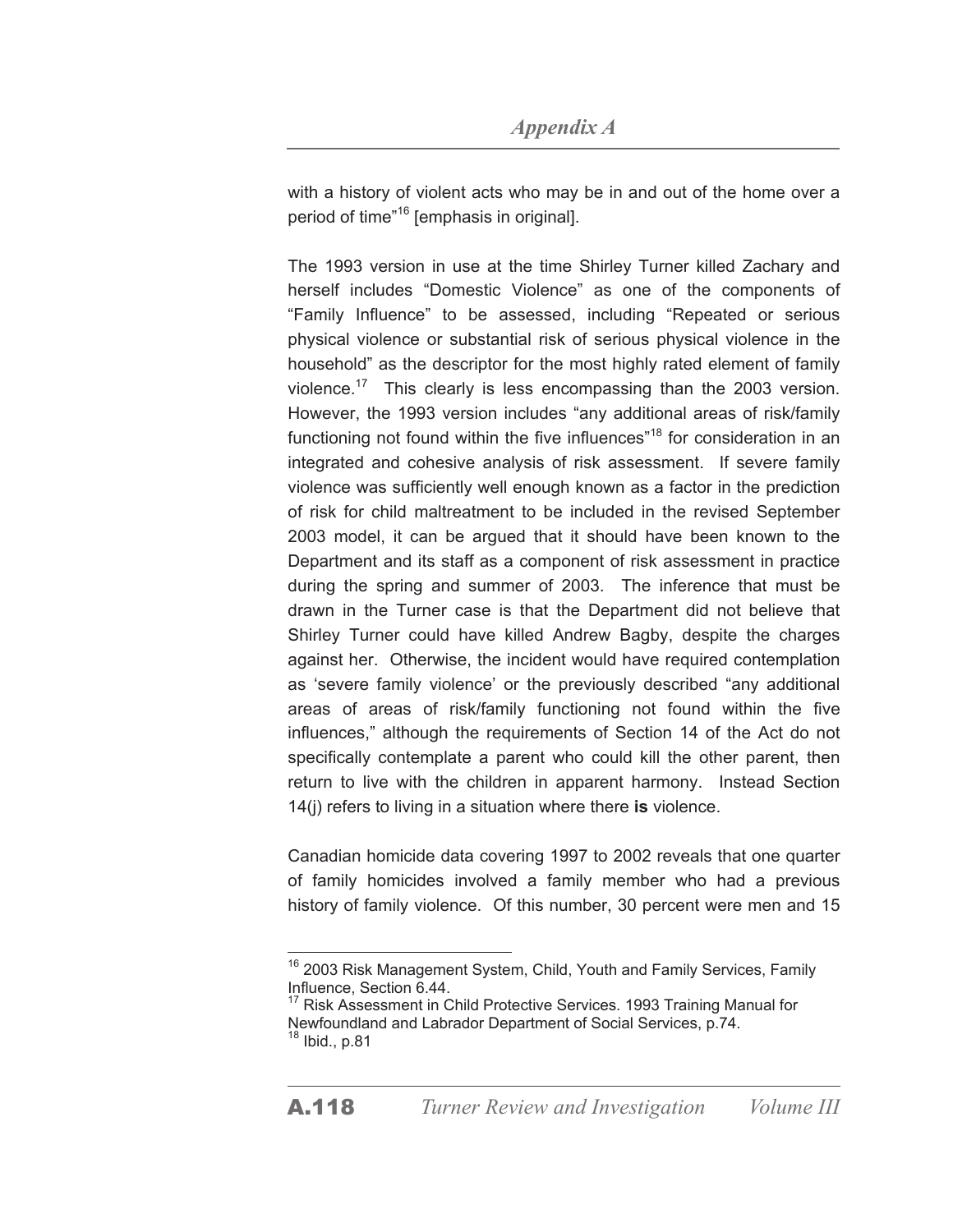percent were women. Most persons accused of the homicide of an infant do not have a criminal record; of the 28 percent who do, one-half had a history of violence but none had a history of a previous homicide.<sup>19</sup> Information from New York Cityís Child Fatality Review indicates that there was a history of domestic violence in 70 percent of homes in which a child homicide occurred.<sup>20</sup>

The situation involving Shirley Turner and her children required a risk assessment designed to contemplate the probability that a woman accused of the first degree homicide of the father of one of her children would injure any or all of her children. Both the 1993 instrument and the 2003 version allow for this consideration *in general terms and as an incident of family violence.* However, the policies on using the risk assessment instruments require an incident of child maltreatment as a ëtriggerí to begin assessing risk. Until Shirley Turner slapped [Ö] across the face, the Department had no marker incident to use as the 'trigger' for its risk assessment using the instruments provided for that purpose. $21$ Interviews with Department staff indicated that Dr. Turner's calling to 'confess' about what she had done to  $[...]$  kept the case, in their view, within the confines of voluntary family service.

In the interviews conducted with staff,  $[...]$  indicated that, at the time Shirley Turner was receiving service, policies and procedures of the Department concerning risk assessment covered only child sexual abuse cases, that safety assessments were done at intake and risk

 $\overline{a}$ 

 $21$  The issue of s.14 of the Act including being "at risk of" maltreatment as a condition for a child being in need of protection is somewhat confusing when the conditions governing the instruments<sup>*i*</sup> use are considered. The Risk Management System (5.1-5.2) is clear that being in need of protective intervention may be sufficient to require risk assessment even if an allegation of maltreatment is not verified.

<sup>19</sup> Canadian Centre for Justice Statistics (2004). *Family Violence in Canada; A Statistical Profile*. p.51. Website accessed January 28, 2006 at http://www.phacaspc.gc.ca/ncfv-cnivf/familyviolence/pdfs/85-224-XIE2004000.pdf 20 New York State Office for the Prevention of Domestic Violence (1998). *Model Domestic Violence Policy for Counties.* Website accessed January 28, 2006 http://www.opdv.state.ny.us/coordination/model\_policy/index.html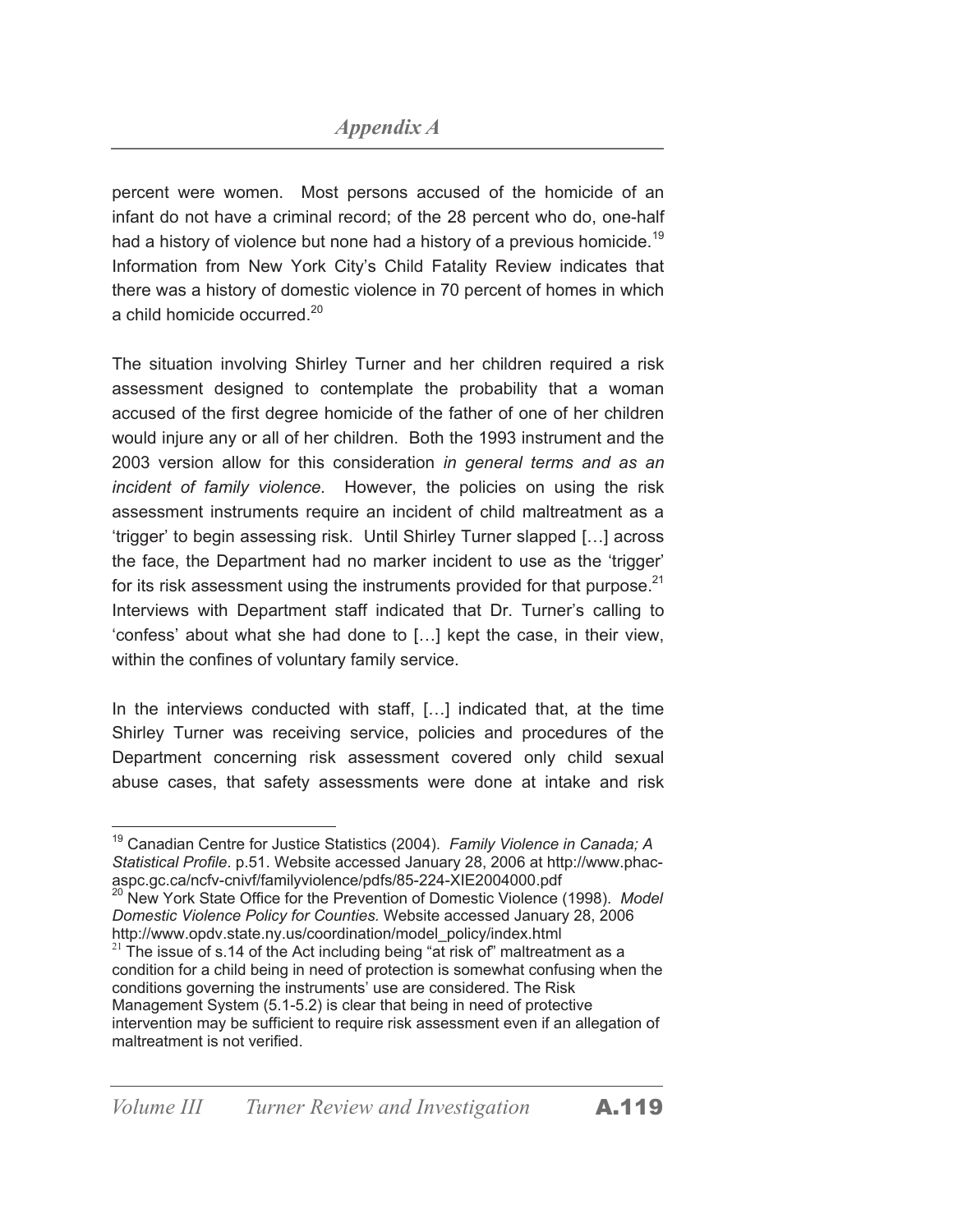assessment was 'an informal tool.' The policy manual of the Department of Social Services is clear in Section 02-04-03 that the risk management process involved an assessment of risk related to recurrences of physical, sexual and emotional abuse in addition to neglect. The Department provided a tool for its staff through both the training manual provided by IPCA in 1993 and the materials included in the Child Welfare Program Standards, Section 02-04-03.

The current standard contained in the Risk Management System, Section 6.1, requires the completion of a Risk Assessment, using the instrument provided, within 30 days of the determination that a child is in need of protective intervention, at predetermined intervals, at "critical points in the case" and "when a new report is screened in on an active case." Based on these requirements, a risk assessment would have been required after the slapping incident **if** the Turner case had been categorized as a child protection case. It would also have been required in a child protection case after Shirley Turner went to jail and left  $[\ldots]$ living alone in the family apartment with inadequate supervision by her half-brother and a neighbour. The circumstances under which rent and living expenses were paid by the Government of Newfoundland and Labrador when the home was occupied solely by a 12-year old remain unclear. As a situation of risk, it is difficult to contemplate that a mandated child welfare organization would see this as a suitable arrangement for child. The explanation provided was that the Department saw Dr. Turner's arrangement for 'supervision' by  $[...]$  and the neighbour as meeting its criteria for appropriate planning.

In considering the issue of vulnerability with respect to Dr. Turnerís two minor children, Zachary was at the greater risk of harm by virtue of his age and the lack of a protective adult with the ability to intervene on his behalf. He had grandparents, David and Katherine Bagby, but they had no ability in law to remove him from Dr. Turnerís care without facing penalties for doing so. If his father had been alive, Dr. Bagby could have taken Zachary if he believed that the child would be safer or healthier in his care as both parents had an equal claim to Zachary.  $[...]$  had a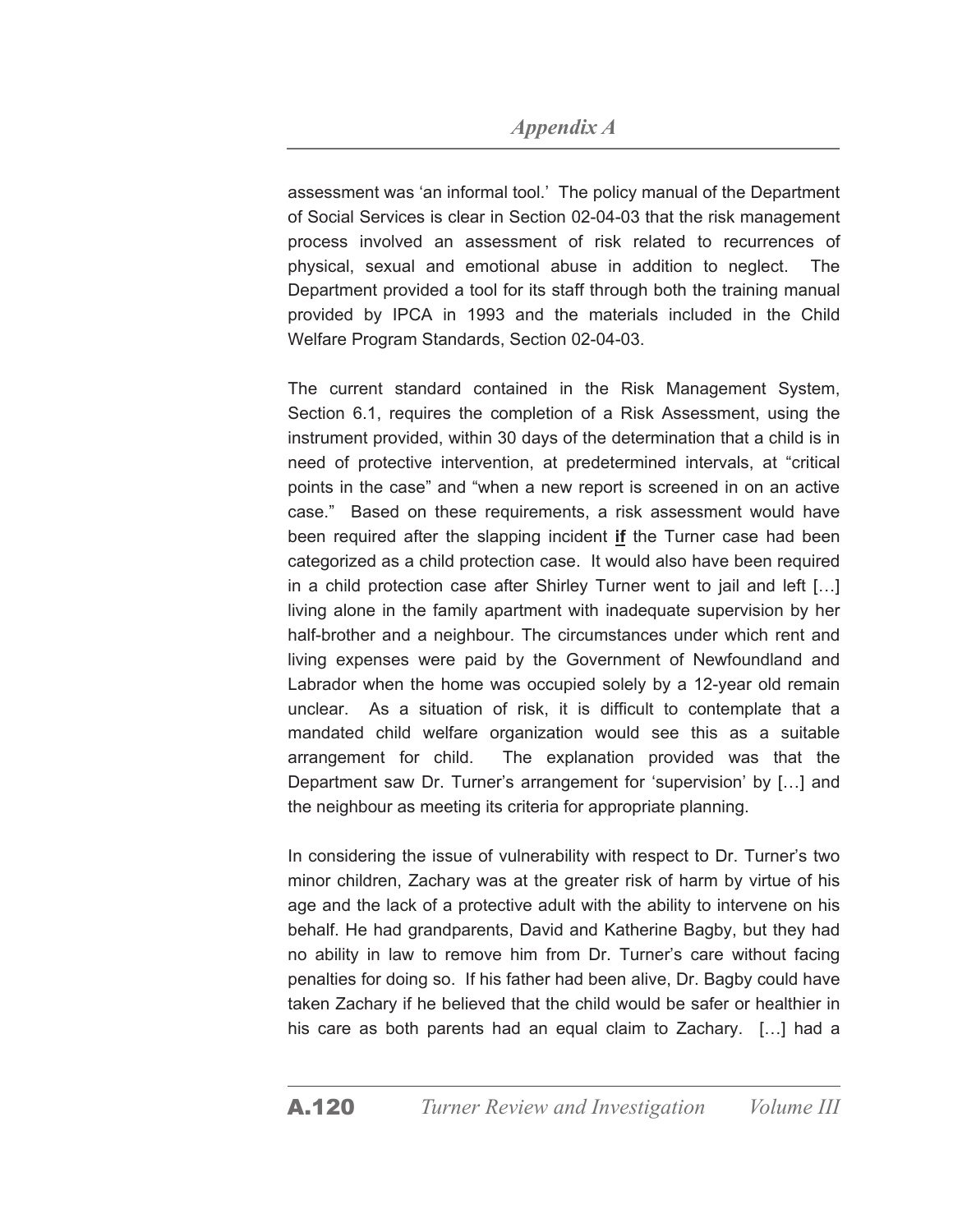father whose protective inclinations were evident in the Department's contacts with him. These were complicated (or hampered) by Dr. Turner having a custody order in her favour.<sup>22</sup> She did not assert a claim for custody of any minor children once she graduated, leaving Mr. [...] with sole responsibility for [...]'s maintenance and care. At the time that Dr. Turner was living in Newfoundland and facing extradition to the United States, [...] was the only one of the three eldest children still dependent on a parent's care.

The risk management system (RMS) in use prior to the deaths of Zachary and Shirley Turner was adopted by the then Department of Social Services effective October 8, 1993.<sup>23</sup> The introduction of the RMS was accomplished through the Institute for the Prevention of Child Abuse (IPCA) with a two-day training session and the provision of a handbook titled "Risk Assessment in Child Protective Services." The handbook introduces risk management as necessary to ensure that key child protection decisions are given careful consideration, that such decisions are structured, consistent and objective to ensure that that the quality of child protection service is enhanced through improved decision making. The result would be a reduction in the recurrence of child abuse and neglect in addition to improving accountability and reducing liability.<sup>24</sup> The handbook's introduction is clear that decreasing risk to the child welfare *system* is one of the benefits of risk management, in addition to protecting children. Case examples are provided to support the argument that child welfare systems can expect to be held liable if children are not protected when an organization is involved. The Child Welfare Program Standards in effect at that time and still in effect when

 $\overline{a}$  $22$  Dr. Turner was successful in gaining an order of sole custody of [...] despite her prolonged absence from her daughter's life. This appears to be related to Dr. Turner's advising the court of her allegation that Mr. and Mrs. [...] had

physically abused [...].<br><sup>23</sup> Newfoundland and Labrador Department of Social Services, Child Welfare Program Manual, Child Protection Services.

<sup>&</sup>lt;sup>24</sup> Risk Assessment in Child Protective Services, Institute for the Prevention of Child Abuse, Toronto, ON., p.5.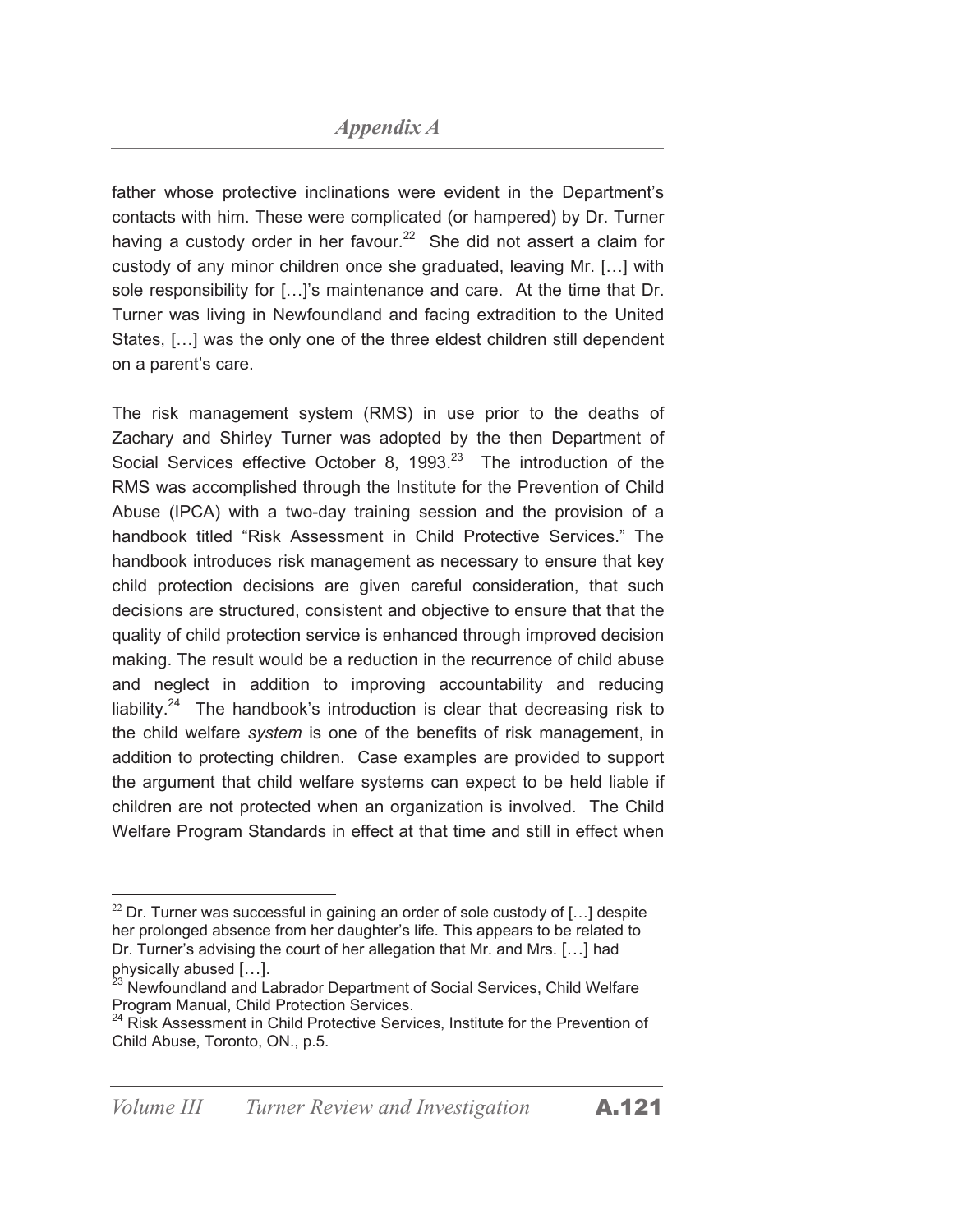Shirley and Zachary Turner died, $^{25}$  reflected the content of the 1993 RMS manual. A revised Risk Management System was developed and training provided to 'the regions' in September of 2003. As of June 13, 2005, the Regional Integrated Health Authorities were still in the process of implementing this new system.<sup>26</sup>

The IPCA originating manual addresses the issue of liability in some detail. The issue of supervision as a source of potential liability is introduced under "Supervisors' Areas of Vulnerability." (p. 17) These include:

- 1. No systematic supervision;
- 2. Failure to review and approve major social worker's decisions;
- 3. Failure to catch social workers' errors;
- 4. Makes a negligent assessment and gives this to social worker;
- 5. Failure to ensure or review recording;
- 6. Failure to review service plan;
- 7. Failure to teach agency policies and procedures.

The system of risk management in use during the Department's involvement with Shirley Turner included, as does the current system, a list of Risk Decision points. The 1993 model had ten Risk Decision points while the current system has nine. A comparison of the two lists illustrates the shift to what the government has termed family centered services.

#### **1993 Risk Decision Points 2003 Risk Decision Points**

- 1. To investigate or not to investigate
- 
- reports be accepted for investigation?
	-

1. Should the child protection

#### 2. The priority of initial response 2. What is the response time?

3. Initial safety assessment 3. Is the child safe now?

 $25$  The issue of two sets of standards apparently used at the same time  $26$  Letter dated June 13, 2005 from Ms  $[...]$ , Provincial Director, Child, Youth and Family Services to Mr. David Day, Lewis Day Solicitors.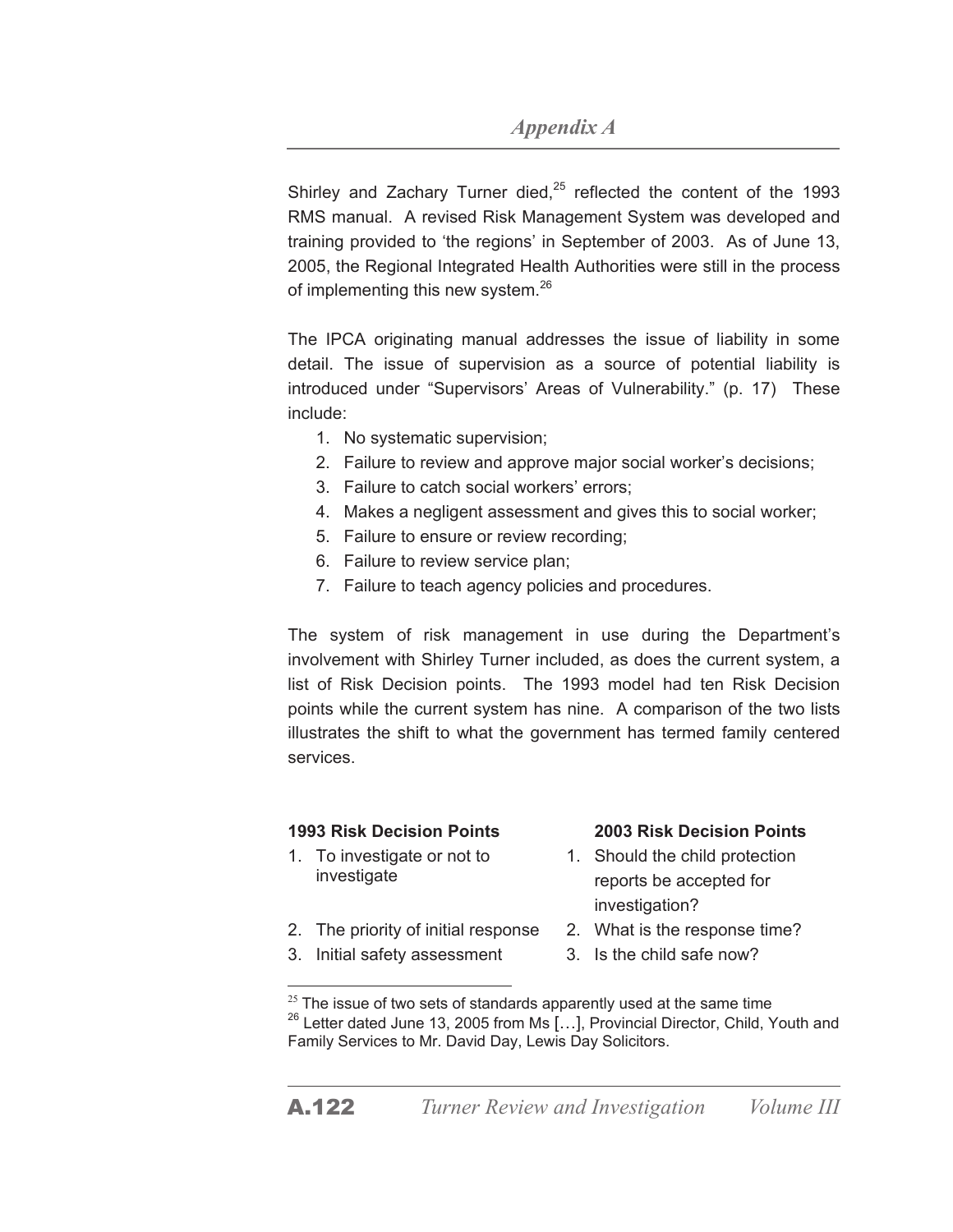- concerns verified? 5. Assessing risk of future harm 5. Is the child in need of protective intervention? 6. Determining the level of services required harm? 7. Whether to pursue court action action plan? 8. Should the child be removed from the caregiver(s)? 9. Should the child be returned to 9. Should the case be closed? the caregiver(s)
- 10. To close or not to close the case
- 4. Verification of allegations 4. Are the child protection
	-
	- 6. Is the child at risk of future
	- 7. What is the family centered
	- 8. Has the family centered action plan been reviewed/revised?
		-

The 2003 RMS is "adapted from the New York Risk Assessment System" and adaptations of the same system are in use in New Brunswick, Ontario and British Columbia.<sup>27</sup> The manual asserts that it has "the highest coverage of both abuse and neglect factors which have been supported by predictive validity studies," as referenced to Arnold J. Love (1997) *Eligibility and risk assessment project: Final report*, Ontario, Canada (p.3).<sup>28</sup> The question of whether an adaptation of any instrument retains the validity and reliability of the original instrument has been discussed in the literature on risk assessment research. Any adaptation requires its own testing to ensure that the instrument remains both reliable and valid. Knoke and Trocmé (2005) view the delays in conducting evaluation research of instruments used in the field as an

 $\overline{a}$  $27$  Undated letter to "Participant" from Ms. [...], accompanying the 2003 Risk Management System.

 $28$  The issue of the predictive validity of this instrument is best illustrated by Ontarioís decision to replace it with an actuarial instrument. The basis for Dr. Love's claim could not be located in the research surveyed by the reviewers.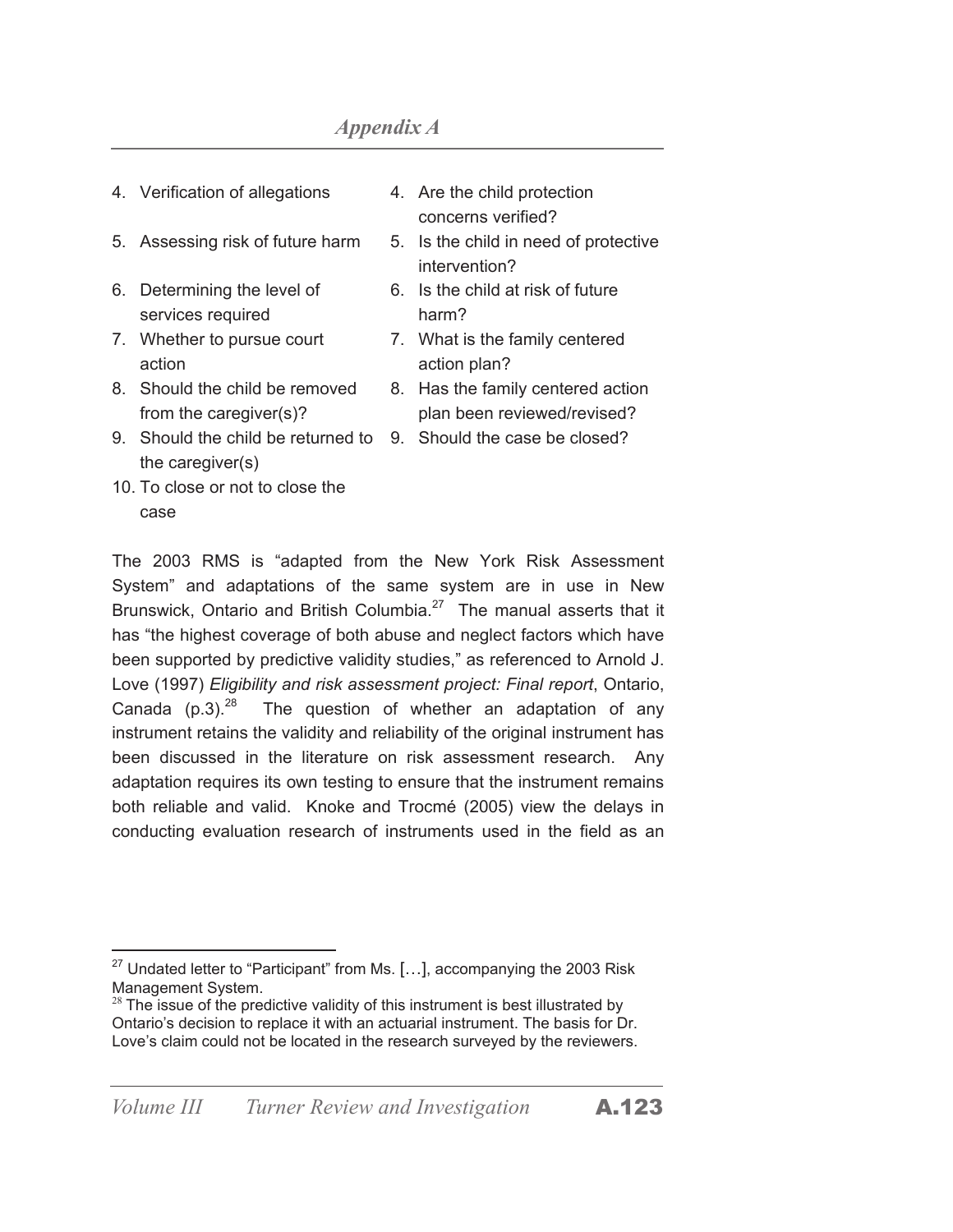issue in ensuring the validity and reliability of risk assessment instruments.<sup>29</sup>

The 2003 Risk Management System is intended to provide workers with a means of assessing risk, managing risk and providing child protection service to families in Newfoundland and Labrador while honouring the province's commitment to family centered, strengths-based services.<sup>30</sup> It is described as a "broader concept than risk assessment"<sup>31</sup> and involves activities commonly falling under the rubric of "case management." In reality, the manual is a 'how to' for providing protection services, organized under the headings of Risk Decisions 1 through 9.

A review of the Risk Decisions listed in the Risk Management System (RMS) Manual includes as the first Risk Decision "Should the Child Protection Report Be Accepted for Investigation?" This is an issue of risk management in that a child could experience further maltreatment if appropriate service is not provided.It is accomplished by considering the child protection report and any subsequent investigation against the applicable statutes containing protection criteria<sup>32</sup> and service delivery requirements, in addition to the Department's policies concerning the delivery of service. The list of information to be collected is comprehensive and would allow workers to make an initial decision around case selection as it focuses on the incident prompting the report and the familyís functioning including issues of violence, parenting practices, substance use/abuse, the familyís relationship to the community and information about the alleged offender in addition to information about the child victim. The worker is also required to query

<sup>&</sup>lt;sup>29</sup> Knoke, D. and Trocmé, N. (2005). *Reviewing the evidence on assessing risk for child abuse and neglect.* Brief Treatment and Crisis Intervention, 2005; 5:310-327.

<sup>&</sup>lt;sup>30</sup> Risk Management System, Child Youth and Family Services, Government of Newfoundland and Labrador, Department of Health and Community Services, September 2003, p.4.

 $\frac{31}{32}$  Ibid., p.7.<br> $\frac{32}{32}$  Section 14 of <u>The Child, Youth and Family Services Act</u> as described on p. 6 of the RSM Manual.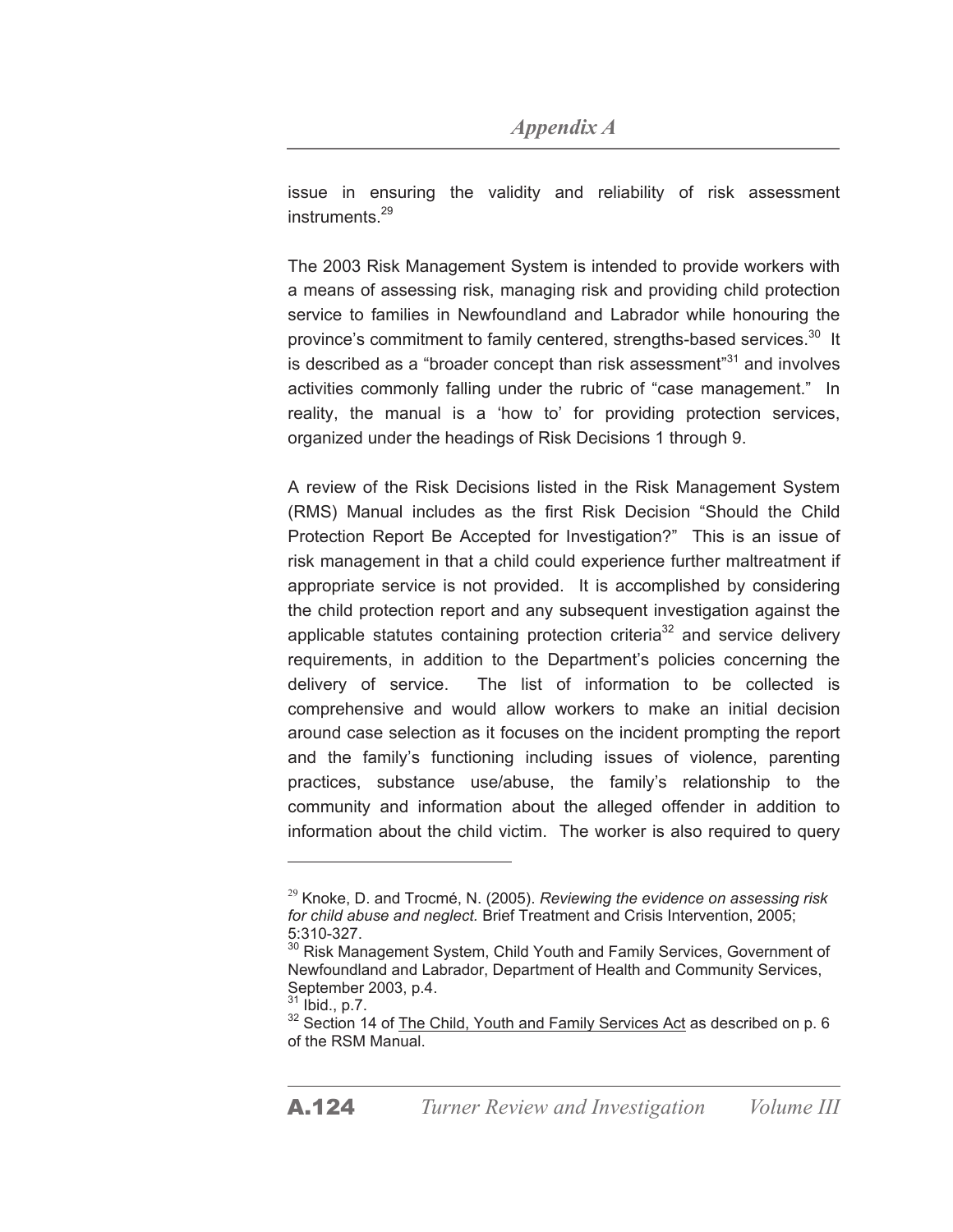the reporter about family strengths and protective factors, and to consider a judgment of the reporter's motivation and credibility while keeping in mind that valid reports may be made by people with a questionable agenda. The worker then checks for previous child welfare involvement and, if appropriate, for police involvement. Only after this rather extensive data collection is done, does the worker consider if the report meets the legal criteria for investigation. If it does, the section provides further direction for continuing the intake investigation.

The provinceís move toward a family preservation based child welfare service is evident in the addition of "Family Strengths/Protective Factors" in the first section of the RMS process, labeled Risk Decision #1 in the 2003 version and "Initial Screening of Reports of Children in Need of Protection" in the 1993 version. The first question on 'protective factors' in the 2003 version, "Are there times when this circumstance occurred and the family was able to cope?" is disturbing when "circumstance" is replaced by "child abuse." The whole point of a child welfare system is to ensure that children are not abused or neglected or, that if they have been, that it is not repeated. By describing child maltreatment as a "circumstance" and asking if the family has been able to "cope" in the past, the inference is that reports should be made only when families cannot "cope" with child maltreatment. This effectively attempts to disguise child maltreatment as something other than abuse or neglect while suggesting that there is an inherent value in ensuring that such incidents do not come to the attention of the appropriate authorities.

Historically, families have 'coped' with sexual abuse by denying the child's complaint or blaming the child if the abuse was witnessed. Families may cope with physical abuse and emotional abuse in the same way. Rather than asking about coping, the question is whether the family has been able to **protect** the child in the past. This would include actions such as reporting maltreatment to the authorities, compelling the perpetrator to leave the home, preventing further access to the child or to other children in the family, seeking treatment or support for the child and seeking service to help the family heal. In the event of a report of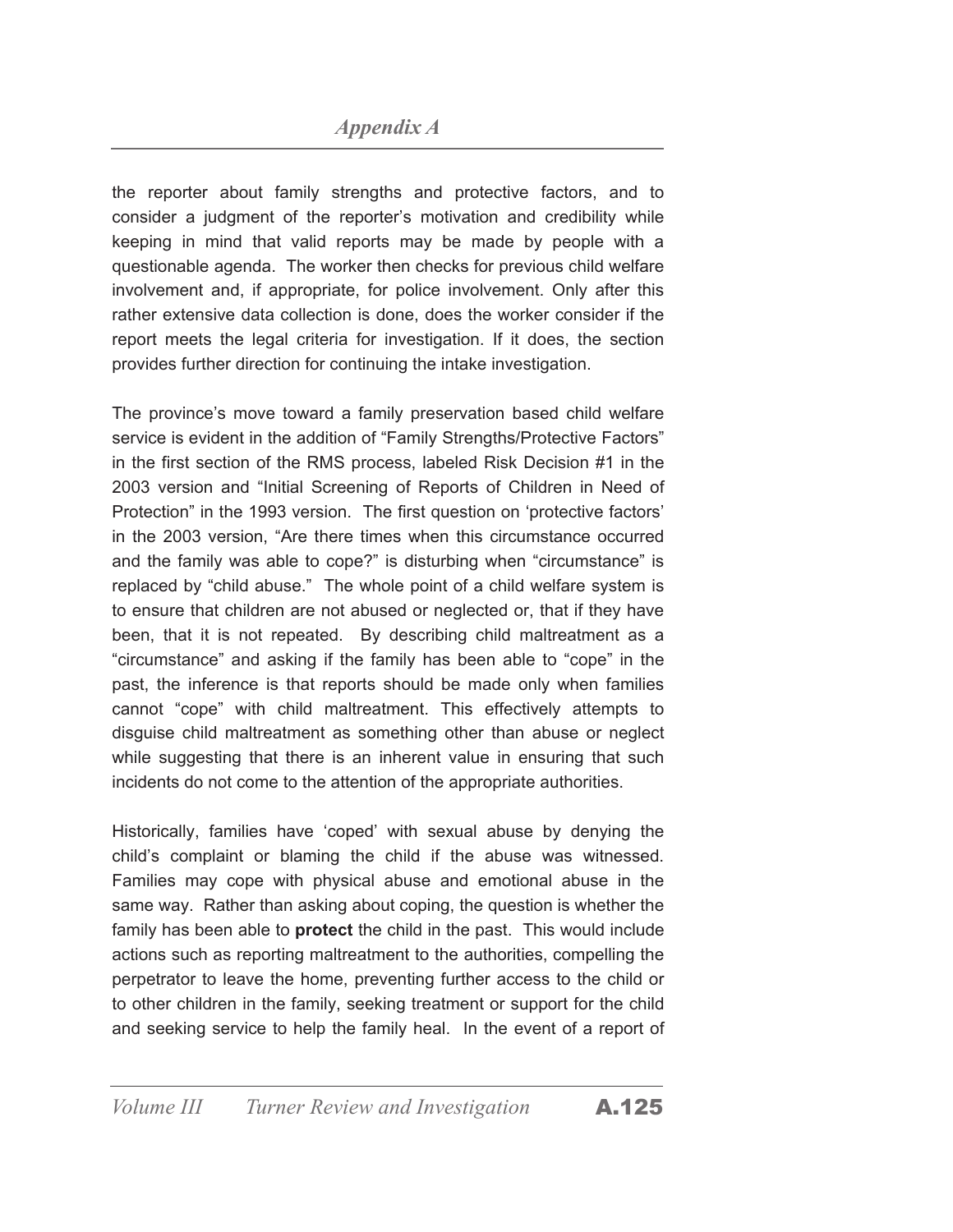child neglect, the question to ascertain protective factors should focus on whether there had been times in the past when the quality of care had deteriorated. If this happened, what events had occurred to improve the care of the child to an acceptable level?

The issue of **who** is being served may seem a fine point in considering the management and assessment of risk, but it coloured the service provided to Shirley Turner and her children and definitely impacted on any considerations of risk. $33$  The focus of service, for the most part, was Dr. Turner - her feelings, her coping abilities and various practical issues related to being on a limited income. The fact that she had approached the Department for 'family services' as a voluntary client resulted in a kind of "tunnel vision" whenever events or facts appeared to depart from the Department's view of Dr. Turner as a person seeking help through a family crisis.

If there were difficulties with  $[...]$  - who essentially was abandoned by her mother when Shirley Turner entered medical school and later left the country - it was [...] who saw a counselor and heard from the worker that her mother was under a lot of stress. Zachary's physical development was tracked by public health - almost obsessively - in his early months but the focus again was on how Dr. Turner was coping. In considering that a mother under a great deal of stress might harm her children, the Department's concern was justified. Its view of Dr. Turner as someone experiencing stress due to the pressures of attending court and facing extradition do not include, from the records reviewed, any systematic consideration of the possibility that Dr. Turner had committed an act of extreme violence against Dr. Bagby. While the interviews with Department staff indicated that this was an ongoing issue of assessing risk, it is largely absent from the files reviewed. Instead, the Department adopted a position of "innocent until proven guilty" which is admirable for a court but too narrowly focused for a child welfare organization charged

 $33$  The file contained no record of an assessment of risk concerning Zachary or [...] despite assertions in the interviews of Department staff that such assessments were ongoing.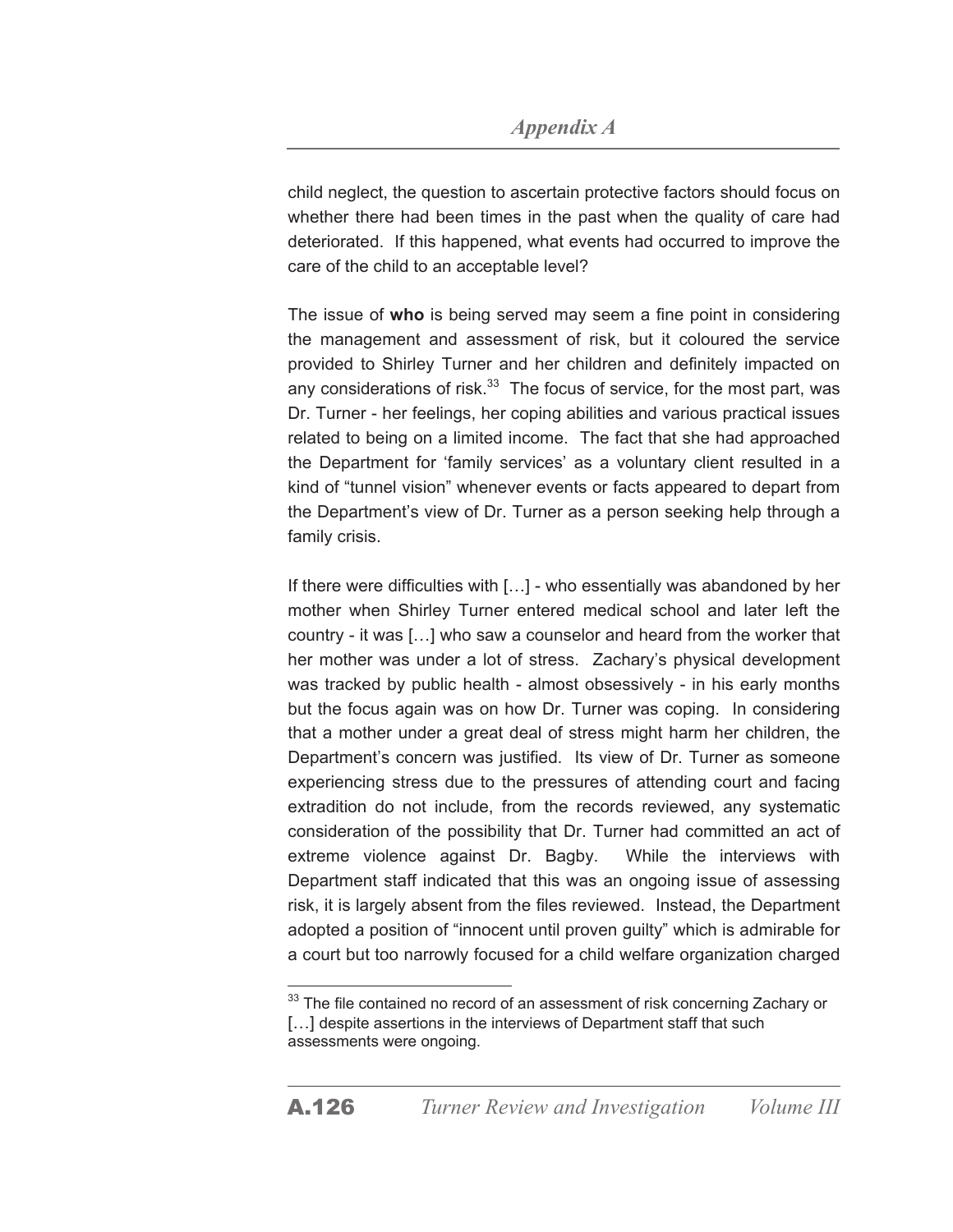with protecting children from harm. This requires a more proactive approach involving the assessment of the caregiver's potential to harm a child.

The file contained little evidence that the possibility of Shirley Turner murdering Andrew Bagby and being convicted of that crime was contemplated - how would this impact family centered service delivery? Asking Mr. [...] to move to St. John's prior to Christmas 2002 while Dr. Turner was incarcerated is an example of the Department's focus on Dr. Turner as she wanted  $[...]$  to remain in the family's apartment in St. John's. [...]'s history with her father was largely overlooked, although the Department did launch a child abuse investigation when Dr. Turner reported in 2002 that [...] had been slapped on the thigh by her stepmother.<sup>34</sup> [ $\dots$ ] had a home with her father who had been her primary caregiver since 1996. Mr. [...] had a wife and stepchildren and a life some distance from St. John's, yet the Department urged him to move to St. John's to accommodate Dr. Turner's period of incarceration. This allowed 12-year old [...] to dictate where she would live and resulted in [...] living alone in the family apartment until just before Christmas. The Department accepted 'supervision' by a half-brother who did not live in the same building and courtesy supervision by neighbours in the building as sufficient for a 12-year old whose mother was incarcerated.

Surprisingly, the Department did not question Dr. Turnerís abrupt reentry into her children's lives in 2002, nor did it question whose needs were met when Dr. Turner interrupted [...]'s education through moves between the two parental homes. The plan to place Zachary with  $[...]$ and the use of  $[...]$ , who was fully occupied with work and university, to supervise [...] when she was left alone in the family home, did not cause the Department to consider whether these plans were in the best interests of Dr. Turnerís children or whether they were intended, for the most part, to meet Dr. Turner's needs. While these considerations are

 $\overline{a}$  $34$  This should be contrasted with the Department's failure to investigate Dr. Turner's admission that she had slapped [...] across the face, twice, for talking back to her. The response was to counsel  $[...]$  about her mother's stress.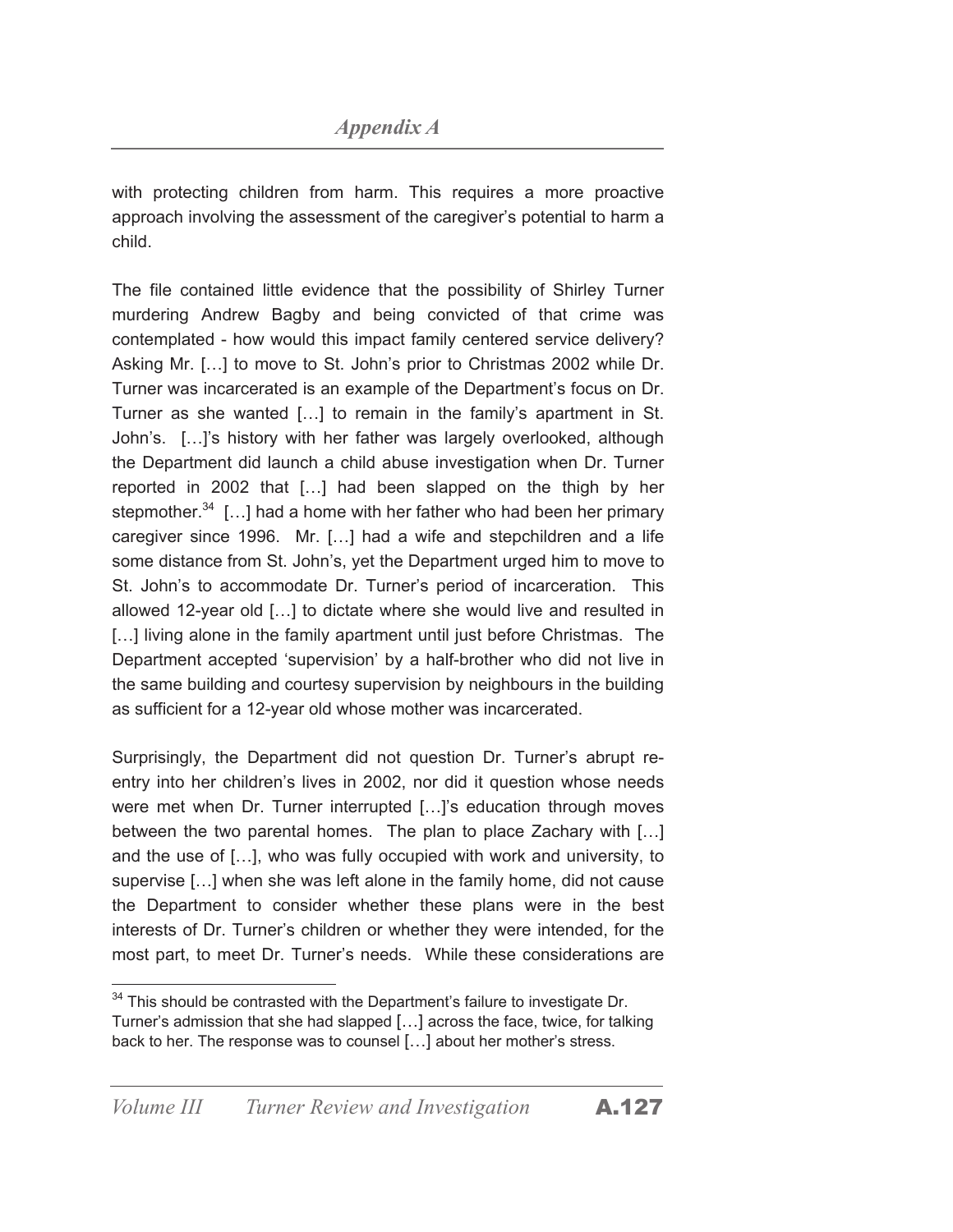not typically the focus of a risk assessment related to child abuse or neglect, they would be addressed in a thorough family assessment. The file material reviewed recorded no systematic contemplation of risk or any family assessment.

The two risk instruments' similarity continues, for the most part, through the opening of a case for further service. The 2003 instrument has additional elaboration of some points and additional material on the question of statutes as there was a change to *The Child, Youth and Family Services Act* from the former *Child Welfare Act*. The 1993 manual appears to be an adaptation of a generic version as there are references to the procedures of "your agency" in addition to material specific to Newfoundland.

Risk Decision #2, in both versions (labeled as Module IV in the 1993 version), deals with assigning priorities for investigation of the report. The descriptors for these situations in both versions are clear and would provide a worker with helpful direction in most cases. Both versions include the same indicators for "Serious Lack of Supervision."

Interestingly, the situation in which  $[...]$  found herself when Dr. Turner was incarcerated is covered in this section and would require same day follow-up for a child who is "permitted to come and go from parental authority as they please, with the parents being unaware of their children's whereabouts" and "children who are left on their own for long periods of time." [...]'s comments made it clear that she did not have inhome supervision, that she was essentially living alone in the family home and that her brother was not actively involved in her day-to-day life during this period. Dr. Turner had no way of ensuring her daughter's safety under these conditions and certainly would not have known where [...] was at any given time. The family phone being disconnected placed [...] at additional risk as she had no way of obtaining adult assistance unless she went out to find someone. How she survived in terms of meals, laundry, pocket money, school attendance and so on, was not of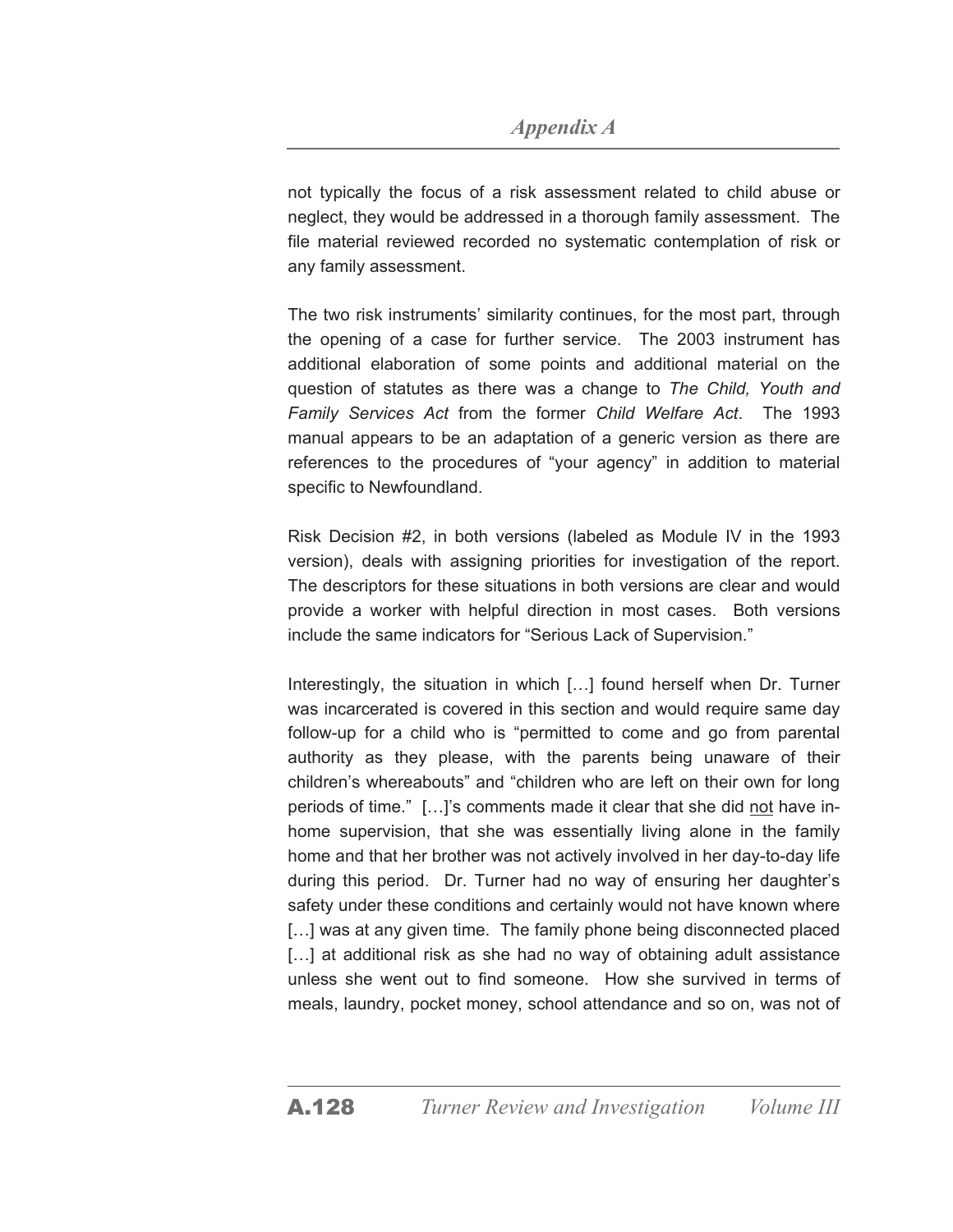sufficient concern to the Department that inquiries were made and the results recorded.

The lowest priority in both versions is assigned to persons requesting voluntary service, including voluntary placement of children. However, Priority #5 "No Risk - Family Services Request" contains an assumption that is erroneous; that parents who are seeking assistance, i.e., 'voluntary clients,' pose no current risk to the child. Examples of why service is being sought include "counseling/support services, behavioural concerns, adoption or voluntary placement [and] family services." Parents who wish to place a child in care may be seeking help due to their inability to tolerate their child any longer or may be in situations where one child in the family is endangering others. The Turner case exemplifies the danger inherent in treating a voluntary family services request as representing no risk to the children. If the work required in Risk Decision #1 (2003) is done to an acceptable standard, the familyís service priority would be rated based on what the worker has learned and assessed about the family situation rather than whether they voluntarily approached the Organization for service. Knowing that a request for voluntary family service is a "no danger" priority would, the reviewer believes, impact on the quality and quantity of information gathered in Risk Decision #1. It allows a system with workload constraints to take a shortcut and avoid a lengthy information gathering and recording process. Unfortunately, it lays a foundation for not looking beyond the surface of what is presented.

Serious or severe family violence is a #2 priority in both versions; the 2003 version assigns it a same day response. This would, of necessity, include the murder of one parent by another. Both versions contain similar definitions of the conditions associated with differing priority levels, with the addition of intoxication and impairment to the point of incapacity in the 2003 version.

Priority #3 includes physical injuries that are not life threatening or dangerous. The 2003 version is more specific in including injuries to the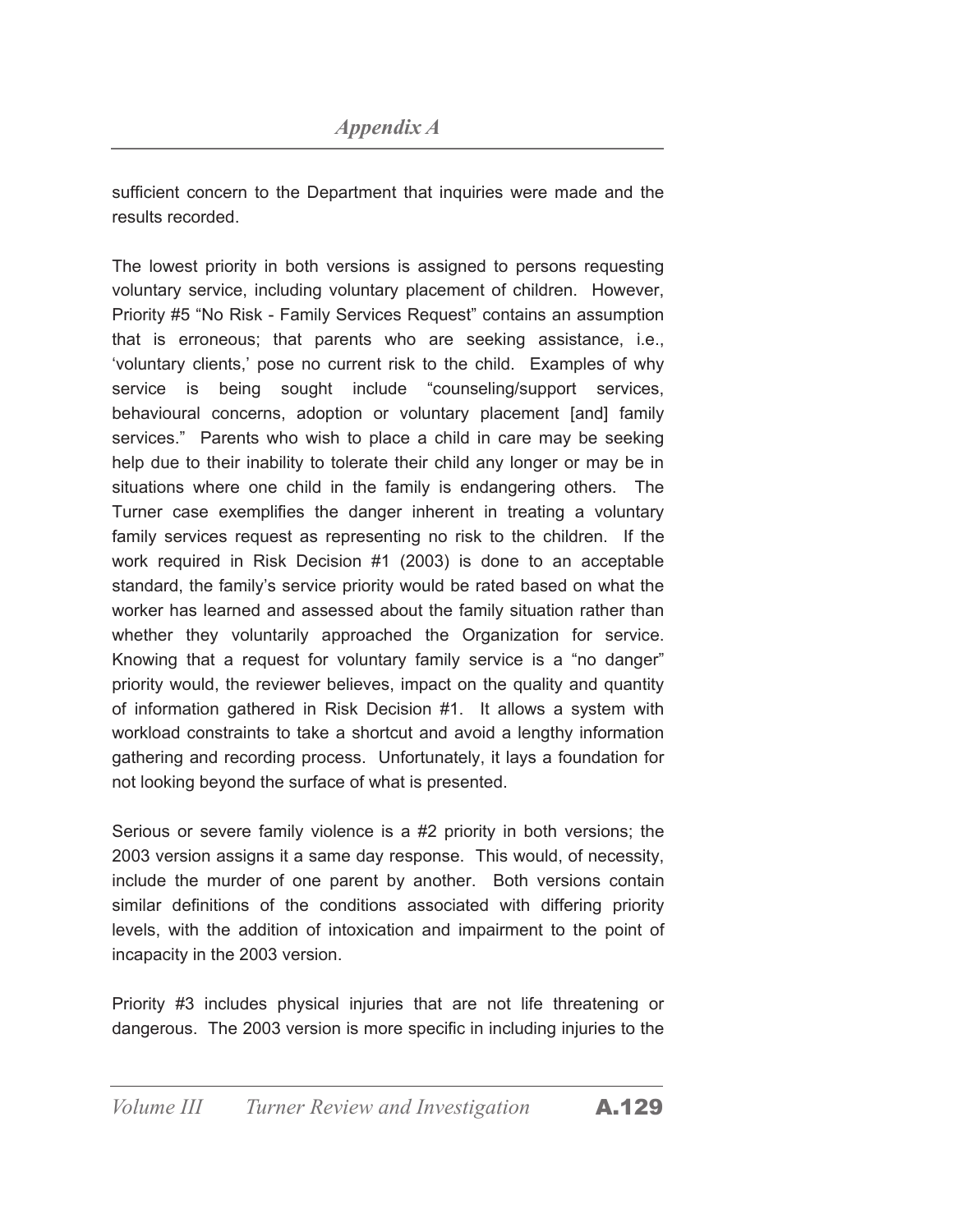face - such as a "hand print" and minor bruising to the buttocks. These require a 48-hour response in the 2003 version. The descriptors of Emotional Harm are more detailed in the 2003 version and reflect the greater understanding of the effects of emotional abuse or deprivation on children. The descriptors of Moderate Family Violence in the 2003 version also reflect current research on the effects of family violence. Priority #4 in the 2003 version expands on the brief descriptors in the 1993 version.

In the 1993 version of the RMS, Module V, Initial Safety Assessment, corresponds to Risk Decision #3 in the 2003 version. The 2003 version includes the applicable Standard. The 13 Safety Factors to assist in the assessment are the same in both versions.

The 1993 version requires that a Safety Decision be made assisted by the workerís professional judgment and in consultation with the supervisor. The effect of any ongoing intervention is considered in making the decision. Risk Decision #3 (2003), "Is the Child Safe Now?" requires a face-to-face meeting with the child in question including an interview if it is "developmentally appropriate."  $(3.1)$  The activity at this stage "does not assess the likelihood of future harm." This seems an overly fine point - if the child's situation is unsafe during the length of the investigation (which can only be estimated); this **is** a risk assessment of future harm. The behaviours labeled "safety factors" in both versions are used to determine whether a child would be **ìin immediate danger of serious harmî**, i.e., unsafe, if any of these conditions existed. This **is** a risk assessment, albeit one with a focus on the immediate future.

This "Risk Decision" in the 2003 version would be crucial in determining a plan that would address the identified risk. The family is involved in crafting the plan to reduce the risk. It is clearly stated that the first options considered must be the least intrusive and those that would "empower and strengthen the child's family to provide this protection." The worker is provided with a list of interventions intended to ensure the child's safety during the investigation. The worker is also required to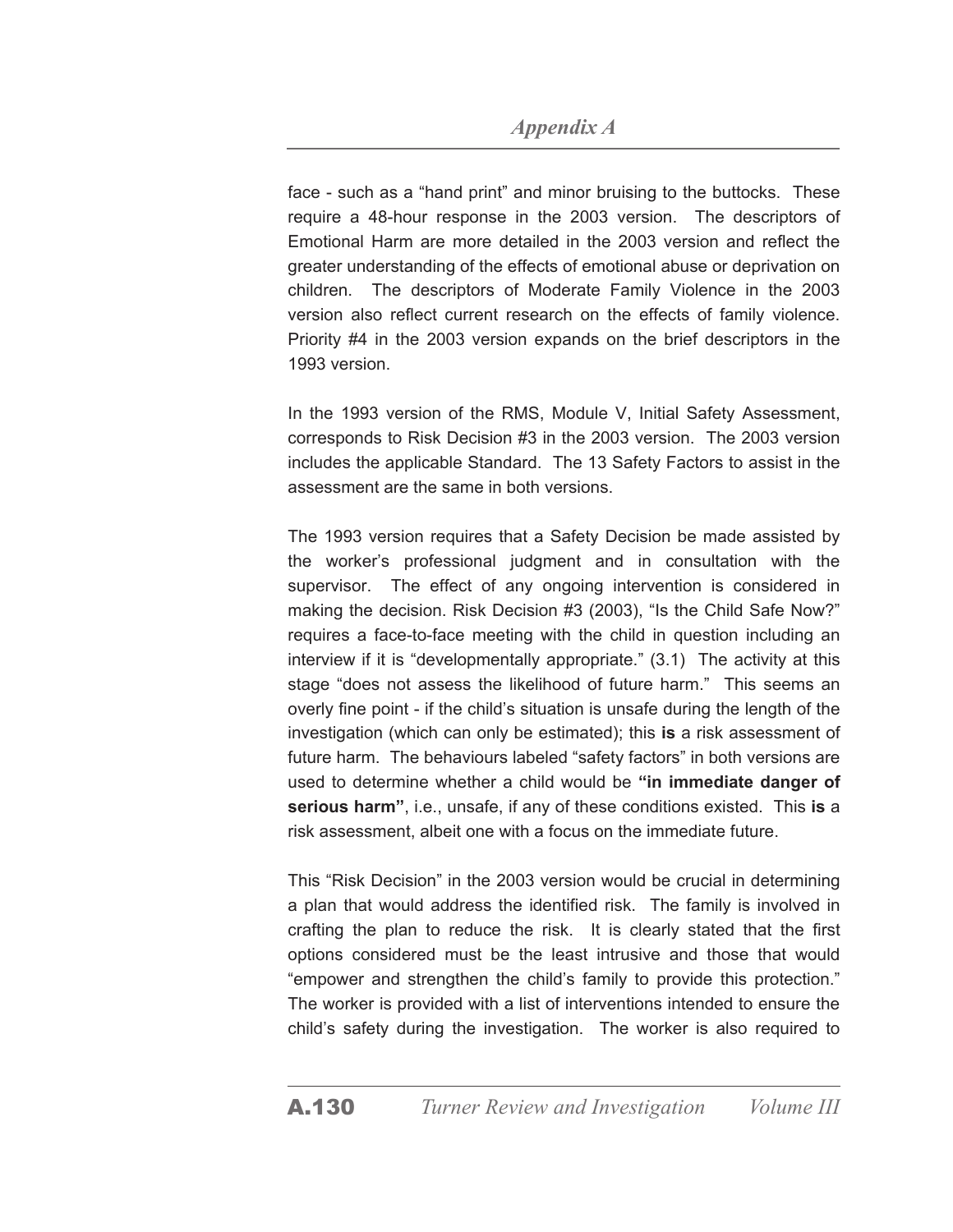consider whether the condition of risk "is very likely to occur in the immediate future," that is, to assess the likelihood of future harm.

The issue of one parent perpetrating violence against the other parent is **not** included on the list of safety (risk) factors unless one uses "1. Parents' behaviour is violent or out of control." Being charged with first degree homicide and held for extradition to face the charges suggests that there is at least a **possibility** that Dr. Turner had been, at some point, seriously violent or out of control. However, she arguably was not "out of control" at the moment of intake. How could the Department be sure that the conditions would not arise again, resulting in another incident of violent, out of control behaviour? In the interests of any child in this situation, it might be wise to provide guidance to workers as to whether a charge of murder against the sole caregiving parent warrants more protective action than was provided to Zachary Turner. If the Department had been safety planning, as required in both the safety standards, it would have been in the unusual position of safety planning with a person charged with the offense (murder) that made her a potential threat to the child's safety! Instead, the Department provided "support" and "family services" to Dr. Turner as a voluntary client.

Allowing Dr. Turner to remain a recipient of voluntary family services appears to have closed down real consideration of the possibility of harm to  $\lceil \ldots \rceil$  and Zachary. Although the Department asserted that the assessment of risk was ongoing, the file records bear little evidence of this activity. When [...] was struck across the face, the response was to set up counseling appointments which only [...] attended. There was no call to Dr. Turnerís psychiatrist to alert him that she was showing signs of having difficulty coping with all the stressors in her life. Dr. Turner had given the Department permission to communicate with Dr. Doucet and it is of concern that the Department failed to avail itself of the opportunity to gain professional insight into her capacity for violence and her ability to tolerate stress. The response that the Department was waiting for Dr. Doucet to call if there was any reason for concern did not take into consideration that the Department's ultimate responsibility was to ensure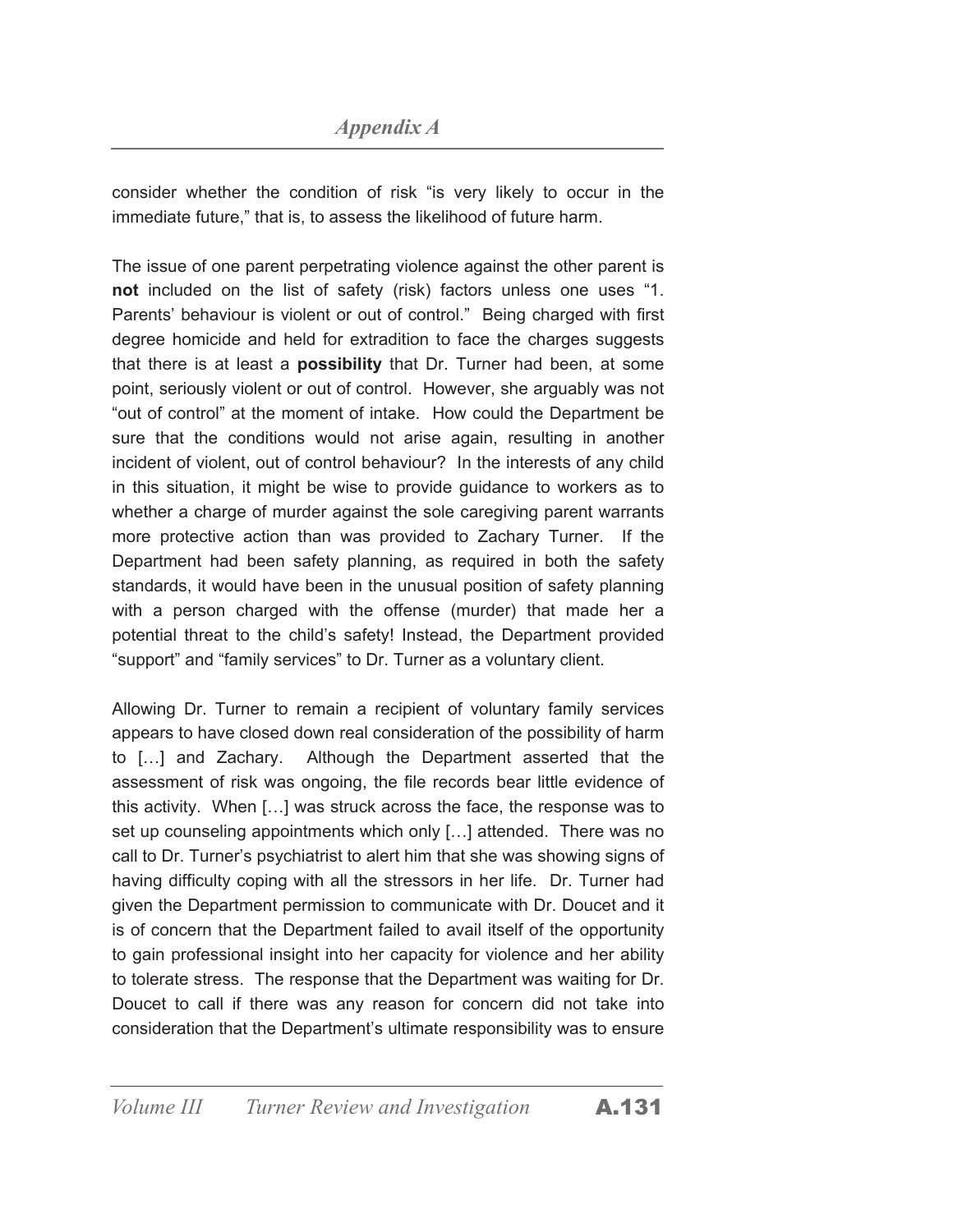the safety of Dr. Turnerís children, maintaining them in her care only if that did not compromise their safety. Without being proactive in contacting Dr. Doucet, the Department chose to ignore a potentially valuable source of professional opinion. If a call was made and no response received, the duty rested on the Department to pursue the contact.

Risk Decision #4 (2003), "Are the Child Protection Concerns Verified?" in the 2003 version requires substantiation of the child protection concerns/allegation and involves the social worker making a decision based on the evidence and on "the balance of probabilities." $(4.2)$  The 1993 version includes a similar statement for Risk Decision Point #4. This again raises the issue of whether a charge of murder against the sole caregiving parent constitutes a child protection concern. This Risk Decision point deals with the substantiation of maltreatment of the child and provides detailed guidance on the steps involved in this stage of the risk management process. In the copy provided to the reviewer in 2005, Form 14-856 Verification Decision was blank except for "This form is currently being revised and will be sent out for insertion in your manual."

Making decisions based on a 'balance of probabilities" refers to a legal test for civil matters rather than a validated means of risk assessment; there is no definition of the test. The "balance of probabilities" requirement provides no basis for calculating risk as there is no science adequate to the task at this time. $35$ 

Risk Decision #5 (2003), "Is the Child in Need of Protective Intervention?" is a case management decision based on the events leading to the report. It assists workers in determining which actions are appropriate once the decisions have been made in #3 and #4. If the child is determined to be in need of protective intervention, the social worker is directed to the Standards Manual and to the section titled "Child in Need of Protective Intervention."

 $\overline{a}$ <sup>35</sup> Personal communication, Dr. Grant Reid, February 23, 2006.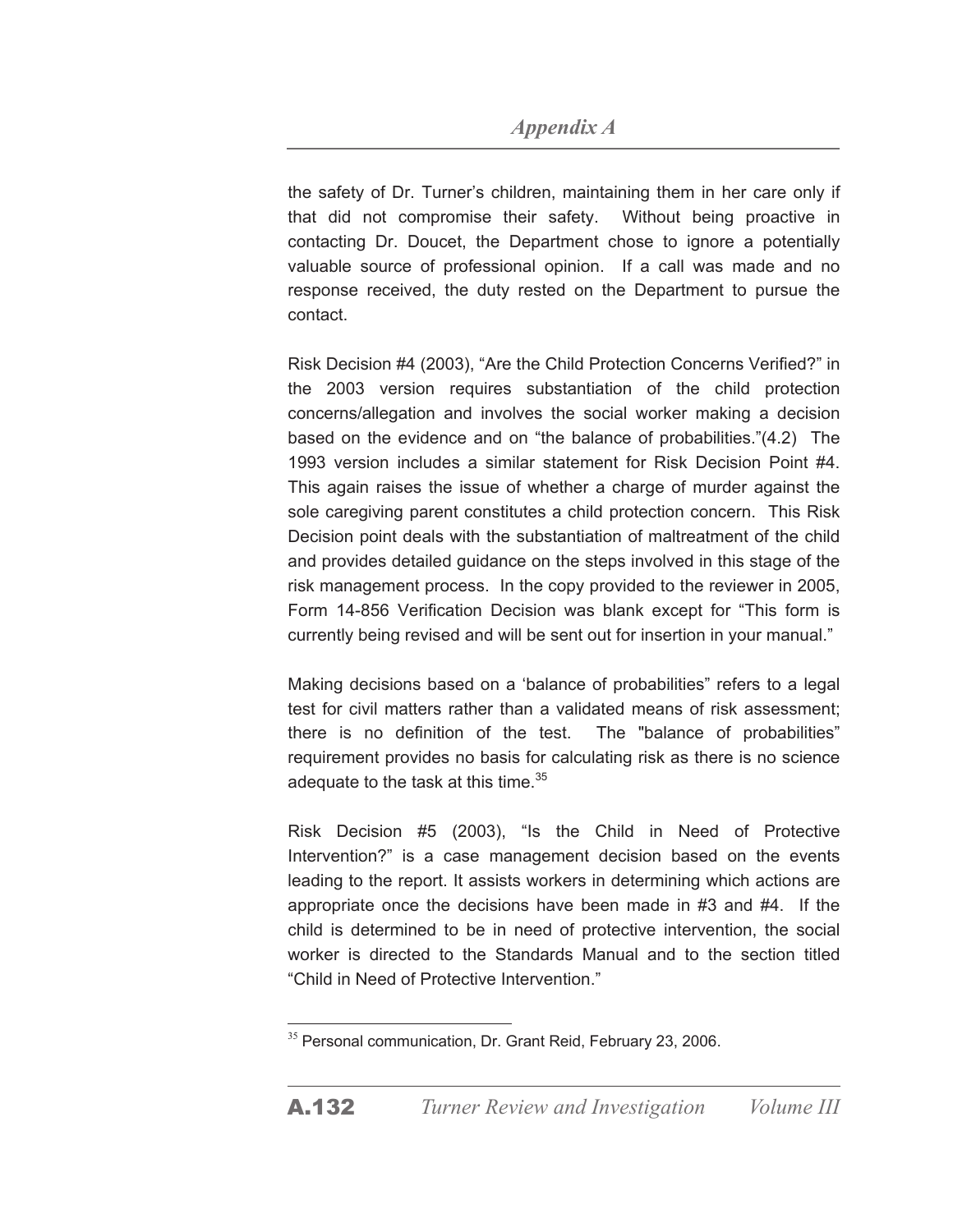In the 1993 version, Modules 6 and 7 address Risk Assessment with Module 6 providing introductory information concerning risk assessment as a process. The model used in Newfoundland in 1993 is described as having a clinical base (consensus based system) as opposed to an "empirical" system where the cause and effect nature of factors has been established through research. These are known as "actuarial instruments<sup>"</sup> as they use statistical procedures to identify and weigh factors that predict future maltreatment.<sup>36</sup> As the 2003 version is an adaptation of other models based on the New York State Risk Assessment Tool, it remains a consensus based model.

Risk Decision #6 (2003), "Is the Child at Risk of Future Harm?" directly addresses the issue of risk. The worker has 30 days to complete the risk assessment - as the issue of risk has already been addressed under the "safety factors" section - this is not an unreasonable timeline and assumes that there has been ongoing investigation and assessment. There is a requirement to complete the risk assessment quarterly and "at critical points in the case." The definition of risk is "the likelihood that a child will be maltreated in the future." The assessment of risk is intended to "support the social worker's clinical judgment regarding the prediction of future harm to a child." The worker is also warned that "Risk Assessment is not a process which deals with negative issues only" and is also reminded that the familyís perceptions of particular issues, whether they are seen as stressors or supports, must be taken into consideration. For example, are regular visits by a grandparent a stressor or a support? The section includes the "Rationale for Using Risk Assessment Instruments" followed by the "Limitations in Using Risk" Assessment Instruments." The section on limitations warns that "All current Risk Assessment instruments have several limitationsî but does not explain the limitations of the model adapted for use in Newfoundland and Labrador. This would have been a useful piece of information for workers using the tool - knowing where and why it might fail would

 $\overline{a}$ 36 Rycus, J.S. and Hughes, R.C. (2003). *Issues in risk assessment in child protective services: policy white paper.* Columbus OH. North American Resource Centre for Child Welfare, Centre for Child Welfare Policy.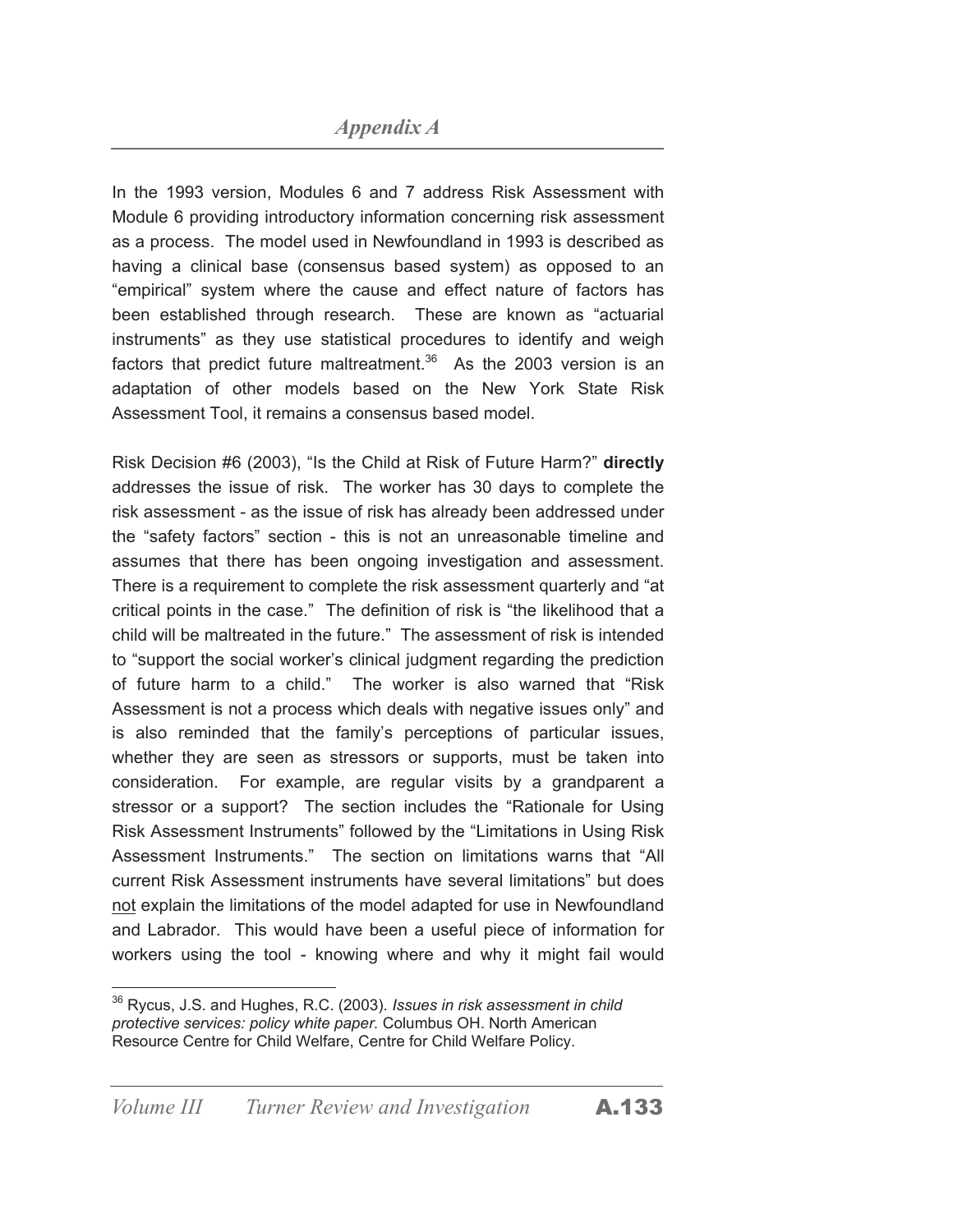enable the Department to make additional efforts to protect a child. Potential sources of error are listed but without explanation or definition. This is surprising as one of the manual's most notable differences from the 1993 version is that it provides more elaborations and explanations.

**An examination of the actual instrument and a comparison between the 2003 and the 1993 versions in the policy manuals reveals that they are, in most respects, the same instrument.** There are minor changes; the 1993 version allows only one child to be rated per form while the 2003 version permits up to four children's vulnerability to be assessed. The section titled "Family Influence" in both versions has a subsection on Family Violence and rates most highly "repeated or serious physical violence or substantial risk of serious physical violence in household." Under "Ability to Cope with Stress," the second highest rating is assigned to "prolonged crisis strains coping skills." The situation facing Dr. Turner could have been scored using these two items. She was charged with murdering Zacharyís father and was fighting extradition to face those charges. This raises an interesting point about the Departmentís attitude toward the charges facing Dr. Turner. There was a surprising lack of concern in the file material reviewed about the possibility that Dr. Turner could be a murderer. The prevailing attitude seemed to be that the murder of Andrew Bagby happened somewhere else and didnít require the Department to give it serious consideration in its case planning. This raises the question of what the Department would have considered a real or valid charge that warranted consideration as an element of risk.

The section titled "Intervention Influence" in the 1993 instrument contained two items, "Caregiver's Motivation" and "Caregiver's Cooperation with Intervention." In the 2003 version, this has been changed to "Parents' Response to Identified Needs;" the indicators are similar with the 2003 version measuring what the parents are doing versus the more subjective assessment of motivation in 1993. Both versions have an item rating the parents' cooperation with interventions according to the degree and willingness of participation. Neither seems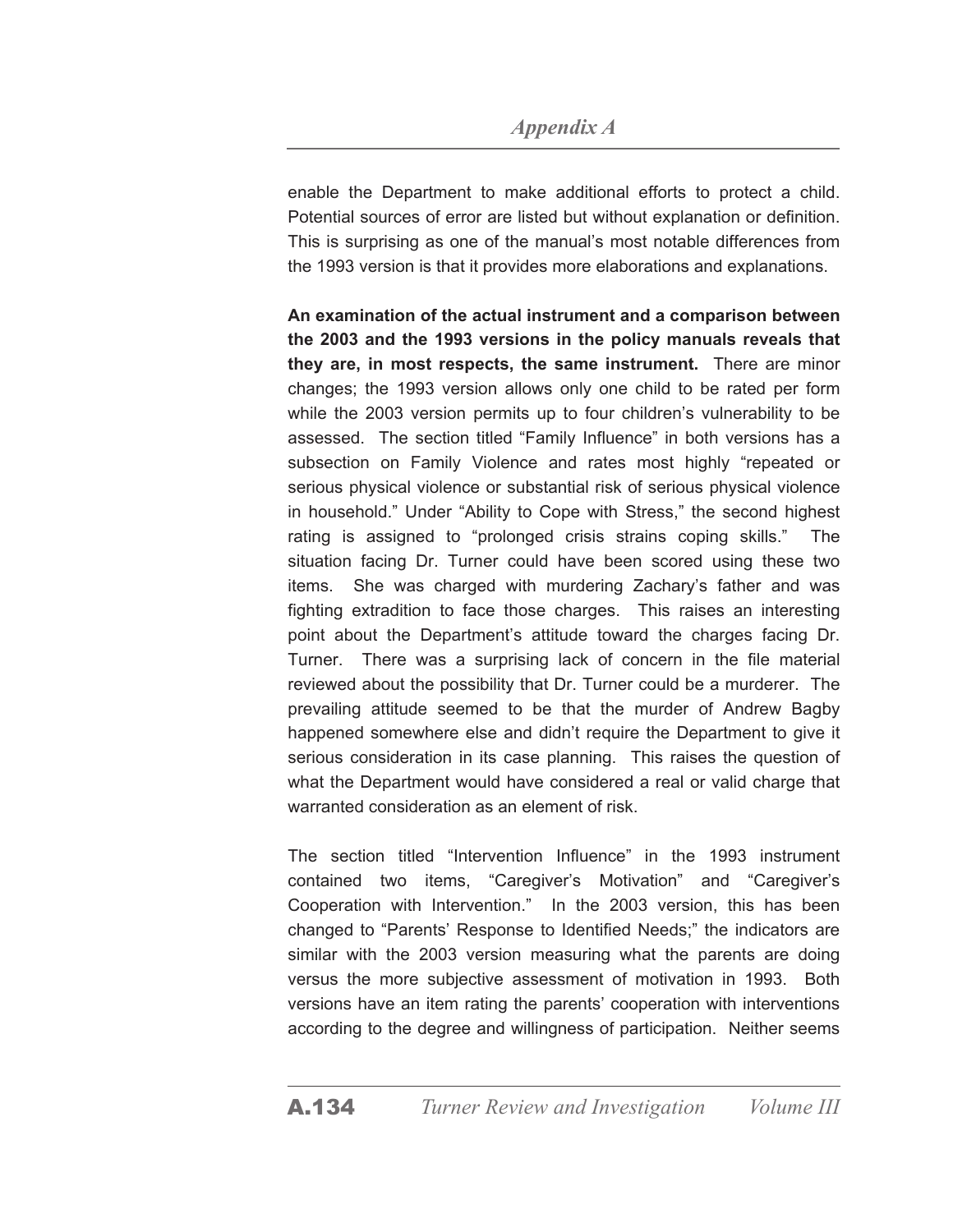to take into account that parents could appear uncooperative if they maintained their innocence and were prepared to deal with the Department's case management decisions in court.

The 2003 form contains three sections requiring explanations for selecting certain risk ratings and including information not otherwise covered in the instrument. Section 3 has six component parts while Section 4 requires an overall risk rating for each child. Section 5 is an explanatory section around risk rating assigned at case closing. The amount of recording required in these sections suggests that this instrument is unlikely to be fully utilized due to the time required to gather the information from other parts of the RMS or the file.

Risk Decision #7 (2003), "What is the Family Centered Action Plan?" and #8 "Has the Family Centered Action Plan Been Reviewed/Revised?" are decision points about risk management, intervention and monitoring. Risk Decision #9, "Should the Case Be Closed?" addresses the issue of outcome evaluation; has the service provided addressed the goals set by the Department to ensure that the child is no longer at risk of maltreatment if service is discontinued? This is a decision involving an assessment by comparing the family's functioning to that at case opening. This corresponds to the  $9<sup>th</sup>$  and  $10<sup>th</sup>$  decision points in the 1993 model.

The 2003 RMS includes three Appendices that provide addition information on methods of information gathering (Appendix A); Risk/Safety Factors (Appendix B); and Family Dynamics in Child Maltreatment (Appendix C). Appendix D includes information on protective factors drawn from a 1993 article from Pecora and England.<sup>37</sup> There is no indication of whether these protective factors have been validated through research or if some are of greater predictive value than others.

 $\overline{a}$ 37 Pecora, P. and England, D. (1993). *Multicultural guidelines for assessing family strengths and risk factors in child protection services.* Washington Risk Assessment Project, Washington.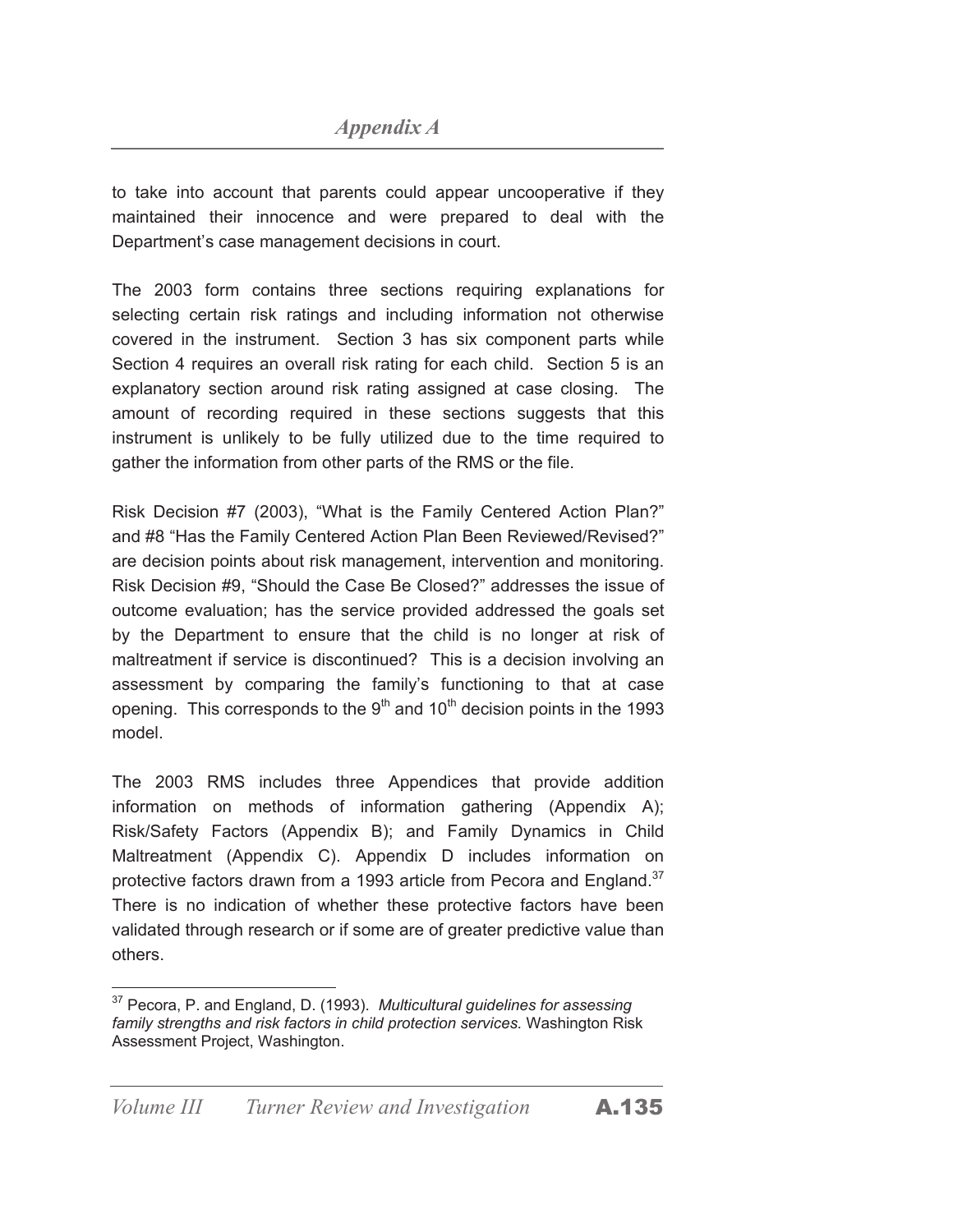#### **CONCLUSIONS**

The death of a child at the hands of his mother is a tragedy. When there was a charge against the mother at that same time for killing the child's father, questions necessarily arise about the quality of risk assessment and risk management by the child welfare organization mandated to protect the child. In the case of Zachary Turner, it was difficult to ascertain from a review of the Departmentís child welfare files if there was in fact any systematic consideration of risk. The Department's risk assessment system is a consensus based system that has been used since 1993, with relatively minor changes in 2003 when there was a realigning of the provincial child welfare system to a family centered focus, i.e., family preservation. Similar tools with the same origins are in use in Ontario, New Brunswick and British Columbia. Information from Ontario suggests that there is a pressing need to conduct outcome and impact evaluation research to ensure that the instrument continues to fulfill the task for which it was adapted. $38$  As Newfoundland has used this tool for over 12 years without evaluating its validity or reliability, the time has come to ensure that it does indeed measure what it is believed to measure. Information from Ontario about its impending abandonment of the ORAM suggests that it may be necessary to contemplate changing to an instrument known to have greater predictive validity and reliability.

The circumstances around Dr. Turner's involvement with Child, Youth and Family Services were unusual and posed a challenge to the Department in thinking about risk. Dr. Turner was not, as far as was known, a perpetrator of severe physical child abuse although she had physical confrontations with her daughters,  $[...]$  and  $[...]$ . The Department was not aware of the incident involving  $[...]$  but it did learn (from Dr. Turner) about  $[...]$  being slapped across the face twice. The

 $\overline{a}$ 38 Leslie, Bruce and OíConnor, Brian. (2002). *What are the products of the Ontario Risk Assessment Tool?* OACAS Journal, December 2002, vol. 46. pp.2- 9.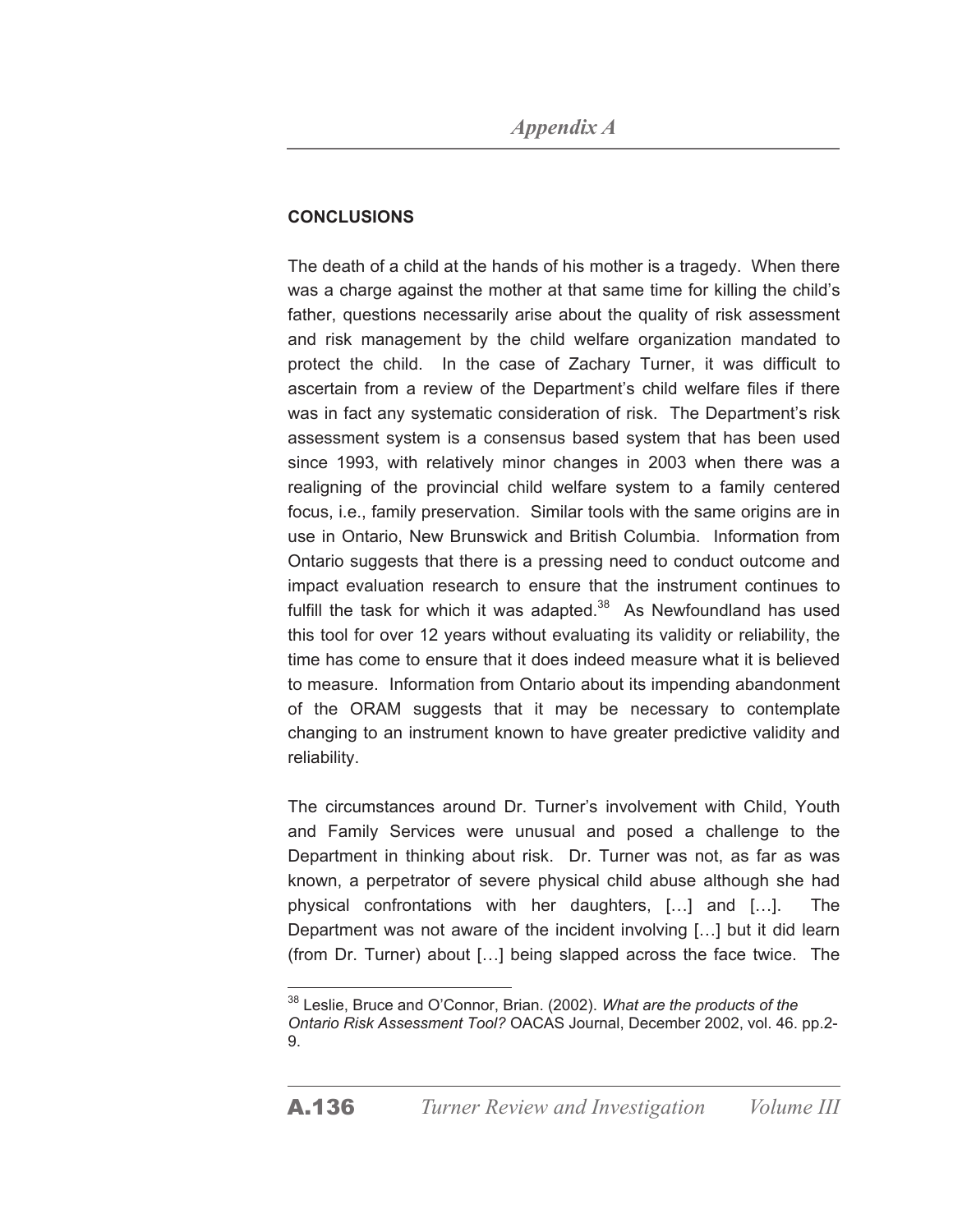Department knew that Dr. Turner was facing extradition to the United States on a charge of first degree homicide for killing Andrew Bagby, Zacharyís father. The files are clear that Dr. Turnerís stress levels were recognized as having the ability to compromise the care she provided for Zachary. Consequently, the Department provided an in-home support service for a number of weeks after Zachary's birth although there is little written material covering observations of Dr. Turner's parenting. There is no suggestion that the Department had any concerns about the physical care Zachary received from his mother. What is much less clear is whether there was reason to be concerned about his mother's emotional and mental state; particularly in the months leading up to the extradition hearing and after the decision was made to extradite her.

In examining the files of Child, Youth and Family Services, it becomes apparent that Child, Youth and Family Services failed to take advantage of information sources available for consultation on potential danger to Zachary. Dr. Turner proved surprisingly cooperative about allowing the Department to have access to her psychiatrist, Dr. Doucet. Inexplicably, the Department failed to avail itself of that opportunity. This was unfortunate for two reasons. The first and most obvious was that the Department did not learn if there was any reason to be concerned about Dr. Turner's mental status. Information of this type would have been an important contribution to a risk assessment concerning Zachary. The second reason was that the Department lost an opportunity to make its reporting needs known and to find out if Dr. Doucet was prepared to report if there were concerns about Dr. Turner's functioning in the community. Inexplicably, the Department did not seek out Dr. Doucet for consultation when Shirley Turner slapped [...] across the face, despite its concern that her level of stress was impacting on her ability to parent. This would have been a helpful piece of information for a psychiatrist monitoring his patient's stress level. The Department's unwillingness to pursue Dr. Doucet and its passivity in expecting Dr. Doucet to reach out if there were "concerns" is a serious shortcoming in the protection Child, Youth and Family Services owed [...] and Zachary.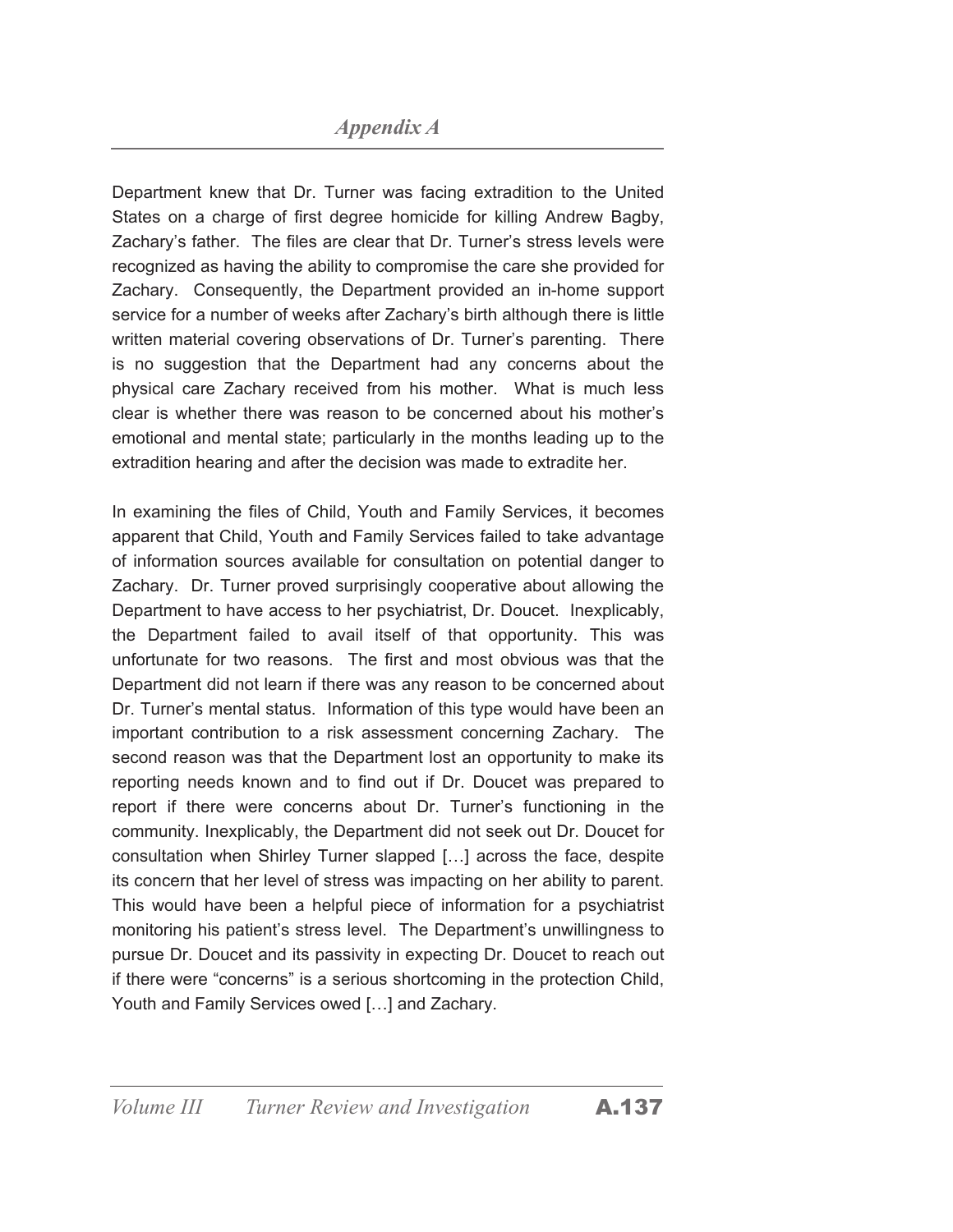There was some sharing of information by the police, including an assessment from a member of the Royal Newfoundland Constabulary that it was possible that Shirley Turner would harm herself and Zachary. Department staff did follow up on this comment but dismissed it as the officer in question could not offer sufficient substantiation to interest the Department in accepting this 'field assessment' for serious consideration. This field assessment, which would have been based on the officerís understanding of risk factors **or** case information not able to be shared, proved to be accurate. The Department did have access to information from the public health system and the education system. Child, Youth and Family Services did not seek out information on the murder that Dr. Turner was charged with committing. While it is not the role of the child welfare service to judge guilt or innocence, the charges were sufficiently serious that consideration of their validity would have a major impact on any assessment of risk. As there was no attempt to seek this information, it is difficult to know if Child, Youth and Family Services would have received what was needed. However, an attempt would have constituted good practice. A fall-back position would have been to seek an assessment of Dr. Turner's mental status including her potential for violence. While such assessments are not perfect, it would have been good practice to have sought one.

Interestingly, there was no record of any in-depth discussions with Shirley Turner about her history with Andrew Bagby. As the question of whether or not the Department believed that Shirley Turner had committed a serious act of violence was crucial in assessing and managing risk, this oversight is of concern. Neither the 2003 nor the 1993 instrument required the Department to have knowledge of criminal convictions for violence, indicating that substantiation did not require a conviction or even criminal charges. Yet, the Department seemed somewhat uninterested in Dr. Turner's potential for violence although it was appropriately interested in how the stress of facing extradition was impacting on her ability to parent. Surprisingly, there appeared to be no recorded consideration that there might be a link between these two conditions; that Dr. Turner could harm someone if sufficiently stressed.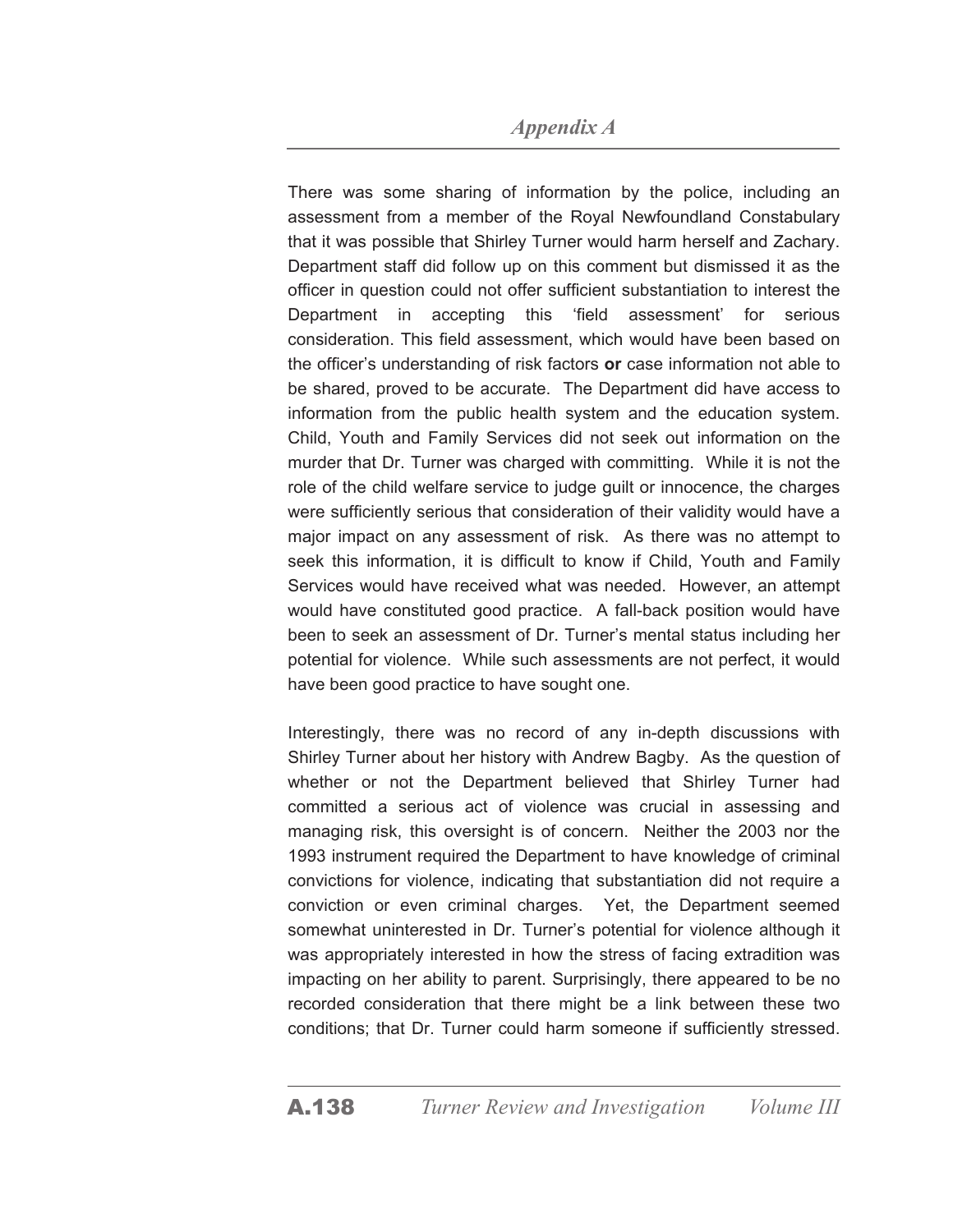The Department was appropriately concerned that she was depressed, but not sufficiently concerned to speak with her psychiatrist to determine if depression had the potential to lead Shirley Turner to suicide or homicide.

In treating the case as a 'family services' case, Child, Youth and Family Services failed to undertake any of the detailed assessment tasks falling both within its 1993 and 2003 risk management requirements. By offering herself as a voluntary client, Dr. Turner effectively 'turned off' the Department's child protection services. Despite evidence that Dr. Turner had the potential to mistreat a child (e.g., slapping  $[\dots]$ ), the case was not reclassified for child protection services. This was a serious shortcoming, particularly when the charges against Dr. Turner are considered. The 1993 risk management requirements include an ongoing assessment of "changes in the family that may put the child at increased risk of harm, or that may reduce the existing harm to a child.<sup>339</sup>

The decision to extradite Dr. Turner qualifies as a "change" in the family and one with a substantial impact as it would remove Dr. Turner from her children for a lengthy period, even if she were to be acquitted of the charges facing her. The Department has indicated that there was an ëongoingí risk assessment of the case, although the files do not record these activities. If there was an 'ongoing' assessment of risk, how could the decision to extradite Dr. Turner not be seen as a crisis in the family requiring a reassessment of risk? Zachary would be left without parents and [...] would lose her mother - again. Despite this, the Department did not move forward to ensure the safety and well-being of the children, particularly Zachary.

The information available indicates that the Province's "family centered service" was, in the Turner case, a "parent centered service" as the Department made extraordinary efforts to accommodate Dr. Turner. In contrast, Mr. [...], who had been [...]'s caregiver her entire life and her

 $\overline{a}$ <sup>39</sup> Department of Social Services, Child Welfare Program Standards, Child Protection Services, Ref. 02-04-01.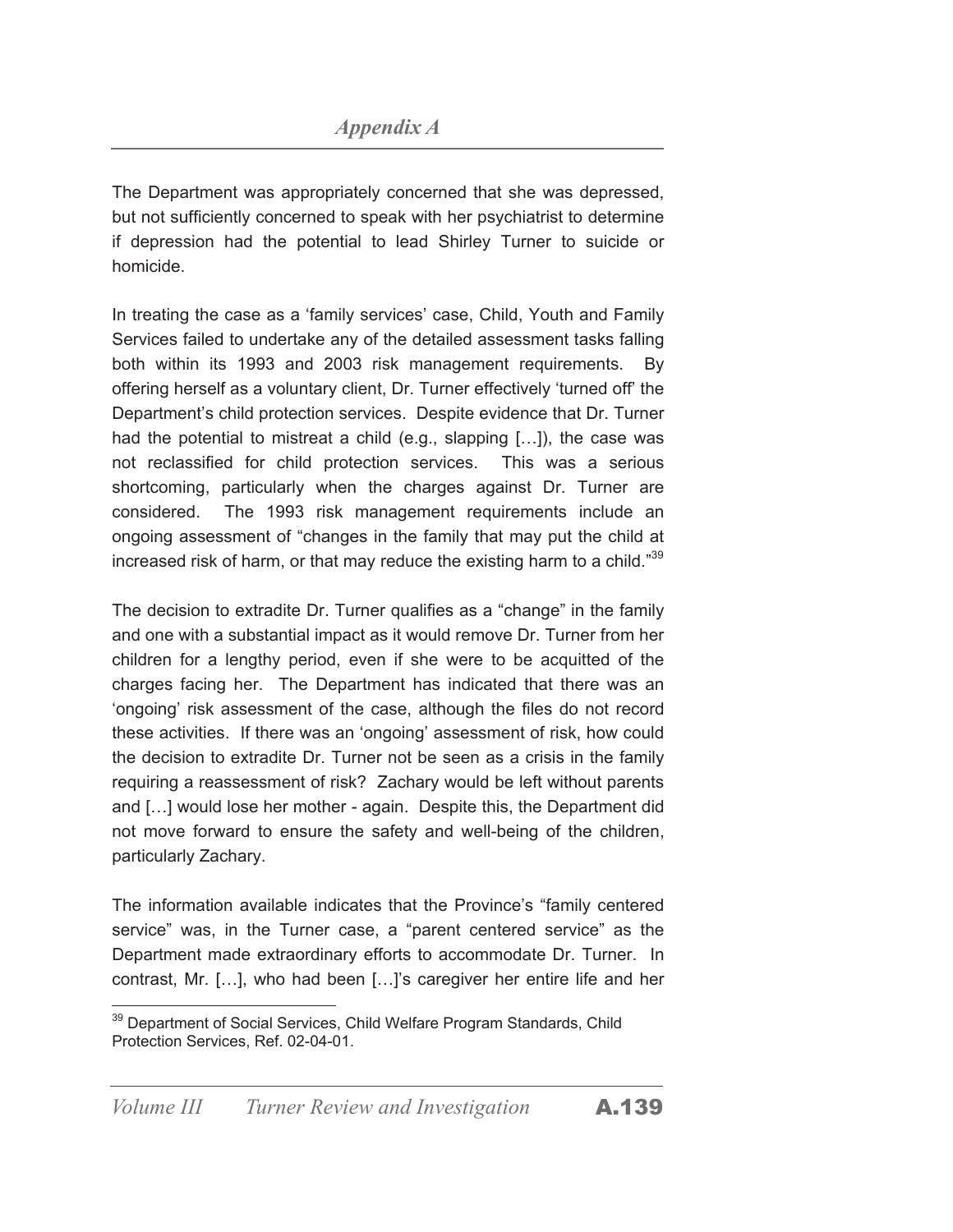primary caregiver for the previous five or six years, received little consideration. It can be argued that a family centered service would have ensured that the bond between father and daughter remained strong, particularly if there was a possibility that the child's mother might be unavailable for some time in the future. This same perspective extends to Zachary's grandparents. In the event that Dr. Turner was extradited and tried in the United States, his grandparents were a logical choice as alternate caregivers. They had relocated to St. Johnís to establish a relationship with their grandson and had been able to spend time with him only when Dr. Turner allowed them access. There was no indication in the files reviewed that there were any concerns about the Bagbys' care of Zachary. Even Dr. Turner's complaints about them were more about her fears that they would usurp her place or malign her; she did not complain that their care of Zachary placed him at risk of harm. The Department's risk management system, both the 1993 and 2003 versions, would have considered the involvement of Mr. [...] and Mr. and Mrs. Bagby as positive elements in managing risk as the two minor children remaining in Dr. Turnerís care had close family members willing to ensure their well-being if Dr. Turner could not.

The tragedy of the death of Zachary Turner is that there was some recognition of potential for a negative outcome in the service provided by the Department of Child, Youth and Family Services. Most of this focused on the effect that the stress of facing extradition to the United States could have on Shirley Turner and any subsequent impact on her parenting. There was a disturbing lack of protective action on behalf of Zachary whose mother was charged with murdering his father.

It is recommended that Newfoundland and Labrador put in place a system of interdisciplinary review of child abuse fatalities, severe nonaccidental injuries, domestic violence fatalities and severe injuries, and youth suicide review. The benefits of such reviews have an established history in the United States and in those provinces employing interdisciplinary reviews as a means of understanding the etiology and prevention of such events. Such review teams also foster closer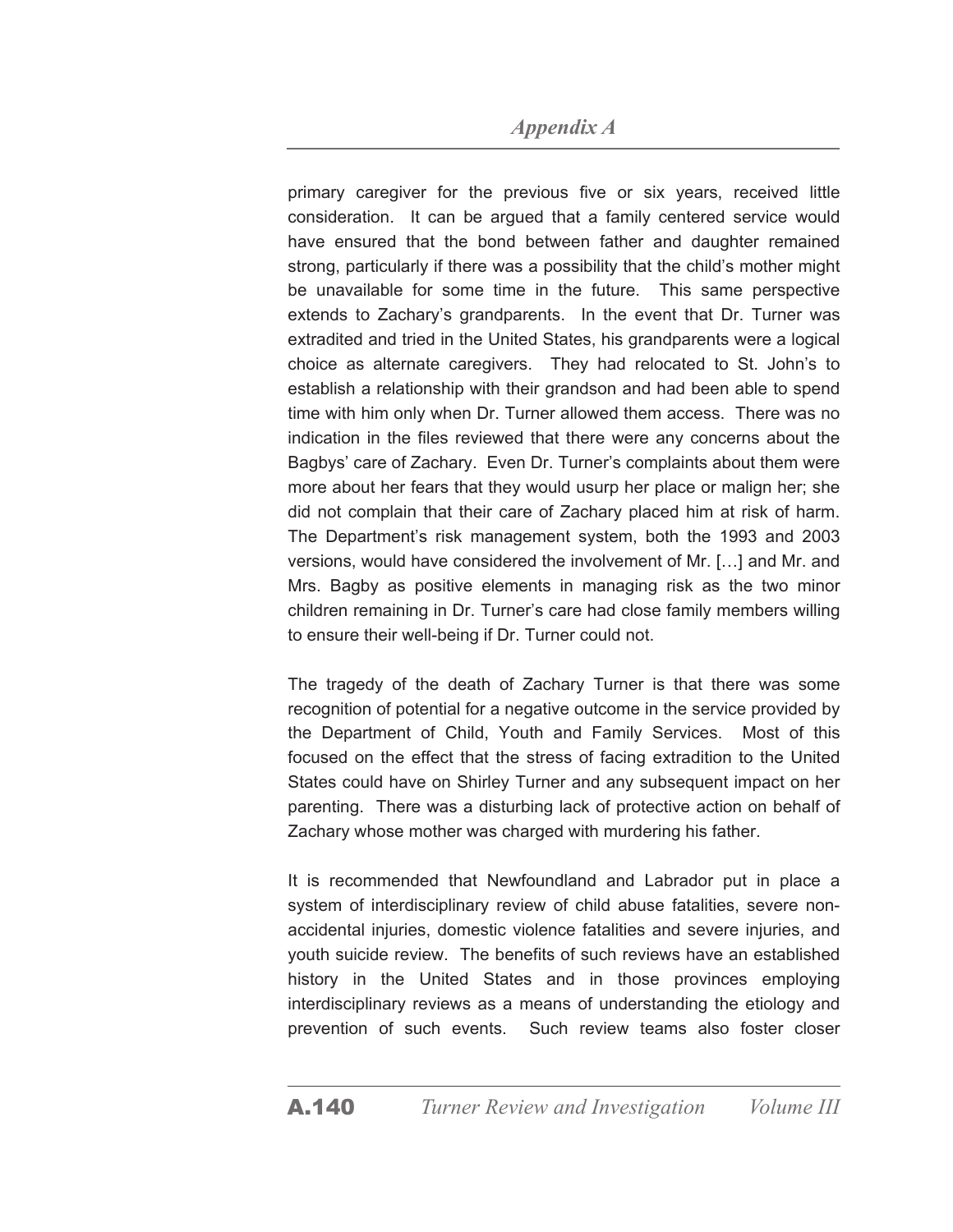cooperation and information sharing between the stakeholders. Stakeholders include, but are not limited to, the Chief Medical Examiner, Royal Newfoundland Constabulary, Royal Canadian Mounted Police, Department of Justice (federal and provincial), child welfare and public health agencies, education, Children's Advocate and regulatory agencies for those professions providing services to children and families, including doctors, nurses and social workers.

Although Canada does not have a national association of such teams, there is a well-established association in the United States through the National Centre on Child Fatality Review that also deals with domestic violence and suicide review. Additional information is available at www.ican-ncfr.org. Canada does have membership on the International Advisory Council for the National Centre on Child Fatality Review. The Public Health Agency of Canada through its Health Promotion Branch is involved in monitoring the existing child fatality review processes in Canada.

It is recommended that training in risk management and risk assessment employ the Turner case as a teaching case with emphasis on implementing a broader view of assessing and managing risk.

The 2003 Risk Management System adequately covers the role of severe domestic violence as a risk factor to consider in child protection cases. It is necessary that training reflect this wider view. The Turner case should be used a teaching case for several reasons:

- The alleged perpetrator of severe family violence was a woman;
- The alleged incident of severe family violence did not happen within Newfoundland and Labrador;
- The case was initially received as a voluntary services case and not reclassified in light of the serious allegation of family violence or when there was a substantiated incident of child maltreatment.

The Turner case serves as a reminder that the failure to maintain a broad view of a case can have a tragic outcome.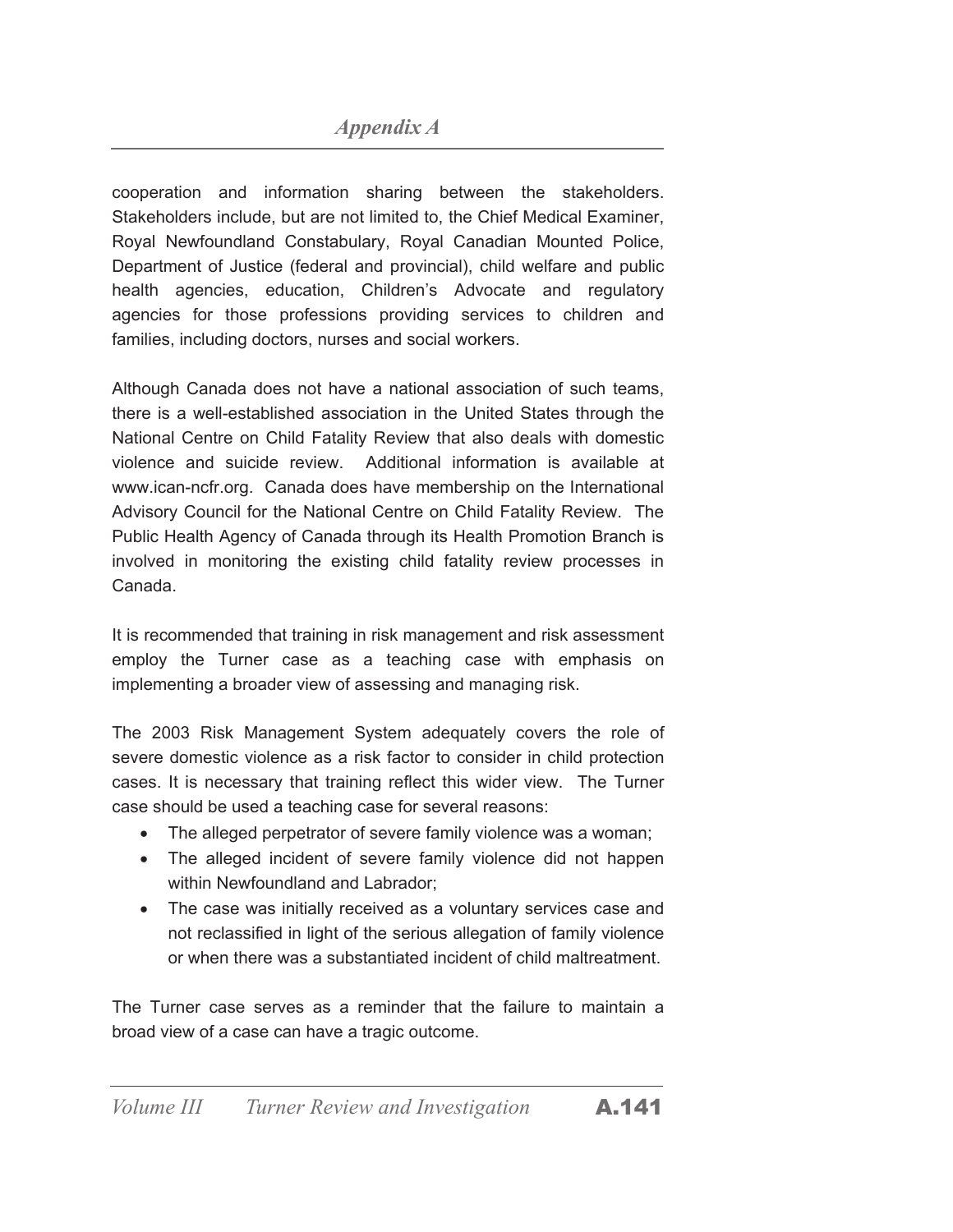It is recommended that research on the validity and reliability of the Risk Assessment instrument for Child, Youth and Family Services be undertaken to ensure that the instrument is accurately measuring what is it designed to measure. It is further recommended that consideration be given to communicating with other provinces using instruments with similar origins to determine if there is the opportunity for joint evaluation research.

The origin of Newfoundland and Labrador's 1993 and 2003 systems is a consensus-based model from New York State. Ontario began a research process concerning its instrument which is also based on New York Stateís risk assessment instrument for child welfare services. Information cited elsewhere in this section indicates that Ontario will be searching for a different instrument for use in its child protection service. Newfoundland has been using its system for 12 years without evaluating validity or reliability. Given the high cost to families of false positives and false negatives, such research is overdue. An additional factor is that the systems in use in Canada are described as adaptations of the New York model. Any existing evaluation research on the New York model would be of limited utility, depending on the amount of adaptation that was done to suit the Canadian child welfare environment.

It is recommended that the Risk Management System be evaluated to determine if the priority rating of voluntary service requests as having ìNo Riskî with respect to potential harm is valid. Such arbitrary ratings have the potential for constricted thinking about family assessment, family dynamics and emerging danger.

It is further recommended that a process be made explicit for assessing at what point a voluntary services case becomes a child protection case with reference to the provisions of Section 14 of the Act. All recipients of voluntary family services should be advised that, if conditions warrant, the Department will move into providing protective services to the children involved. The barriers in place at the time of the death of Zachary Turner were viewed as somehow insurmountable in